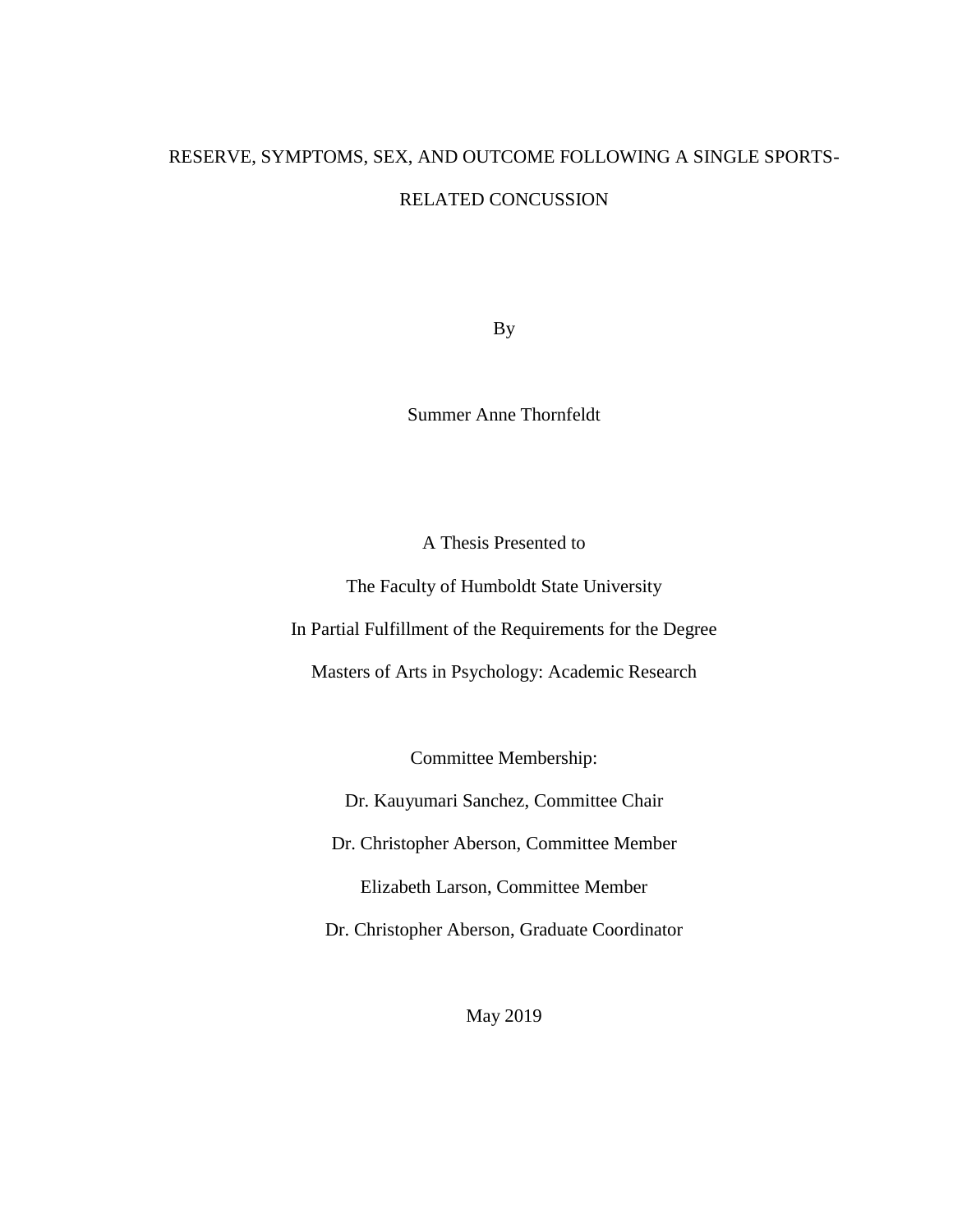#### **Abstract**

## <span id="page-1-0"></span>RESERVE, SYMPTOMS, SEX, AND OUTCOME FOLLOWING A SINGLE SPORTS-RELATED CONCUSSION

#### Summer Anne Thornfeldt

Reserve refers to the biological/cognitive differences between individuals that protect against cognitive changes following a single sports-related concussion (SRC). A single SRC can lead to brain damage and a loss of reserve. The ImPACT is a neurocognitive test which was used as a proxy for reserve. The Post-Concussion Symptom Scale (PCSS), a symptom checklist, was used to examine symptoms. It was hypothesized that pre-SRC reserve would affect post-SRC reserve, so that those with higher pre-SRC reserves would demonstrate less change in their reserve after a single SRC compared to those with low pre-SRC reserves. It was also hypothesized that females would report more emotional, cognitive, and total symptoms than males, and that cognitive symptoms would be reported more frequently than other symptoms across participants. This study used data collected by the North Coast Concussion Program, which administers the ImPACT test and the PCSS to athletes at Humboldt State University prior to each athletic season. In the event of an SRC, the test is readministered. It was found that participants  $(N = 129)$  with low pre-SRC reserves had better outcomes compared to those with high pre-SRC reserves, and that females reported more symptoms than males. This study is the first to examine the role of reserve in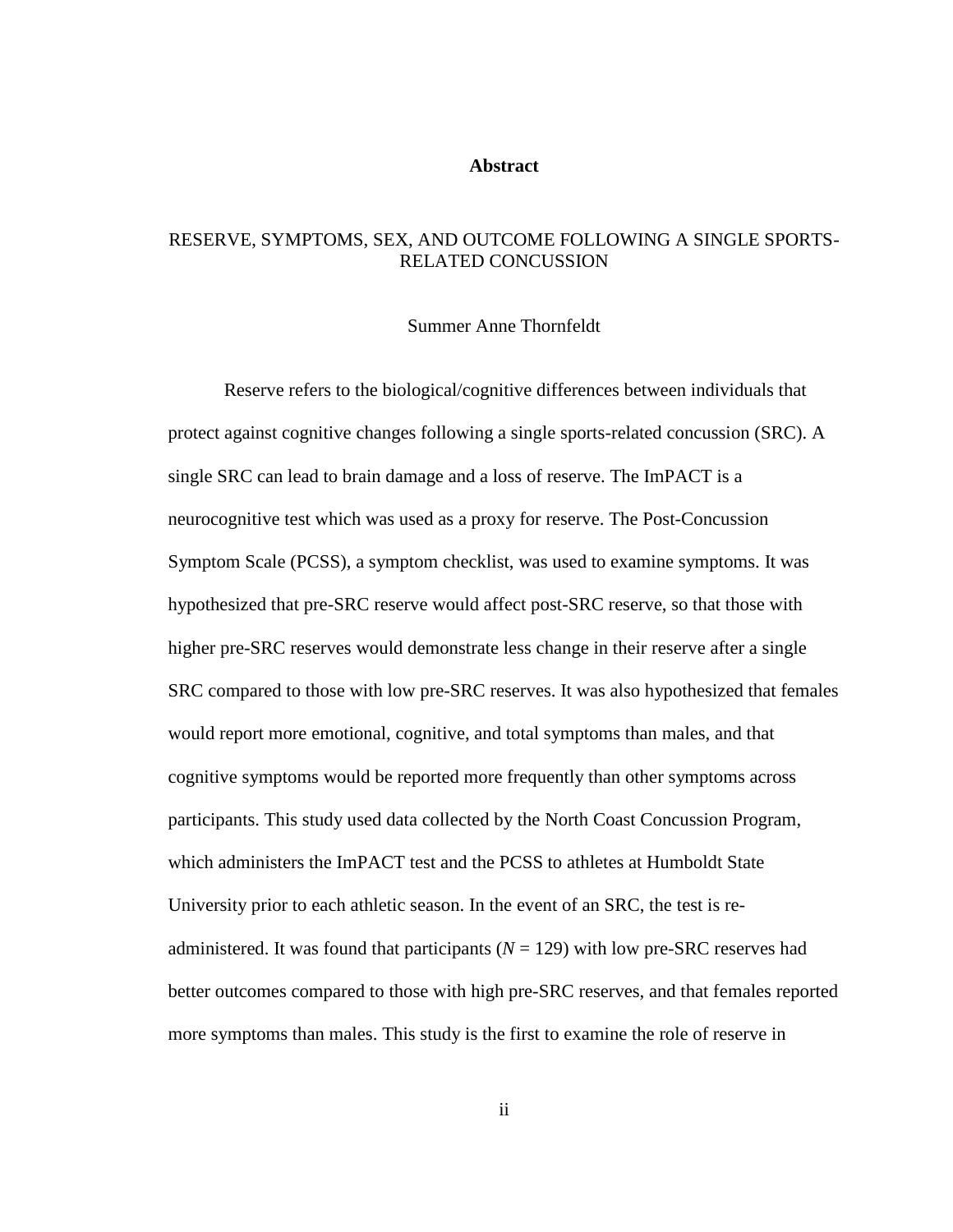predicting outcome following a single SRC using a pretest-posttest design. The validity of the ImPACT test as a proxy for reserve as well as the test structure's influence on administrative decisions was examined. The current study also expanded on research relating to sex's influence on symptomatology following a single SRC.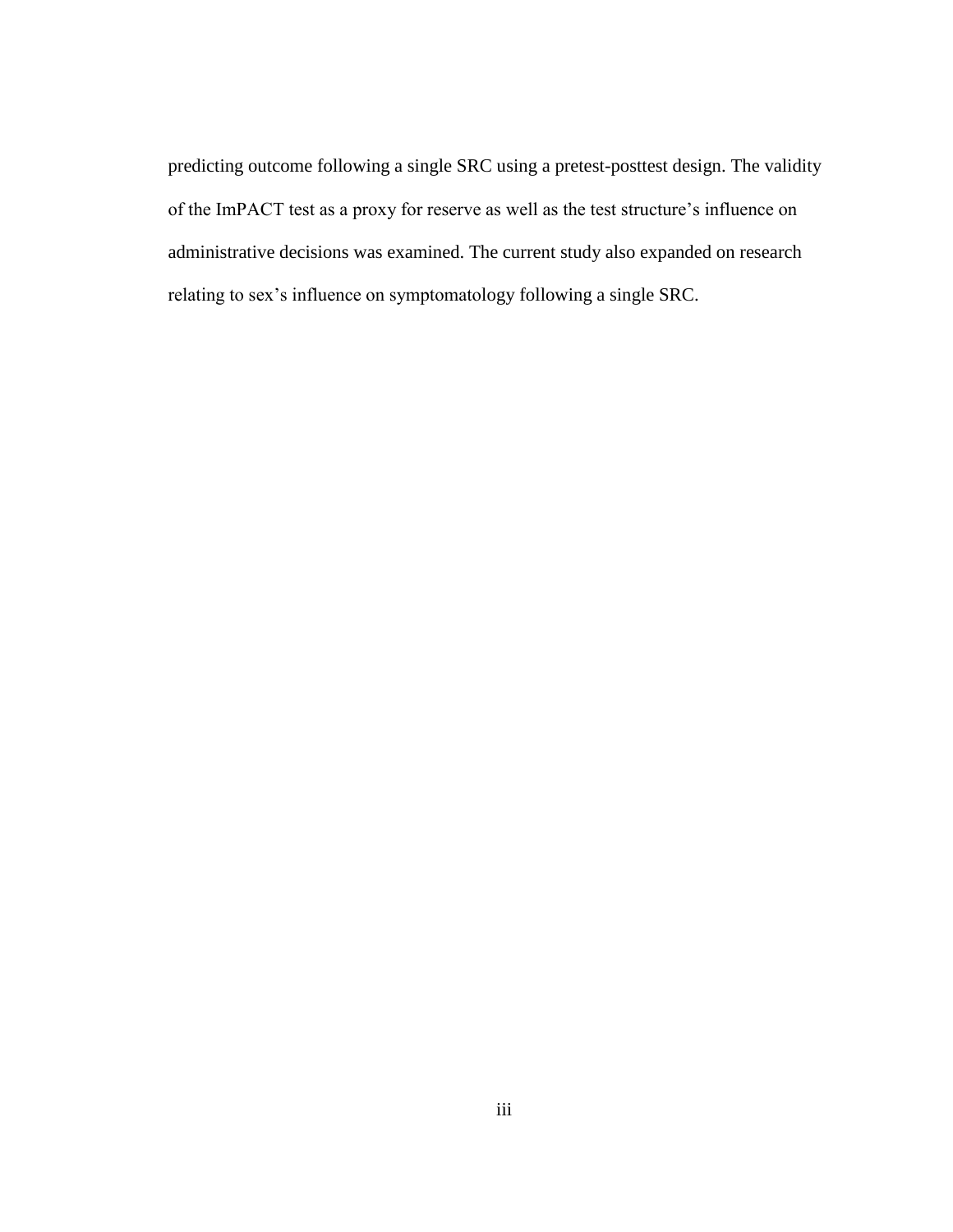### **Acknowledgements**

<span id="page-3-0"></span>I would like to thank my family, who supported me throughout my education, as well as my advisors and collogues. I am grateful for the unconditional support of my advisors, Dr. Kauyumari Sanchez, Dr. Christopher Aberson, and Elizabeth Larson. Each offered their time and expertise in order to bolster my success as a student. I would also like to thank my colleagues, Cassady McLaughlin, Josue Rodriguez, and Zhelin Wu, who will undoubtedly remain my lifelong friends. Finally, I would like to thank the Humboldt State community as a whole, as all of the individuals who assisted me throughout the completion of my thesis are too numerous to name.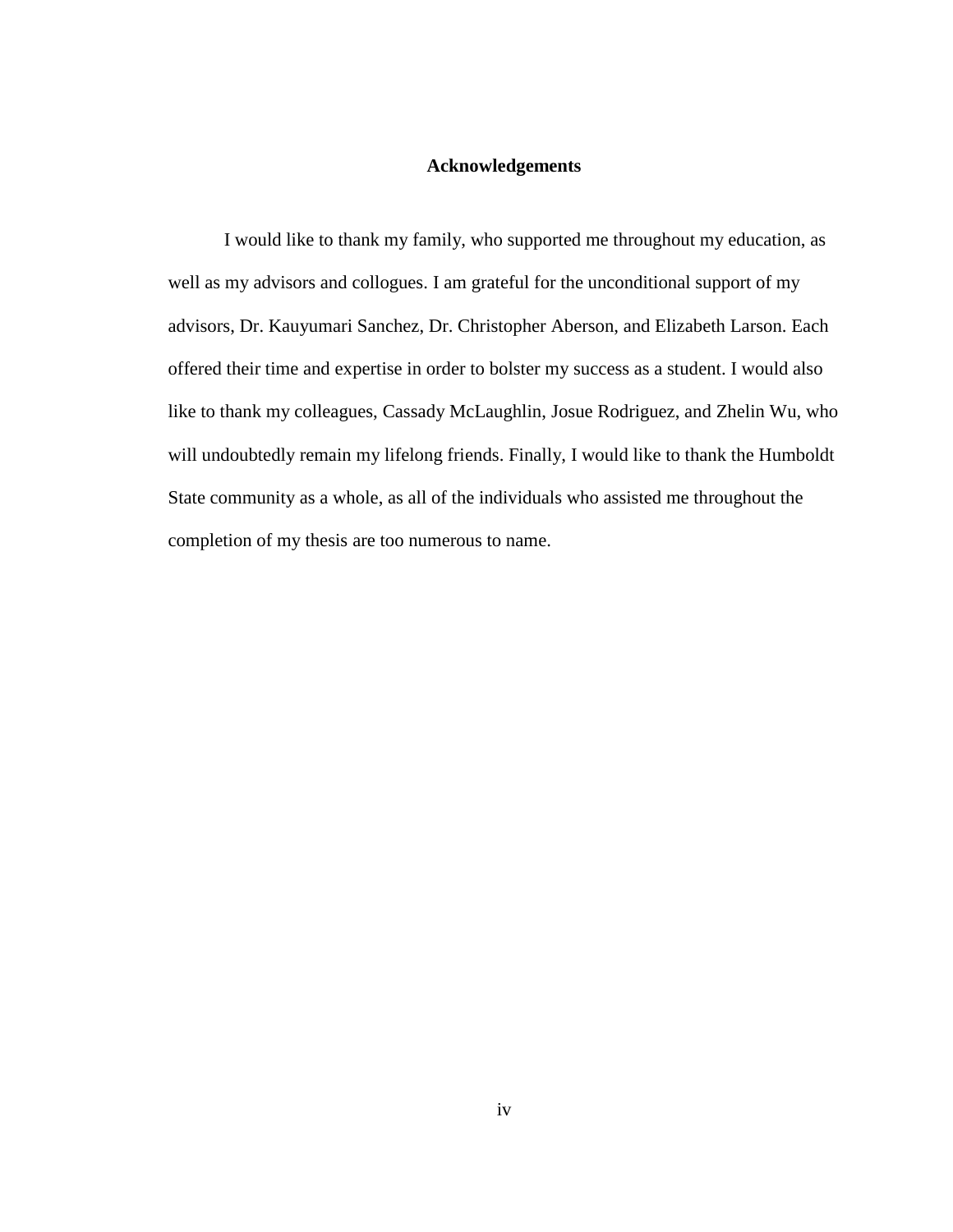## **Table of Contents**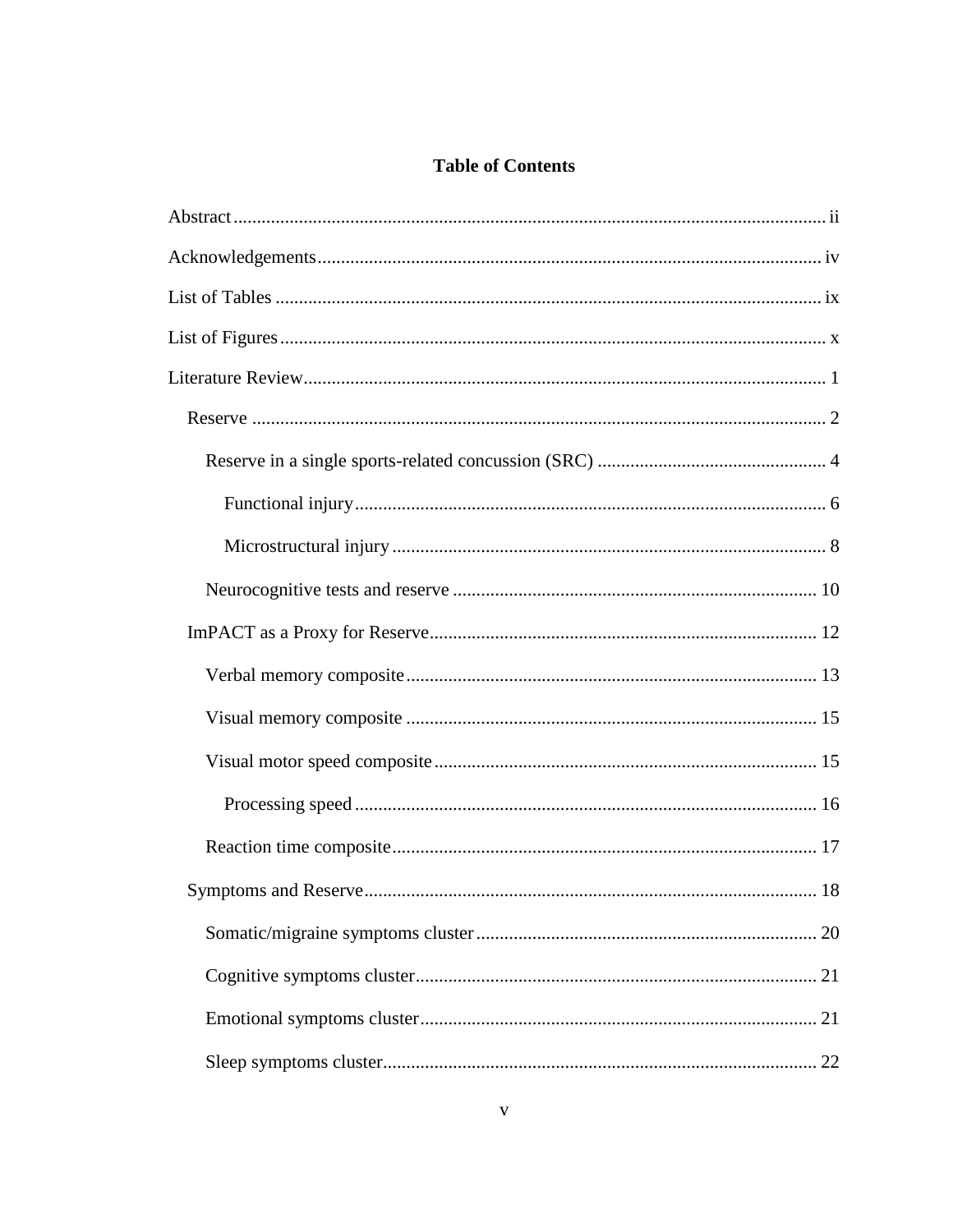| 34 |
|----|
|    |
|    |
|    |
|    |
|    |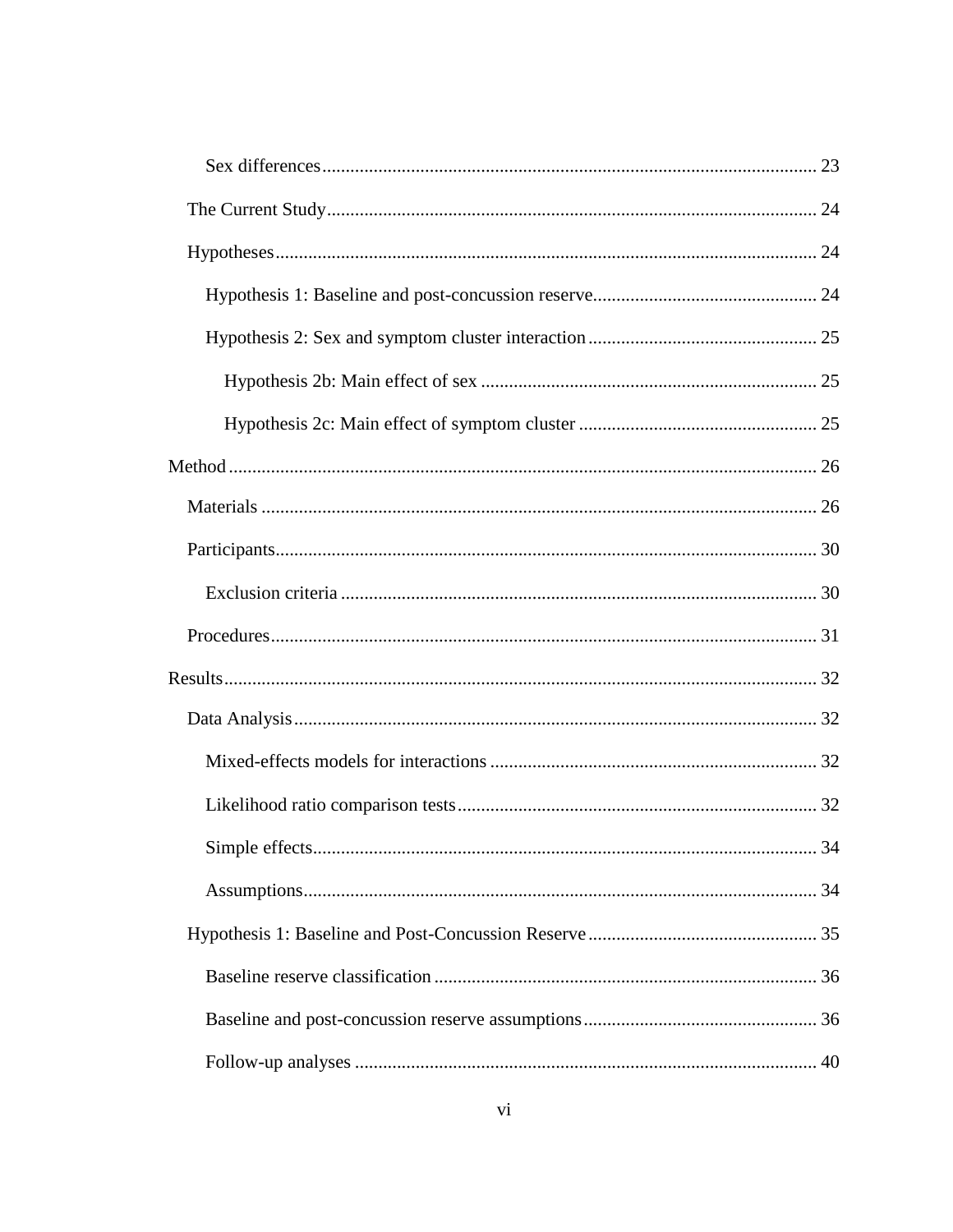| 66 |
|----|
|    |
|    |
|    |
|    |
|    |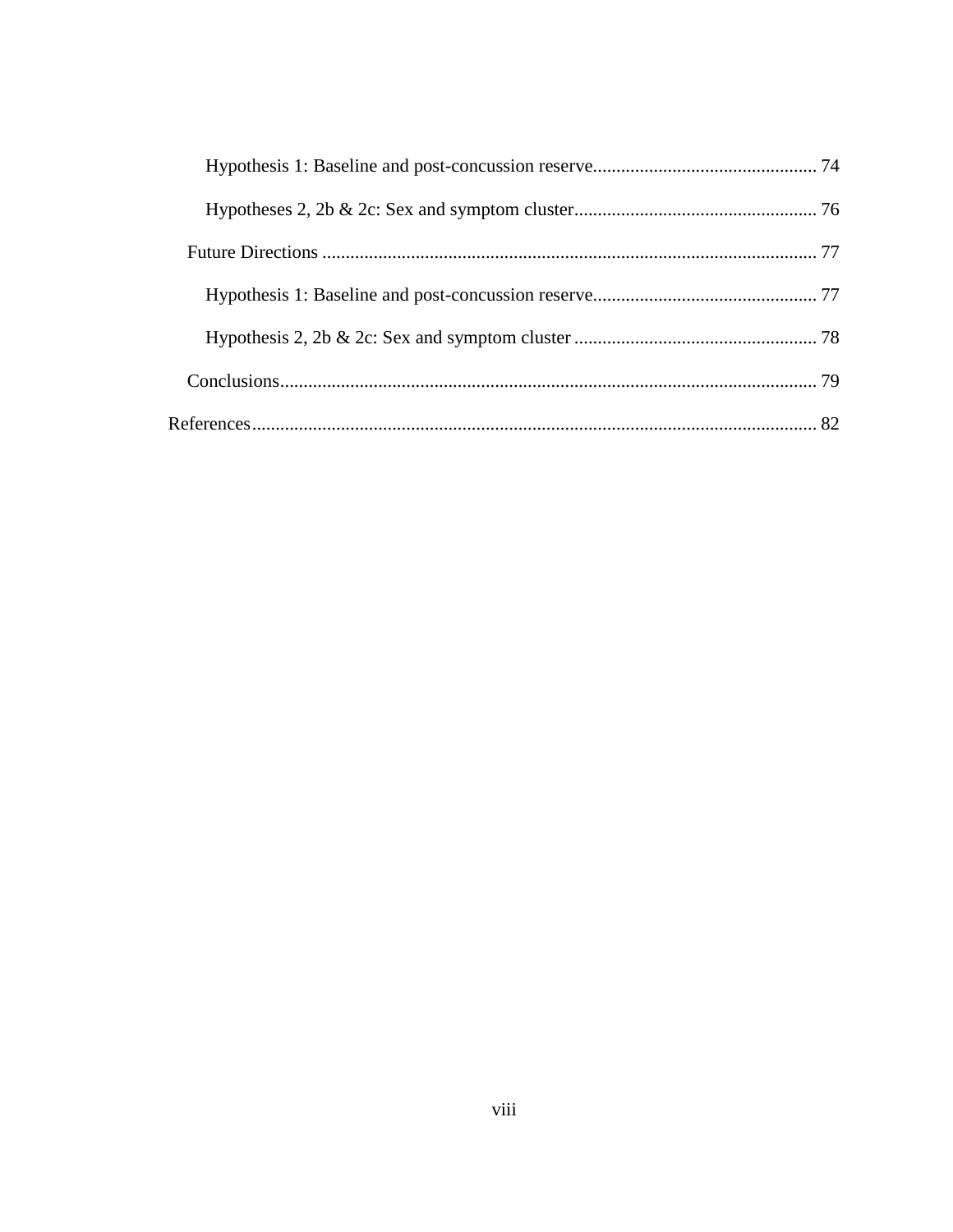# **List of Tables**

<span id="page-8-0"></span>

| Table 2. Mixed-Effects Model Predicting Reserve Score from Baseline Reserve and Test |
|--------------------------------------------------------------------------------------|
|                                                                                      |
| Table 3. Mixed-Effects Model Predicting Verbal Memory Score from Baseline Reserve    |
|                                                                                      |
| Table 4. Mixed-Effects Model Predicting Visual Memory Score from Baseline Reserve    |
|                                                                                      |
| Table 5. Mixed-Effects Model Predicting Visual Motor Speed Score from Baseline       |
|                                                                                      |
| Table 6. Mixed-Effects Model Predicting Reaction Time Scores from Baseline Reserve   |
|                                                                                      |
| Table 7. Mixed-Effects Model Predicting Symptom Score from Sex and Symptom Type      |
|                                                                                      |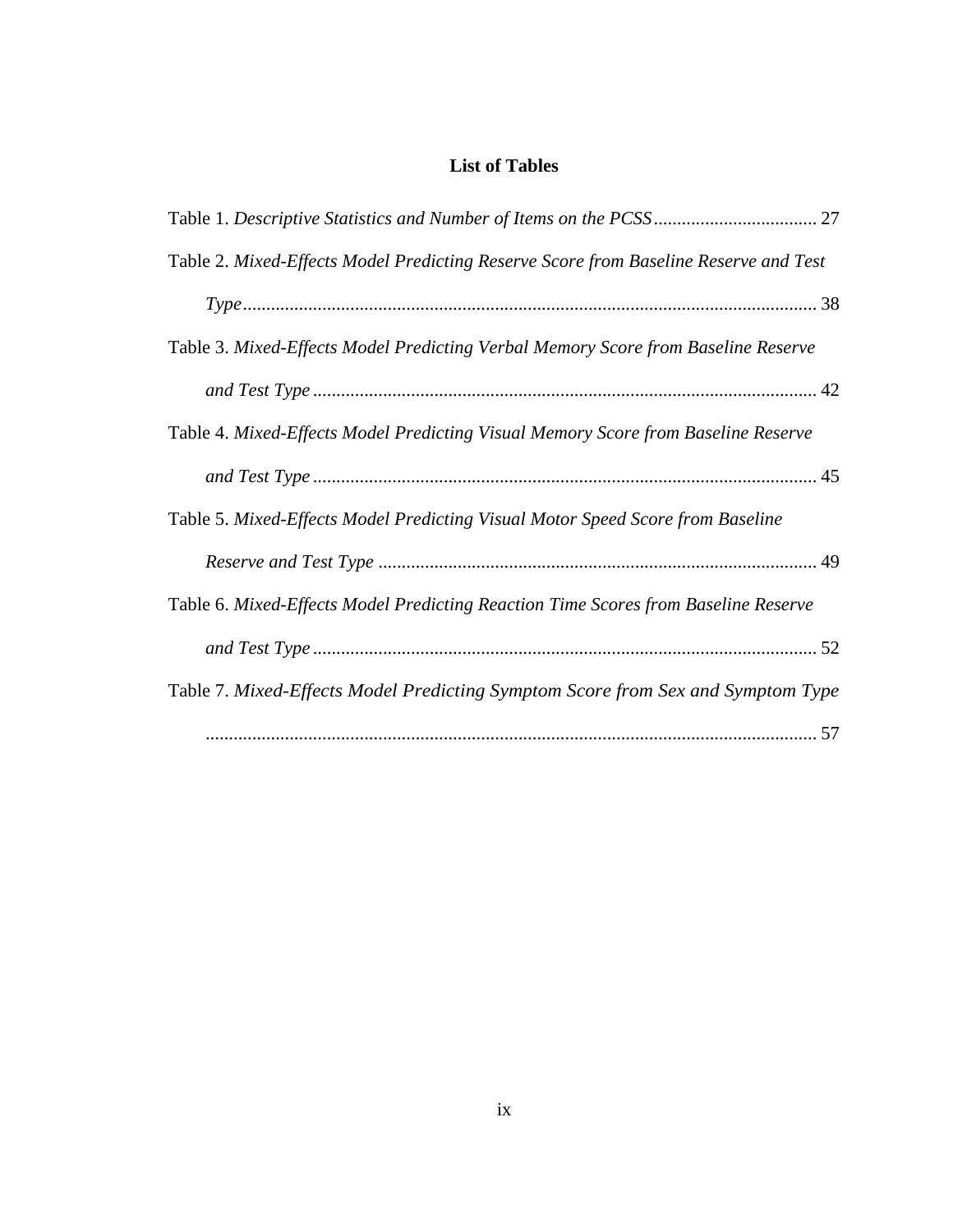# **List of Figures**

<span id="page-9-0"></span>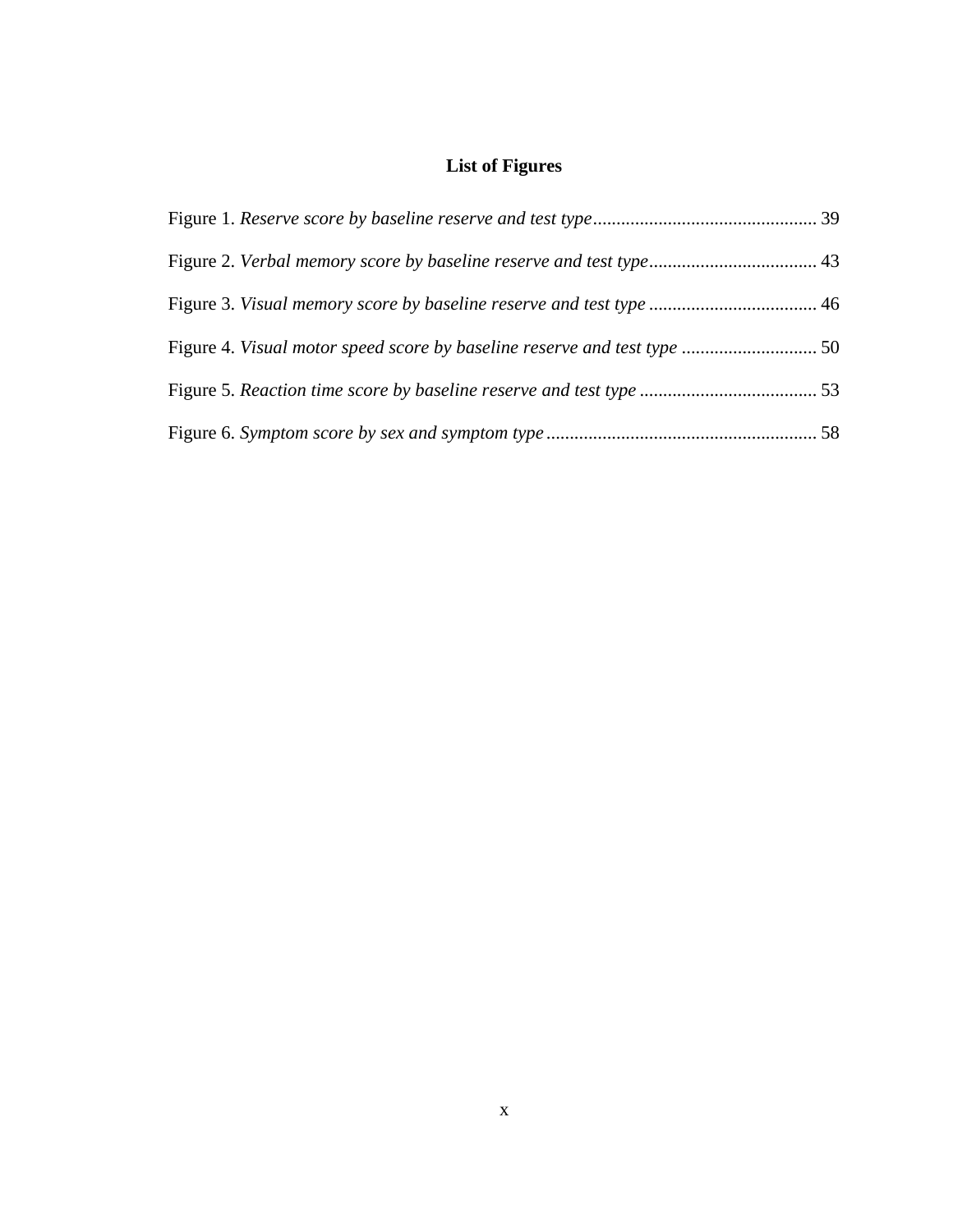#### **Literature Review**

<span id="page-10-0"></span>Sports-related concussions (SRCs) are a leading cause of brain injury. SRCs range in severity from mild to traumatic. About 300,000 SRCs are documented annually in the United States (Gessel, Fields, Collins, & Comstock, 2007; Sosin & Sniezek, 1996). However, SRCs often go unreported (Emery et al., 2011; McCrea, Hammeke, Olsen, Leo, & Guskiewicz, 2004). The Centers for Disease Control endorses the estimate that as many as 3.8 million SRCs occur in the United States each year (Centers for Disease Control, 2007; Langlois, Rutland-Brown, & Wald, 2006). Despite the high incident rate of SRCs, the factors that influence individual outcome following a single SRC are poorly understood.

Reserve is one factor that influences outcome following a traumatic brain injury like an SRC (Fay et al., 2009; Oldenburg, Lundin, Edman, Boussard, & Bartfai, 2015). Reserve refers to the quantifiable neurophysiological and cognitive differences between individuals that contribute to everyday functioning and protect against cognitive changes following brain injury. Neurocognitive tests like the Immediate Post-Concussion Assessment and Cognitive Test Version 2 (ImPACT) are used as proxies for reserve. Symptomatology is also important piece of everyday functioning which the ImPACT measures via the Post-Concussion Symptoms Scale (PCSS). The current study aims to evaluate the role of reserve in shaping what kind of outcomes following a single SRC.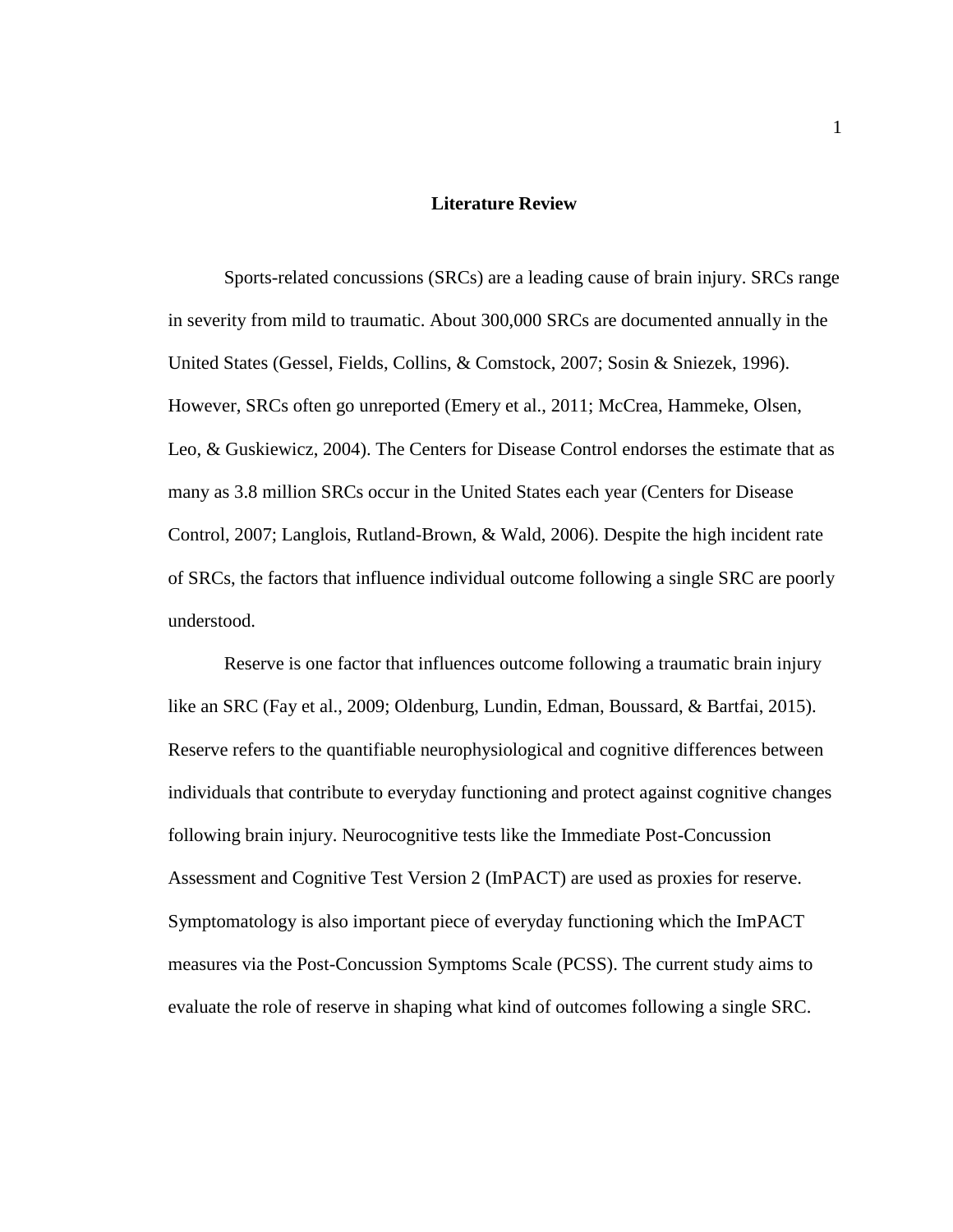In addition, the current study addresses symptomatology following an SRC and how it is influenced by biological sex.

#### <span id="page-11-0"></span>**Reserve**

Reserve is a major component of everyday functioning that is compromised following a sports-related concussion. Reserve refers to the neurophysiological (i.e., neuroanatomical and cognitive) factors that influence everyday functioning. Those with high baseline reserve show more consistency in everyday functioning following a brain injury compared to those with low reserve (Habeck, Eich, Razlighi, Gazes, & Stern, 2018; Stern et al., 2013; Tucker & Stern, 2011). Thus, reserve explains why some individuals are more resilient against symptoms of brain injury than others. According to the reserve theory, those with high reserve are less affected by symptoms of brain injury, but those with high reserve may still show neuroanatomical signs of injury (Barbey et al., 2014; Barulli & Stern, 2013; Katzman et al., 1988). The reserve theory is investigated in this thesis by comparing outcomes of those with high and low reserve following a sportsrelated concussion.

The reserve theory is the modern composite of two earlier theories: brain and cognitive reserve. The brain and cognitive reserve theories arose as explanations for the discrepancy observed between clinical and neurophysiological symptoms of neurodegeneration. In a landmark study, it was observed that some elderly adults who sustained independent, everyday functioning through life displayed the neuroanatomical signs associated with Alzheimer's (e.g., plaques and tangles) upon autopsy (Katzman et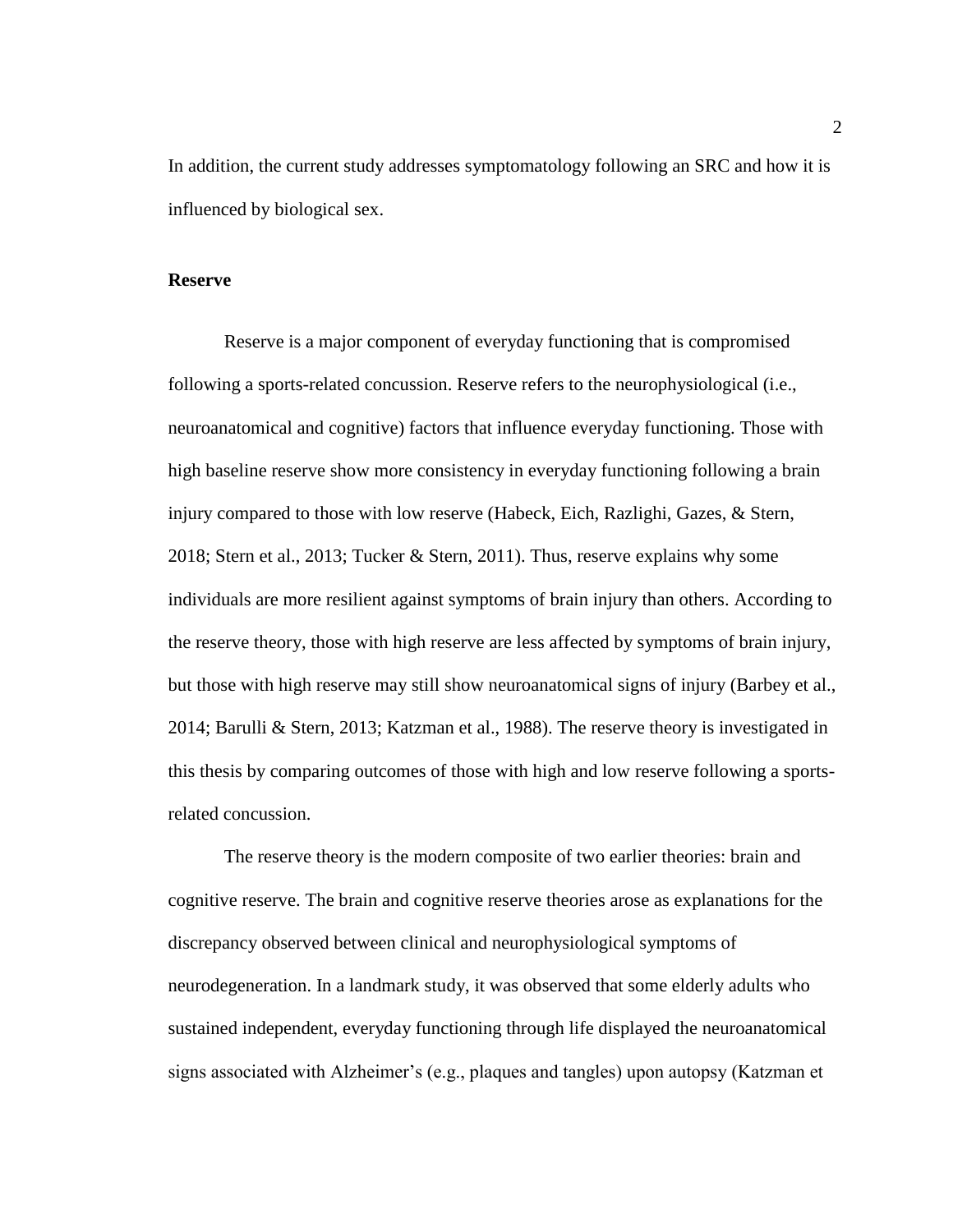al., 1988). This study spurred an interest in the role of pre-injury neuroanatomical and cognitive functioning in predicting post-injury functioning. Once similar findings validated this discrepancy (Baltes & Kühl, 1992; Baltes, Kühl, Gutzmann, & Sowarka, 1995; Katzman, 1993; Stern et al., 1994) the theories of brain and cognitive reserve came into fruition.

Brain reserve held that neuroanatomical differences in brain structure accounted for differences in clinical outcomes following brain injury. Given this, brain reserve viewed brain injuries as passive (Satz, 1993). This view contradicted research on brain plasticity, which asserts that the brain is subject to neuroanatomical change and repair throughout the lifetime (Barulli & Stern, 2013; Kliegl, Smith, & Baltes, 1989; Mahncke et al., 2006). Cognitive or neural reserve holds that neurocognitive differences (i.e. differences in neural connections within and between anatomical structures) accounted for differences in clinical outcomes following brain injury (Bigler & Stern, 2015; Fay et al., 2009; Kesler, Adams, Blasey, & Bigler, 2003; Mathias & Wheaton, 2015; Oldenburg et al., 2015; Ropacki & Elias, 2003; Stern, 2002). The neuroanatomical and neurocognitive components that contribute to everyday functioning are now known to be integrated. The reserve theory reflects this integration and is neurophysiological in nature.

Reserve theory is an evolving concept which explains the discrepancy between clinical and neurophysiological symptoms following neurodegeneration. It has been used to explain individual differences in everyday functioning in those with neurodegenerative diseases such as Alzheimer's (Alexander et al., 1997; Arenaza-Urquijo, Wirth, &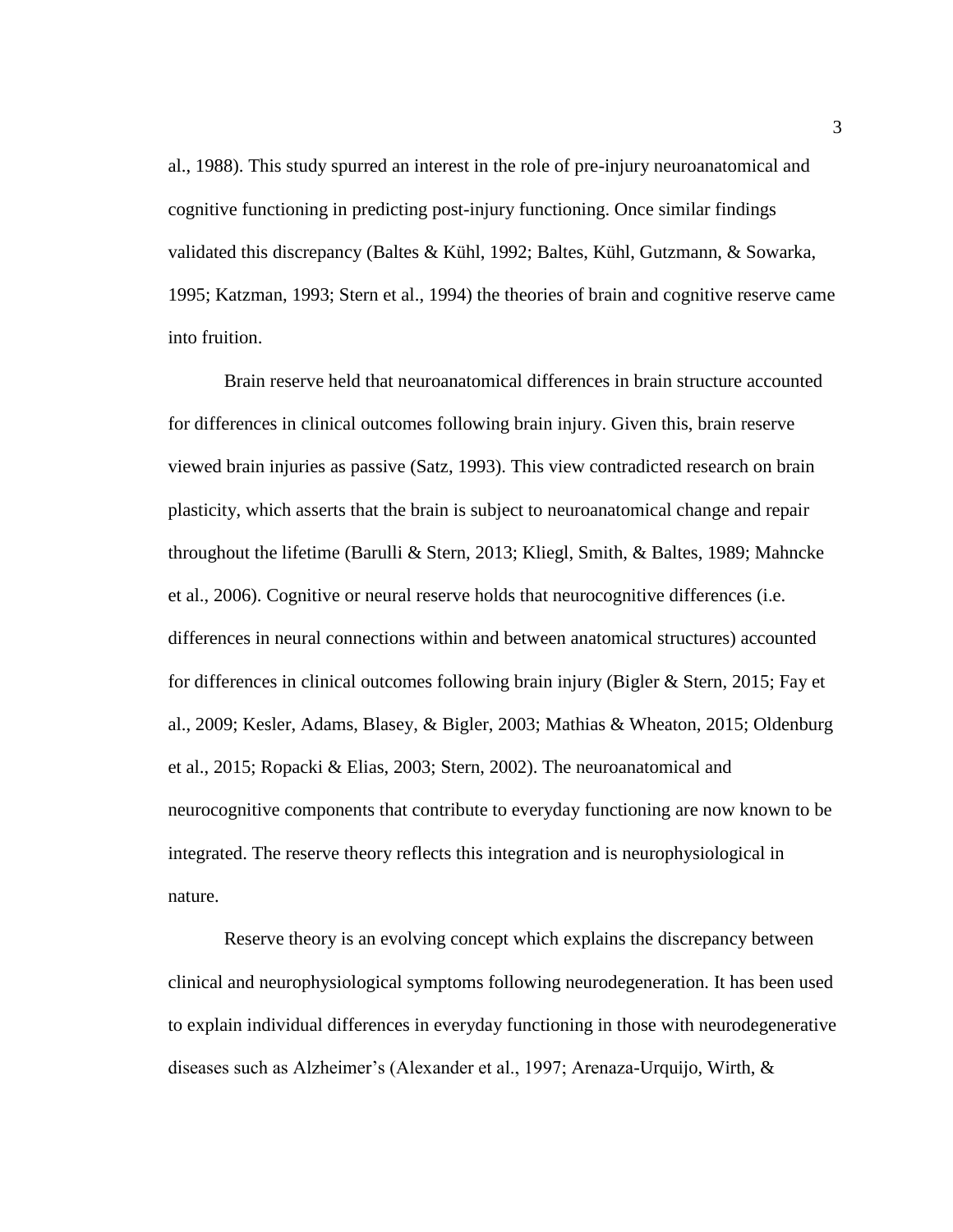Chételat, 2015; Liberati, Raffone, & Belardinelli, 2011; Oh, Razlighi, & Stern; 2017; Sobral, Pestana, & Paúl, 2015), Parkinson's (Barulli & Stern, 2013; Bigler & Stern, 2015; Koerts, Tucha, Lange, & Tucha, 2012; Poletti, Emre, & Bonuccelli, 2011; Rouillard et al., 2016) and Huntington's (Bonner-Jackson et al., 2013; Soloveva, Jamadar, Poudel, & Georgiou-Karistianis, 2018). Neurocognitive tests like the ImPACT are intended to reflect neurophysiological factors that contribute to everyday functioning (i.e., reserve). The reserve theory has also been applied to explain individual differences in everyday functioning in many types of brain injury, including sports-related concussions (SRCs). However, the reserve theory has seldom, if ever, been applied to explain differences in individual functioning following a single SRC. One of the purposes of the current study is to apply the reserve theory to single SRCs.

<span id="page-13-0"></span>**Reserve in a single sports-related concussion (SRC).** Compelling evidence suggests that a single brain injury, including sports-related concussion (SRC), can lead to permanent neurophysiological damage, and thus a loss of reserve (Fay et al., 2009; Mez et al., 2017; Oldenburg et al., 2015; Tagge et al., 2017). This suggestion is controversial. It was once thought that permanent damage from a single SRC was improbable (Pellman, Viano, Casson, Arfken, & Feuer, 2005). Some individuals have been shown to develop the neurodegenerative disorder chronic traumatic encephalopathy (CTE) following a single SRC.

Chronic traumatic encephalopathy (CTE) is a neurodegenerative disorder caused by prolonged microstructural damage resulting from concussion. CTE is typically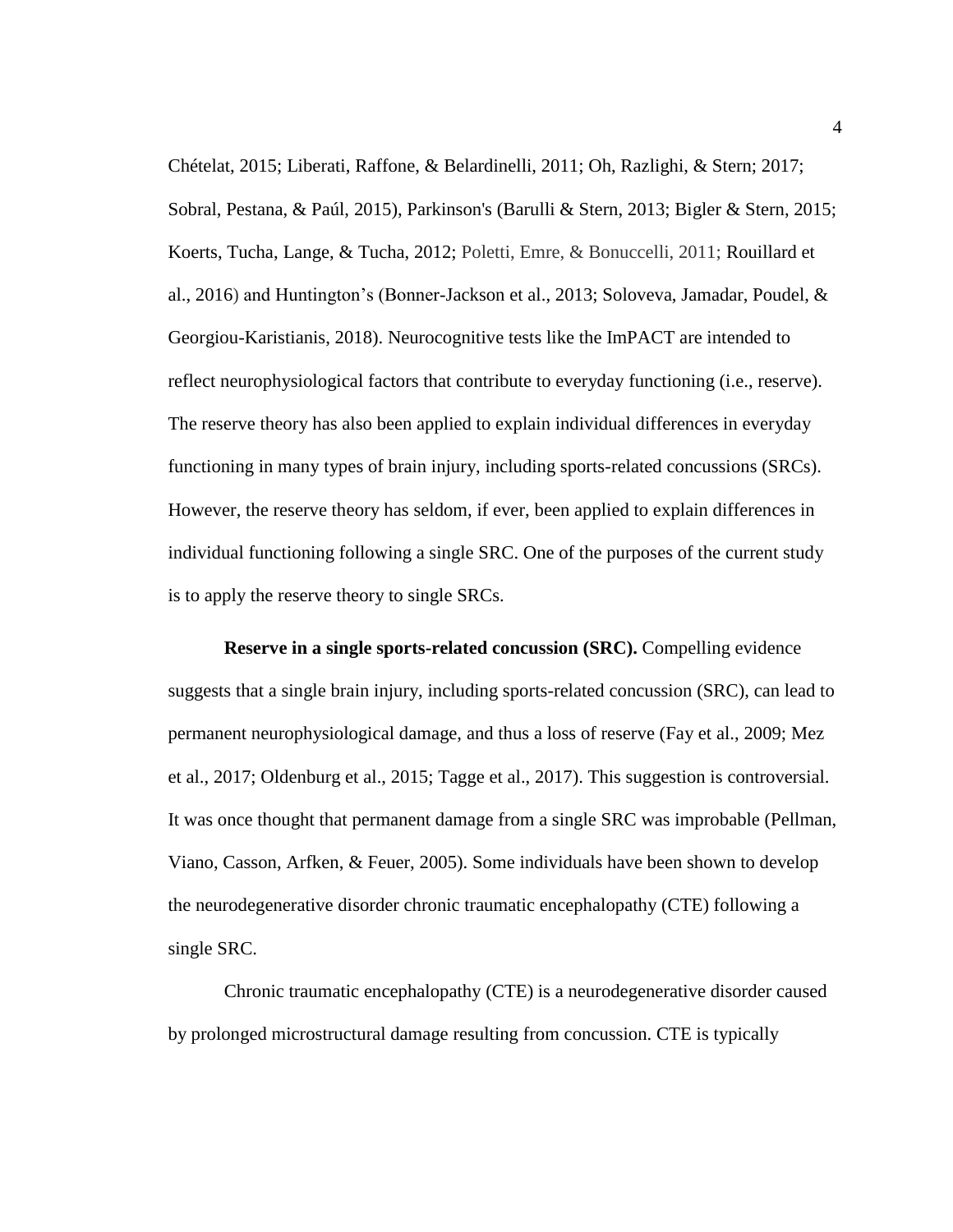associated with repeated concussive and subconcussive blows (Gavett, Stern, Cantu, Nowinski, & McKee, 2010; McKee et al., 2012; McKee et al., 2009; Omalu et al., 2005). Like other neurodegenerative disorders, those with CTE experience cognitive decline, personality changes and loss of independent functioning. CTE is biologically, cognitively and clinically similar to other neurodegenerative diseases (Gavett et al., 2010; McKee et al., 2012; McKee et al., 2009; Mez et al., 2017; Omalu et al., 2005; Stern et al., 2011; Tagge et al., 2017). Recent studies have suggested that the functional and microstructural injuries associated with CTE can result from a single concussion (Johnson et al., 2013; Johnson, Stewart, & Smith, 2012; Mez et al., 2017; Tagge et al., 2017). The theory of reserve may explain, in part, individual differences in outcome following a single SRC.

In order to illustrate how reserve can be applied to a single SRC, it is important to understand the related neuroanatomical and cognitive components of reserve. SRCs are brain injuries caused by biomechanical forces. Paralleling the components of reserve, two types of related injuries, functional and microstructural, occur during an SRC. Functional injury affects the neuroanatomical structures which facilitate everyday functioning (Clauss, 2010; Giza & Hovda, 2014; Ivancevic, 2009; Smith, Meany, & Shull, 2003). Functional injury may go on to cause microstructural injury. Microstructural injury is associated with the loss of neural networks that facilitate cognitive everyday functioning (Hashim et al., 2017; Huey et al., 2015; Miller, 2001; Nithianantharajah, 2004; Tomassy et al., 2014). Together, functional and microstructural injuries account for reserve loss following an SRC. Neurocognitive tests like the ImPACT are intended to measure cognitive performance. The ImPACT may be sensitive to detecting changes in reserve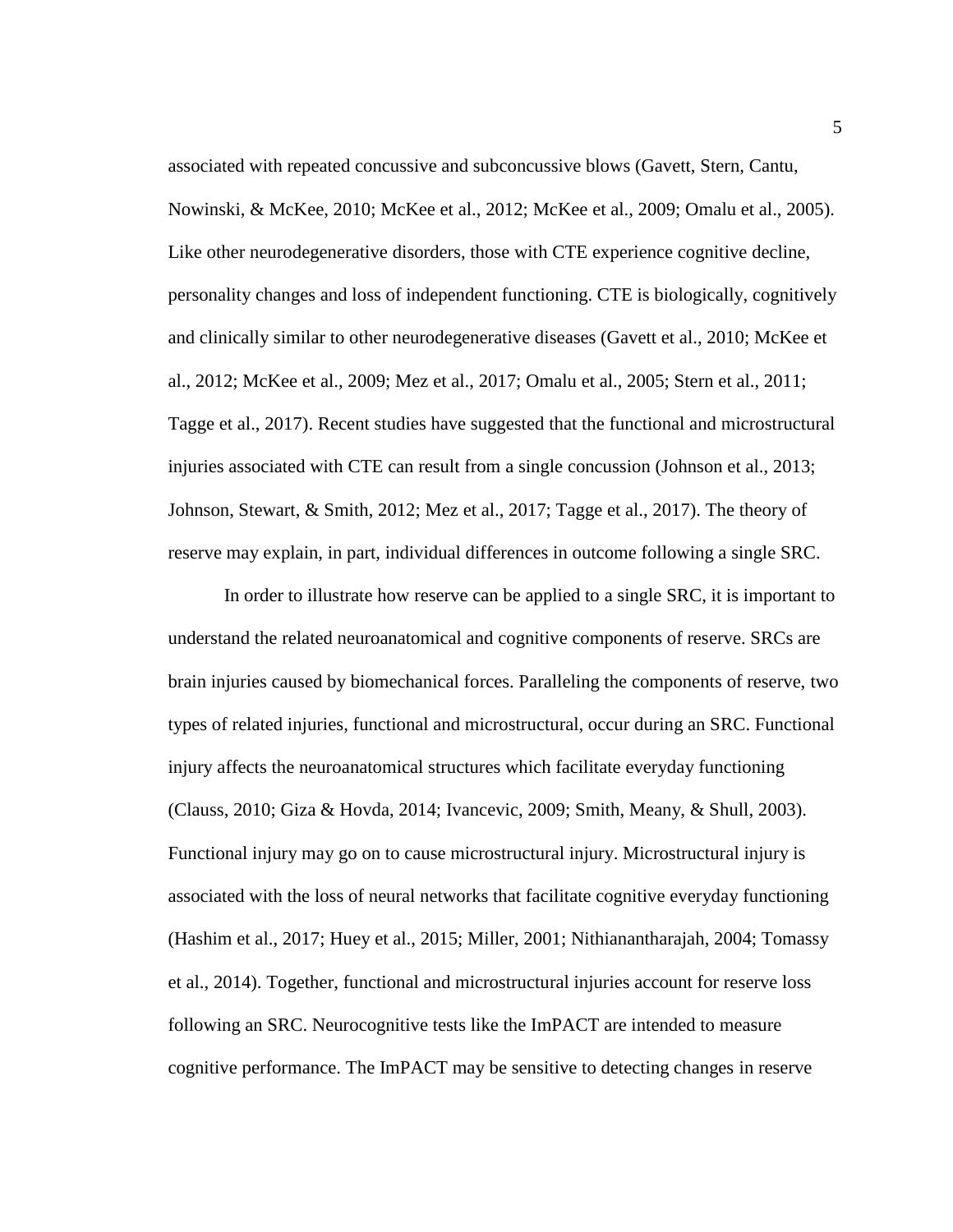brought upon by functional and microstructural injury following a single SRC. The current study seeks to use the ImPACT to encapsulate individual differences in neuropsychological functioning that are affected by functional and microstructural injury.

<span id="page-15-0"></span>*Functional injury*. Functional injury directly jeopardizes the functioning of important neuroanatomical structures. Those with high reserve may be more resistant to functional injury compared to those with low reserve. For example, low brain volume is associated with increased experiences of loss of consciousness during a traumatic brain injury (MacKenzie et al., 2002; Sundman & Hall, 2014). However, brain volume alone is a crude way of measuring reserve following an SRC. Functional injuries brought upon by SRCs can cause permanent damage to neuroanatomical structures associated with reserve.

In sports-related concussions (SRCs), functional injury results from the transfer of energy from an initial acceleration force to the brain. The transfer of energy brought upon by an SRC damages neurons. Pyramidal neurons are a family of neurons found chiefly in the cerebral cortex (Elston, 2003), as well as in the amygdala and hippocampus (Coleman et al., 2018; Nakatomi et al., 2002). Repeated SRCs are associated with atrophy of pyramidal neurons in the hippocampus (Tagge et al., 2017). Metabolic changes brought upon by biomechanical forces ultimately contribute to loss in reserve.

Functional injury and reserve loss from an SRC begins with metabolic disruption brought upon by acceleration and deceleration forces. If acceleration and deceleration forces are not gradual, physical impact is experienced as weight. This acceleration is measured by g-force (Meaney & Smith, 2011). In sports, a rapidly accelerating player is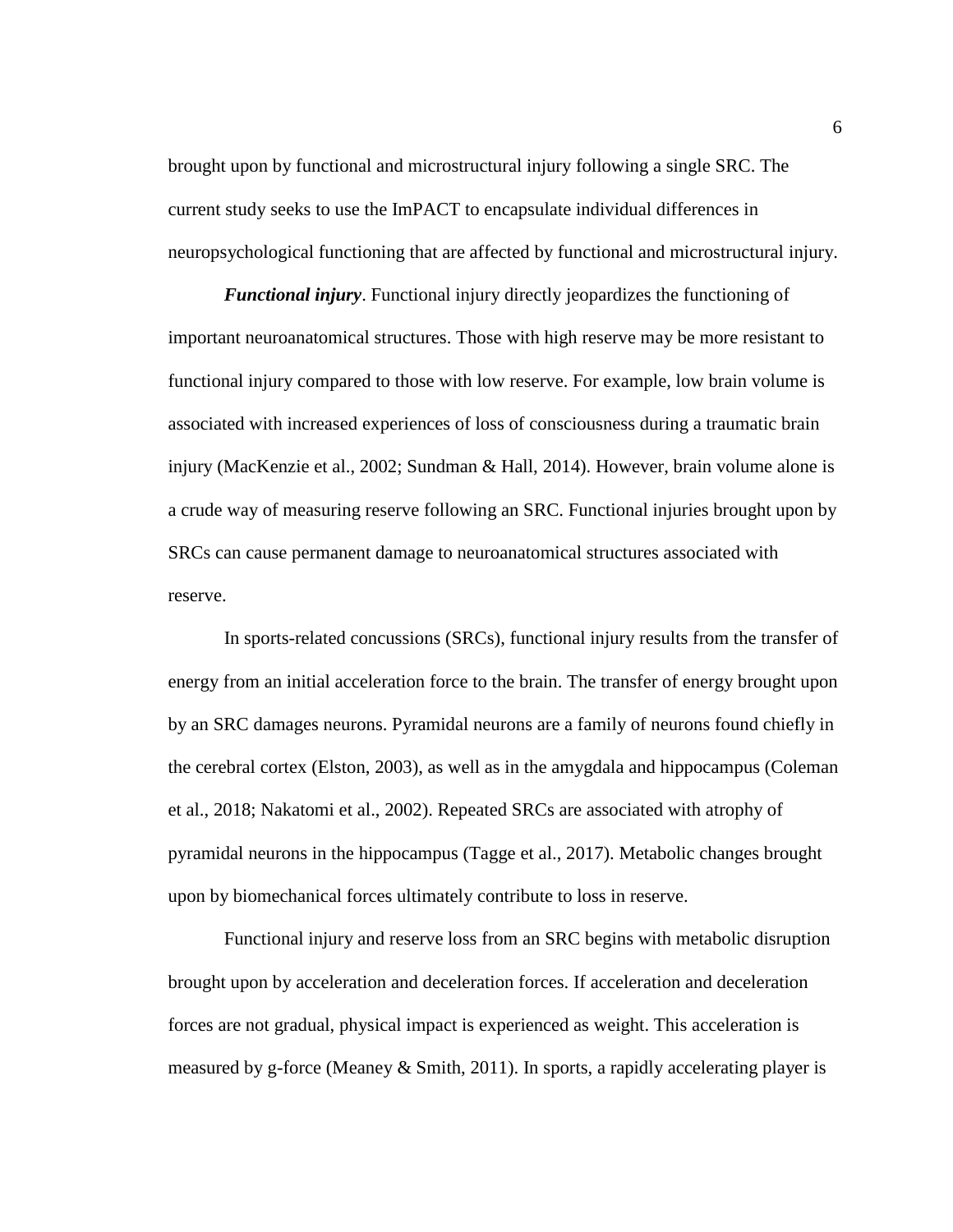forced to a sudden halt at the moment of impact. This collision usually does not result in a skull fracture. However, many SRCs have a g-force significant enough to push the lessdense and more rapidly accelerating brain against the denser skull. Within the brain, a similar process causes areas of differing densities to decelerate at conflicting paces. This energy transfer causes metabolic disruption (Giza & Hovda, 2014). The chemical shifts that coincide with these metabolic disruptions are responsible for shifts in neurophysiological functioning, leading to changes in cognition and symptomatology.

The sudden transfer of kinetic energy forces the opening of voltage-gated ion channels. The opening of these channels allows an uninhibited influx of neurotransmitters to pass through the blood-brain barrier. The rapid release of neurotransmitters, particularly dopamine, GABA and glutamate, contribute to a variety of physical and psychological symptoms immediately following SRC (Clauss, 2010; Giza & Hovda, 2014). Many of the physical and psychological symptoms associated with metabolic disruption are measured on-site, however, the expression of these symptoms varies between individuals. Some functional injuries, like axonal tearing, follow a relatively stereotyped course. Axonal damage can lead to neurophysiological damage which goes on to affect reserve.

Axonal tearing is another type of functional injury that can occur following a single brain injury (Johnson et al., 2013). Axonal tearing occurs when the g-force is great enough to cause the axons that connect areas in the brain of varying densities to tear, resulting in loss of consciousness or death (Clauss, 2010; Giza & Hovda, 2014; Ivancevic, 2009). Axonal tearing may be diffuse (occurring throughout the brain) or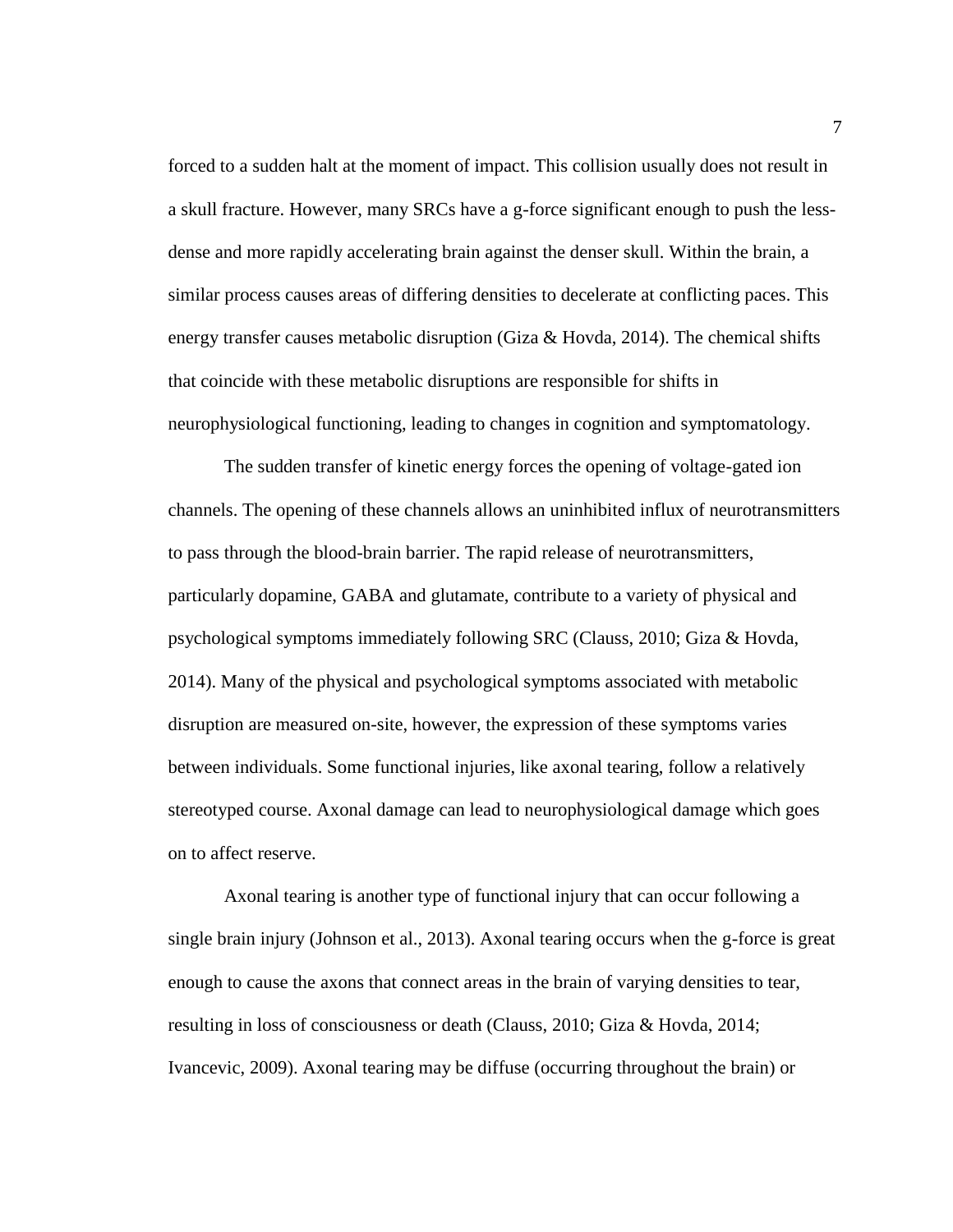localized (occuring at the point of impact). Localized axonal tearing is often associated with swelling in the cerebral cortex (Blennow, Hardy, & Zetterberg, 2012; Langlois et al., 2006). Axonal tearing in SRCs is relatively rare, while axonal damage may be more common (Giza & Hovda, 2014; Prins, Hales, Reger, Giza, & Hovda, 2010). Both axonal tearing and axonal damage lead to neuroanatomical changes and a loss of reserve, and occur along with injury, leading to immediate symptoms (Bigler & Stern, 2015; Prins et al., 2010). However, the immediate symptoms and biomechanical processes involved in a functional injury are not independently predictive of outcome. Reserve considers the neuroanatomical changes that influence neurophysiological and cognitive functioning. Functional injury is a potential consequence of a single SRC. Functional injury coincides with and/or goes on to cause neurodegeneration through microstructural injury. Functional and microstructural injury contribute to a loss of reserve.

<span id="page-17-0"></span>*Microstructural injury*. Microstructural injury is more subtle than functional injury. Microstructural injury accounts for damage in neural networks which allow different brain regions to communicate (Gray & Thompson, 2004). Some neuroimaging techniques including diffusion tensor imaging (DTI) have assisted in identifying microstructural injury in neurodegenerative disorders (Hartikainen et al., 2010; Inglese et al., 2005; Lancaster et al., 2016; Maruyama et al., 2013), but little is known about their etiology or repercussions. Differences in gray and white matter morphology, as well as differences in neuronal density/structure in gray matter, have been observed between individuals with high and low reserve (Barulli & Stern, 2013; Benedict, Morrow, Guttman, Cookfair, & Schretlen, 2010; Stern, Gazes, Razlighi, Steffener, & Habeck,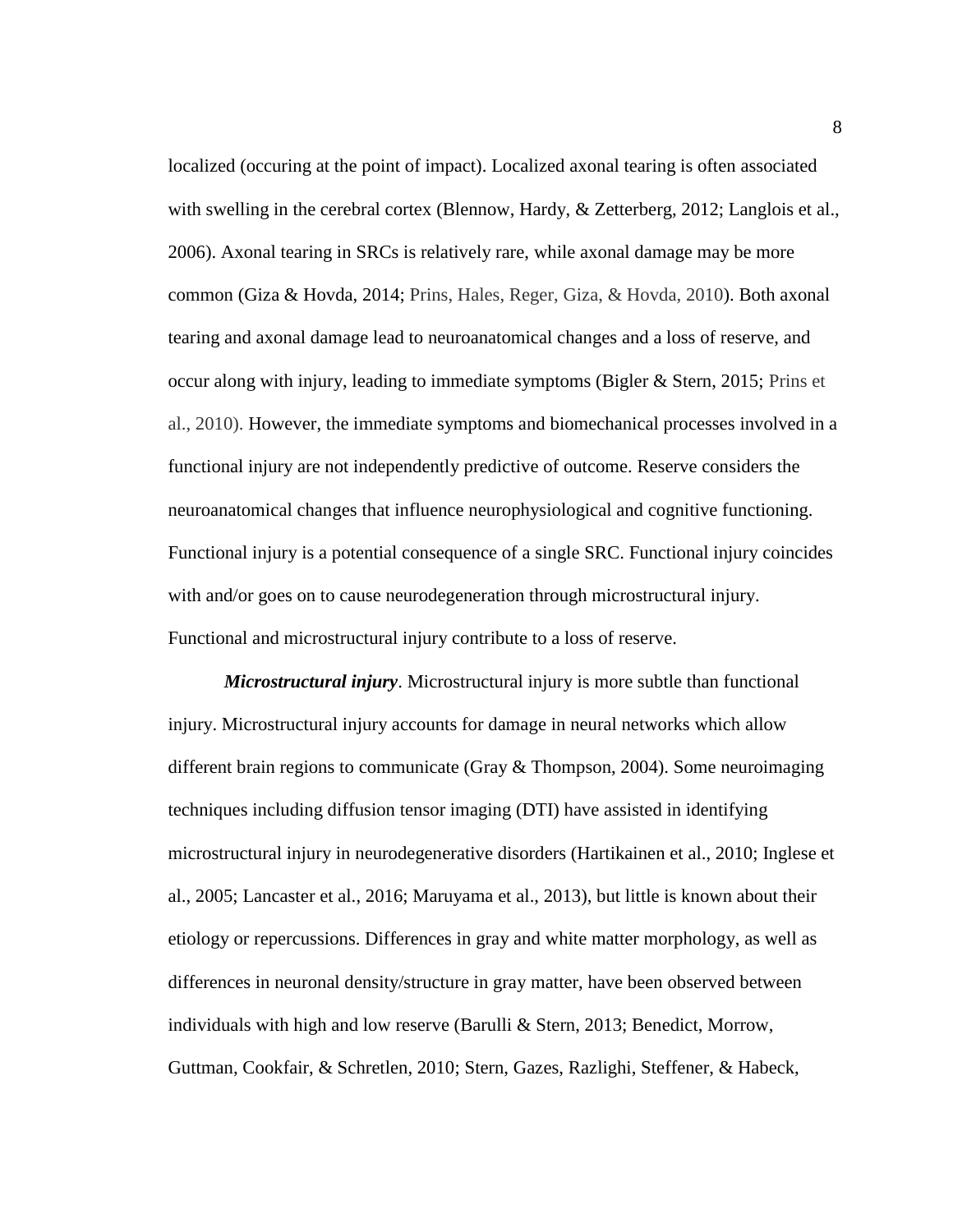2018; Stern & Habeck, 2018). Evidence is presented which highlights differences in clinical outcome as a function of physiological factors that have been shown to relate directly to reserve.

Gray matter is a visible collection of neuronal cell bodies while white matter is a visible collection of tissue that primarily facilitates transport between different areas of the brain (Paus, Pesaresi & French, 2014). Microstructural injury in gray and white matter has been repeatedly observed through DTI and post-mortem autopsy in those with neurodegenerative disorders. Decreased gray and white matter volume is associated with clinical symptoms of dementia in life in individuals with Alzheimer's disease (Kopeikina et al., 2011; Maruyama et al., 2013), in CTE and single traumatic brain injury (Blennow et al., 2012; Holleran et al., 2017; Lancaster et al., 2016; Meier et al., 2015a). In individuals who had sustained concussion, DTI suggested that those who displayed decreased white matter tended to score low on tests of fluid intelligence (Niogi et al., 2008). Likewise, differences in gray and white matter density and formation are seen in individuals with a number of disorders, including schizophrenia, depression and obsessive-compulsive disorder (Fields, 2008). In addition to brain damage, environmental and genetic influences affect white and gray matter formation, and thus reserve (Hinton, 1992; Lee & Seo, 2016; Paus et al., 2014; Wallin & Sjögren, 2001).

White and gray matter are known to develop along with reserve during childhood, and early childhood neglect is associated with disrupted white matter growth (Fields, 2008; Hanson et al., 2013; Nagy, Westerberg & Klingberg, 2004). Given that the white matter is developed over time, its formation and functional capacity vary between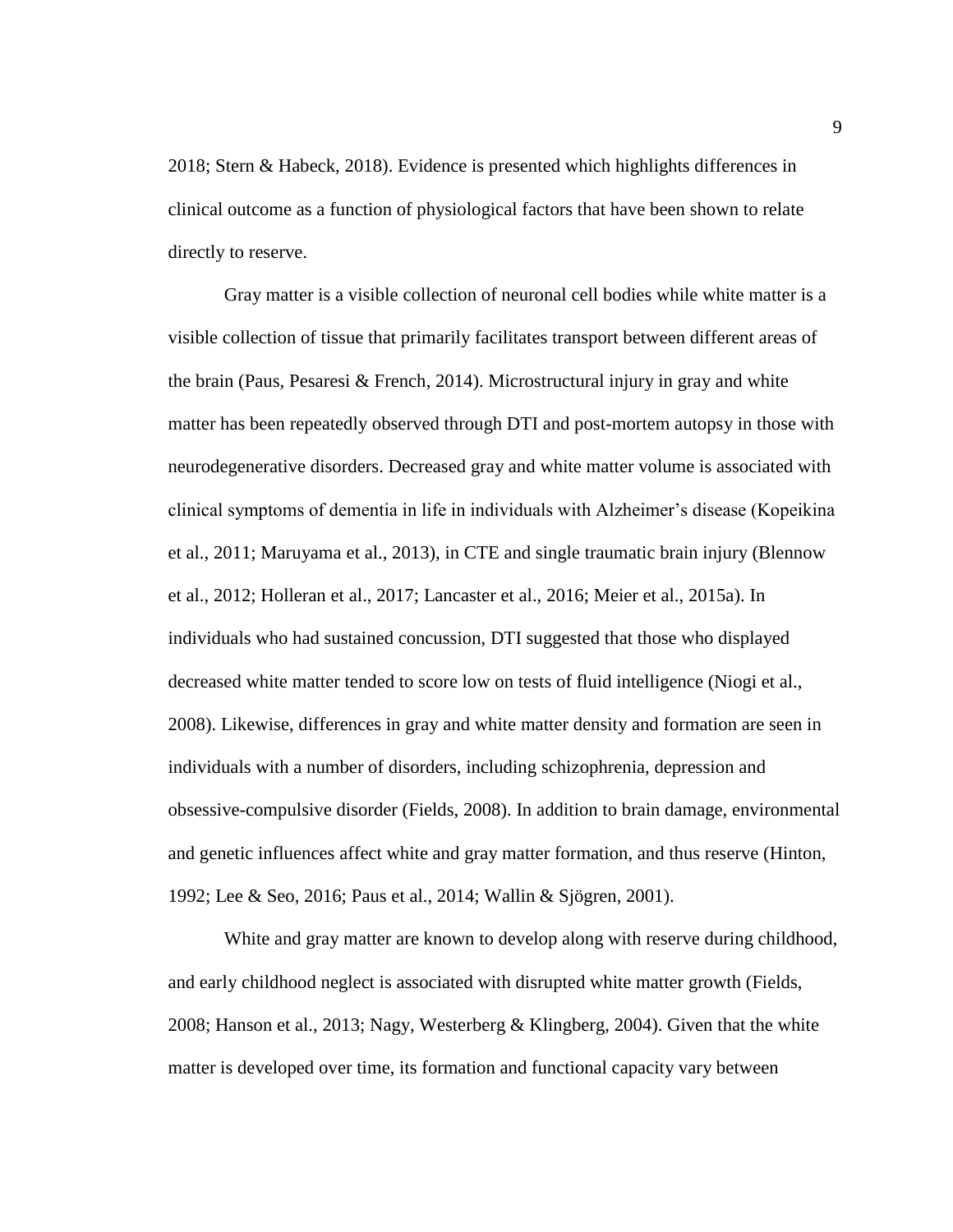individuals (Hinton, 1992; Kapitein & Hoogenraad, 2015; Lee & Seo, 2016; Wallin & Sjögren, 2001; Wolfe, 2012). Individuals with rich learning experiences are suspected to have more structurally complex gray and white matter (Arenaza-Urquijo et al., 2013). Individuals with more structurally complex intracranial gray and white matter score high on standardized neurocognitive tests (Oh et al., 2017; Lancaster et al., 2016; Narr et al., 2006).

Microstructural injury is associated with neurodegeneration and the loss of neural networks which facilitate the cognitive aspects of everyday functioning (Giza, & Hovda, 2010; Lipton et al., 2013). Neuroimaging has assisted in assessing the severity of functional injury following an SRC. However, neuroimaging alone cannot adequately predict outcome following brain injury (Hashim et al., 2017; Hofman et al., 2001). When assessing clinical outcome, current neuroimaging techniques may lack predictive validity. Thus, neurocognitive testing is a useful tool in assessing clinical outcome. The current study uses the computerized neurocognitive test, ImPACT, as a proxy for reserve.

<span id="page-19-0"></span>**Neurocognitive tests and reserve**. The use of the ImPACT to measure reserve is motivated by its relationship to validated neurocognitive measures. Neurocognitive tests typically act as proxies for intelligence, which is related to reserve. General intelligence refers to an individual's ability to acquire knowledge and problem solve. General intelligence is theoretically comprised of crystallized and fluid intelligence (Zaval, Li, Johnson, & Weber, 2015). Crystallized intelligence refers to knowledge acquisition, while fluid intelligence refers to problem solving abilities (Gray & Thompson, 2004).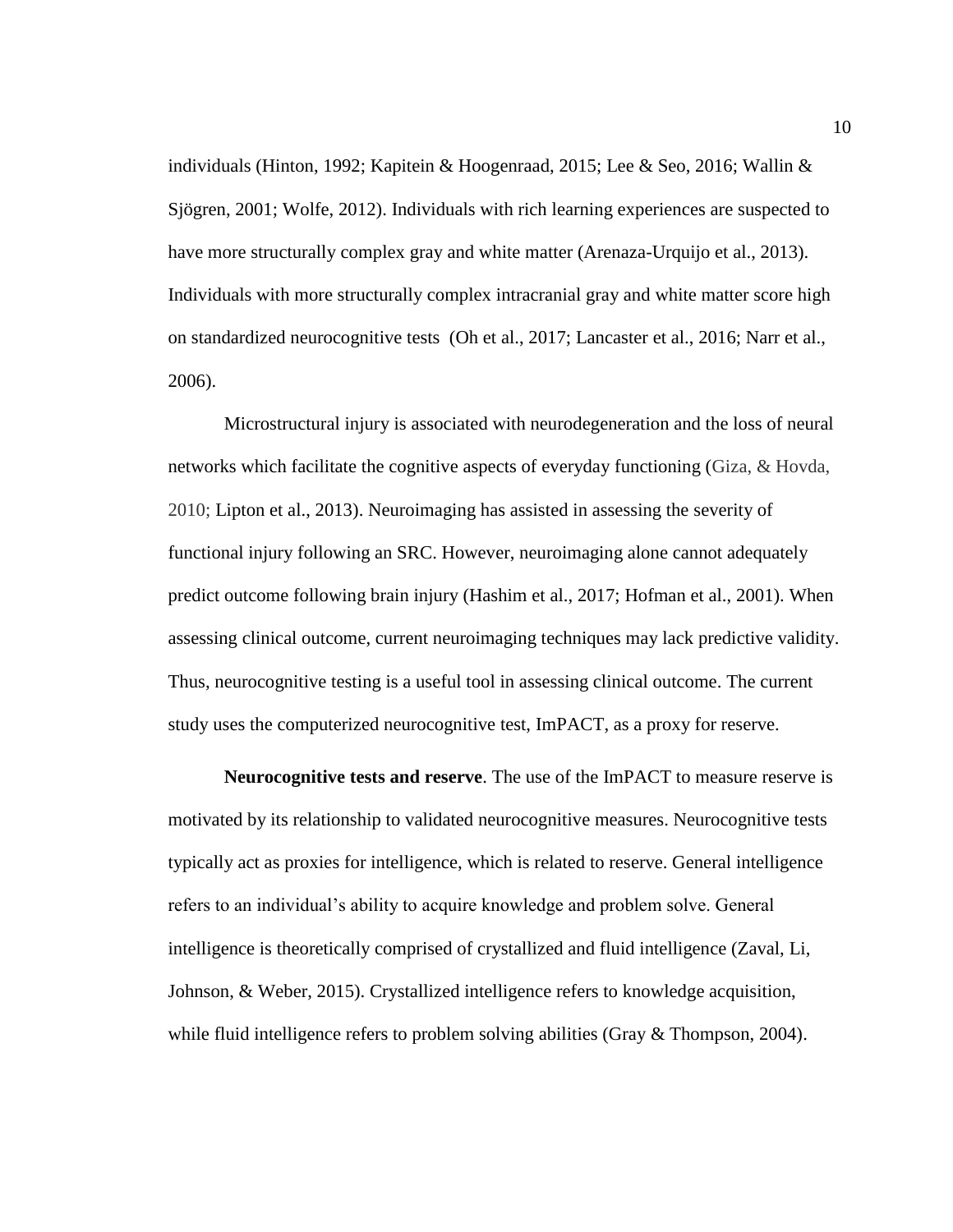Neurocognitive tests like the Wechsler Adult Intelligence Scale Version 4 (WAIS-IV) and the ImPACT attempt to measure both crystallized and fluid intelligence (Saklofske  $\&$ Schoenberg, 2011; Tuokko et al., 2003). Reserve is related to general intelligence, although crystallized and fluid intelligence may contribute to reserve in different ways. Understanding the components of intelligence and how they relate to reserve justifies the use of neurocognitive tests like the ImPACT as a proxy for reserve.

It is typically accepted that general intelligence is composed of crystallized and fluid intelligence. However, reserve may relate more to fluid intelligence. Measures of fluid intelligence have been shown to be more sensitive to brain injury compared to measures of crystallized intelligence (Barbey et al., 2014; Gray & Thompson, 2004). Loss of brain volume (i.e., loss of reserve) is associated with decreased scores on measures of fluid intelligence over time (Rabbitt et al., 2008). More specifically, loss of volume in the frontal lobe in the prefrontal cortex is linked to decreased scores on fluid intelligence, but not crystallized intelligence (Roca et al., 2010). Neurocognitive tests which estimate fluid intelligence using tasks that measure processing speed and reaction time are correlated with meaningful neurophysiological differences, indicating that fluid intelligence is related to reserve (Gray & Thompson, 2004; Meiran & Shahar, 2018; Niogi et al., 2008; Sheppard & Vernon, 2008). Neurocognitive tests have been shown to predict clinical outcome better than biomechanical tests in SRCs (Breedlove et al., 2012; Broglio, Eckner, Surma & Kutcher, 2011). Similarly, current neuroimaging techniques are unable to reliably detect microstructural injury resulting from a single SRC (Eierud et al., 2014). In addition, neurocognitive exams are cheaper and more accessible than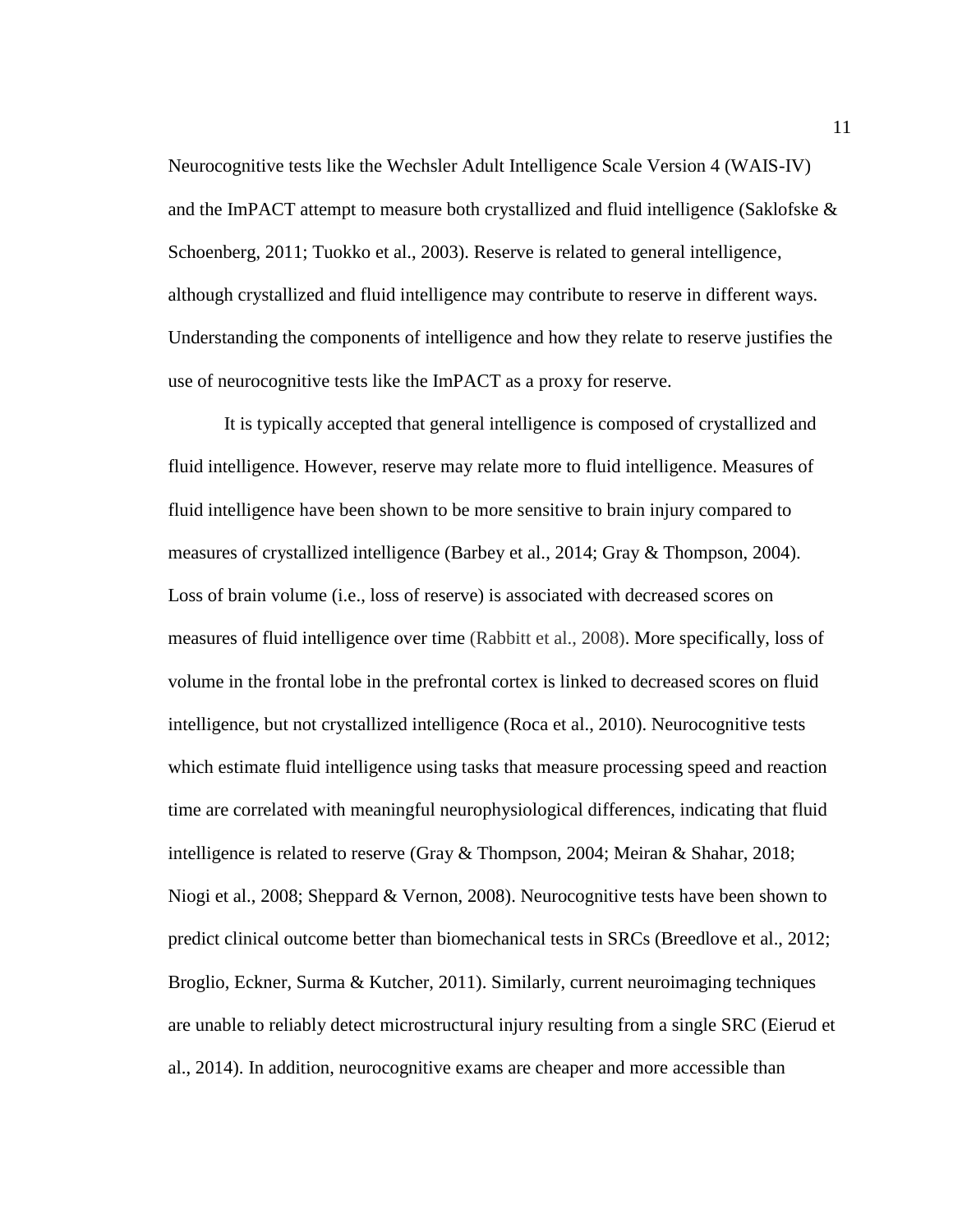neuroimaging exams (Kantarci & Jack, 2003). Computer-based neurocognitive tests like the ImPACT may account for functional and microstructural damage that influences reserve. The availability of these tests makes them useful tools in estimating reserve. This thesis will use the ImPACT to measure reserve.

#### <span id="page-21-0"></span>**ImPACT as a Proxy for Reserve**

Neurocognitive tests like the ImPACT can be used as a proxy for reserve. The ImPACT is widely used to assess neurophysiological functioning following an SRC. However, the theory of reserve has been sparsely applied to explain individual differences in outcome following a single SRC. It has been suggested that baseline reserve influences outcome following a single concussion, but these findings relied on retrospective data to estimate baseline reserve (Fay et al., 2009; Oldenburg et al., 2015). By using the ImPACT as a proxy for reserve, a baseline measure of reserve was made available. The current study proposes the use of the ImPACT as a proxy for reserve in individuals who have sustained a single concussion.

The use of ImPACT is widespread, and it is the only computer-based test endorsed by the FDA (U.S. Food and Drug Administration, 2016). The application of the reserve theory may assist in the interpretation of neurocognitive tests like the ImPACT. The ImPACT test is used to inform return-to-play decisions following SRCs. Due to functional injury following a brain injury, cognitive testing within 72 hours of an SRC is unreliable. When properly administered, the ImPACT could act as a neurophysiologically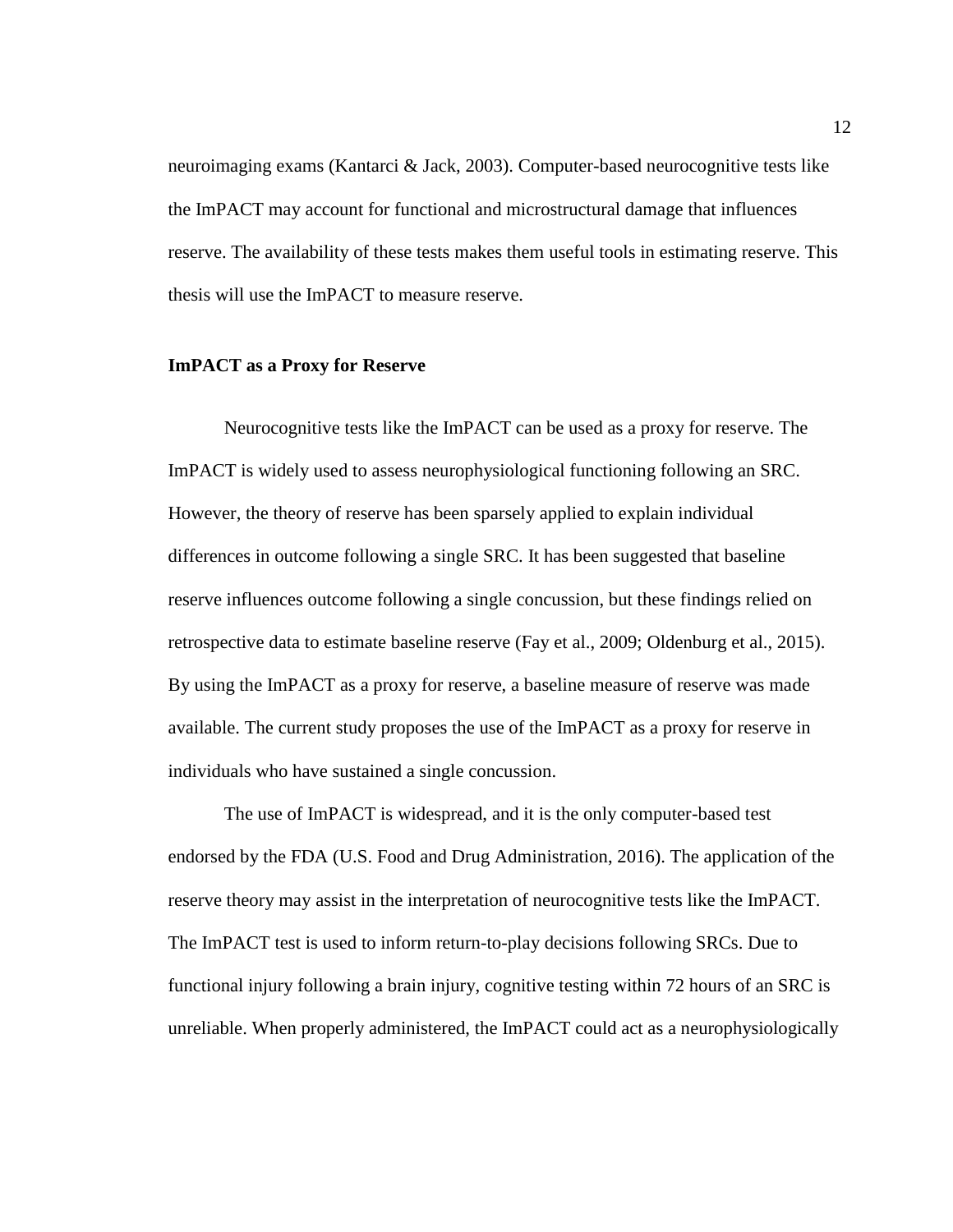meaningful proxy for reserve which estimates cognitive changes resulting from functional and microstructural injury.

The ImPACT test is structurally similar to other neurocognitive tests like the Wechsler Adult Intelligence Scale. The WAIS-IV measures four components of cognitive functioning — verbal memory, working memory, perceptual (or visual) memory and processing speed (Flanagan & McDonough, 2018). The ImPACT measures the same components as the WAIS-IV, but also includes reaction time and impulse control. The components of the ImPACT, as related to the WAIS-IV and similar neurocognitive tests, are presented below.

<span id="page-22-0"></span>**Verbal memory composite**. The verbal memory composite of the ImPACT is intended to evaluate memory, learning and attention in the verbal domain (ImPACT Technical Manual, 2016). Accuracy on the Word Memory, Symbol Match and Three Letters modules contribute to the verbal memory composite score. Subtests in the verbal memory domain bear similarity to subtests used in the WAIS-IV and other neurocognitive tests.

The subtests which make up the verbal memory composite score on the ImPACT are similar to those used in the WAIS-IV to measure Processing Speed. The verbal memory composite scores correlate with scores on Processing Speed subtests on the WAIS-IV (Thoma et al., 2018). The subtests which contribute to the ImPACT's verbal memory composite score appear to reflect visual motor processing as well as verbal memory (Thoma et al., 2018). Scores on the verbal memory module of the ImPACT were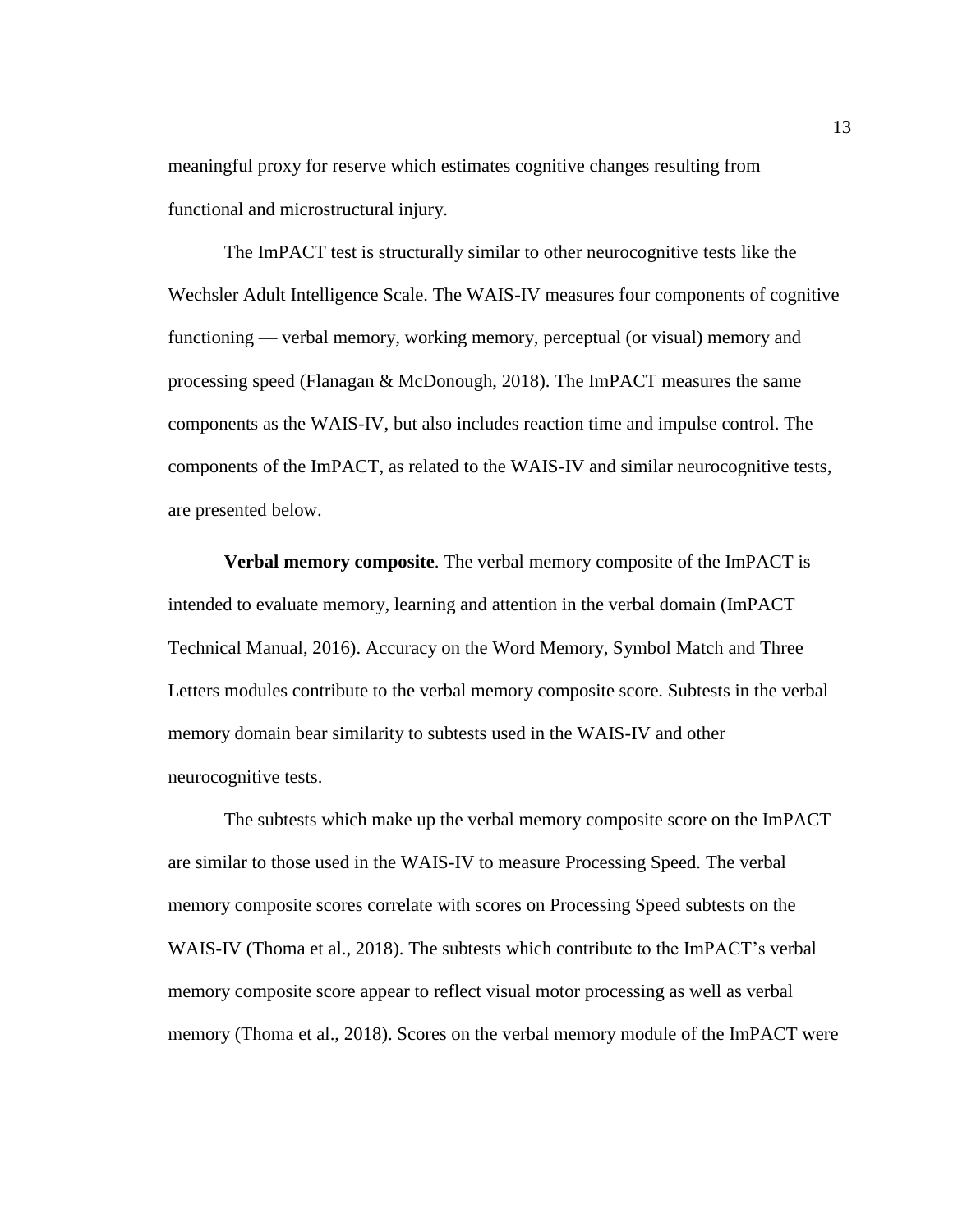shown to be sensitive in detecting differences between concussed and non-concussed athletes (Arrieux, Cole, & Ahrens, 2017). The verbal memory composite of the ImPACT may also be sensitive in estimating pre and post-concussion differences in reserve.

The ImPACT test battery as a whole has been shown to detect change within 72 hours following brain injury (Arrieux et al., 2017). Unlike the other composites, the verbal memory portion of the ImPACT detected significant differences between concussed and non-concussed groups up to eight days following an SRC (Nelson et al., 2016). Similarly, it was demonstrated that concussed athletes deviated furthest from their baseline scores on the verbal memory domain compared to other domains (Schatz, Pardini, Lovell, Collins, & Podell, 2006). The verbal memory domain may be more sensitive than other tests of verbal memory. The Hopkins Verbal Learning Test-Revised (HVLT-R) is a neurocognitive test intended to assess verbal memory. Athletes who completed the HVLT-R prior to brain injury were shown to return to their baseline scores within seven days of injury (McCrea et al., 2003). The verbal memory composite of the ImPACT may be more sensitive in detecting neurocognitive changes associated with the loss of reserve for seven to eight days following brain injury compared to the HVLT-R (Arrieux et al., 2017; Nelson et al., 2016; Schatz et al., 2006). Other studies have demonstrated that verbal memory is an aspect of reserve that is affected by brain injury (Fay et al., 2009; Oldenburg et al., 2015). Given this, the verbal memory composite of the ImPACT may reflect a portion of neurophysiological functioning that is compromised by brain injury like SRCs. Visual memory is another aspect of reserve that is compromised by SRCs.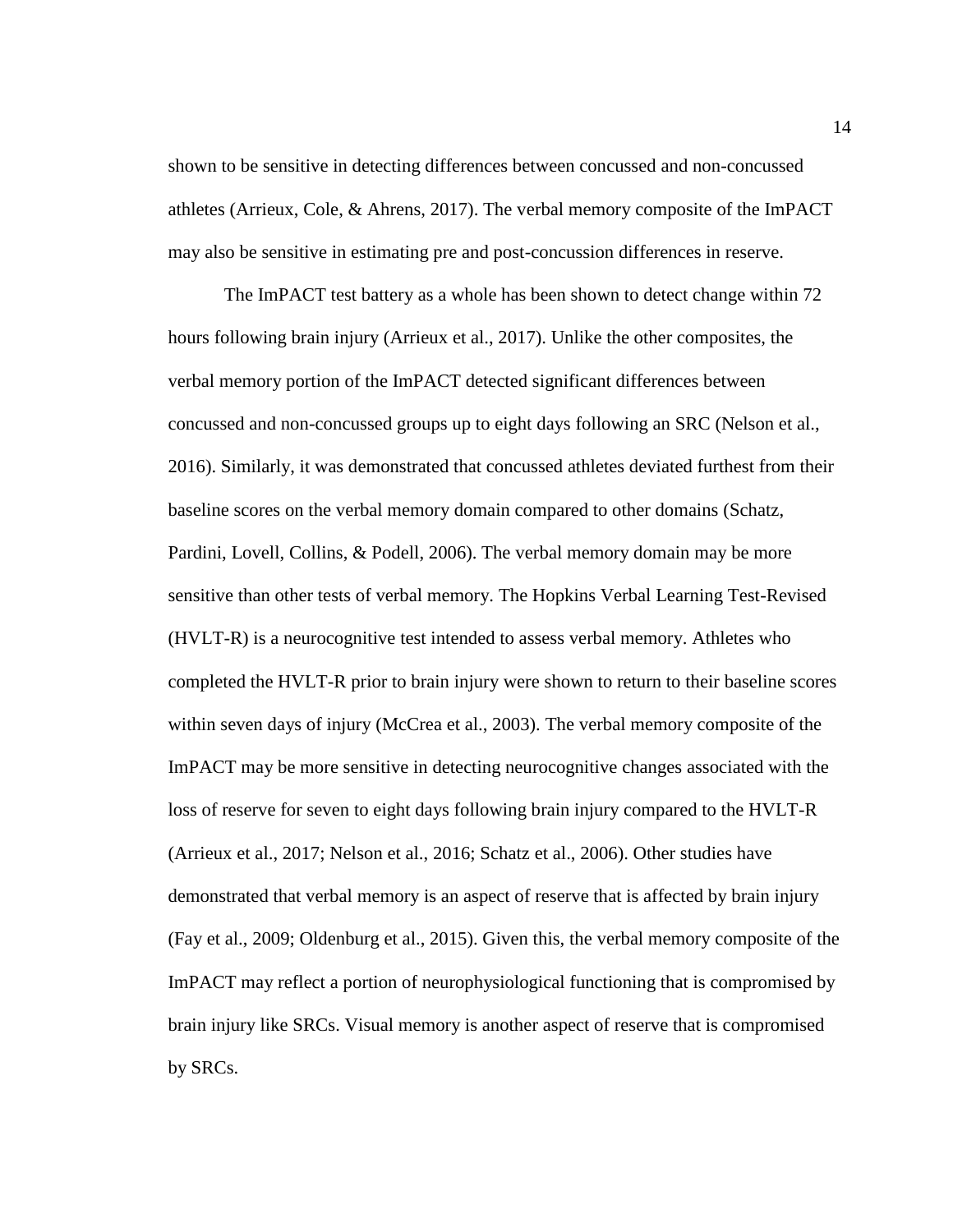<span id="page-24-0"></span>**Visual memory composite**. The visual memory composite score of the ImPACT is intended to represent memory, learning and attention in the visual domain. The Design Memory and X's and O's subtests contribute to the ImPACT's visual memory composite score (ImPACT Technical Manual, 2016). A task similar to the Design Memory subtest has been shown to be sensitive to changes in reserve in young adults (Stern et al., 2003). The ImPACT Visual memory composite relates to other assessments of visual memory better than tasks which contribute to perceptual (or visual) memory scores on the WAIS-IV (Thoma et al., 2018). Visual memory is an important aspect of reserve, and changes in visual memory may coincide with changes in everyday functioning. Deficits in visual memory are associated with decreased reserve (Mason et al., 2017; Stern, 2002; Stern et al., 2003). It has been demonstrated that individuals with low reserve are less able to recognize novel changes in complex visual stimuli compared to those with high reserve (Mason et al., 2017). The ImPACT uses complex visual stimuli in this module to assess visual memory. Visual motor speed, which relates to processing speed and fluid intelligence, is also sensitive to meaningful changes in reserve.

<span id="page-24-1"></span>**Visual motor speed composite**. The visual motor speed composite of the ImPACT test is intended to evaluate visual processing and visual-motor response speed, as well as visual memory and learning (ImPACT Technical Manual, 2016). Accuracy on the distractor task of the X's and O's subtest contributes to the visual motor speed composite score (ImPACT Technical Manual, 2016). As a measure of visual learning and memory, scores on the visual motor speed composite are correlated with scores on the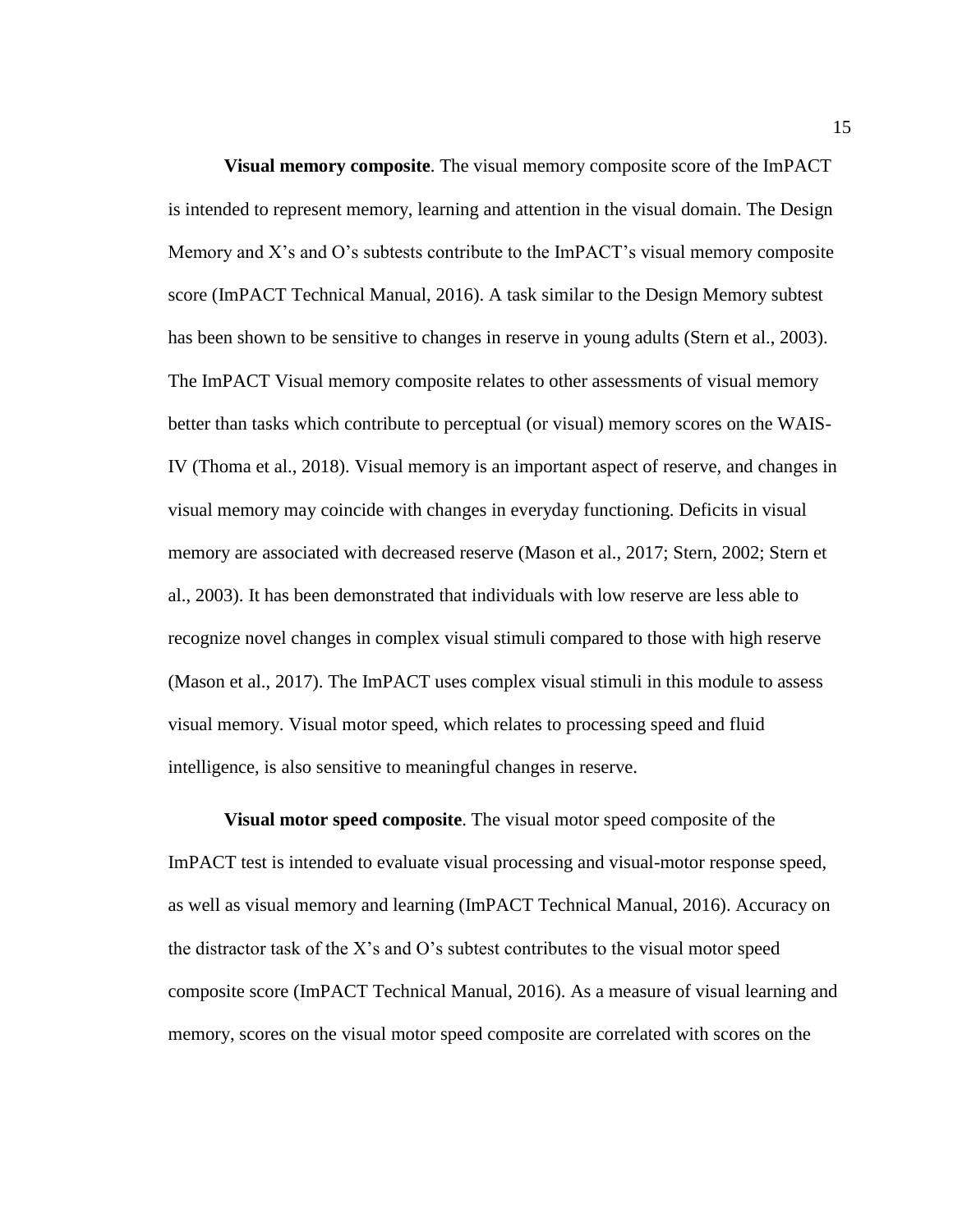WAIS-IV Digit Span Backward task. The WAIS-IV Digit Span Backward tasks requires the participant to memorize an increasing string of numbers and repeat them backward to the administrator (Flanagan & McDonough, 2018). The WAIS-IV Digit Span Backward task bears similarity to the Three Letters distractor task. The WAIS-IV Digit Span Backward tasks measure fluid intelligence (Benson, Hulac, & Kranzler, 2010). The WAIS-IV Digit Span Backward tasks have been shown to be significantly high in those without brain injury compared to those with brain injury (Hashim et al., 2017). Like the visual motor speed composite, Processing Speed scores are related to fluid intelligence and reserve.

<span id="page-25-0"></span>*Processing speed*. Processing speed scores contribute to the visual motor speed composite score. Processing speed refers to the rate at which cognitive tasks are completed, and is a measure of fluid intelligence (Nilsson, Thomas, Obrien, & Gallagher, 2014). On the ImPACT, processing speed is determined based on the accuracy on interference tasks in the X's and O's task along with accuracy on the Symbol Match subtest. The Symbol Match subtest in the ImPACT is modeled after the Symbol Digit Modalities Test (SDMT), and processing speed scores on the ImPACT are highly correlated with scores on the SDMT (Iverson, Lovell, & Collins, 2005). The Digit-Symbol Coding subtest of the WAIS-IV is also modeled after the SDMT (Logue et al., 2015). The SDMT alone has been used as a proxy for reserve (Roldán-Tapia, García, Cánovas, & León, 2012; Benedict et al., 2010). Past research has demonstrated the role of processing speed in reserve.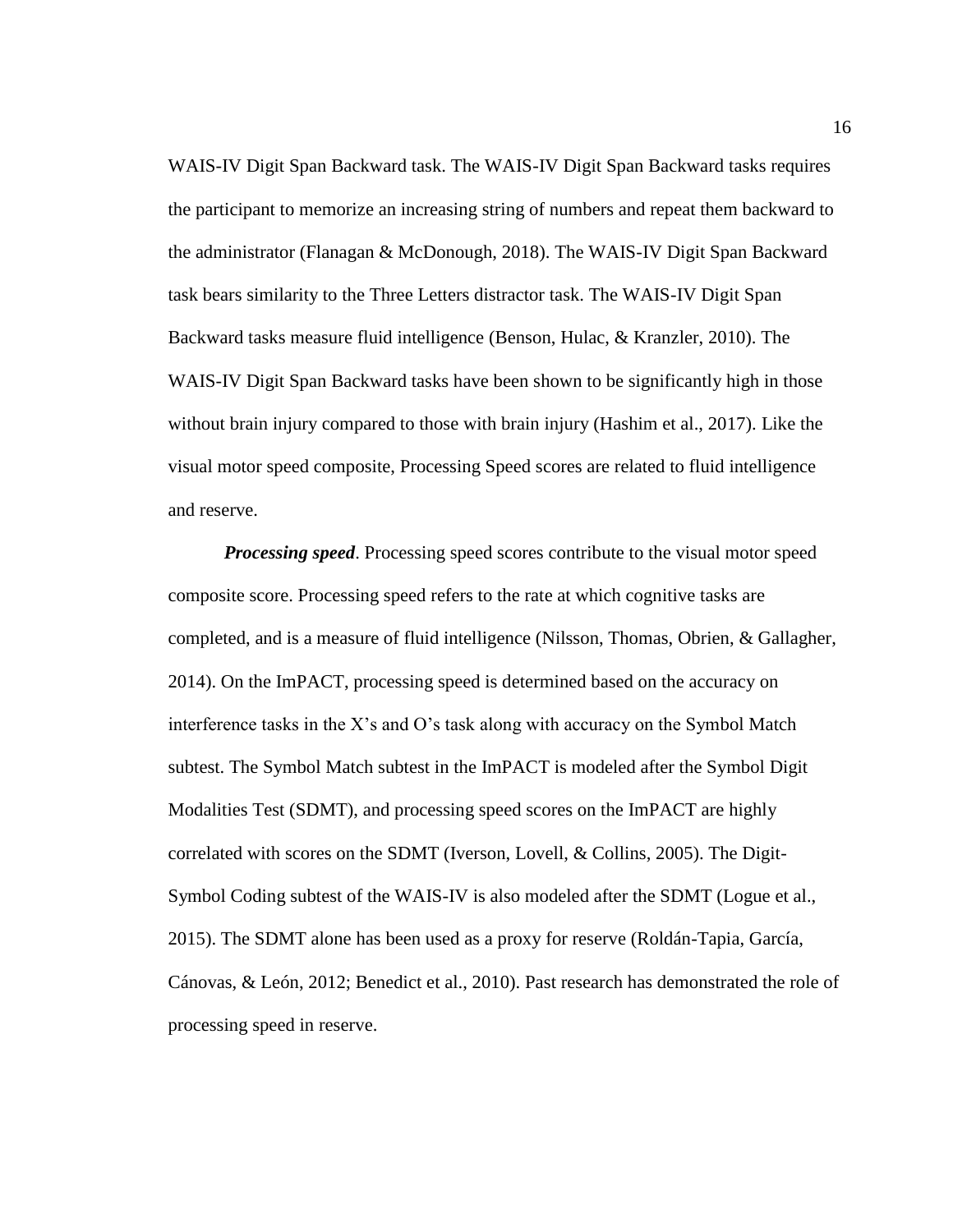Processing speed may be an especially important indicator of reserve. One study suggested that those with high reserve scored high on the SDMT compared to those with low reserve (Benedict et al., 2010). These individuals also deviated less from their baseline reserve five years later (Benedict et al., 2010). In individuals who sustained traumatic brain injury, high scores on a task similar to the SDMT were significantly related to genetic indicators of high reserve (Barbey et al., 2014). Processing speed is also related to low white matter volume (i.e., reserve) (Gray & Thompson, 2004; Niogi et al., 2008). Reaction time is similarly related to reserve, as both estimate fluid intelligence.

<span id="page-26-0"></span>**Reaction time composite**. The reaction time composite of the ImPACT measures the average response speed on portions of the X's and O's, Symbol Match and Color Match subtests (ImPACT Technical Manual, 2016). The X's and O's as well as the Symbol Match subtests also contribute to the visual memory and visual motor speed composites, respectively. The Color Match subtest is intended to measure response time alone. The Color Match subtest utilizes the widely used Stroop Color and Word task to gauge response time (Stroop, 1935). Tasks similar to those used in the Color Match subtest have been widely used as a proxy for reserve (Koerts et al., 2012; Le Carret et al., 2005). Scores on the Stroop Color and Word task differed significantly in those with brain injury compared to those without brain injury (Ropacki  $\&$  Elias, 2003). This suggests that the Color Match subtest is a useful addition to the ImPACT. This is due to the relationship between reaction time and reserve.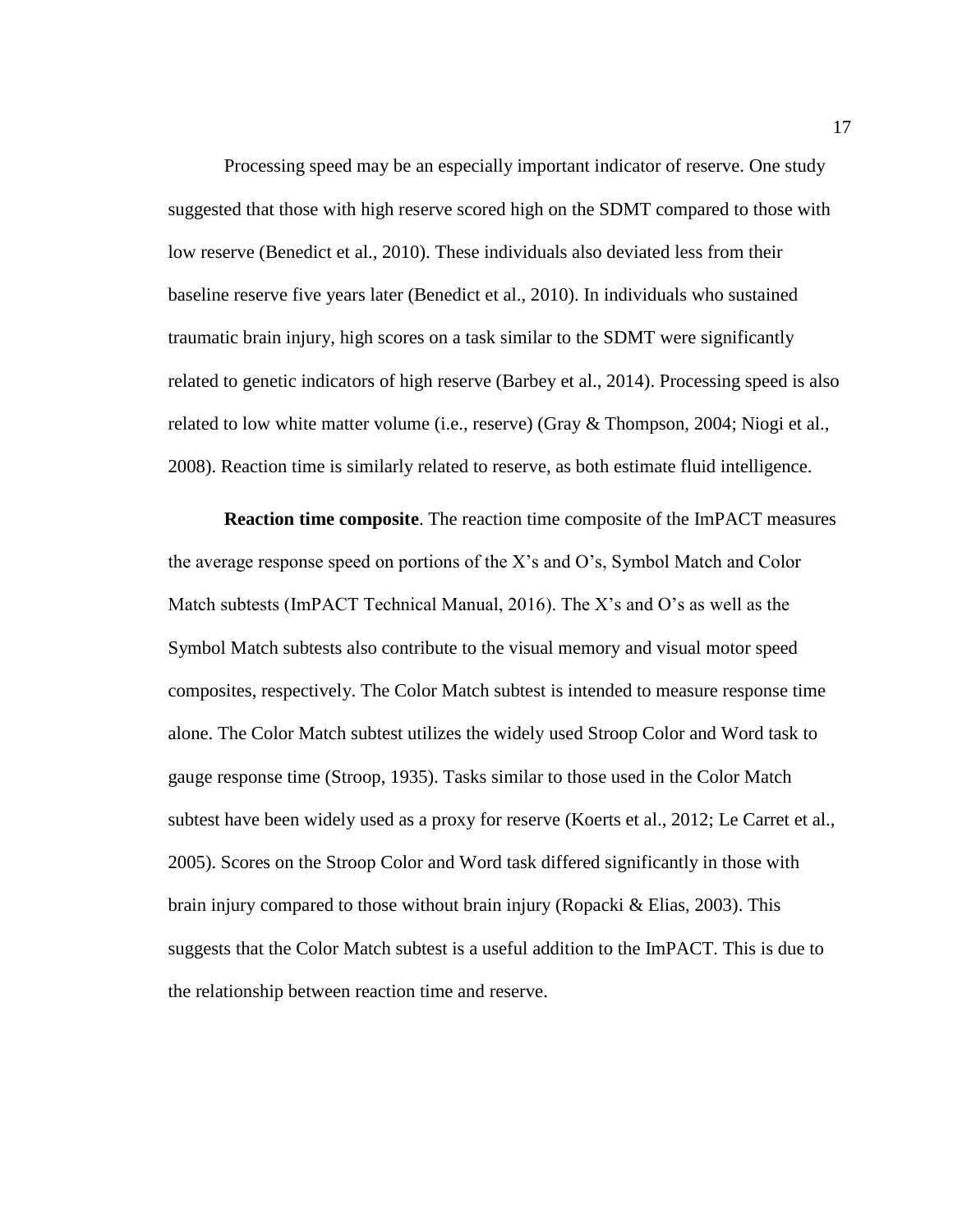Reaction time is an aspect of fluid intelligence and an indicator of reserve. Like processing speed, reaction time is related to the rate at which cognitive tasks can be completed, although reaction time is less concerned with accuracy than processing speed (Nilsson et al., 2014). Still, reaction time alone has been shown to correlate with general intelligence (Sheppard & Vernon, 2008). Faster reaction times may be associated with complexity of neural networks, and thus reserve (Habeck et al., 2018; Habeck et al., 2003; Stern, 2009). The reaction time composite of the ImPACT test captures an important aspect of reserve.

As a whole, the ImPACT test is a measure of crystallized and fluid intelligence and thus can act as a meaningful proxy for reserve. However, cognitive functioning alone cannot determine an individual's post-concussion functioning. Concussions are individualized injuries, and symptoms associated with SRC's provide meaningful subjective information. The Post-Concussion Symptom Scale (PCSS) is a measure of post-concussion symptom presence and severity. The PCSS is administered to athletes prior to the ImPACT cognitive assessment to achieve a more complete profile of an individual's mental state following an SRC.

#### <span id="page-27-0"></span>**Symptoms and Reserve**

Symptomatology is an important aspect of everyday functioning that relates to reserve. SRCs are highly individualized, and changes in symptomatology reflect changes in reserve (Barnett, Salmond, Jones, & Sahakian, 2006; Ross et al., 2012). Decreased white matter resulting from microstructural injury was linked to persistent post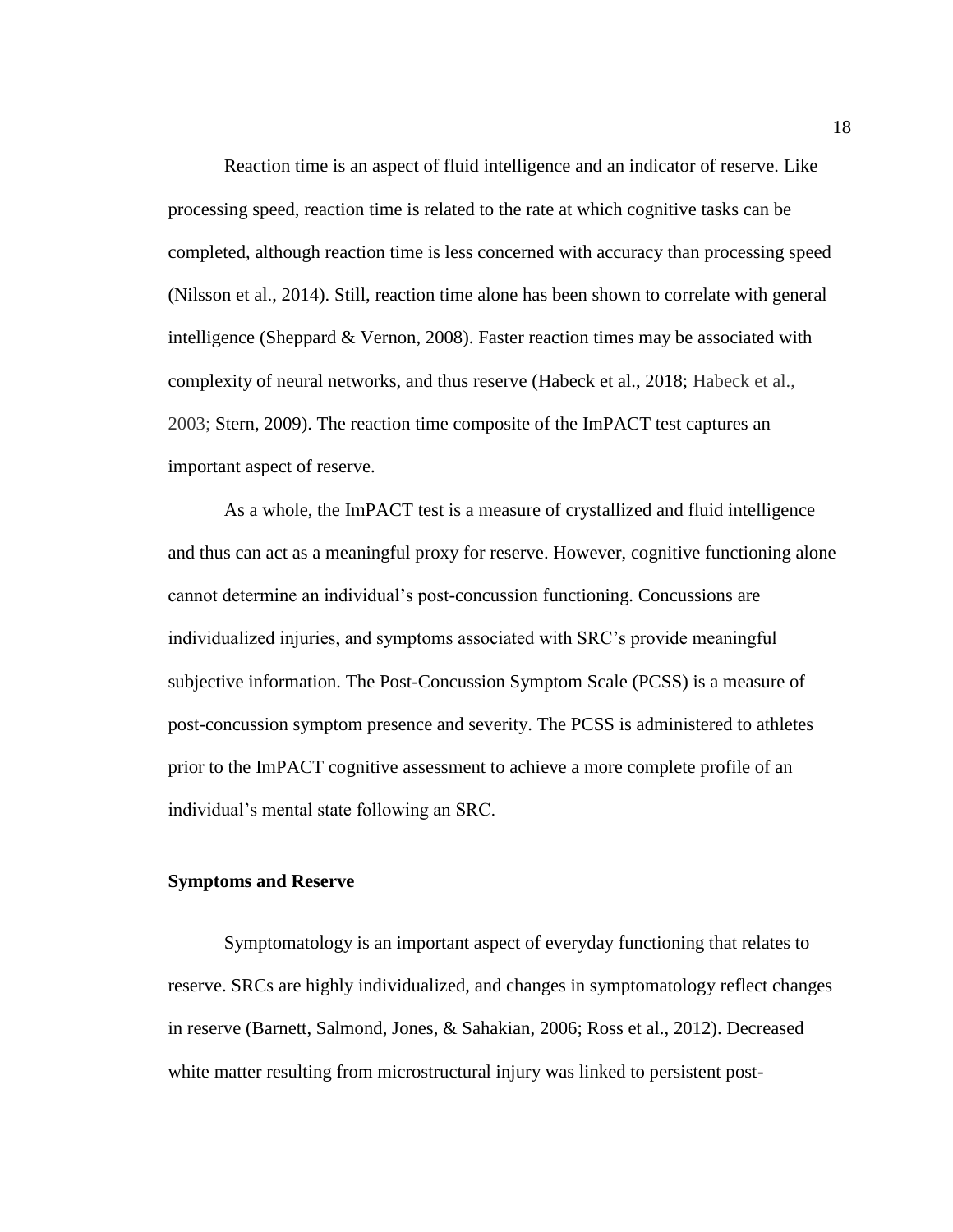concussion symptoms (Cubon, Putukian, Boyer, & Dettwiler, 2011; Smits et al., 2010). In addition, symptomatic concussed athletes were shown to differ in their neurophysiological responses compared to non-concussed controls matched in age and sex (Chen et al., 2004). Measures of symptomatology like the Post-Concussion Symptom Scale (PCSS) assess symptomatology following an SRC (Barlow, Schlabach, Peiffer, & Cook, 2011).

The ImPACT test battery includes the Post-Concussion Symptom Scale (PCSS). The PCSS a self-report measure intended to assess the presence and severity of common post-concussion symptoms. Unlike the ImPACT, which is a test of cognitive functioning, the PCSS attempts to capture more general aspects of everyday functioning. An individual's PCSS score is typically correlated with their ImPACT score, and the PCSS contributes a sizable amount of unique variance to an individual's overall ImPACT test battery score (Lau, Collins & Lovell, 2011; Schatz et al., 2006). Items on this scale are typically evaluated together as an individual's total PCSS score. However, clustering items on the PCSS based on symptom type may provide a richer understanding of an individual's symptoms following an SRC. Each items on the PCSS can be conceptualized as belonging to one of four symptom clusters: somatic/migraine, cognitive, emotional and sleep symptoms (Covassin, Elbin, Larson, & Kontos, 2012; Lau, Lovell, Collins, & Pardini, 2009; Lau et al., 2011). It has been demonstrated that framing the PCSS by cluster increases the sensitivity and specificity of the PCSS (Lau et al., 2011). The current study applies these clusters to PCSS scores in order to obtain a more nuanced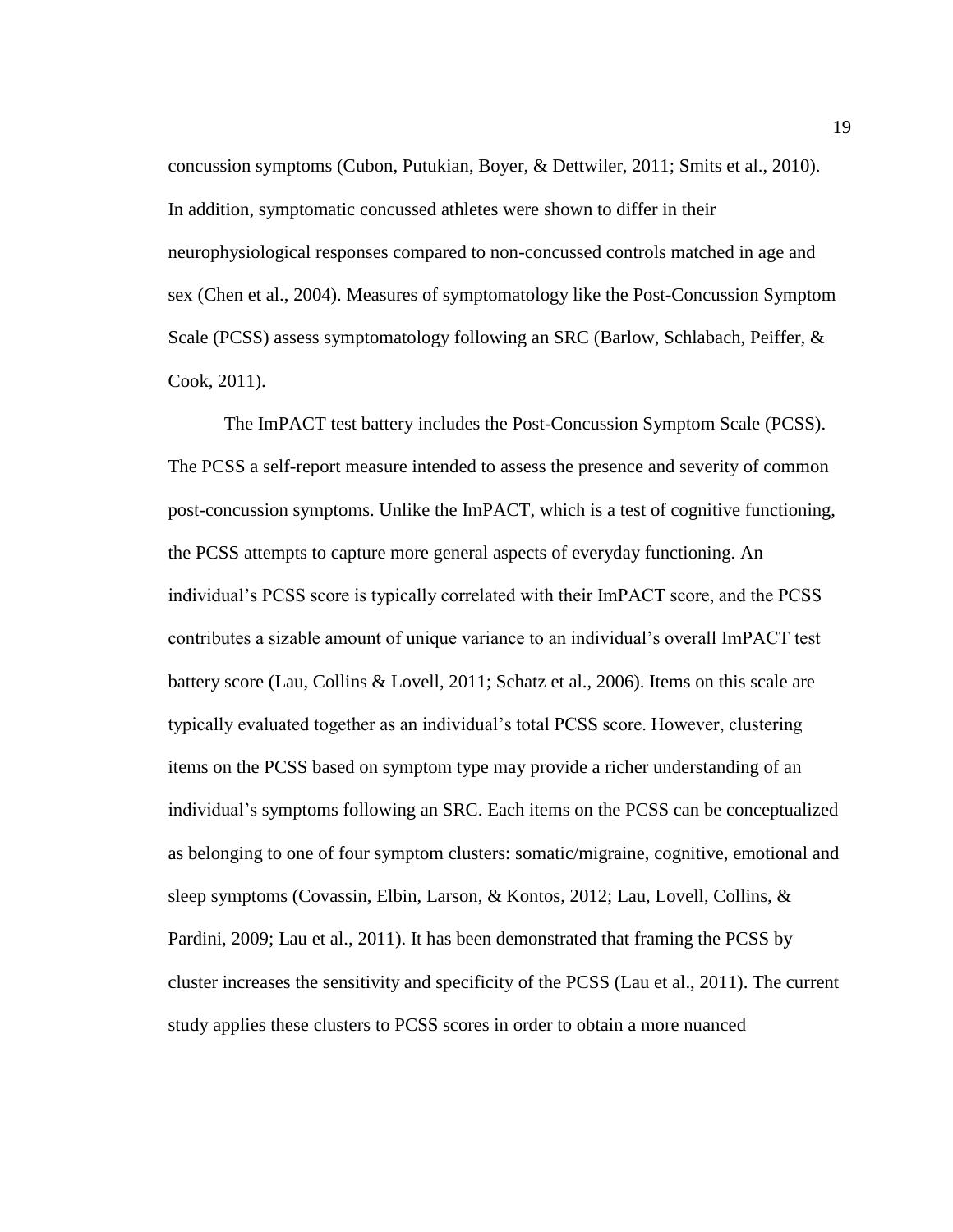understanding of symptomatology. The prevalence of each cluster and its interaction with biological sex is observed.

Sex has repeatedly been demonstrated to influence scores on the PCSS. Specifically, females tend to have high total PCSS scores compared to males (Covassin, Schatz, & Swanik; 2007; Frommer et al., 2011; Sunderman et al., 2016). The application of clusters as a means of interpreting total PCSS suggests that sex differences vary by cluster (Covassin et al., 2012). This thesis seeks to provide more information regarding this relationship. A description of each cluster is presented, followed by a review of findings related to sex and symptom clusters.

<span id="page-29-0"></span>**Somatic/migraine symptoms cluster**. Somatic/migraine symptoms are physical symptoms. Headache, visual problems, dizziness, sensitivity to light and noise, nausea/vomiting, balance problems and numbness/tingling are physical symptoms that belong in the somatic/migraine symptom cluster of the PCSS (Lau et al., 2011). An individual's score on the somatic/migraine cluster of the PCSS is related to reserve. Those who experienced physical symptoms following a brain injury were shown to have low post-injury reserve compared to those who did not report physical symptoms (Bigler & Stern, 2015; MacKenzie et al., 2002; Maxwell, Mackinnon, Stewart, & Graham, 2010). Somatic/migraine symptoms assist in determining outcomes following SRCs. Similarly, other items on the PCSS appear to provide unique contributions to an individual's postinjury ImPACT battery score when analyzed by cluster. Cognitive symptoms differ from somatic/migraine symptoms, although both contribute to reserve.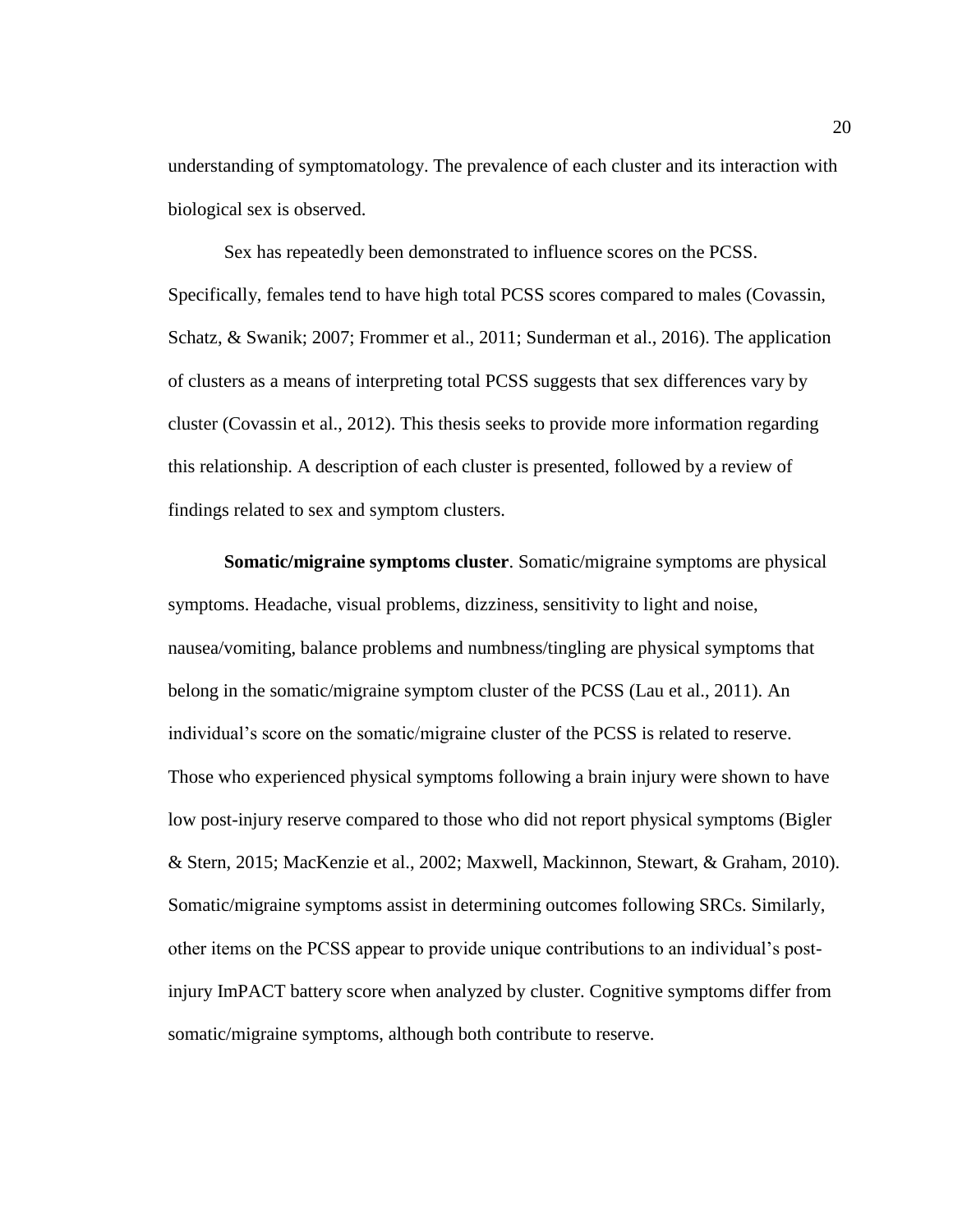<span id="page-30-0"></span>**Cognitive symptoms cluster**. Items on the PCSS which belong in the cognitive symptom cluster include those related to fatigue, drowsiness, difficulty concentrating and cognitive slowing (Lau et al., 2011). Those with longer lengths of recovery following an SRC were shown to report more cognitive symptoms compared to somatic/migraine, emotional or sleep symptoms (Lau et al., 2011). In addition, persistent cognitive symptoms were shown to relate to microstructural injury and impaired cognitive functioning (Hartikainen et al., 2010). Thus, an individual's score on items belonging to the cognitive symptom cluster of the PCSS may relate to their reserve. The PCSS also estimates the presence and severity of emotional symptoms.

<span id="page-30-1"></span>**Emotional symptoms cluster**. Emotional symptoms are neuropsychiatric in nature. Items on the PCSS that assess sadness, nervousness, irritability and changes in emotionality belong in the emotional symptom cluster (Lau et al., 2011). It has been observed that symptoms belonging in the emotional cluster of the PCSS are reported the least among individuals who sustained an SRC (Lau et al., 2011). Nevertheless, emotional symptoms following an SRC may provide important information when reported. It may be beneficial to break the emotional cluster of the PCSS down further in order to focus on the influence of specific neuropsychiatric symptoms. Some emotional/neuropsychiatric symptoms like neuroticism have been shown to be related to low baseline reserve and poorer outcomes following brain injury (Bigler & Stern, 2015; Parker & Rosenblum, 1996). Emotional symptoms due to SRCs have been noted in cases of CTE (McKee et al., 2009). Microstructural injury within areas of the brain implicated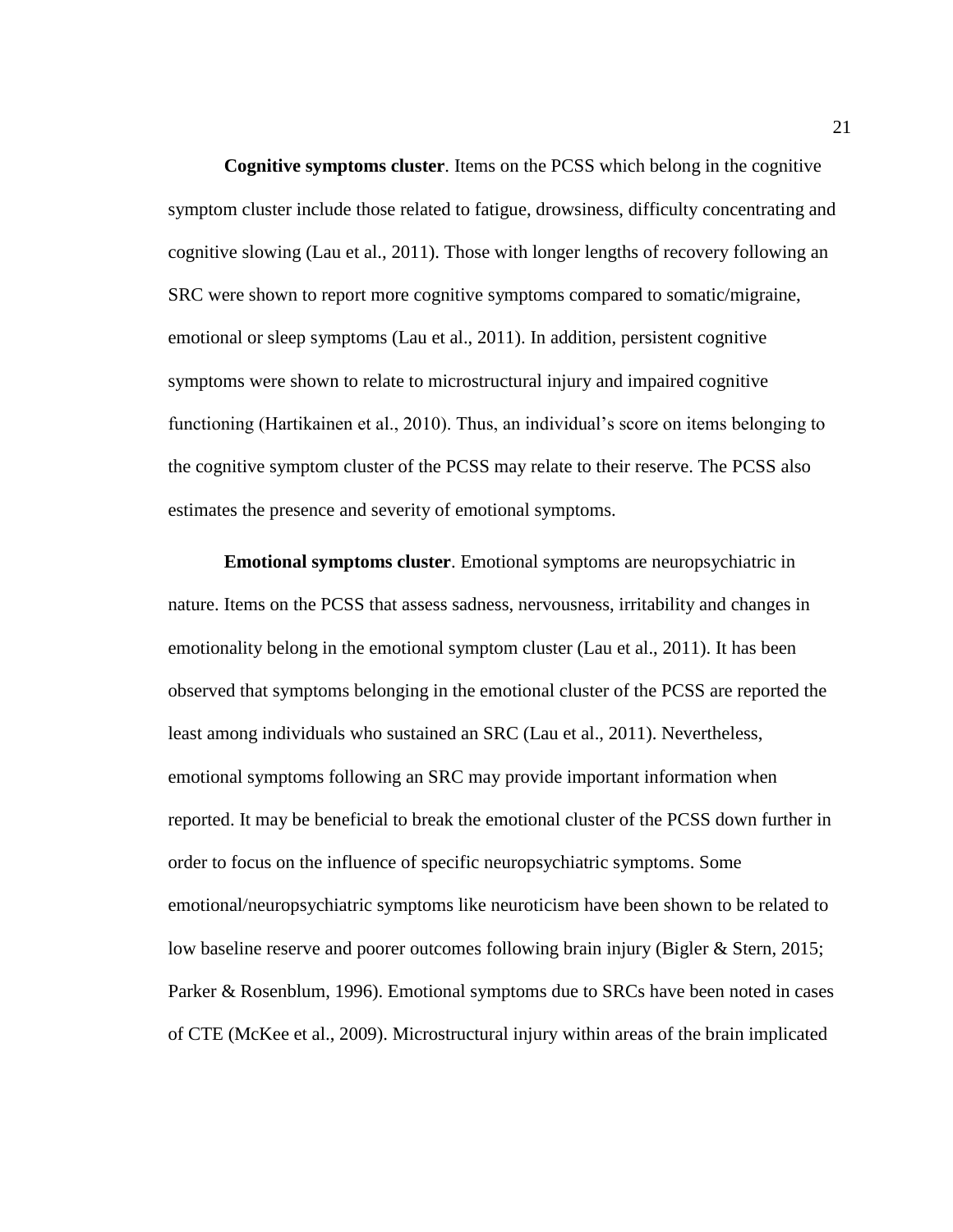in emotion regulation have been observed in individuals with CTE. It has been suggested that emotional symptoms may appear before other symptoms in males with CTE (McKee et al., 2009). Emotional symptoms may uniquely reflect changes in reserve brought upon by SRCs. This notion bolsters the practice of separating symptoms by cluster. Symptoms relating to sleep also contribute to changes in reserve.

<span id="page-31-0"></span>**Sleep symptoms cluster**. Items on the PCSS that belong in the sleep symptom cluster include those that assess difficulty falling asleep and changes in sleep pattern (i.e. sleeping more or less than usual) (Lau et al., 2011). Changes in sleep patterns are related to changes in reserve. Axonal damage resulting from SRCs can influence gray matter in areas of the brain that regulate sleep-wake cycles, such as the pons (Jaffee, Winter, Jones & Ling, 2015). In addition, the atrophy of hypocretin neurons is associated with brain injury. Hypocretin neurons produce the neuropeptide hypocretin, which plays a role in sleep-wake cycles (Lavigne, Khoury, Chauny & Desautels, 2015; Baumann et al., 2009; Baumann, Werth, Stocker, Ludwig & Bassetti, 2007). The same biological marker which contribute to lowed reserve is linked to an increased risk of concussion as well as persistent sleep disturbances (Lavigne et al., 2015). Those with sleep disturbances were also shown to perform significantly worse on neurocognitive tests compared to those without sleep disturbances (Macera, Aralis, Rauh, & Macgregor, 2013; Nebes, Buysse, Halligan, Houch, & Monk, 2009). In addition, symptoms belonging in the sleep cluster may persist longer than symptoms in other clusters following brain injury (Jaffee et al., 2015). This suggests that sleep is an important aspect of reserve. The PCSS gauges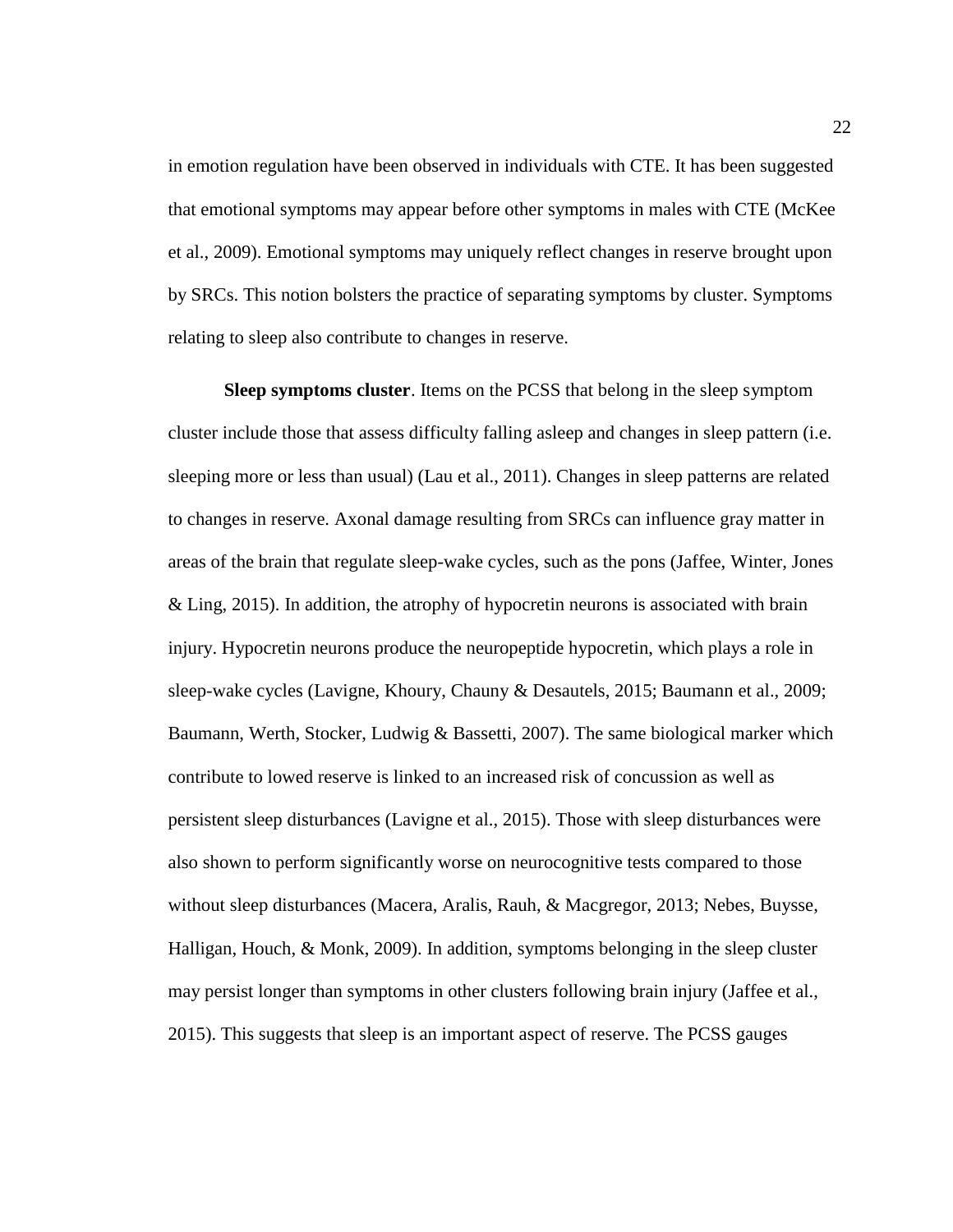symptoms relating to sleep disturbances. The presence and severity of sleep and other symptom clusters has been shown to vary as a function of sex.

<span id="page-32-0"></span>**Sex differences**. Sex has been shown to influence the expression of symptoms following an SRC. In general, females tend to score slightly high on the PCSS compared to males (Covassin et al., 2007; Frommer et al., 2011; Sunderman et al., 2016). On the PCSS, females were shown to be more likely to report cognitive and emotional symptom clusters compared to males, although items on the somatic/migraine and sleep clusters of the PCSS did not significantly differ between sexes (Covassin et al., 2012). This relationship appears to hold true for other symptom scales (Mollayeva, El-Khechen-Richandi, & Colantonio, 2018). Past research has posited that biological factors as well as sociocultural factors may contribute to differences in symptom reporting between sexes (Brown, Elsass, Miller, Reed, & Reneker, 2015; Frommer et al., 2011; Gessel et al., 2007).

Given that PCSS scores contribute significantly to an individual's composite ImPACT test battery score, differences in symptom reporting on the PCSS between sexes is an issue of particular interest (Lau et al., 2011; Schatz et al., 2006). A more complex relationship between sex and symptomatology is revealed when interpreting PCSS scores in terms of clusters. This study seeks to add to the body of research by determining if differences in symptom reporting between sexes is consistent in the current population.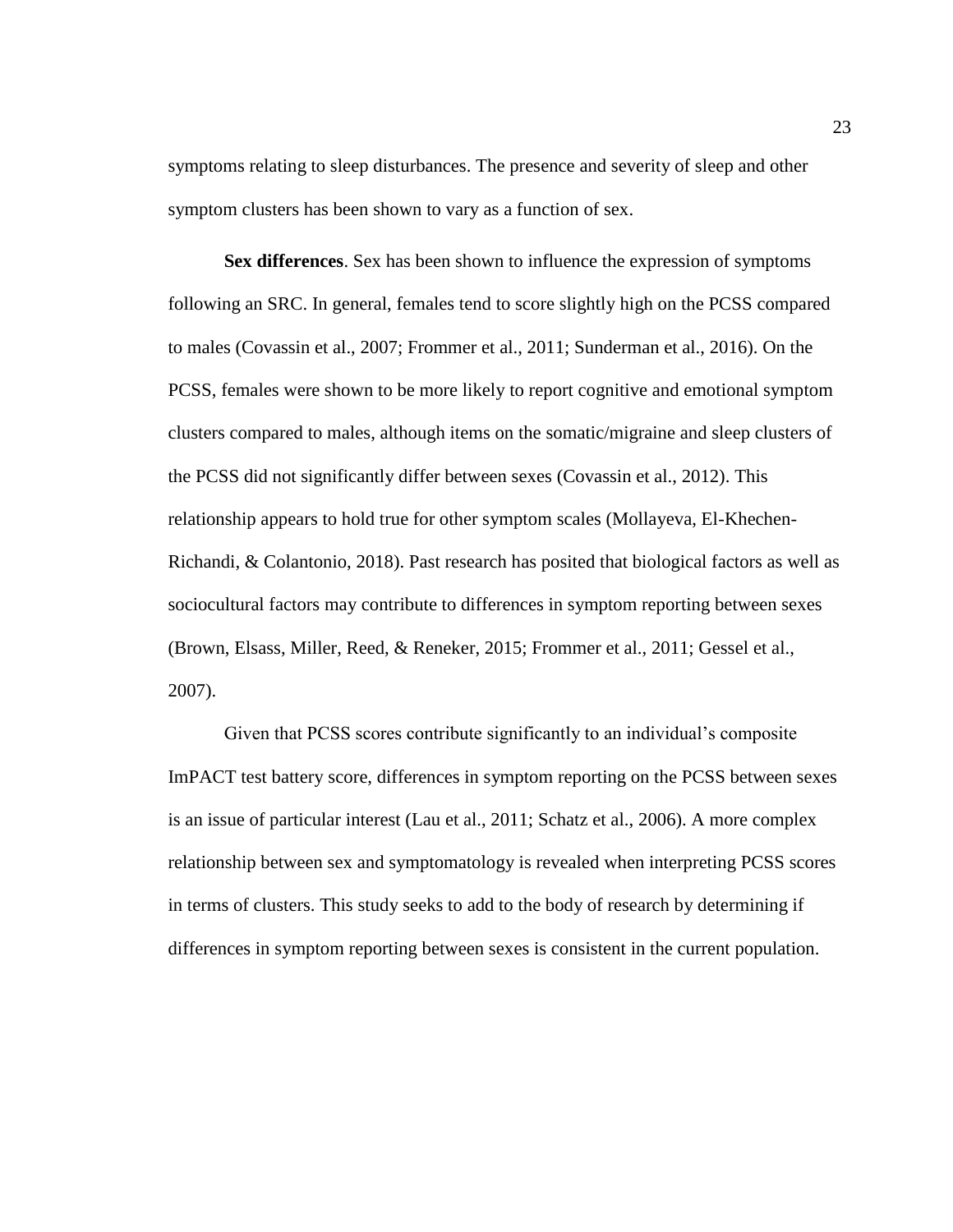#### <span id="page-33-0"></span>**The Current Study**

Reserve and symptomatology are important aspects of everyday functioning that are affected by brain injury. The purpose of the current study was to identify individual differences in reserve and symptomatology that contribute to distinct outcomes following a single SRC. The current study compared baseline reserve scores to post-SRC reserve scores in order to gauge a relationship between existing reserve and outcome. In addition, the current study examined the prevalence of particular symptoms by clustering symptoms by type. The relationship between symptom cluster and sex was also examined. The ImPACT test battery was used as a proxy for reserve, while symptomatology was evaluated using the PCSS.

#### <span id="page-33-1"></span>**Hypotheses**

<span id="page-33-2"></span>**Hypothesis 1: Baseline and post-concussion reserve**. If one's level of reserve before an SRC (i.e. pre-concussion reserve) affects one's level of reserve after an SRC (i.e. post-concussion reserve), then those with high baseline reserve would demonstrate less of a change in their reserve scores after an SRC compared to those with low baseline reserve. This prediction was consistent with previous findings, which suggest that those with high baseline reserve tended to show less change in reserve following a brain injury compared to those with low baseline reserve (Oldenburg et al., 2015; Fay et al., 2009; Kesler et al., 2003; Ropacki & Elias, 2003; Satz, 1993; Wright et al., 2016).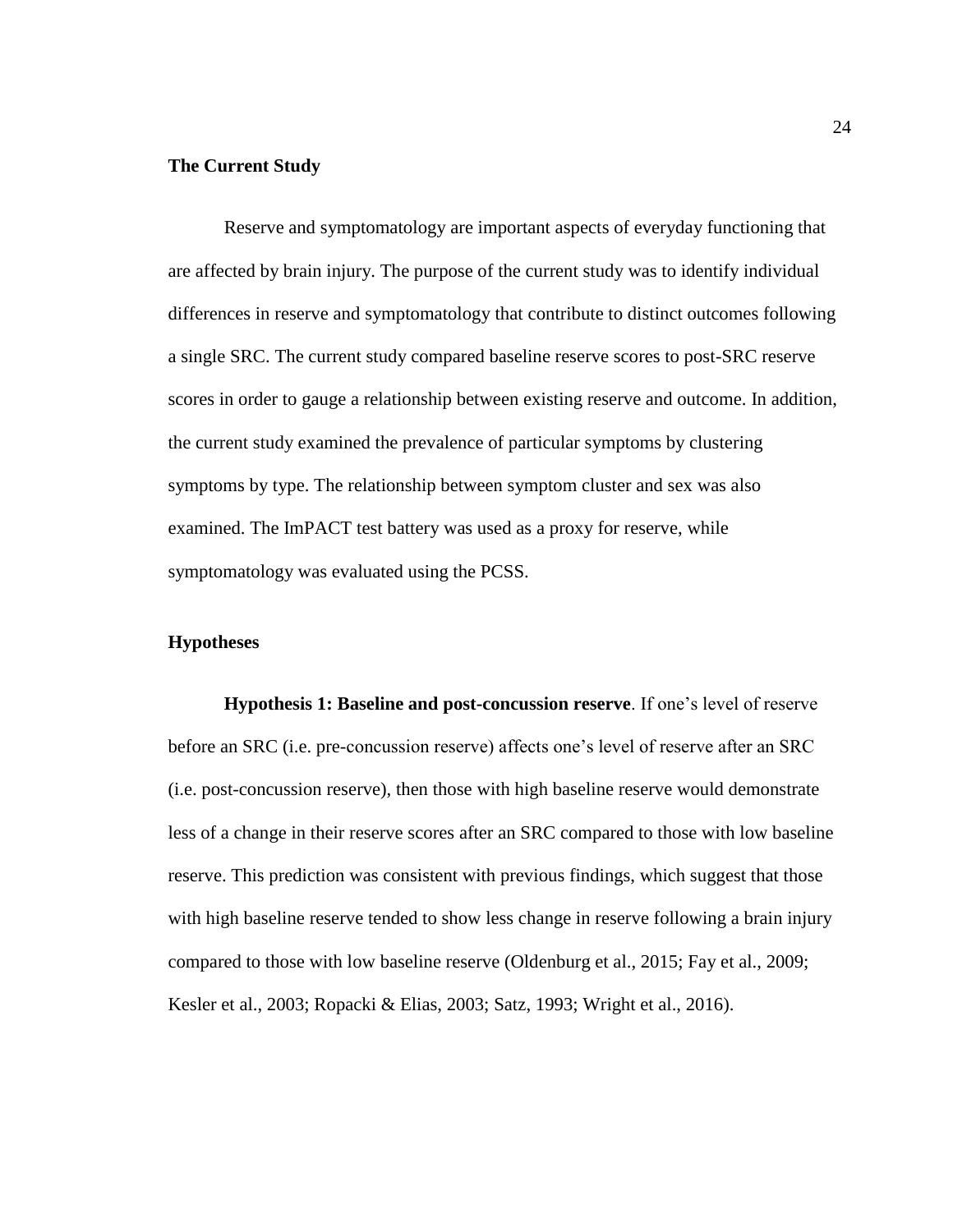<span id="page-34-0"></span>**Hypothesis 2: Sex and symptom cluster interaction**. If one's sex affects the type of post-concussion symptom clusters reported, then females would score higher on symptoms belonging to cognitive and emotional clusters compared to males. No significant difference in somatic/migraine and sleep cluster scores was expected between sexes. This relationship between sex and post-concussion symptom cluster was observed by Covassin et al. (2012).

<span id="page-34-1"></span>*Hypothesis 2b: Main effect of sex*. If one's sex affects the number of postconcussion symptoms reported, then scores on the post-concussion symptom scale would differ between sexes. It was expected that females would report more post-concussion symptoms than males, however, the findings supporting this prediction are mixed. Some studies have found that that females tended to report more overall post-concussion symptoms compared to males (Covassin et al., 2012; Frommer et al., 2011; Gessel et al., 2007), while others found that males tended to report more overall post-concussion symptoms compared to females (Covassin et al., 2007).

<span id="page-34-2"></span>*Hypothesis 2c: Main effect of symptom cluster*. If one's post-concussion symptoms differ by cluster, then higher scores from the cognitive cluster and lower scores from the emotional, sleep and somatic/migraine clusters would be reported. No significant differences between scores of symptoms reported from emotional, sleep or somatic/migraine clusters were expected. This prediction is supported by findings from Covassin et al. (2012), which suggest that symptoms from the cognitive cluster are reported more than symptoms from other clusters.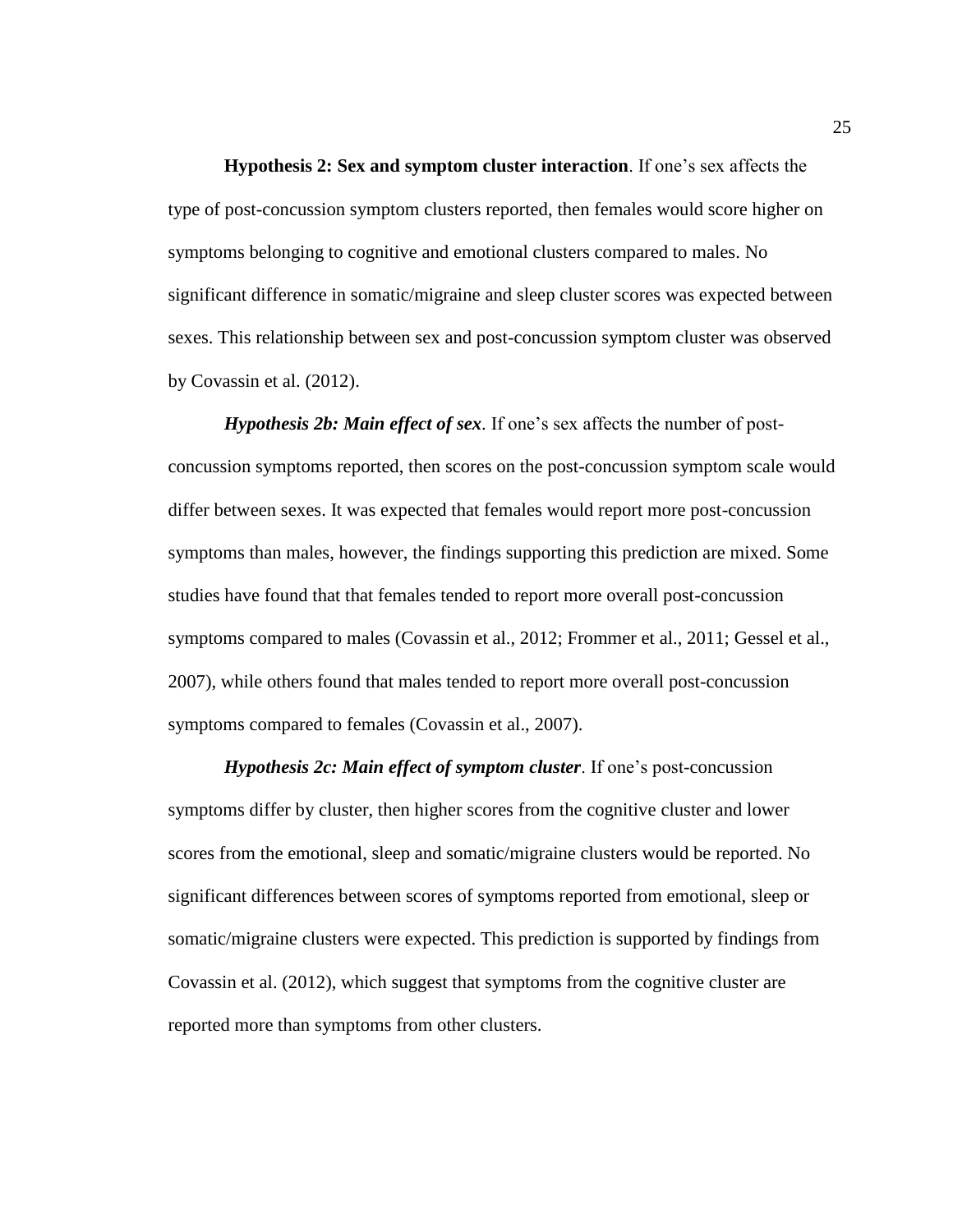#### **Method**

### <span id="page-35-1"></span><span id="page-35-0"></span>**Materials**

The ImPACT is a self-paced, computerized test battery. It is composed of eight modules. The first module, demographic information, includes age, sex, concussion history and disability status. Participants then completed the Post-Concussion Symptom Scale (PCSS). The Post-Concussion Symptom Scale (PCSS) contains 22 items assessing the presence and severity of somatic/migraine, cognitive, emotional, and sleep-related symptoms. Each item on the PCSS was measured on a likert-type scale ranging from zero (*none*) to six (*severe*). Number of items belonging to each cluster and descriptive statistics for the PCSS are presented in Table 1.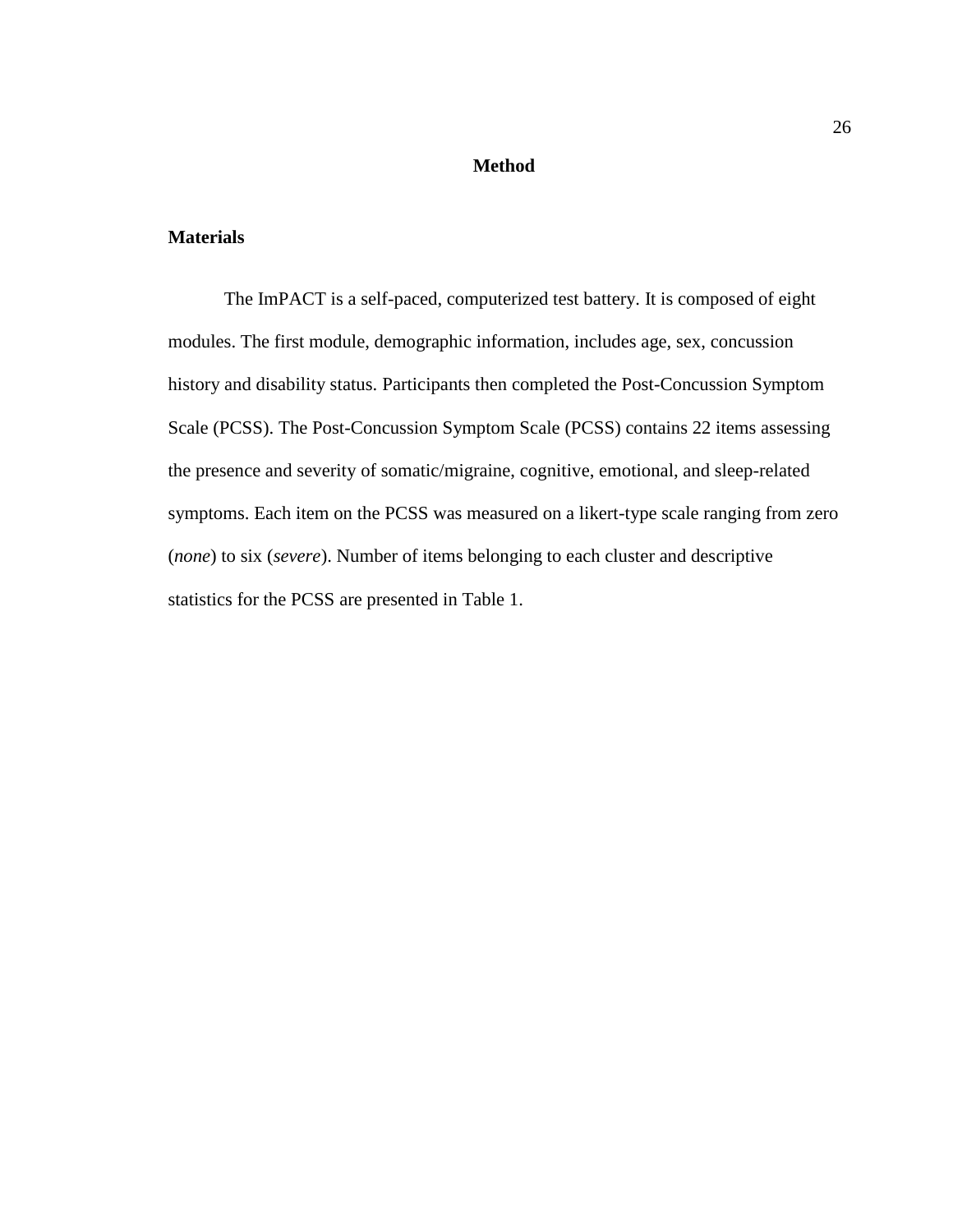|                  |                | Males         | Females       | Total         |
|------------------|----------------|---------------|---------------|---------------|
|                  |                | $(n = 70)$    | $(n=59)$      | $(n = 129)$   |
| Symptom          | No.<br>Items   | M(SD)         | M(SD)         | M(SD)         |
| Somatic/Migraine | 9              | 6.42(7.76)    | 8.71 (7.70)   | 7.75(7.80)    |
| Cognitive        | 6              | 6.28(6.40)    | 7.92(6.30)    | 7.18(6.37)    |
| Emotional        | $\overline{4}$ | 1.98(3.31)    | 3.69(4.86)    | 2.91(4.30)    |
| Sleep            | 3              | 2.14(2.61)    | 3.30(3.19)    | 2.78(2.99)    |
| Total            | 22             | 16.83 (17.49) | 23.79 (18.49) | 20.60 (18.31) |

Table 1. *Descriptive Statistics and Number of Items on the PCSS*

*Note.* Values represent descriptive statistics prior to z-score and square root transformations.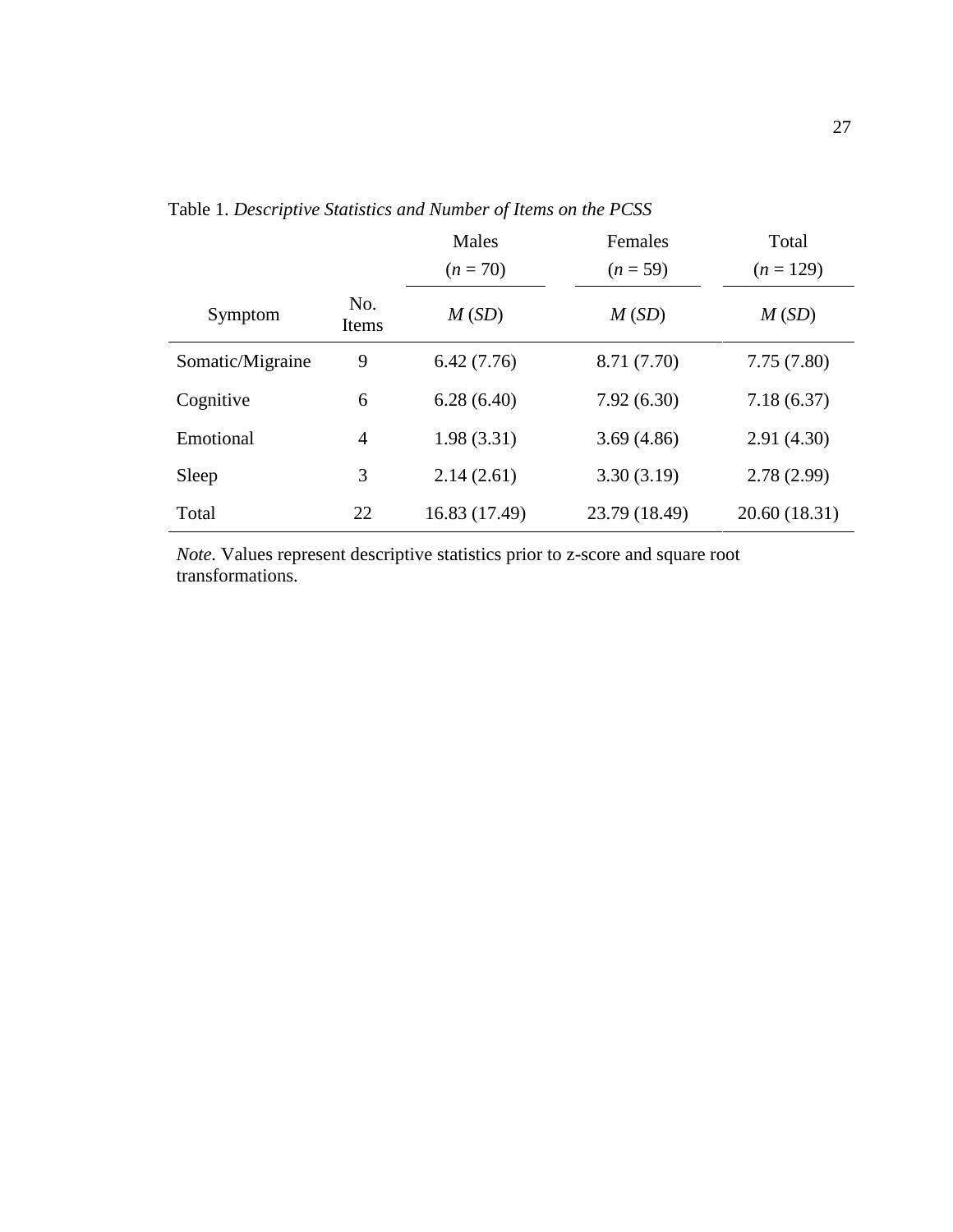The remaining six modules (Word Memory, Design Memory, X's and O's, Symbol Match, Color Match and Three Letters) are neurocognitive portions of the ImPACT test. Participant's responses on these modules produce five index scores (verbal memory, visual memory, visual motor/processing speed, reaction time, and impulse control). Each index score is measured using one or more modules. For the purpose of this study, the impulse control composite was not included as it is not neurocognitive in nature.

The Word Memory module assessed verbal memory. The Word Memory module required the participant to memorize 12 target words at the beginning of the test battery. The participant was prompted to identify the 12 target words out of 24 total words near the end of the test battery.

The Design Memory module assessed visual memory. The Design Memory module was similar to the Word Memory module. In this module, participants memorized 12 target designs at the beginning of the test which are presented along with 12 foil designs at the end of the test battery.

The X's and O's module measured visual memory, visual motor speed and reaction time. In the X's and O's module, participants were presented a screen of X's and O's and asked to memorize their placement. Three X's or O's were yellow while the remainder are black. The X's and O's module then presented a distractor task. During the X's and O's distractor task, participants were primed to associate a target shape (i.e., a red circle and a blue square) with a corresponding letter (e.g., N and F) by keying in that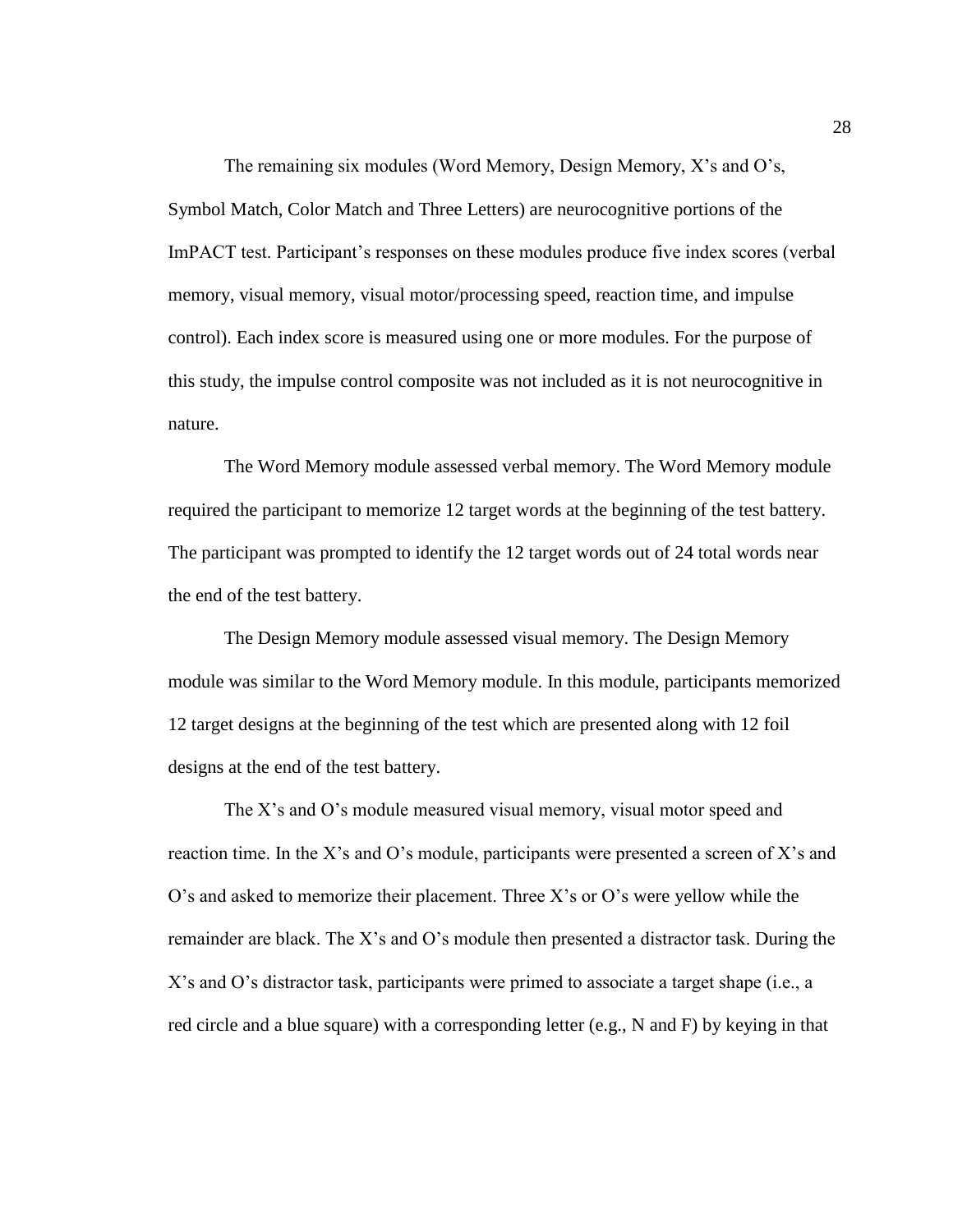letter when a target shape was presented. Following the distractor task, participants indicate which X's or O's were previously yellow.

The Symbol Match module assessed verbal memory and reaction time. In the Symbol Match module, participants first practiced pairing distinct symbols with numbers one through nine with a guide. Participants then repeated this task without a guide.

The Color Match module assessed reaction time. During the Color Match module, participants were shown a word associated with a color written in capital letters (i.e., RED, GREEN, BLUE). These words were written in color consistent (e.g., RED written in red) or color inconsistent (e.g., RED written in green) text. Participants were presented with one word at a time, and were instructed to click if the word was written in color consistent text.

The Three Letters module measured verbal memory as well as visual motor speed. In the Three Letters module, participants were shown a 5x5 grid with 25 randomized quadrants labeled one through 25. Participants were required to select quadrants in descending order. Three consonants were then presented, interrupting the grid task. The grid then reappears and participants continued the grid task for 18 seconds. Following this, participants were prompted to key in the three consonants that appeared during the grid task (ImPACT Technical Manual, 2016).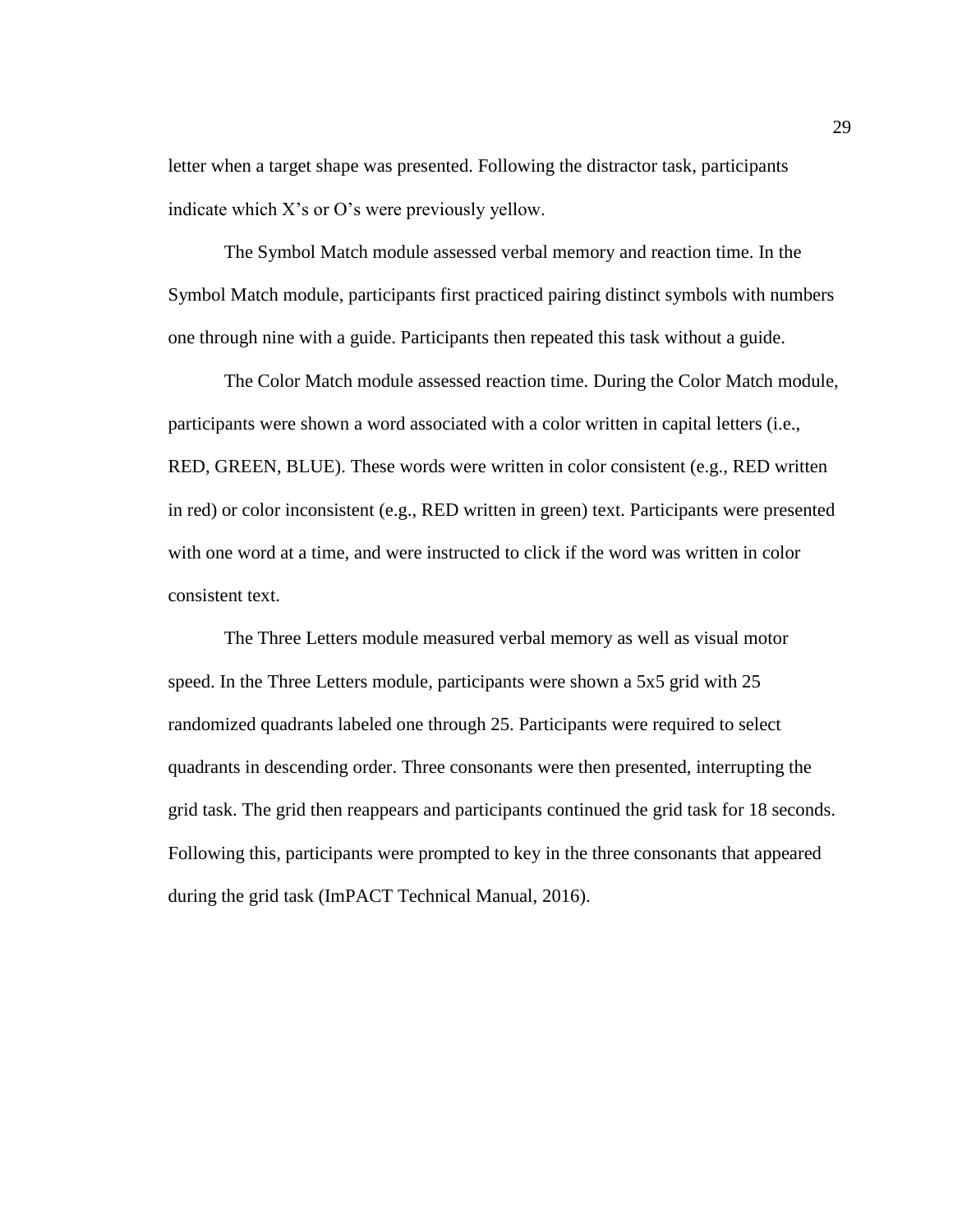# **Participants**

Subject data was obtained with permission from the NCPP. The NCPP provides pre and post-concussion ImPACT testing as well as post-concussion management for residents of Humboldt and Del Norte counties in Northern California.

Participants (*N* = 129) were National Collegiate Athletic Association (NCAA) Division II or club athletes enrolled in an athletic activity at Humboldt State University (HSU) between the years of 2008-2018. All enrolled athletes were required to take the ImPACT test prior to the beginning of the athletic season. Athletes who experienced a sports-related concussion (SRC) during play took the ImPACT test 24-72 hours after injury. For athletes who completed multiple pre-season ImPACT tests, the most recent score was used. Male and female participants aged 18 and over were included in the analysis. Participants analyzed sustained a single SRC and reported no prior history of concussion. Participants with complete pre and post-SRC ImPACT scores were included in the current study.

**Exclusion criteria**. Individuals with disabilities and/or invalid test scores were excluded from the current study. ImPACT scores may not accurately reflect reserve for individuals with disabilities, including Attention Deficit Disorder (ADD)/hyperactivity, dyslexia, autism, anxiety, epilepsy/seizure, depression and/or history of substance/alcohol abuse (Covassin et al., 2012; ImPACT Technical Manual, 2016; Yang, Peek-Asa, Covassin, & Torner, 2015; Elbin et al., 2013). For this reason, only individuals without disabilities were included in the analysis. In addition, individuals whose ImPACT scores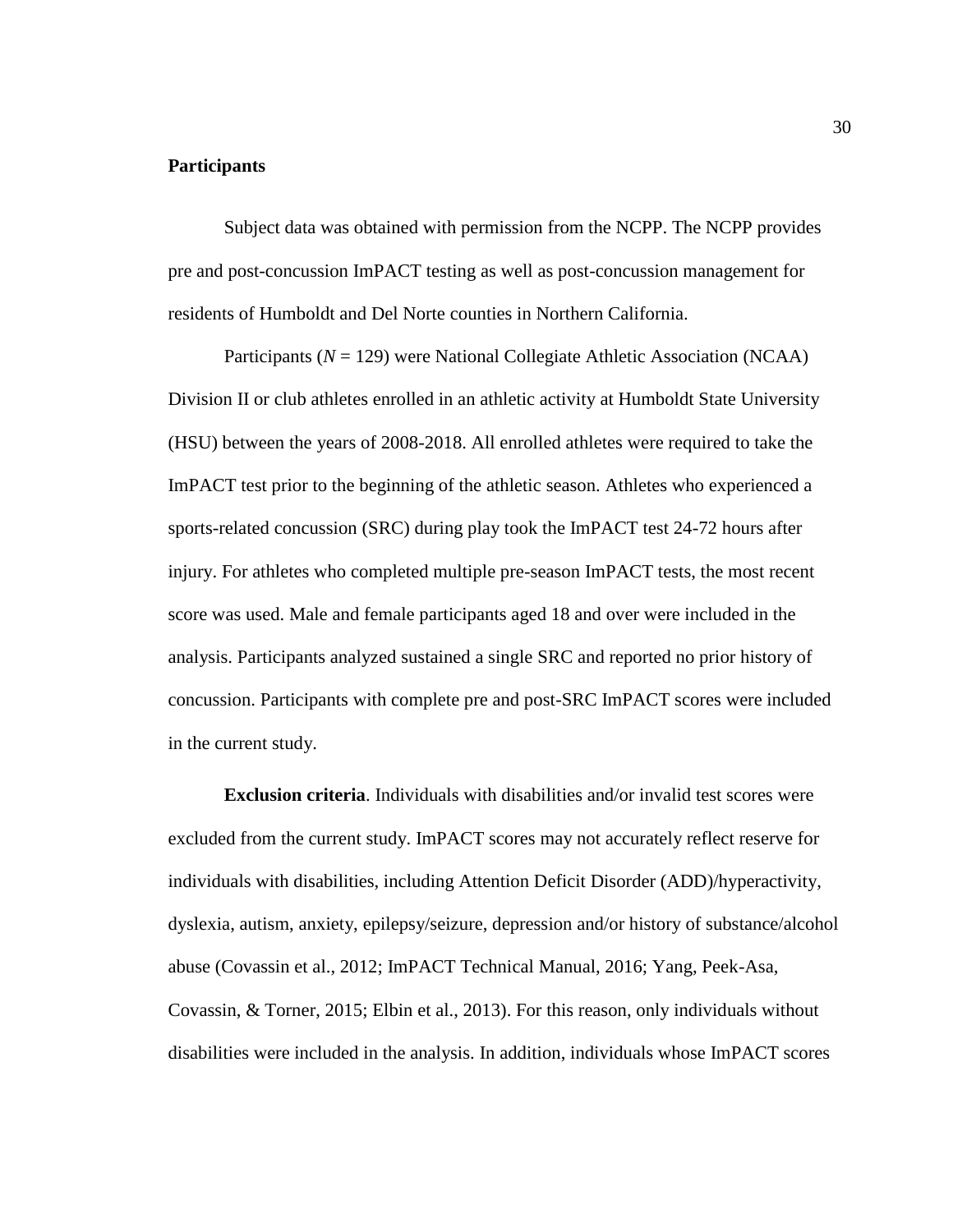were invalid due to intentional underperformance were not included in the analysis. The ImPACT includes covert mechanisms intended to identify individuals who intentionally underperform on the test.

# **Procedures**

Participants completed the pre and post-SRC ImPACT test batteries on HSU's campus. The ImPACT test battery was self-administered. However, in order to standardize administration, trained examiners were present in order to ensure the test is completed properly. Tests were administered indoors in a quiet environment. Prior to the test, participants were told to read all instructions carefully and perform their best at a semi-isolated computer terminal. All responses were recorded via computer and stored on the ImPACT company's data server. The ImPACT test battery was administered in the following sequence: demographic information, the Post-Concussion Symptom Scale (PCSS), the Word Memory module, the Design Memory module, the X's and O's module, the Symbol Match module, the Color Match module, and the Three Letters module.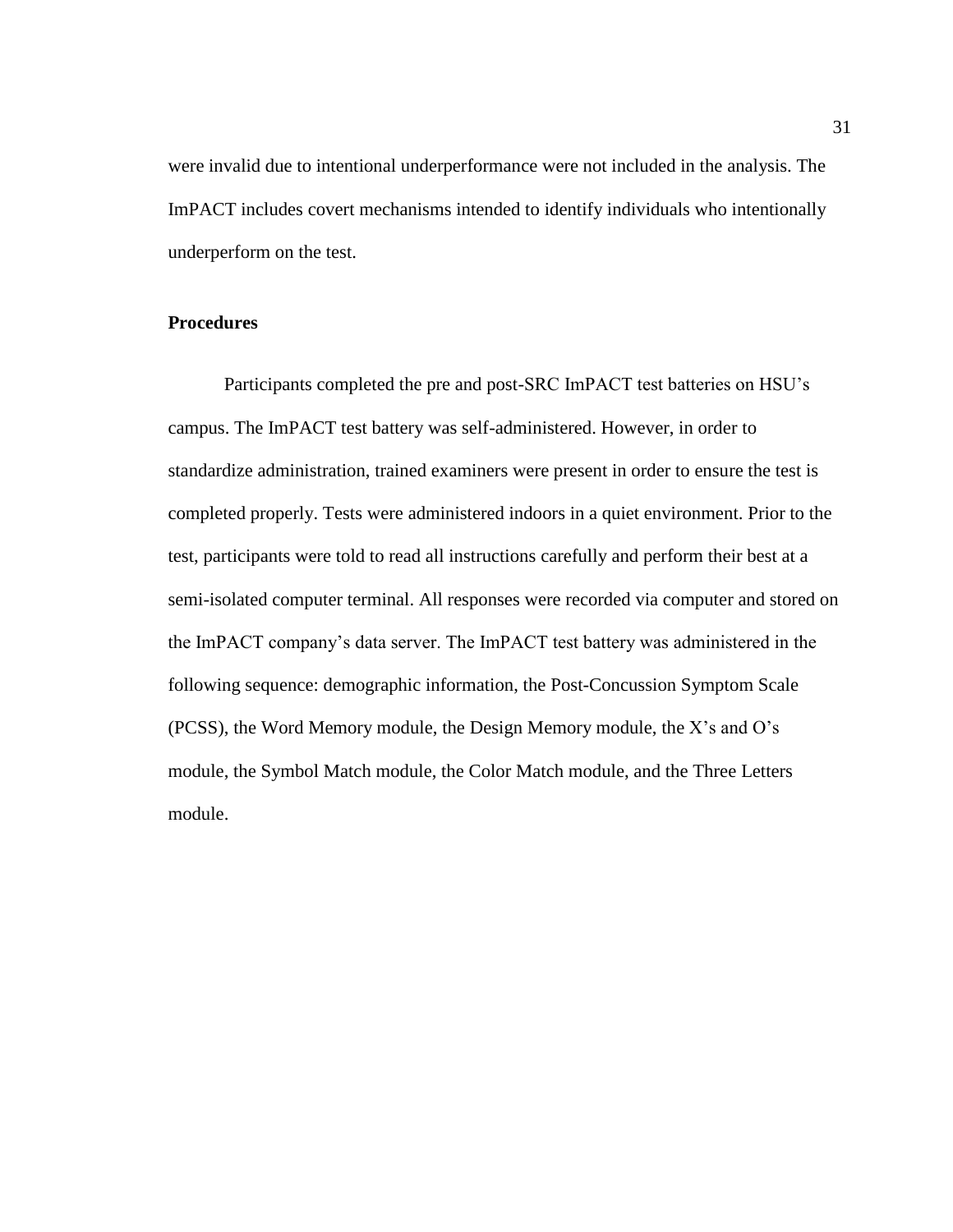# **Results**

#### **Data Analysis**

Data was received from the North Coast Concussion Program (NCCP) via Microsoft Excel, version 15.37. The raw data received used unique participant IDs in order to protect the anonymity of participants in the current study. All data were cleaned and analyzed using R (R Core Team, 2018). Data were first cleaned according to exclusion criteria prior to analyses.

**Mixed-effects models for interactions**. Mixed-effect models were utilized in order to test both hypotheses. The mixed-effect models were used to predict change in the dependent variable based on both between-subjects and within-subjects fixed predictor variables while considering random effects. The random effect of participant ID was included for all mixed-effects models, as the data used to test both hypotheses included multiple observations of the same participant. It was assumed that scores attained by the same participants were non-independent. Therefore, variance due to differences in individual participant's performance was addressed. An interaction between predictor variables was expected for both hypotheses. In order to assess the fitness of the mixedeffects models which included interaction terms, likelihood ratio tests were used.

**Likelihood ratio comparison tests**. Likelihood ratio tests were used to compare the fitness of different possible models. All models used included participant ID as a random effect. As the interaction models were of interest for all hypotheses, the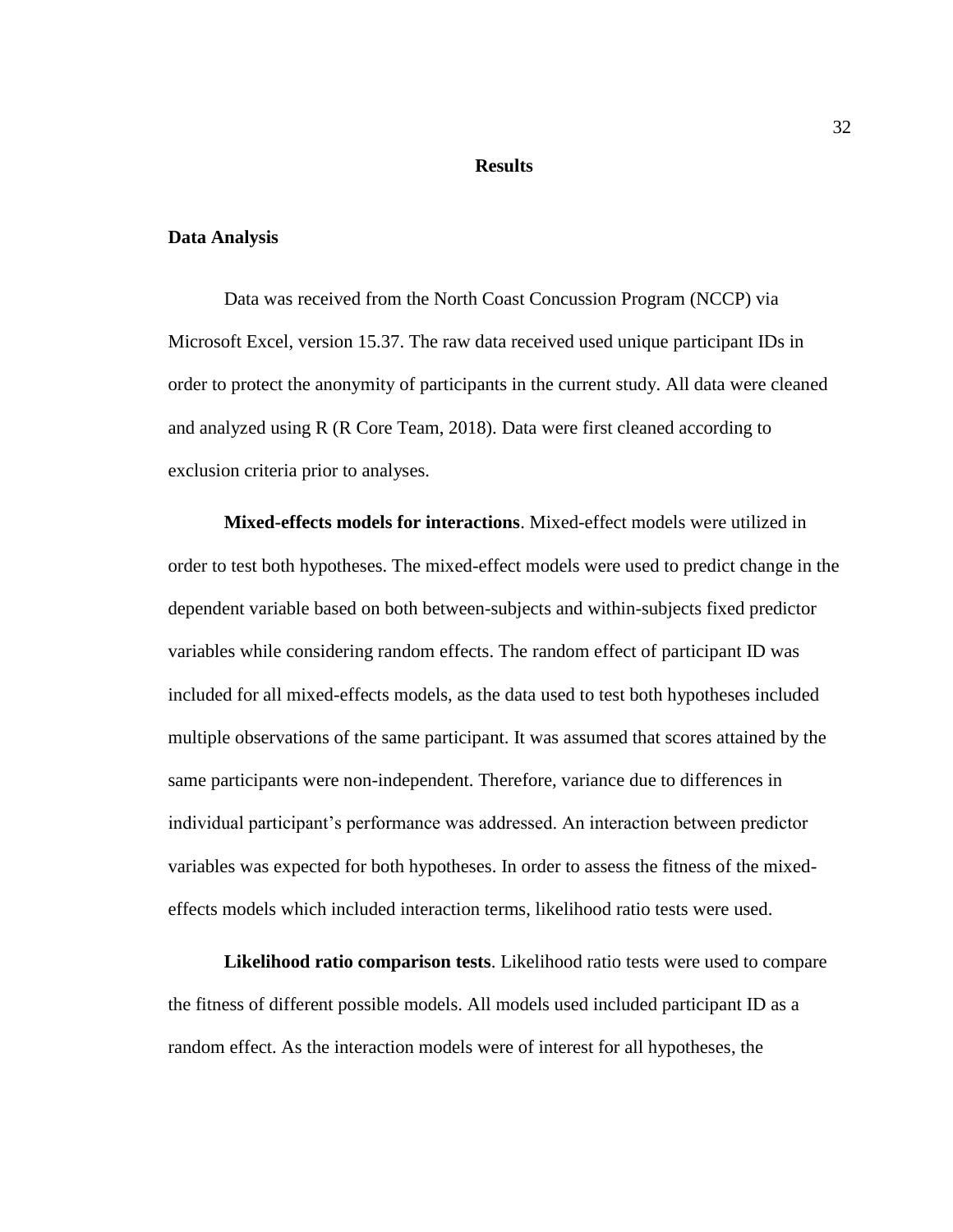significance of the interaction in the relevant model was observed first. If the interaction was shown to be insignificant, reduced models were constructed and compared in order to find the most likely model. Null models were also used in order to determine the fitness of the most likely model. The null models used reflected the null hypothesis that the predictor variables had no relationship with the dependent variable. The null model used in both hypotheses included the random effect of participant ID as the sole predictor variable.

ANOVAs were used to compare the likelihood of a reduced model should the interaction model show an insignificant interaction effect. ANOVAs were also used to compare the most likely model to the relevant null model. If the interaction term was shown to be insignificant, then the interaction model would be compared to the first reduced model. The first reduced model included both between and within-subjects predictor variables, but did not include an interaction term. If no significant difference between the interaction model and the first reduced model was found, it was concluded that the first reduced model was more the likely model. The first reduced model was then examined. If a significant effect for only one predictor variable was found in the first reduced model, then the first reduced model was compared to a second reduced model which included only the significant predictor variable. If no significant difference between the first reduced model and the second reduced model was found, it was concluded that the second reduced model was more likely. The model which was shown to be the most likely was then then compared to the relevant null model in order to determine the most likely model's fitness. If the most likely model differed significantly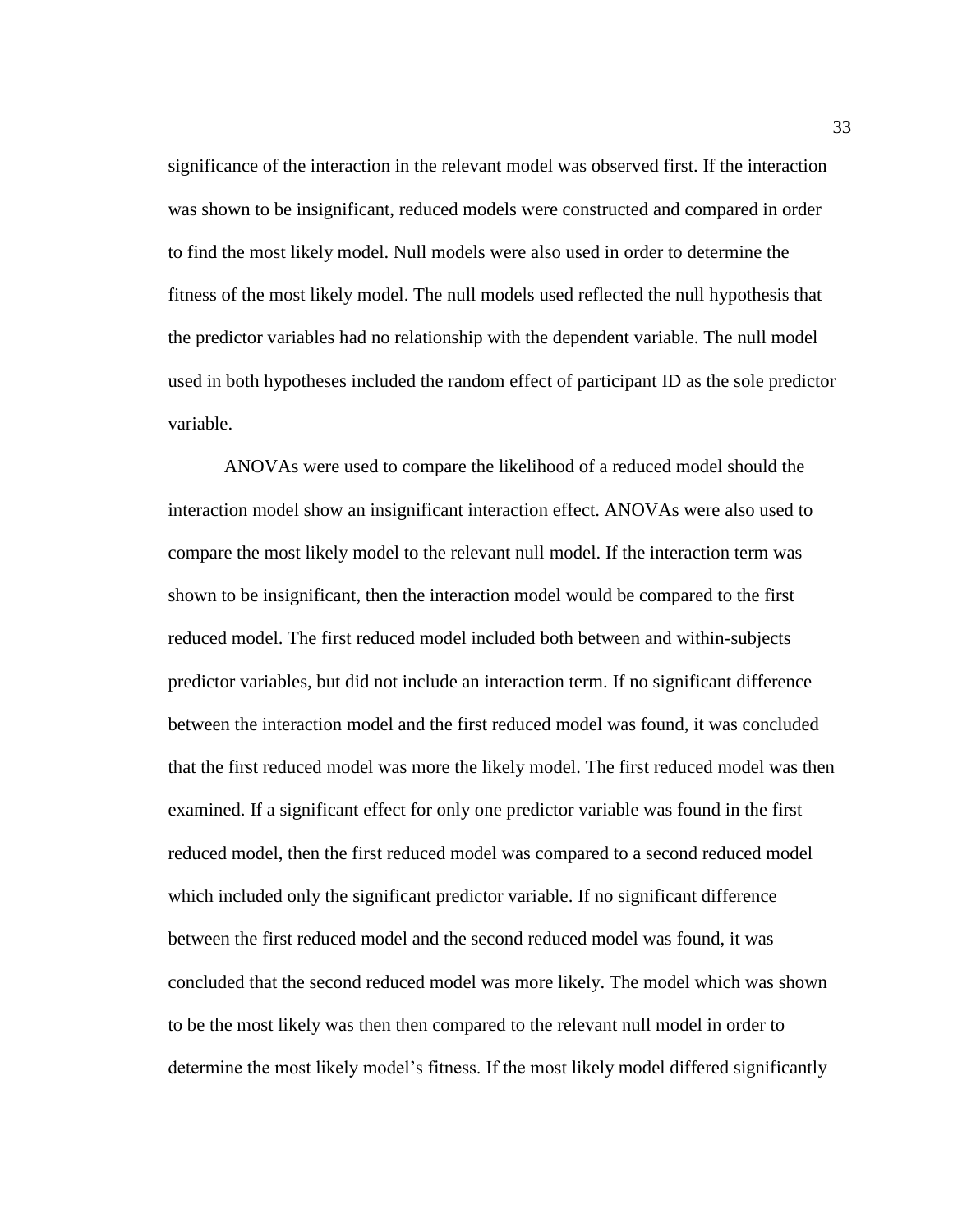from the null model, then that model was considered a good fit and was used to draw conclusions for the relevant hypothesis. Simple effect models were used to address the effect of a single level within the predictor variable of interest if the interaction model displayed a significant interaction and was a good fit.

**Simple effects**. Simple effects models were used in the presence of a significant interaction for each hypothesis. Simple effects models analyzed the significant interaction by the levels of the predictor variable of interest in order to determine how the interaction differed by level. Mixed-effects models were used to examine simple effects. Simple effects models for each level of the variable of interest were constructed. For each simple effects model, the dependent variable reflected that used in the interaction model. However, the dependent variable for each simple effects model only reflected scores obtained by one level of the predictor variable of interest. A null model for each simple effects model was constructed in order to determine the fitness of the model. Simple effects models that differed from their respective null models were determined to reflect the levels of the predictor variable of interest which drove the interaction.

**Assumptions**. Skewness and kurtosis for the dependent variables in all hypotheses were examined using a qq plot, density plot, and statistical tests. Diagnoses for deviations from normality were assessed using Kline's parameters. According to Kline (2005), skewness and/or kurtosis can be diagnosed using confidence intervals. If the confidence interval for the skewness and kurtosis value both pass through zero, than the distribution is considered normal. Bootstrapping was used to calculate confidence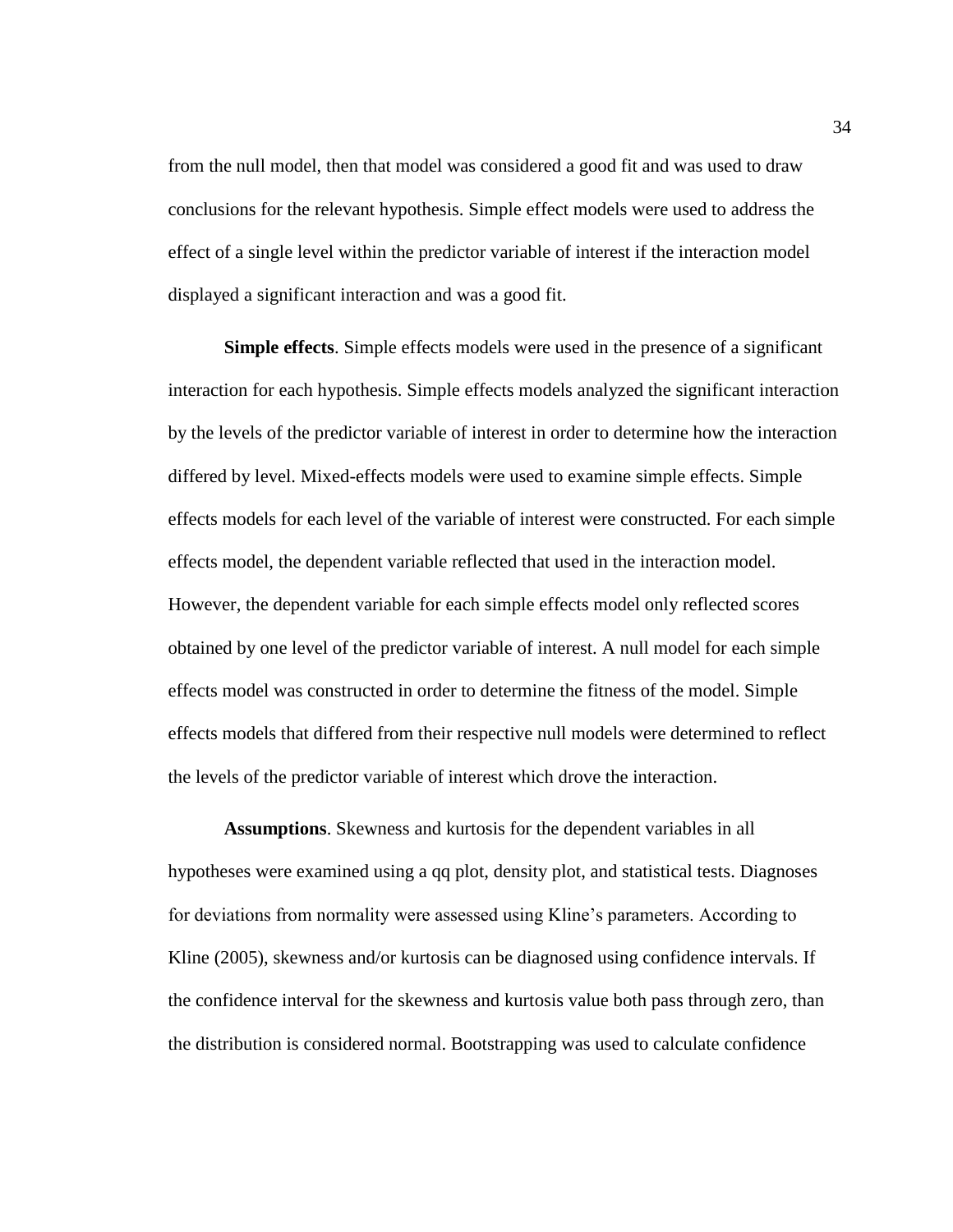intervals, where 1,000 bootstrapped samples were produced in order to estimate the most likely bounds of skewness and kurtosis. Transformations were applied to dependent variables that demonstrated a significant skewness and/or kurtosis. Qq plots, density plots, and statistical tests were then re-ran on transformed variables in order to determine if transformations corrected the dependent variables normality.

# **Hypothesis 1: Baseline and Post-Concussion Reserve**

The first hypothesis held that those with high baseline reserve would demonstrate less change in their reserve after a single SRC compared to those with low baseline reserve. A 2 (baseline reserve) x 2 (test type) mixed-effects model was used in order to address this hypothesis. Baseline reserve was the between-subjects predictor variable with two levels: high and low. Test type was the within-subjects predictor variable with two levels: baseline and post-injury. An interaction between baseline reserve and test type was expected, so that those with high baseline reserve would show less of a decrease in reserve scores between their pre and post-injury tests compared to those with low baseline reserve. Total ImPACT score, which acted as a proxy for reserve, was used as the dependent measure.

Results of the mixed-effects model with interaction terms suggested a significant interaction between baseline reserve and test type (see Table 2), marginal  $R^2 = .35$ . When compared to the null model, the mixed-effects model with interaction terms was shown to be a good fit,  $\chi^2(1) = 93.01$ ,  $p < .001$ . Simple-effects follow-up tests were conducted in order to examine the significant interaction. Two simple-effects models were used, each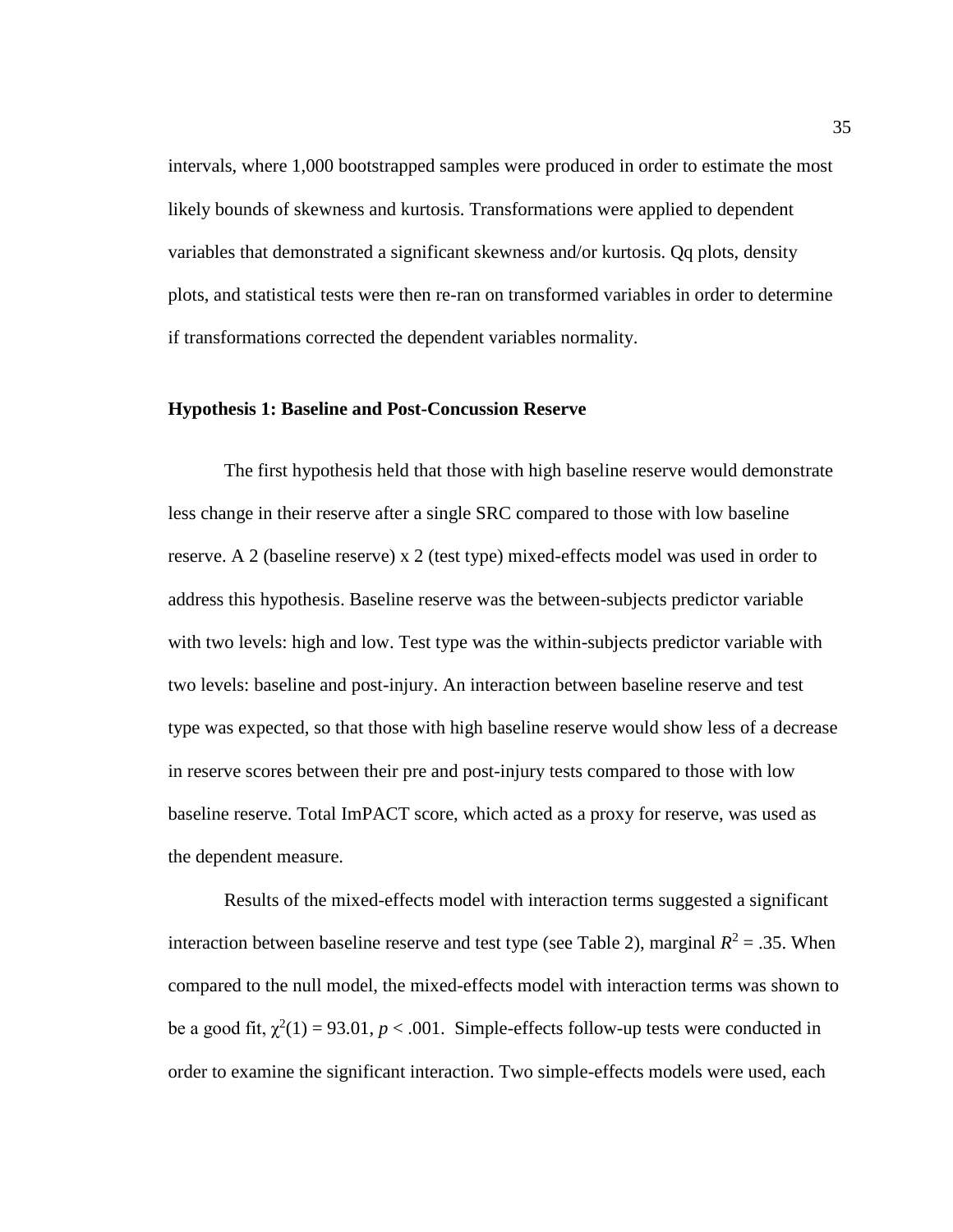assessing one level of the baseline reserve predictor variable (high and low). The high reserve simple-effects model was shown to differ significantly from its null model, suggesting a good fit,  $\chi^2(1) = 18.05$ ,  $p < .001$ . The low reserve simple-effects model did not differ significantly from its null model, suggesting that the model was not a good fit,  $\chi^2(1) = 2.41$ ,  $p = .121$ . Summaries of the simple-effects models suggested that those with high baseline reserve displayed a greater decrease in reserve scores compared to those with low baseline reserve (see Table 2 and Figure 1). These findings were opposite of the proposed hypothesis.

**Baseline reserve classification**. Participants were divided into two groups based on baseline ImPACT scores (i.e. high and low reserve). High and low reserve scores were categorized based on the median group  $ImPACT$  score, Mdn = 203.58. Individuals with scores above the median were classed as possessing high reserve  $(n = 69)$  while those below the median were classed as possessing low reserve  $(n = 60)$ .

**Baseline and post-concussion reserve assumptions**. The dependent variable, total ImPACT score, was not normally distributed. Total ImPACT score displayed a skewness of -0.50, 99% CI [-0.75, -0.24] and a kurtosis of -0.44, 99% CI [-0.57, 0.04]. A reflected square root transformation was applied to total ImPACT scores in order to normalize the dependent variable. The total ImPACT score transformation displayed a skewness of -0.25, 99% CI [-0.54, 0.05] and a kurtosis of -0.15, 99% CI [-0.57, 0.48]. The reflected square root transformation reversed the direction of ImPACT total scores, so that low values reflected high scores while high values reflected low scores. The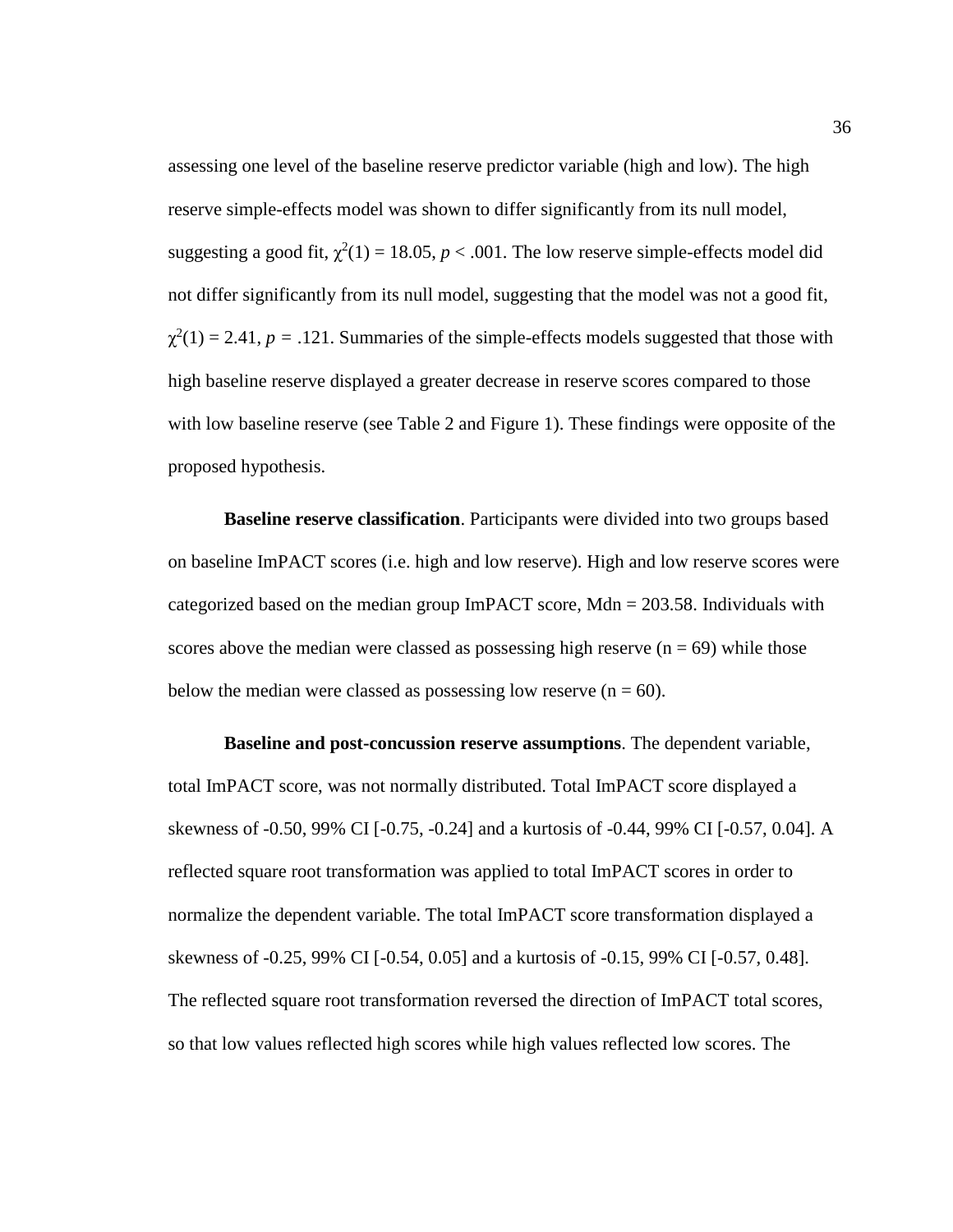values reported in Hypothesis 1 and in Table 2 as well as Figure 1 were reversed in order to assist in interpretation, so that the direction of the relationships reported are consistent with the true direction of the dependent variable.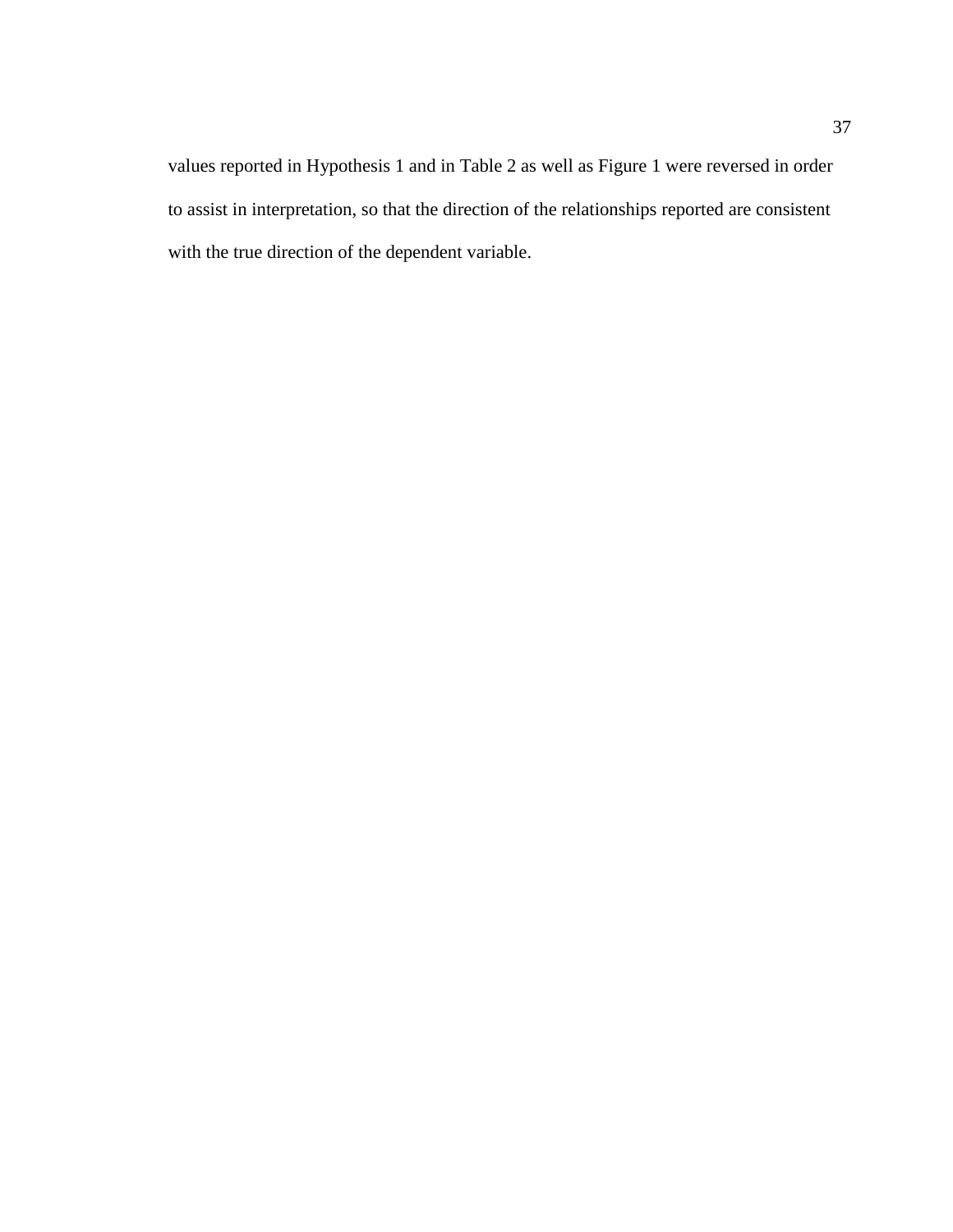|                                                               | $h^*$      | Std. Error  | <b>CI</b>      | z-value     |
|---------------------------------------------------------------|------------|-------------|----------------|-------------|
| Main effects                                                  |            |             |                |             |
| <b>Baseline</b> reserve<br>(low)                              | $-.73$     | .07         | $[-.87, -.58]$ | $-10.13***$ |
| Test type<br>(post-injury)                                    | $-.26$     | .05         | $[-.36, -.16]$ | $-4.93***$  |
| Interaction effect                                            |            |             |                |             |
| <b>Baseline</b> reserve<br>(low) x test type<br>(post-injury) | .28        | .07         | [.16, .41]     | $4.36***$   |
| Simple effects                                                |            |             |                |             |
| <b>Baseline</b> reserve<br>(high)                             | $-.28$     | .06         | $[-.40, -.16]$ | $-4.51***$  |
| <b>Baseline</b> reserve<br>(low)                              | .29        | .07         | $[-.25, .03]$  | $1.55***$   |
| Random effect                                                 | $\sigma^2$ | $\tau_{00}$ | <b>ICC</b>     |             |
| Subject ID                                                    | 1.37       | 1.01        | .42            |             |

Table 2. *Mixed-Effects Model Predicting Reserve Score from Baseline Reserve and Test Type*

*Note.* \**p* < .05, \*\* *p* < .01, \*\*\**p* < .001.

Model = reserve score  $\sim$  (baseline reserve x test type) + (1 | subject ID). High baseline reserves were used as the reference level for baseline reserve. Baseline tests were used as the reference level for test type. A reflected square root transformation was applied to reserve scores.  $b^*$ , std. error and CI values were standardized.  $CI =$ 95% confidence interval around  $b^*$ .  $\sigma^2$  = within-subjects variance,  $\tau$ 00 = betweensubjects variance,  $ICC = intra-class correlation$ .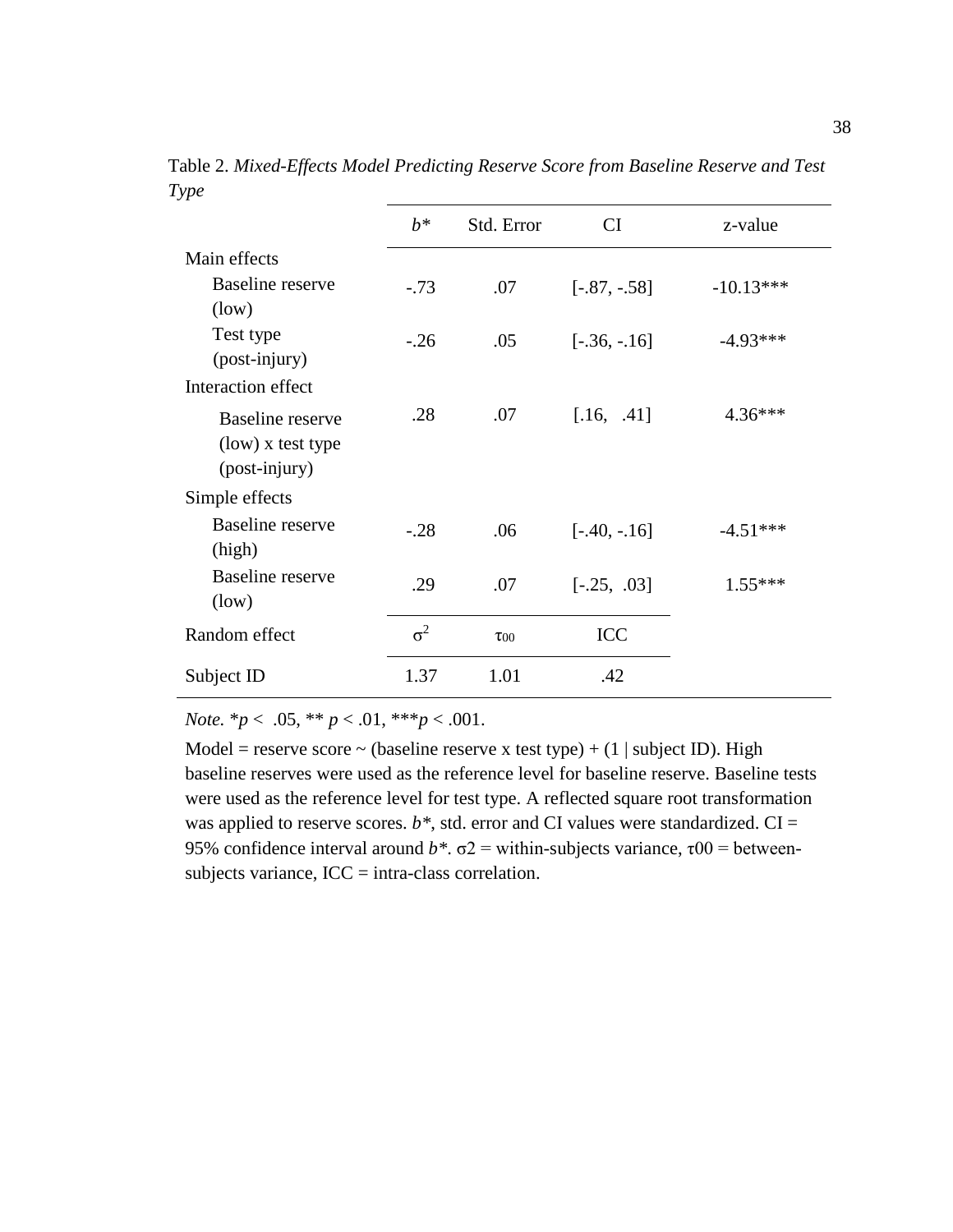

Figure 1. *Reserve score by baseline reserve and test type.* A reflected square root transformation was applied. Model = reserve score ~ (baseline reserve x test type) +  $(1 \mid subject ID)$ . Smaller values on the y-axis represent larger scores. Shaded area around slope represents standard error.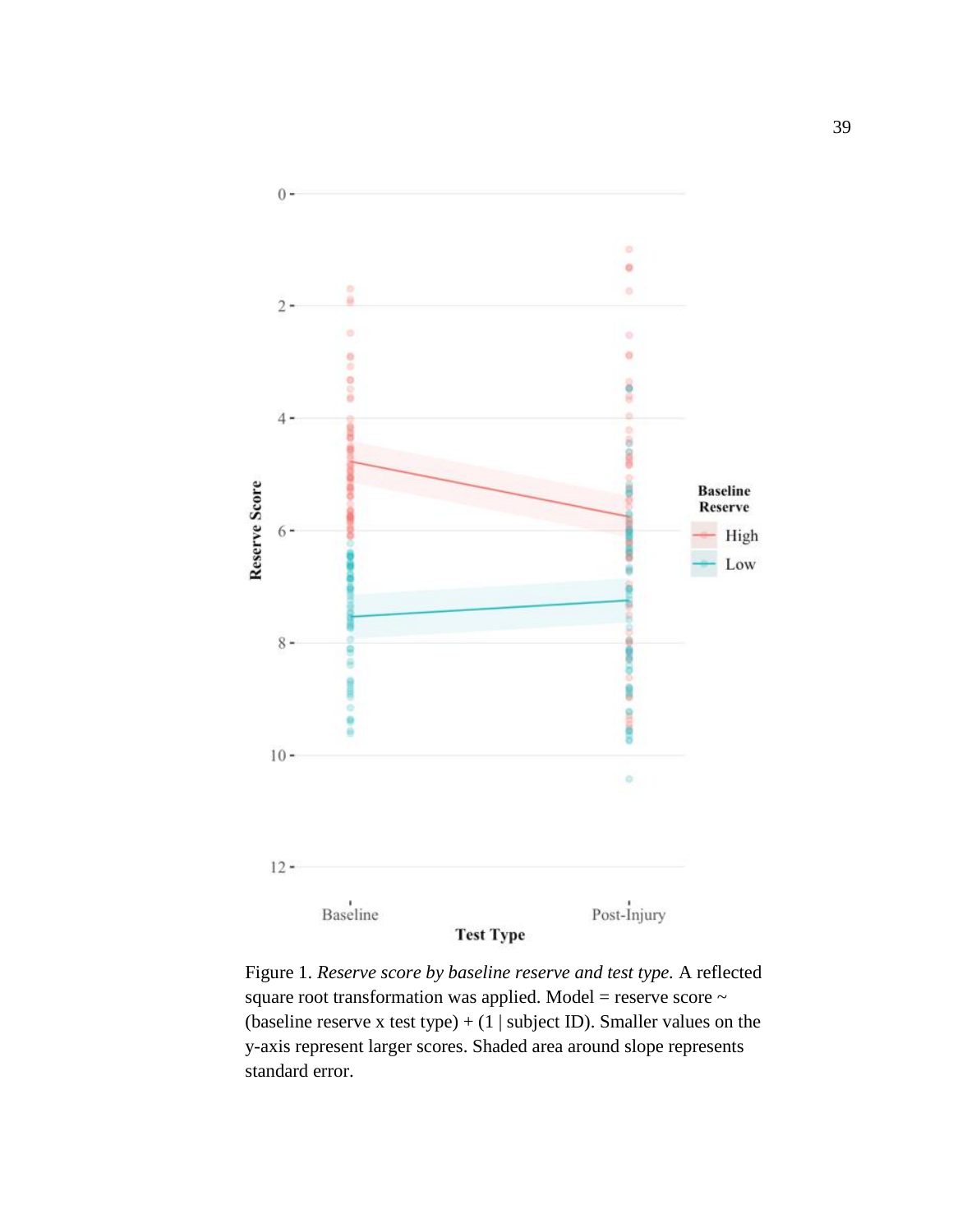**Follow-up analyses**. Several supplementary analyses relating to baseline and post-concussion reserve were carried out to further explore the results of the relevant hypothesis. In order to examine the components which contributed to total reserve, change in the composite scores which make up the total ImPACT (reserve) scores were examined. The previously established method of classifying reserve based on baseline ImPACT score was used. Finally, an additional method of reserve classification based on the distribution of ImPACT scores was explored.

*Verbal memory composite score change*. Verbal memory composite score change based on baseline reserve classification and test type was examined. For the interaction model, verbal memory composite score acted as the dependent variable while baseline reserve classification and test type acted as the predictor variables. Subject ID was included as a random effect. Results of the mixed-effects model with the interaction terms suggested a significant interaction between baseline reserve and test type for verbal memory scores (see Table 3), marginal  $R2 = 0.17$ . When compared to the null model, the mixed-effects model with interaction terms was shown to be a good fit,  $\chi$ 2(1) = 40.28, p < .001 Simple-effects follow-up tests were conducted in order to examine the significant interaction for verbal memory scores. Two simple-effects models were used, each assessing one level of the baseline reserve variable (high and low). The high reserve simple-effects model was shown to differ significantly from its null model, suggesting a good fit  $\chi^2(1) = 6.38$ , p = .012. The low reserve simple-effects model did not differ significantly from its null model, suggesting that the model was not a good fit  $\chi(1) =$ 1.88, p = .170. Summaries of the simple-effects models suggested that those with high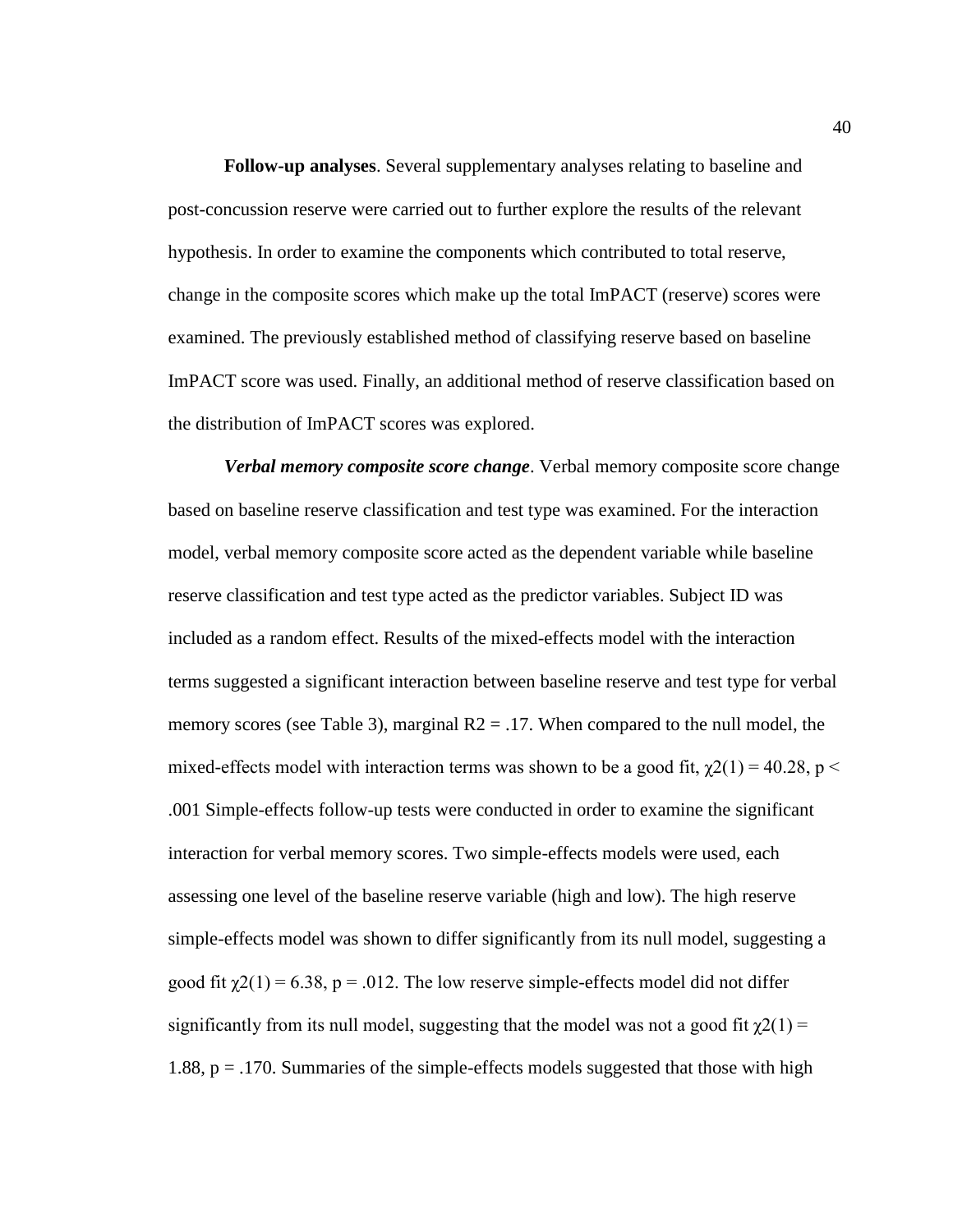baseline reserve displayed a greater decrease in verbal memory scores compared to those with low baseline reserve (see Table 3 and Figure 2).

*Verbal memory composite score assumptions*. Verbal memory composite scores were not normally distributed. The dependent variable, verbal memory composite score, displayed a skewness of -0.81, 99% CI [-1.19, -0.51] and a kurtosis of 0.24, 99% CI [- 0.44, 1.37]. The verbal memory composite score variable was normalized using a reflected square root transformation, fixing the negative skew. The verbal memory composite score transformation displayed a skewness of -0.02, 99% CI [-0.23, 0.25] and a kurtosis of -0.49, 99% CI [-0.83, 0.03]. The kurtosis of the verbal memory composite score increased following the application of a reflected square root transformation, however, the kurtosis still met normality assumptions. The reflected square root transformation reversed the direction of verbal memory composite scores. The values reported in this additional analysis and in Table 3 as well as in Figure 2 were reversed in order to assist in interpretation.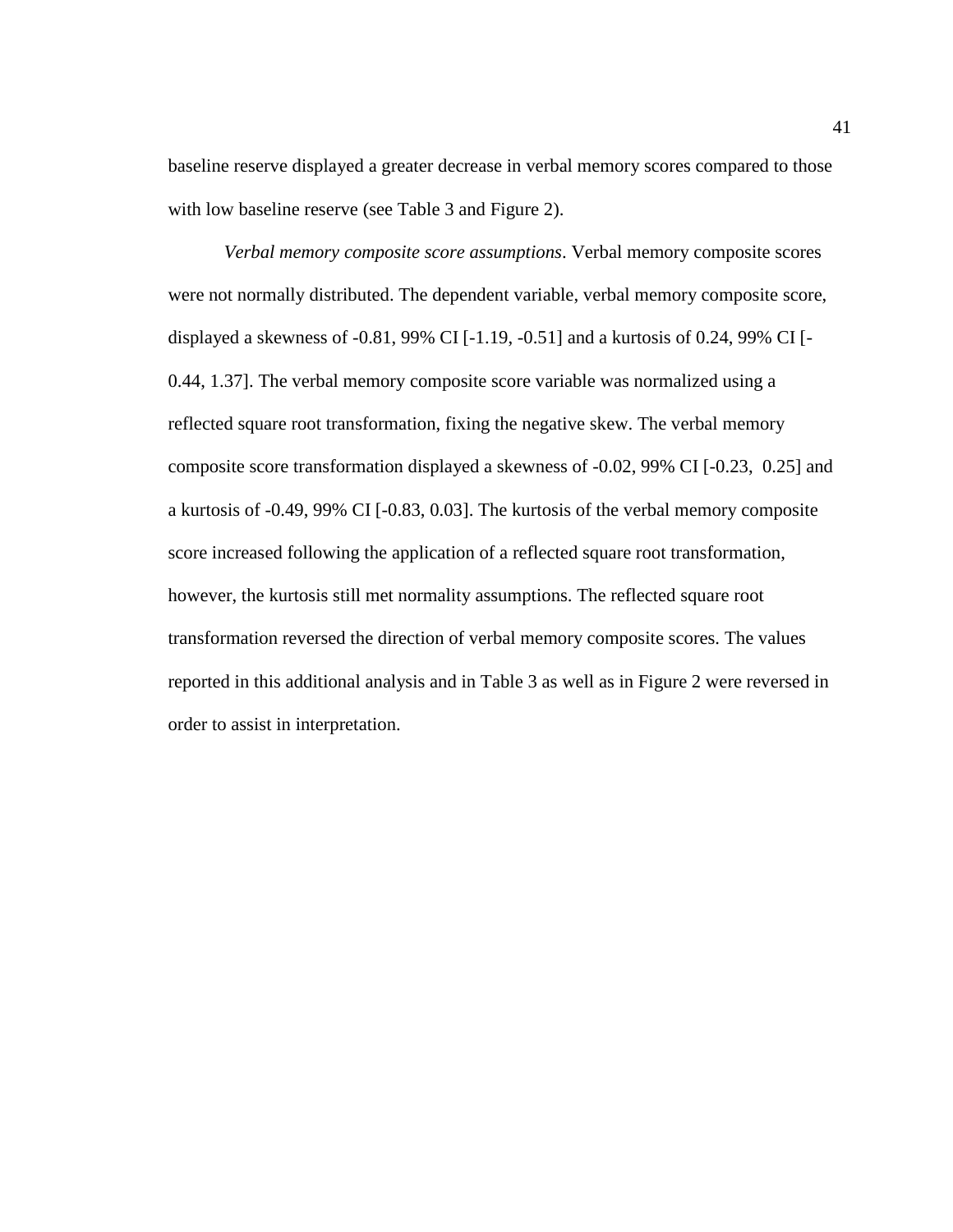|                                                               | $h^*$      | Std. Error  | <b>CI</b>       | z-value    |
|---------------------------------------------------------------|------------|-------------|-----------------|------------|
| Main effects                                                  |            |             |                 |            |
| <b>Baseline</b> reserve<br>(low)                              | $-.52$     | .08         | $[-.68, -0.36]$ | $-6.40***$ |
| Test type<br>(post-injury)                                    | $-.18$     | .06         | $[-.31, -.06]$  | $-2.83***$ |
| Interaction effect                                            |            |             |                 |            |
| <b>Baseline</b> reserve<br>(low) x test type<br>(post-injury) | .22        | .08         | [.07, .38]      | $2.80**$   |
| Simple effects                                                |            |             |                 |            |
| <b>Baseline</b> reserve<br>(high)                             | $-19$      | .07         | $[-.33, -.04]$  | $-2.57***$ |
| <b>Baseline</b> reserve<br>(low)                              | .10        | .07         | $[-.04, .23]$   | $1.37**$   |
| Random effect                                                 | $\sigma^2$ | $\tau_{00}$ | ICC             |            |
| Subject ID                                                    | 1.11       | 0.50        | .31             |            |

Table 3. *Mixed-Effects Model Predicting Verbal Memory Score from Baseline Reserve and Test Type*

*Note.* \**p* < .05, \*\* *p* < .01, \*\*\**p* < .001.

Model = verbal memory score  $\sim$  (baseline reserve x test type) + (1 | subject ID). A reflected square root transformation was applied to verbal memory scores.  $b^*$ , std. error and CI values were standardized.  $CI = 95\%$  confidence interval around  $b^*$ .  $\sigma$ 2 = within-subjects variance,  $\tau$ 00 = between-subjects variance,  $ICC = intra-class correlation.$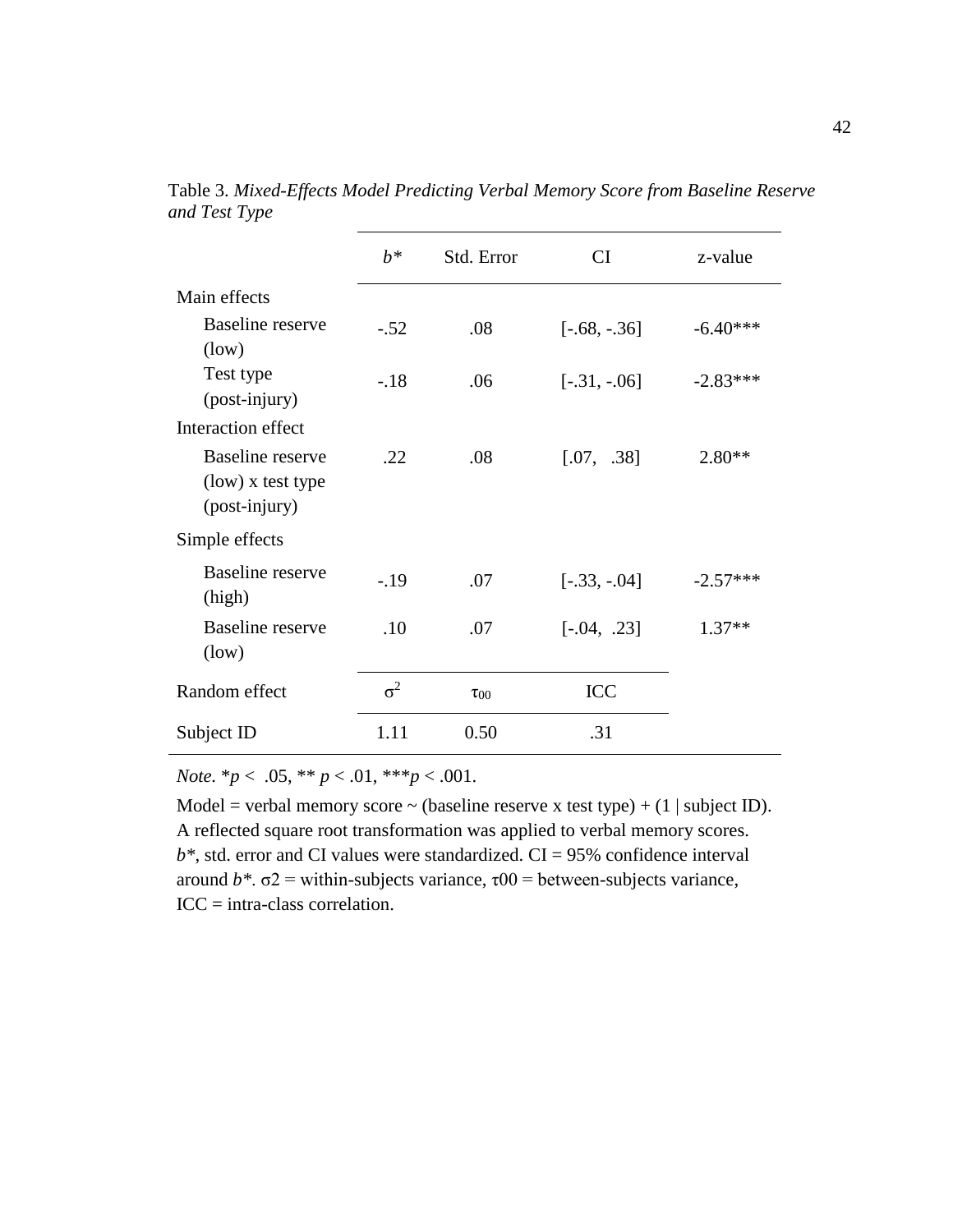

Figure 2. *Verbal memory score by baseline reserve and test type* . A reflected square root transformation was applied. Model = verbal memory score  $\sim$  (baseline reserve x test type) + (1 | subject ID). Smaller values on the y-axis represent larger scores. Shaded area around slope represents standard error.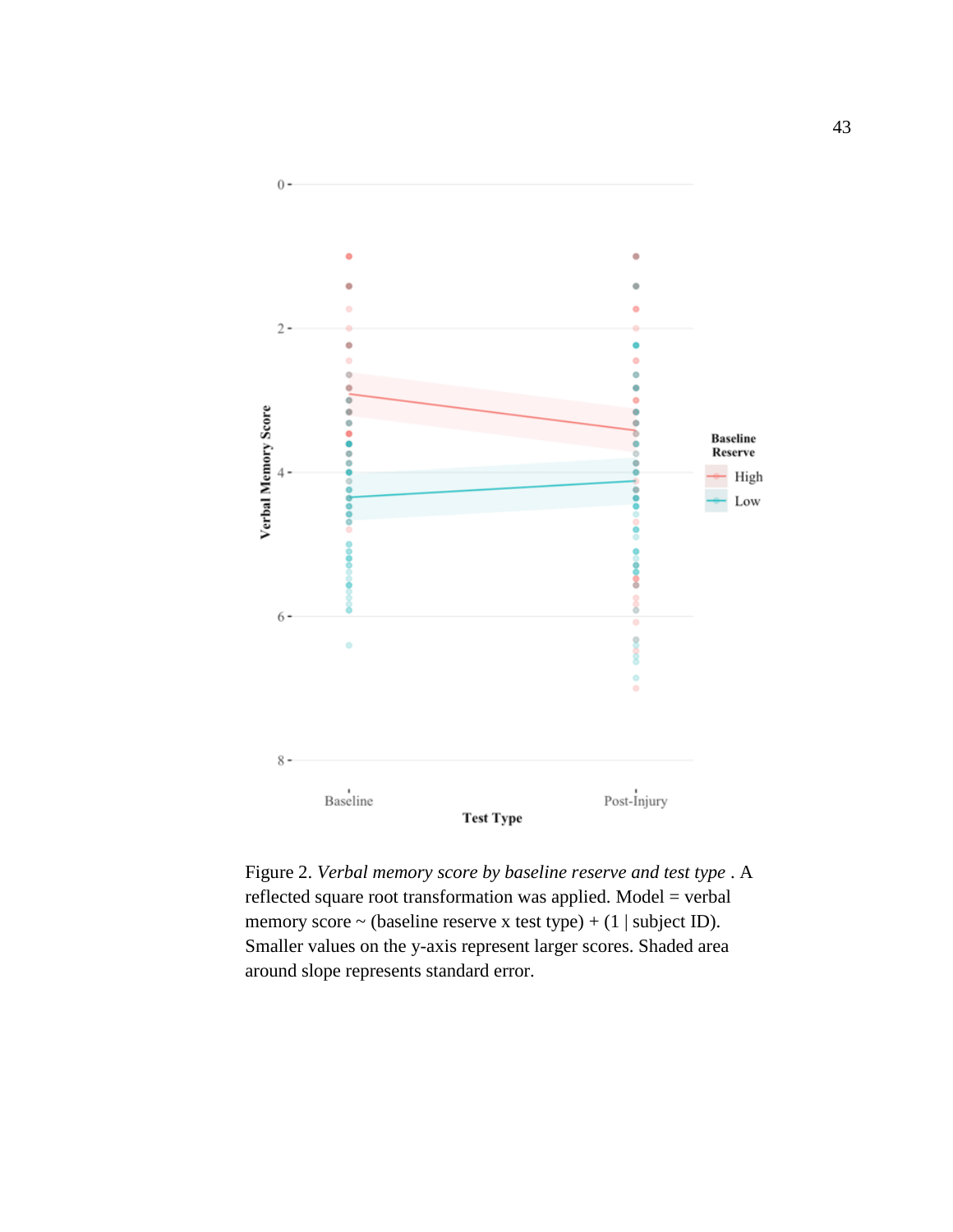*Visual memory composite score change*. Visual memory composite score change based on baseline reserve classification and test type was examined. Visual memory composite score acted as the dependent variable while baseline reserve classification and test type acted as the predictor variables in the interaction model. Subject ID was included as a random effect. The mixed-effects model with the interaction terms suggested a significant interaction between baseline reserve and test type for visual memory scores (see Table 4), marginal  $R2 = .29$ . The mixed-effects model with interaction terms was shown to be a good fit when compared to the null model,  $\chi(1) =$ 80.15, p < .001. Simple-effects follow-up tests were conducted so that the significant interaction for visual memory composite scores could be examined. Each level of the baseline reserve variable (high and low) was examined using two simple-effects models. The high reserve simple-effects model was shown to be a good fit compared to its null model,  $\chi$ 2(1) = 26.64, p < .001. The low reserve simple-effects model did not significantly from its null model, suggesting that the model was not a good fit  $\chi^2(1)$  = 0.23,  $p = .635$ . Summaries of the simple-effects models suggested that those with high baseline reserve displayed a greater decrease in visual memory composite scores compared to those with low baseline reserve (see Table 4 and Figure 3).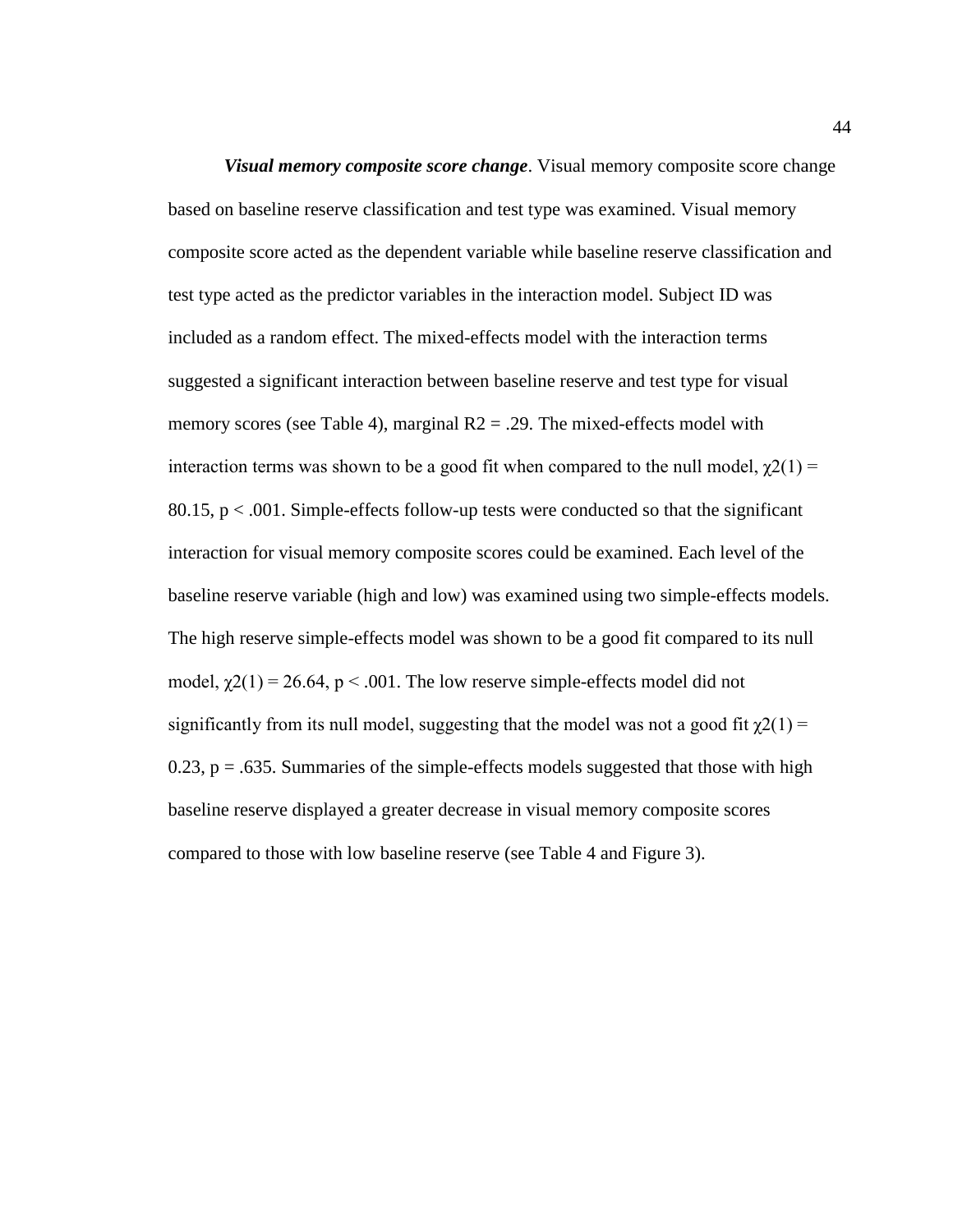| ✓┖                                                            |            |             |                |            |
|---------------------------------------------------------------|------------|-------------|----------------|------------|
|                                                               | $b^*$      | Std. Error  | CI             | z-value    |
| Main effects                                                  |            |             |                |            |
| <b>Baseline</b> reserve<br>(low)                              | $-.67$     | .07         | $[-.81, -.52]$ | $-8.93***$ |
| Test type<br>(post-injury)                                    | $-.31$     | .06         | $[-.43 - .20]$ | $-5.36***$ |
| Interaction effect                                            |            |             |                |            |
| <b>Baseline</b> reserve<br>(low) x test type<br>(post-injury) | .29        | .07         | [.15, .43]     | 4.02***    |
| Simple effects                                                |            |             |                |            |
| <b>Baseline</b> reserve<br>(high)                             | .37        | .06         | [.24, .49]     | 5.66***    |
| <b>Baseline</b> reserve<br>(low)                              | $-.04$     | .07         | $[-.18, .11]$  | $-0.47***$ |
| Random effect                                                 | $\sigma^2$ | $\tau_{00}$ | ICC            |            |
| Subject ID                                                    | 77.21      | 40.09       | .34            |            |

Table 4. *Mixed-Effects Model Predicting Visual Memory Score from Baseline Reserve and Test Type*

*Note.*  $* p < .05, ** p < .01, ** p < .001$ .

Model = visual memory score  $\sim$  (baseline reserve x test type) + (1 | subject ID).  $b^*$ , std. error and CI values were standardized. CI = 95% confidence interval around  $b^*$ .  $\sigma^2$  = within-subjects variance,  $\tau^{00}$  = between-subjects variance, ICC = intraclass correlation.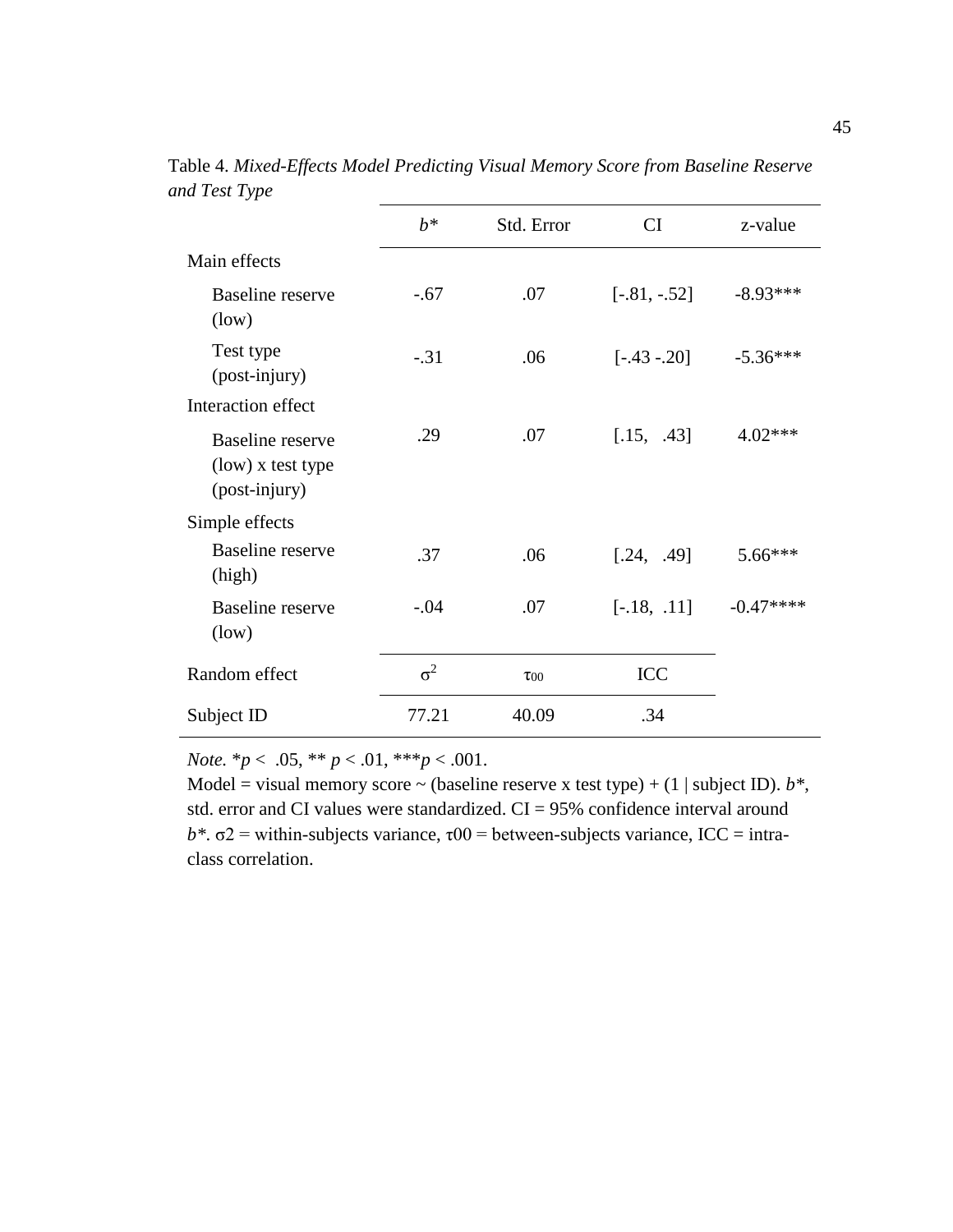

Figure 3. *Visual memory score by baseline reserve and test type*. Model = visual memory score  $\sim$  (baseline reserve x test type) + (1 | subject ID). Shaded area around slope represents standard error.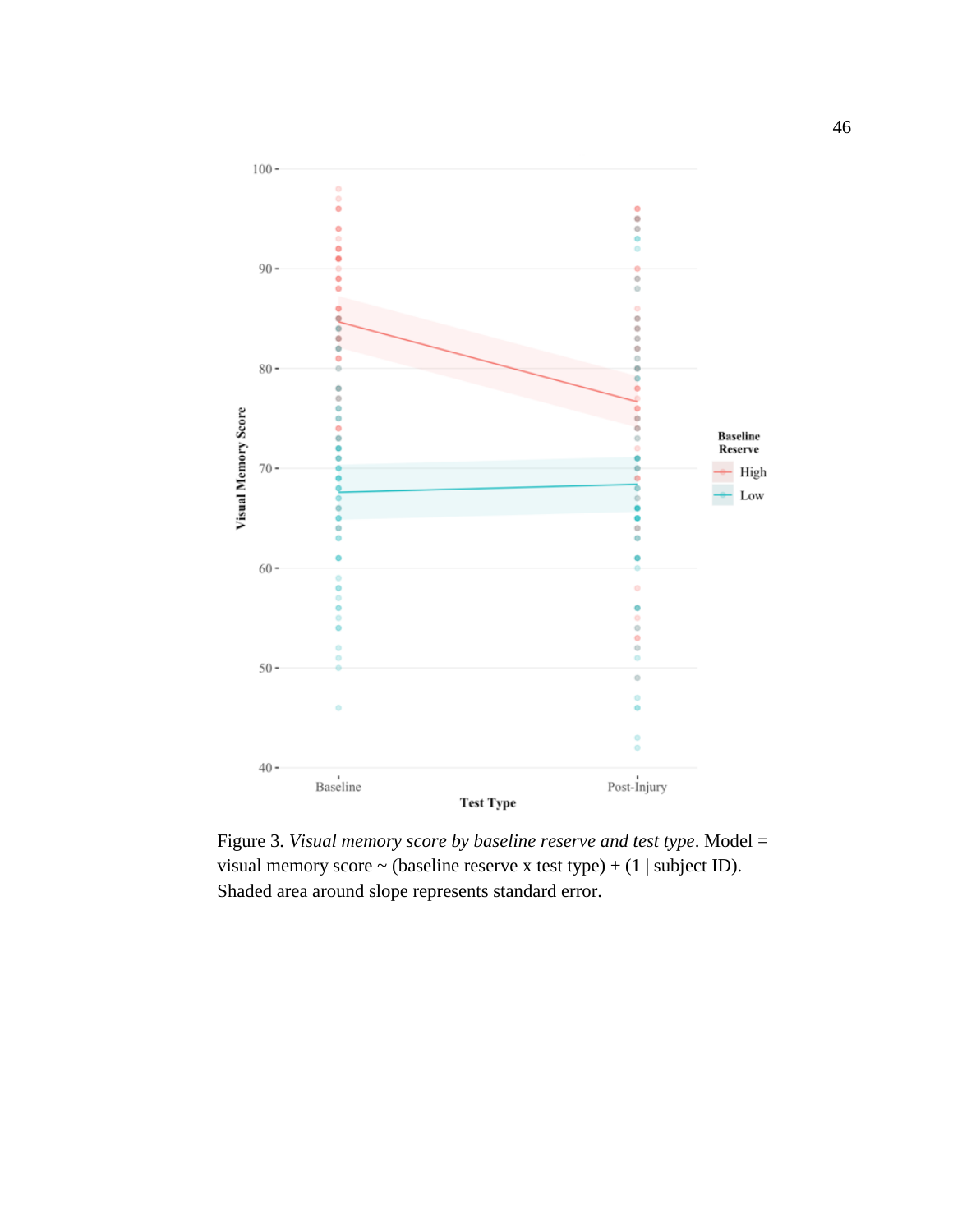*Visual memory composite score assumptions*. The dependent variable, visual memory composite score, was not normally distributed. Visual memory composite scores displayed a skewness of -0.28, 99% CI [-0.54, -0.02] and a kurtosis of 0.62, 99% CI [- 0.92, -0.11]. However, the application of reflected square root, log and inverse transformations did not improve skewness or kurtosis. Therefore, untransformed visual memory composite scores were used.

*Visual motor speed composite score change*. Visual motor speed composite score change based on baseline reserve classification and test type was also examined. The dependent variable was visual motor speed composite score, while baseline reserve classification and test type acted as the predictor variables. Subject ID was included as a random effect. The interaction model found no significant interaction between baseline reserve classification and test type for visual motor speed scores (see Table 5). Likelihood ratio tests demonstrated that the second reduced mixed-effects model was the most likely model. The first reduced model, which included both baseline reserve and test type as predictor variables but did not include an interaction term, did not differ significantly from the interaction model,  $\chi$ 2(1) = 3.81, p = .051. The first reduced model suggested a main effect for baseline reserve, but no main effect for test type. Therefore, a second reduced model was constructed with baseline reserve acting as the predictor variable. The second reduced model did not differ significantly from the first reduced model,  $\chi^2(1) = 0.40$ ,  $p = .536$ . The second reduced model was shown to differ significantly from the null model,  $\chi$ 2(1) = 33.14, p < .001. The second reduced model suggested that those with high baseline reserve scored higher on visual motor speed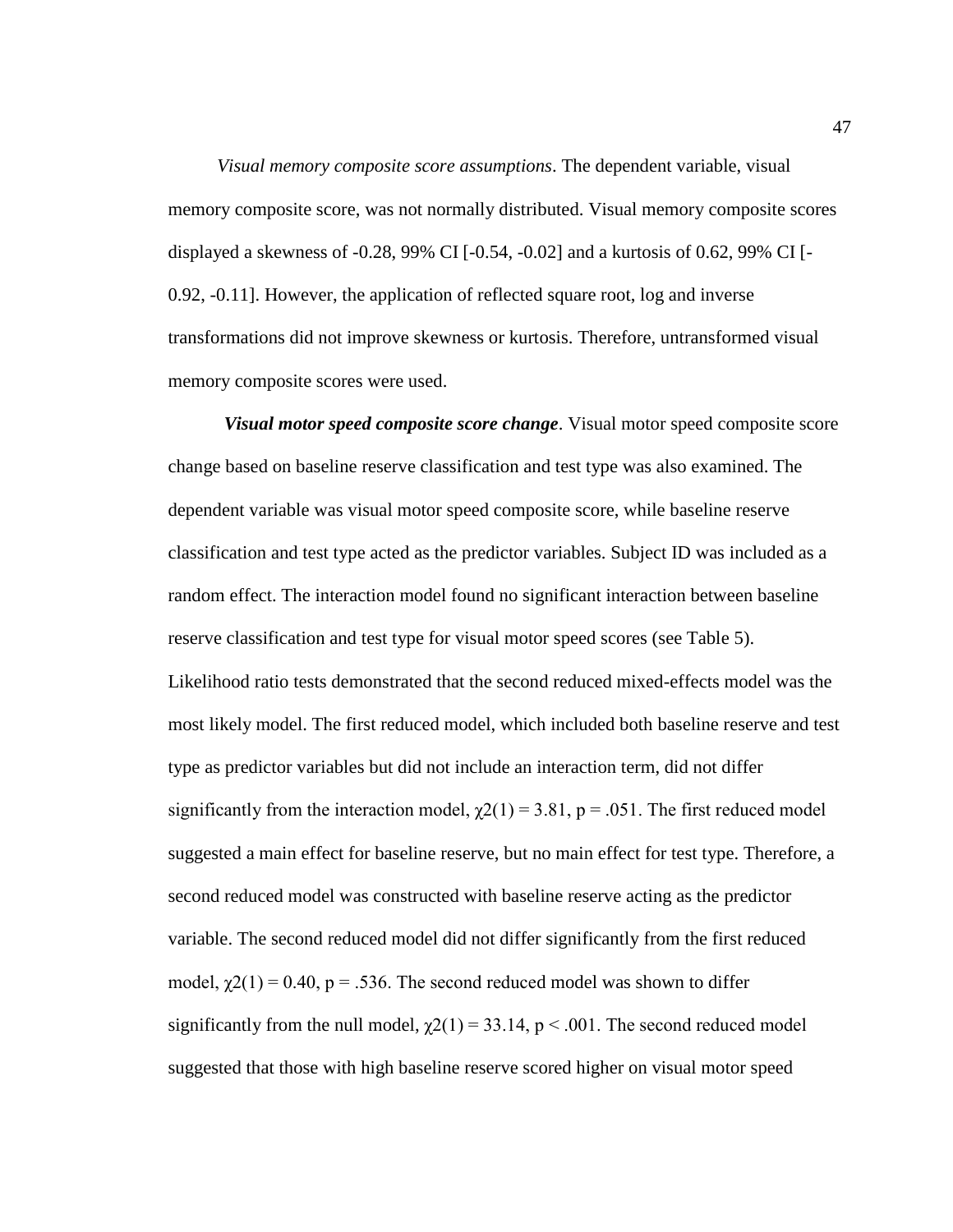scores compared to those with low baseline reserve,  $b^* = -.43$ ,  $SE = .07$ ,  $z = -6.10$ ,  $p <$ .001, 95% CI around  $b^* = [-.57, -.29]$ . These main effects were also found in the interaction model (see Table 5). The mixed-effects model with the interaction term suggested that visual motor speed scores did not drop following a single SRC (see Table 5 and Figure 4). As no significant interaction was found for visual motor speed scores, simple-effects analyses were not conducted.

*Visual motor speed composite score assumptions*. Visual motor speed scores were normally distributed. The visual motor speed score variable displayed a skewness of - 0.25, 99% CI [-0.55, 0.01] and a kurtosis of -0.45, 99% CI [-0.85, 0.34]. Thus, no transformations were applied to the visual motor speed composite score variables.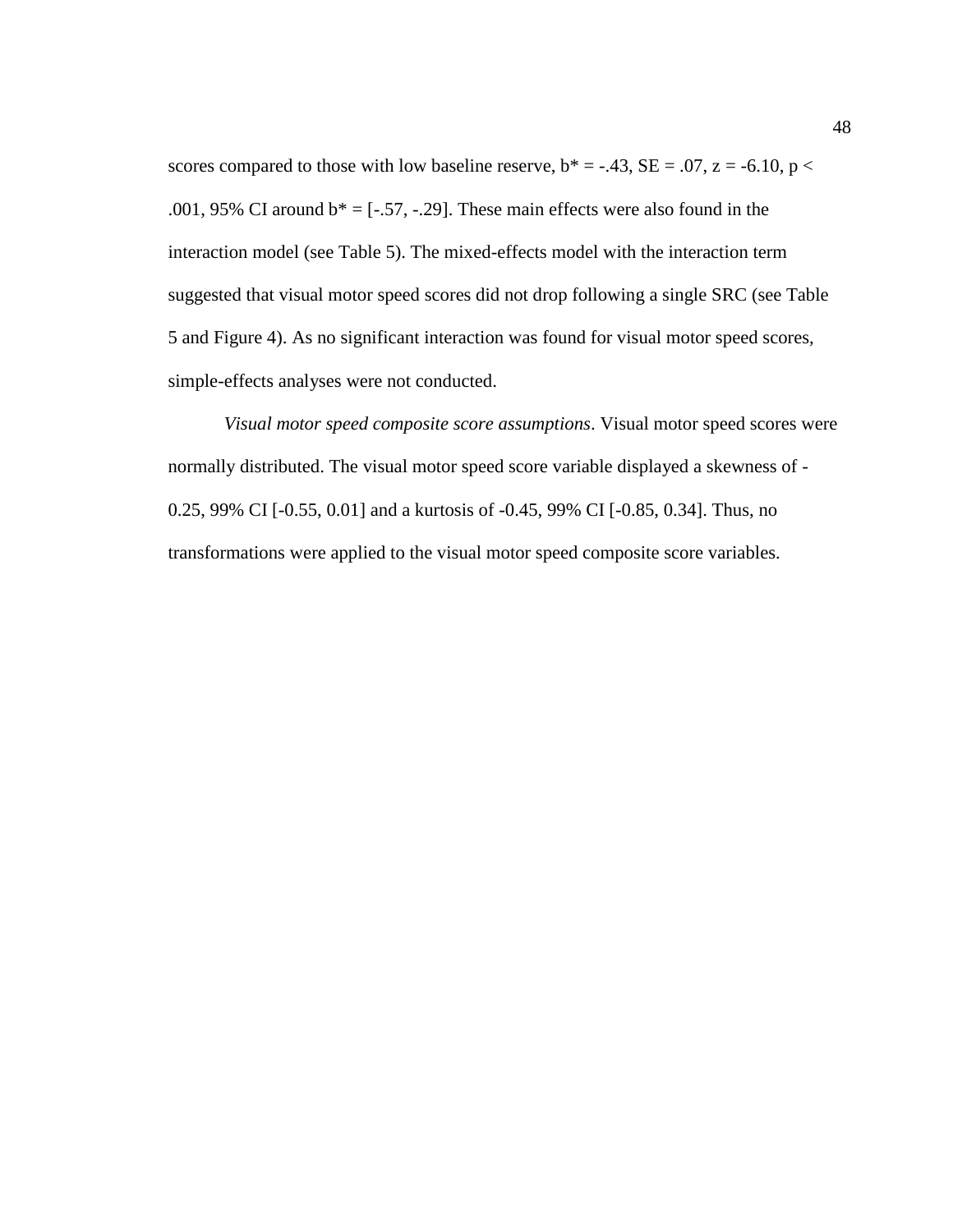|                                                        | $h^*$      | Std. Error  | СI              | z-value    |
|--------------------------------------------------------|------------|-------------|-----------------|------------|
| Main effects                                           |            |             |                 |            |
| Baseline reserve<br>(low)                              | $-.50$     | .08         | $[-.66, -0.35]$ | $-6.31***$ |
| Test type<br>(post-injury)                             | $-.09$     | .05         | $[-.19, .01]$   | $-1.80***$ |
| Interaction effect                                     |            |             |                 |            |
| Baseline reserve<br>(low) x test type<br>(post-injury) | .12        | .06         | [.00, .24]      | $1.95***$  |
| Random effect                                          | $\sigma^2$ | $\tau_{00}$ | <b>ICC</b>      |            |
| Subject ID                                             | 14.17      | 19.07       | .57             |            |

Table 5. *Mixed-Effects Model Predicting Visual Motor Speed Score from Baseline Reserve and Test Type*

*Note.* \**p* < .05, \*\* *p* < .01, \*\*\**p* < .001.

Model = visual motor speed score  $\sim$  (baseline reserve x test type) + (1 | subject ID). *b\**, standard error and CI values were standardized. CI = 95% confidence interval around  $b^*$ .  $\sigma$ 2 = within-subjects variance,  $\tau$ 00 = between-subjects variance, ICC = intra-class correlation.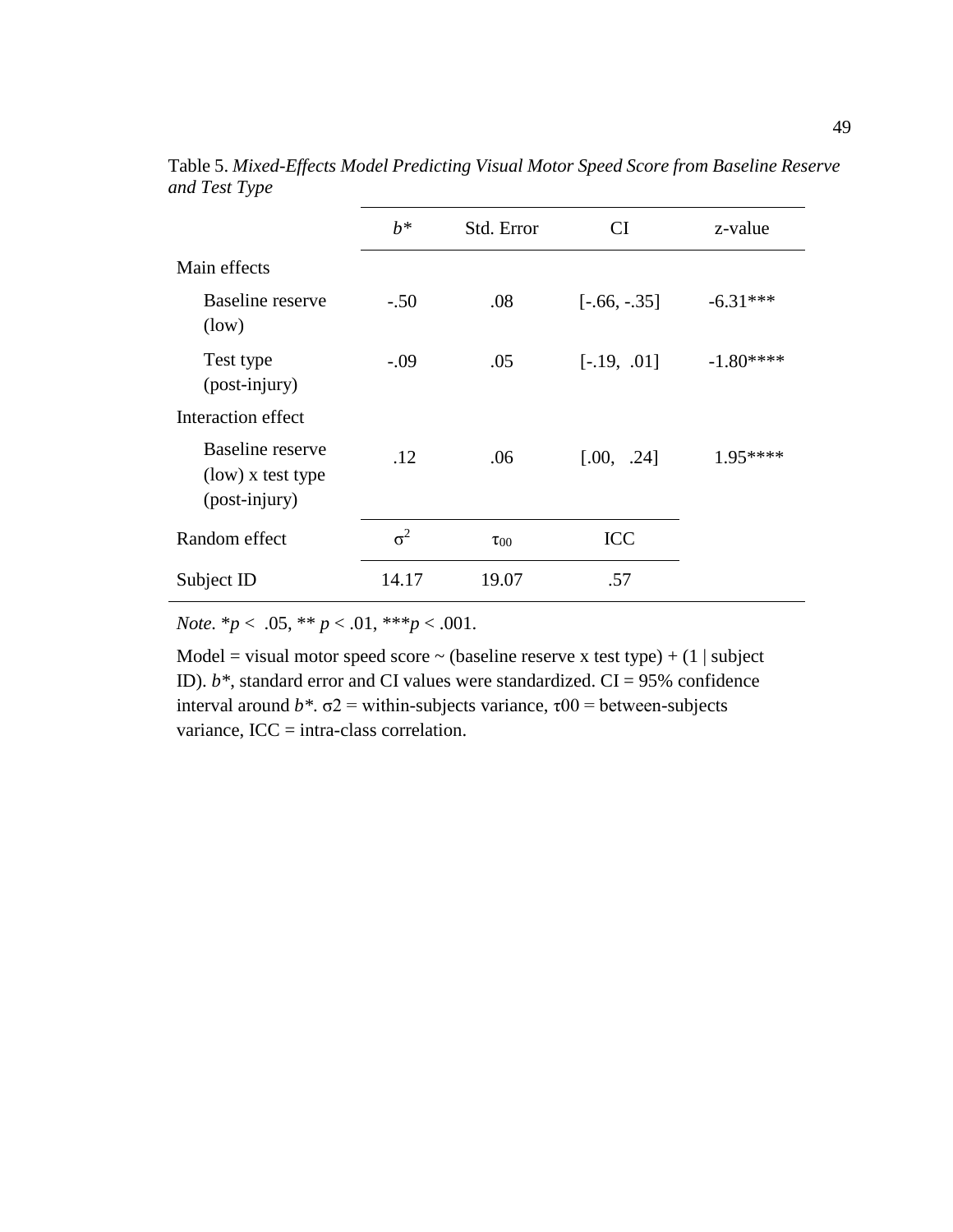

 Figure 4. *Visual motor speed score by baseline reserve and test type*. Model = visual motor speed score  $\sim$  (baseline reserve x test type) + (1 | subject ID). Shaded area around slope represents standard error.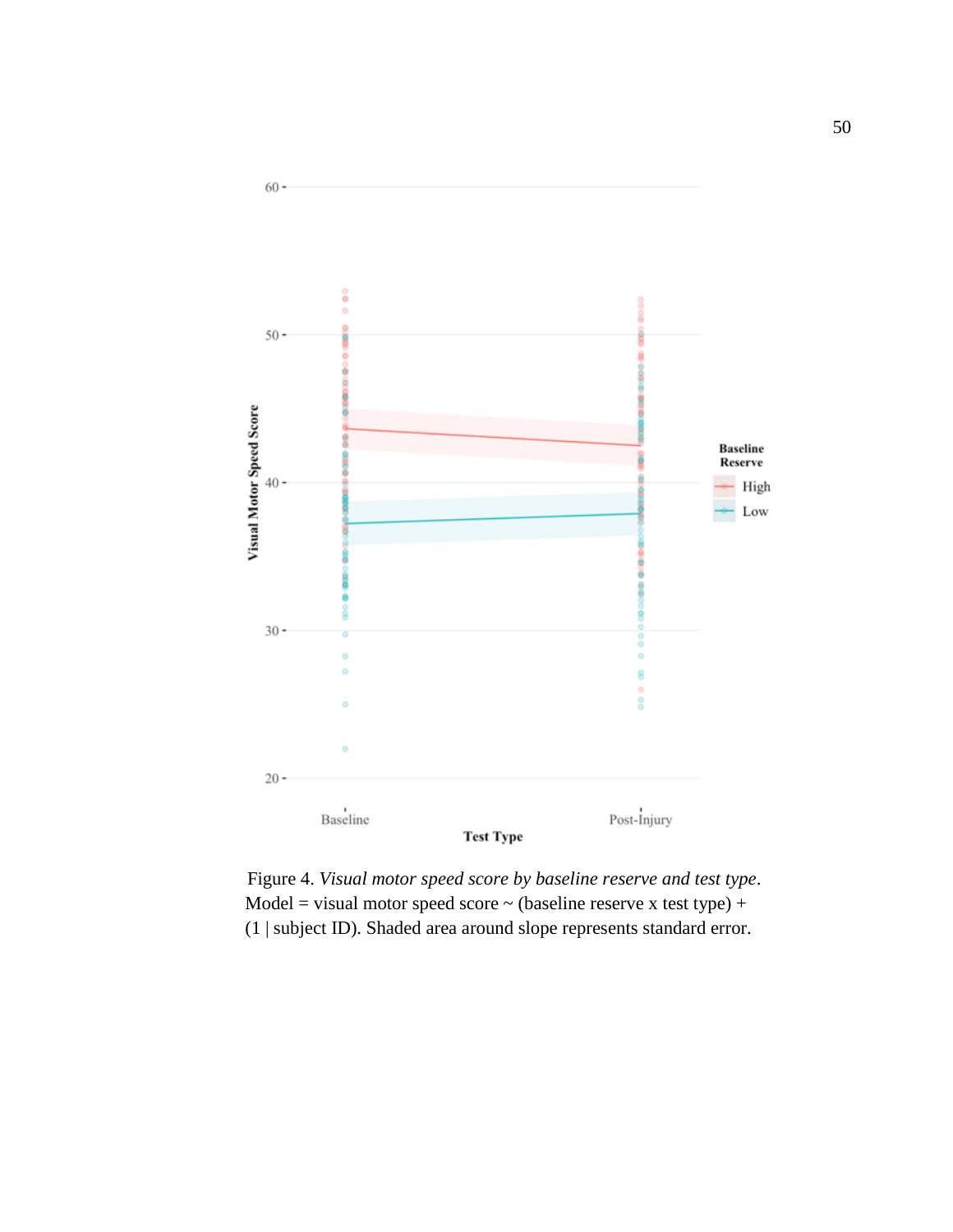*Reaction time composite score change.* Finally, reaction time composite score change based on baseline reserve classification and test type was examined. The dependent variable was reaction time composite score, while baseline reserve classification and test type acted as the predictor variables. Subject ID was included as a random effect. Results from the interaction model suggested no interaction between baseline reserve and test type for reaction time scores (see Table 6). Likelihood ratio comparison tests showed that the first reduced model was the most likely model for reaction time score change. The first reduced model did not differ significantly from the interaction model,  $\chi$ 2(1) = 2.35, p = .126. The first reduced model which did not include the interaction terms was shown to significantly differ from the null model, suggesting a good fit  $\gamma(1) = 34.15$ ,  $p < .001$ . A main effect for baseline reserve was found in the first reduced model, so that those with high baseline reserve scored high on reaction time composite scores compared to those with low baseline reserve,  $b^* = -.31$ ,  $SE = .07$ ,  $z = -$ 4.38, p < .001, 95% CI around  $b^* = [-45, -17]$ . A main effect for test type was also found in the first reduced model, so that baseline reaction time composite scores were higher than post-injury scores,  $b^* = -.17$ ,  $SE = .04$ ,  $z = -4.11$ ,  $p < .001$ , 95% CI around  $b^*$  $=[-.25, -.09]$ , marginal R2 = .13. The interaction model also suggested these main effects (see Table 6 and Figure 5). No simple-effects analyses were conducted as the interaction was not significant.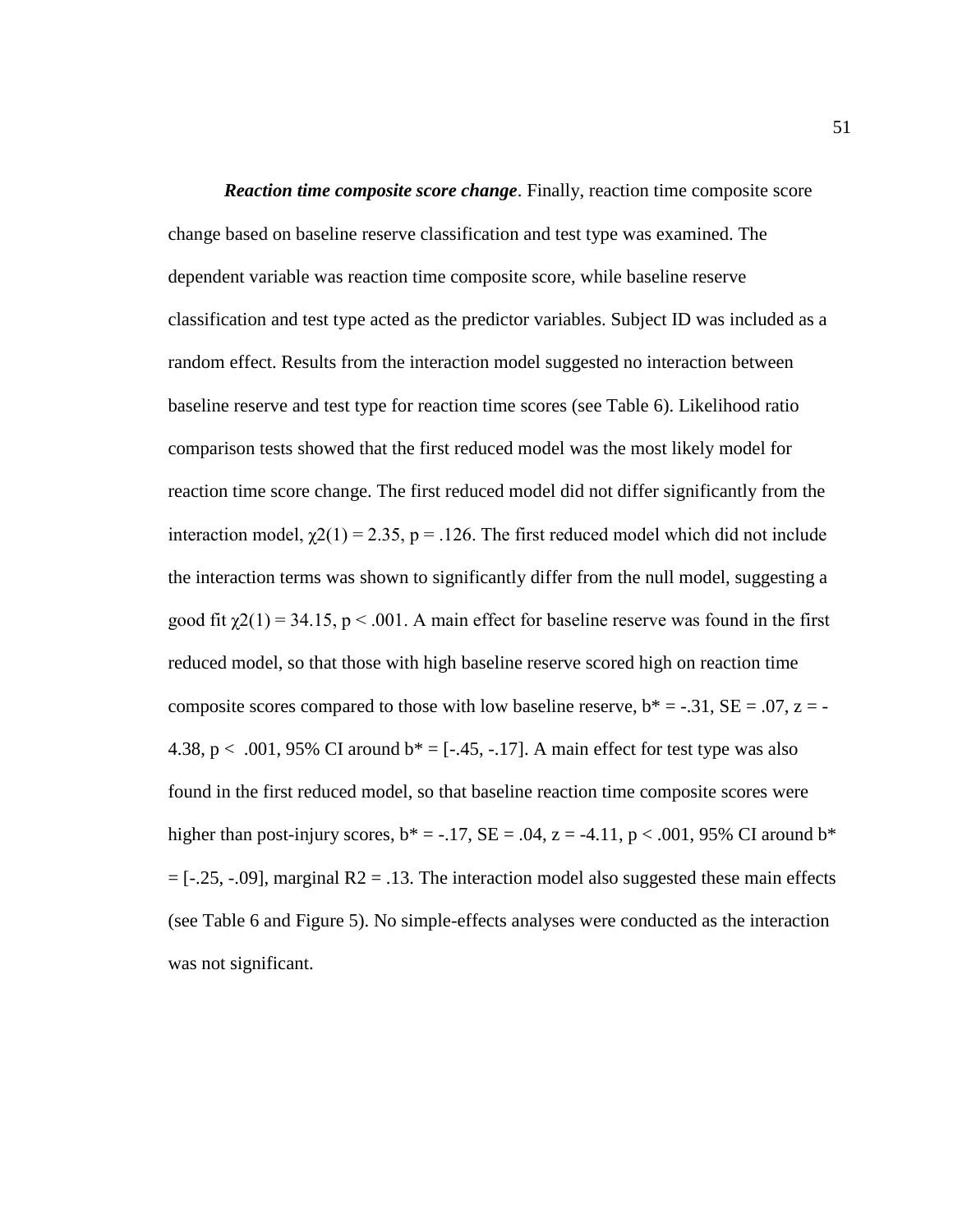|                                                               | $b^*$      | Std. Error  | <b>CI</b>      | z-value    |
|---------------------------------------------------------------|------------|-------------|----------------|------------|
| Main effects                                                  |            |             |                |            |
| Baseline reserve<br>(low)                                     | $-.38$     | .08         | $[-.54, -.21]$ | $-4.56***$ |
| Test type<br>(post-injury)                                    | $-.23$     | .06         | $[-.34, -.12]$ | $-4.06***$ |
| Interaction effect                                            |            |             |                |            |
| <b>Baseline</b> reserve<br>(low) x test type<br>(post-injury) | .11        | .01         | $[-.03, .24]$  | 1.53       |
| Random effect                                                 | $\sigma^2$ | $\tau_{00}$ | <b>ICC</b>     |            |
| Subject ID                                                    | 0.00       | 0.00        | .50            |            |

Table 6. *Mixed-Effects Model Predicting Reaction Time Scores from Baseline Reserve and Test Type*

*Note.* \**p* < .05, \*\* *p* < .01, \*\*\**p* < .001.

Model = reaction time score  $\sim$  (baseline reserve x test type) + (1 | subject ID). A square root transformation was applied to reaction time scores. *b\**, std. error and CI values were standardized. CI = 95% confidence interval around *b\**. σ2 = within-subjects variance,  $\tau 00$  = between-subjects variance, ICC = intra-class correlation.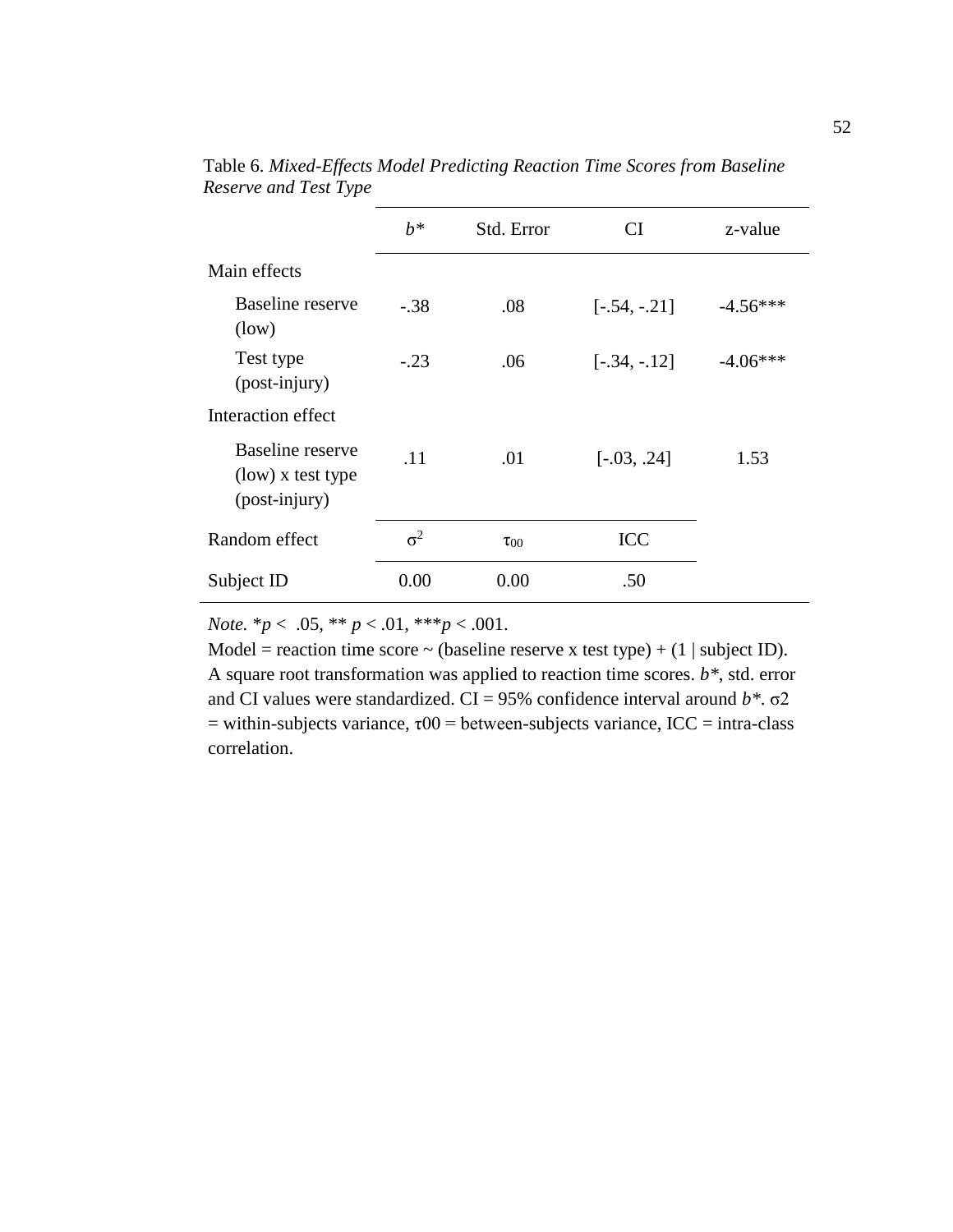

Figure 5. *Reaction time score by baseline reserve and test type*. An inverse transformation was applied. Model = reaction time score  $\sim$  (baseline reserve x test type) + (1 | subject ID). Shaded area around slope represents standard error.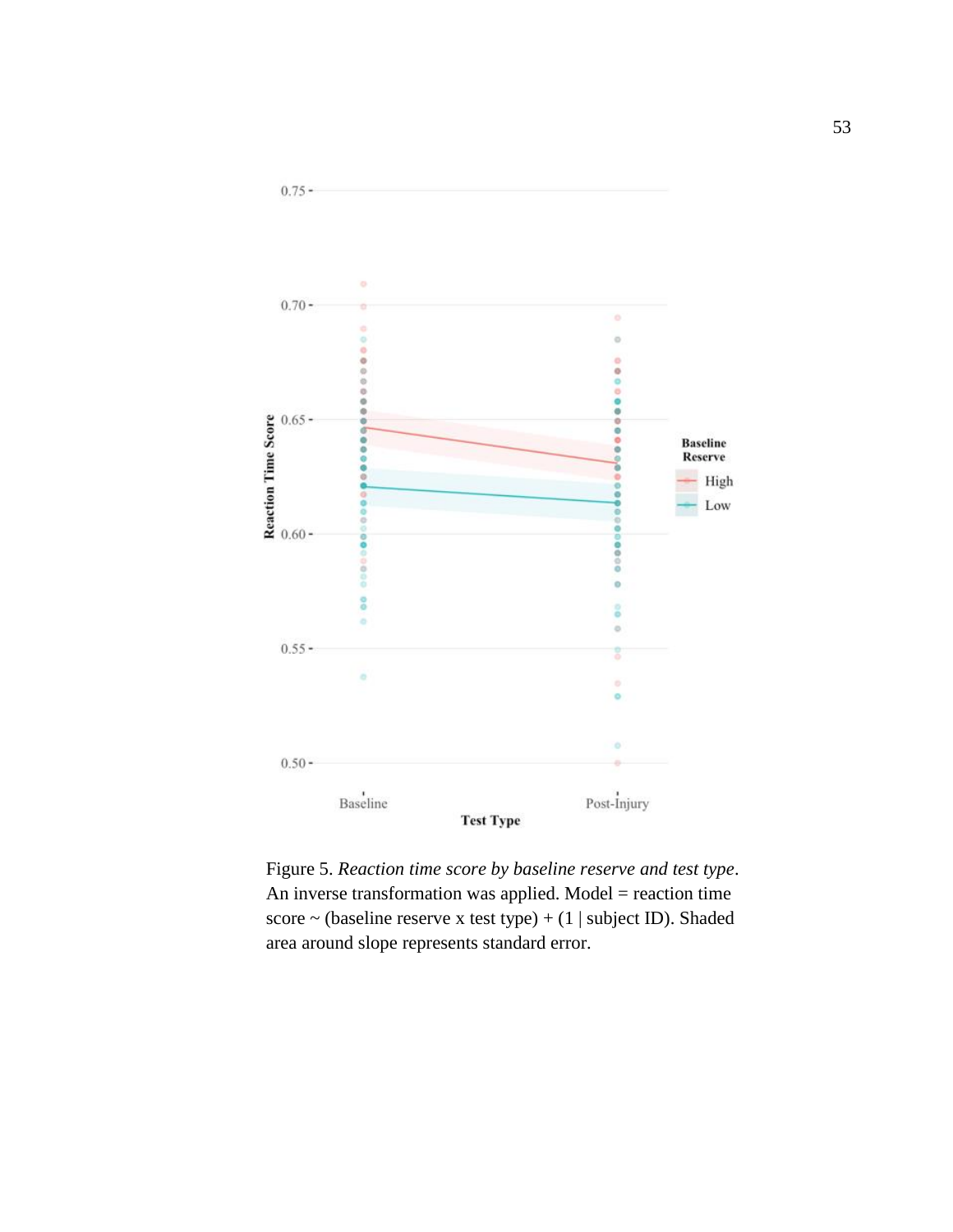*Reaction time composite score assumptions*. Reaction time composite scores were not normally distributed, displaying a skewness of 1.23, 99% CI [0.74, 1.88] and a kurtosis of 2.42, 99% CI [0.54, 4.77]. Square root, log and inverse transformations were applied to reaction time composite scores. Although no transformations normalized the skewness of the reaction time composite score variable, the inverse transformation improved both skewness and kurtosis. When the inverse transformation was applied to reaction time composite scores, the variable displayed a skewness of -0.80, 99% CI [- 1.28, -0.36] and a kurtosis of 1.01, 99% CI [-0.10, 2.78].

*Reserve classification*. Due to the first hypothesis not being supported using the initial method of classing reserve, a second method of classing reserve was also tested. Using this method, individuals with baseline reserve above one standard deviation of the median were classed as possessing high reserve while individuals with baseline reserve below one standard deviation of the median were classed as possessing low reserve. Those with baselines reserve within one standard deviation of the median were removed. However, this second method of classifying baseline reserve did not change the results found in Hypothesis 1. Therefore, the method of classifying baseline reserve according to the group median was used.

# **Hypothesis 2: Sex and Symptom Cluster Interaction**

Prior to analyzing Hypotheses 2, 2b, and 2c, symptom cluster scores were isolated and converted to z-scores. Items containing questions pertaining to each symptom cluster were identified based on prior research (Covassin et al., 2012; Lau et al., 2011). Scores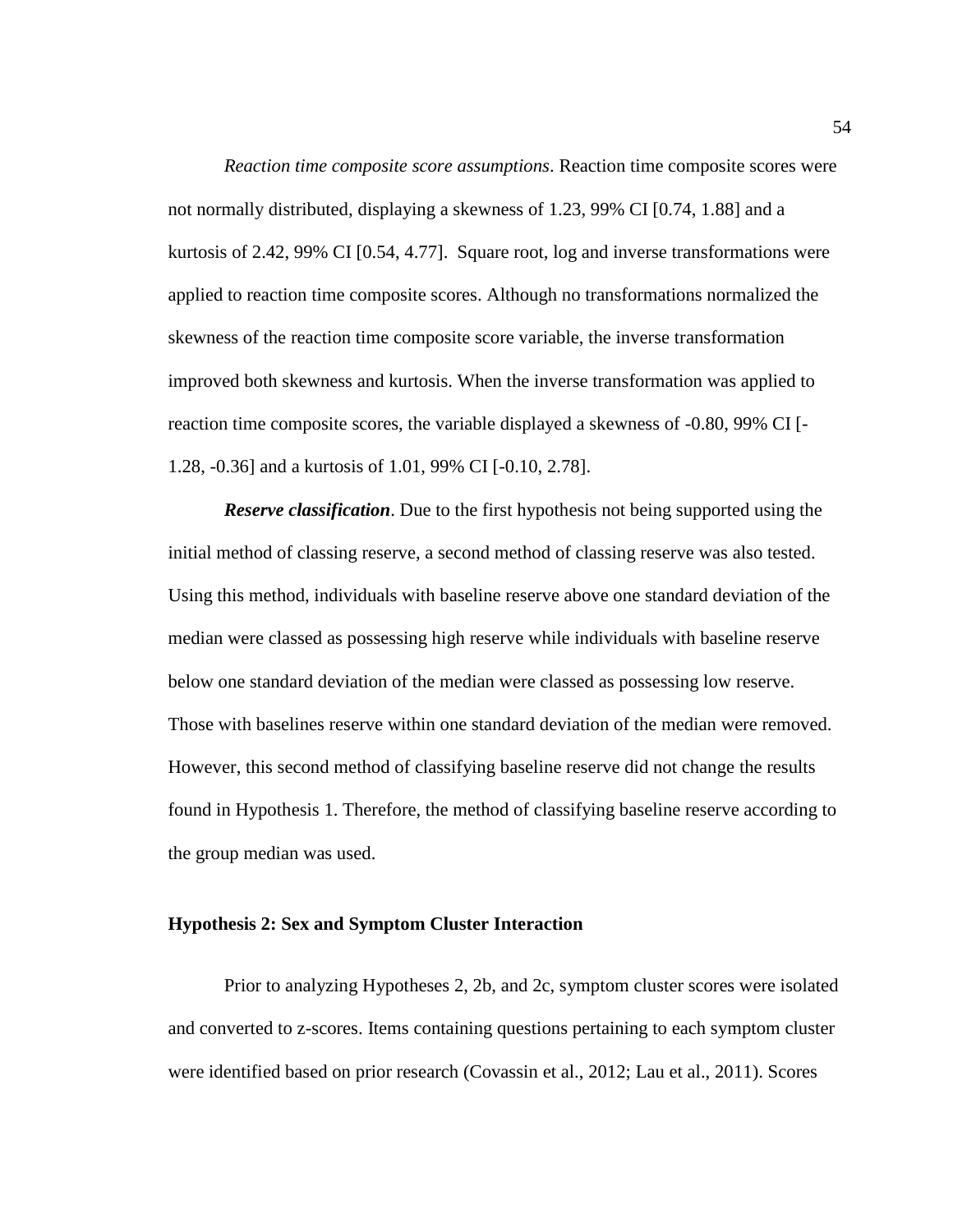on each item belonging to a cluster were summed, creating four symptom cluster scores. As the items belonging to each symptom cluster varied (see Table 1), summed scores belonging to each symptom cluster were converted to z-scores. Summed scores belonging to each symptom cluster were then transposed into a single variable, symptom cluster score, which was used as the dependent measure in Hypotheses 2, 2b and 2c. The symptom cluster to which each score belonged was also transposed into a single variable, symptom cluster. Symptom cluster acted as the within-subjects predictor variable for the relevant hypotheses. Transposing the data resulted in multiple observations from the same individual, so a mixed-effects model was used.

The second hypothesis proposed an interaction between sex and post-SRC symptom cluster. A 2 (sex) x 4 (symptom cluster) mixed-effects model was used in order to test this hypothesis. Sex was the between-subjects predictor variable with two levels: male and female. Symptom cluster was the within-subjects predictor variable with four levels: somatic/migraine, cognitive, emotional and sleep symptoms. An interaction between sex and symptom type was expected, so that females would score high on symptoms belonging to cognitive and emotional clusters compared to males. No significant difference in somatic/migraine and sleep cluster scores was expected between sexes. Symptom cluster score was used as the dependent measure.

Results from the interaction model suggested no interaction between sex and symptom cluster for symptom cluster scores (see Table 7). Likelihood ratio comparison tests showed that the second reduced model was the most likely model for assessing the relevant hypothesis. The first reduced model, which included both sex and symptom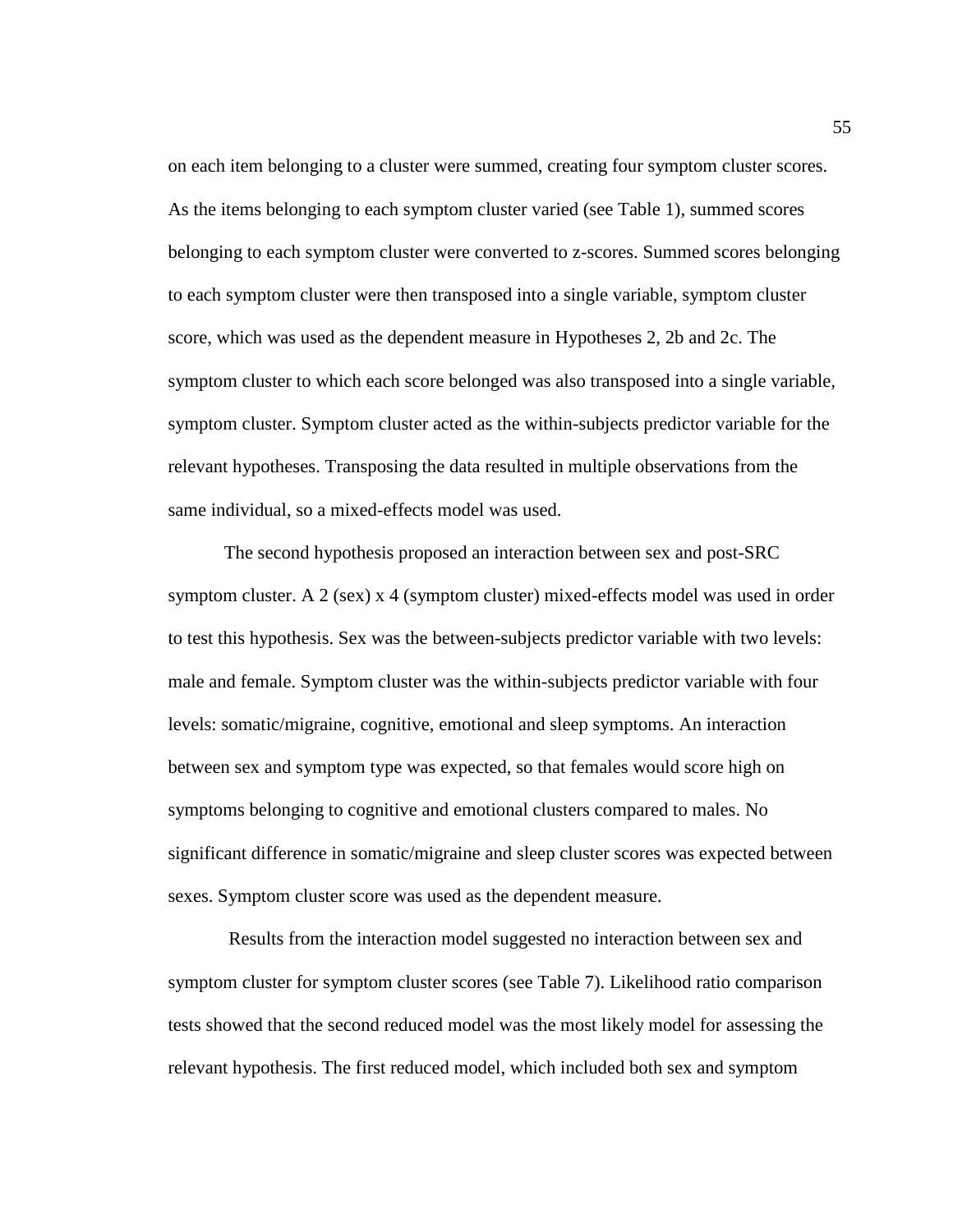cluster as predictor variables but did not include an interaction term, did not significantly differ from the interaction model,  $\chi^2(1) = 0.26$ ,  $p = .957$ . The first reduced mixed-effects model suggested a main effect for sex, but no main effect for symptom cluster. Therefore, a second reduced model was constructed with sex acting as the predictor variable. The second reduced model did not differ significantly from the first reduced model,  $\chi^2(1)$  = 3.13,  $p = 0.372$ . The second reduced model was shown to significantly differ from the null model, suggesting a good fit,  $\chi^2(1) = 5.28$ ,  $p = .021$ . A main effect for sex was also shown in the interaction model (see Table 7 and Figure 6). As a significant interaction was not found, no simple-effects follow up tests were conducted. These results did not support Hypothesis 2.

**Hypothesis 2b: Main effect of sex**. Hypothesis 2b held that a main effect of sex would be present, so that females would report higher symptom cluster scores compared to males. The second reduced model was shown to be the more likely model. The second reduced model omitted symptom cluster and included sex as the predictor variable. The second reduced model suggested that males reported lower symptom cluster scores compared to females,  $b^* = -.17$ ,  $SE = .07$ ,  $z = -2.30$ ,  $p = .021$ ,  $95\%$  CI around  $b^* = [-.31]$ ,  $-0.03$ ], marginal R2 =  $0.03$ . These findings supported hypothesis 2b.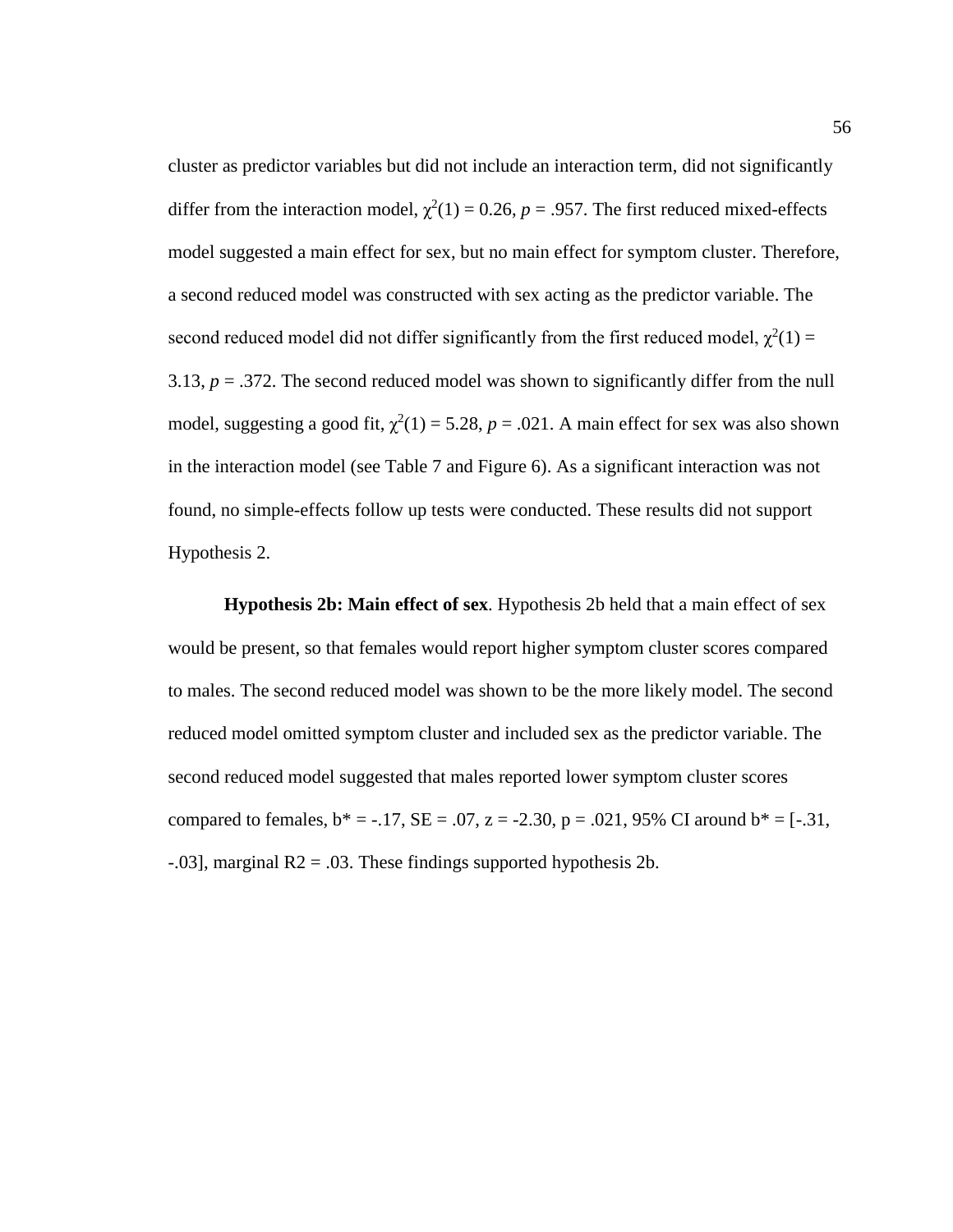|                                          | $h^*$      | Std. Error  | CI             | z-value  |
|------------------------------------------|------------|-------------|----------------|----------|
| Main effects                             |            |             |                |          |
| Symptom type<br>(emotional)              | .06        | .05         | $[-.03, .15]$  | 1.27     |
| Symptom type<br>(physical)               | .01        | .05         | $[-.08, .10]$  | 0.22     |
| Symptom type<br>(sleep)                  | .03        | .05         | $[-.06, .12]$  | 0.65     |
| Sex (male)                               | $-.15$     | .09         | $[-.32, -.03]$ | $-2.30*$ |
| Interaction effect                       |            |             |                |          |
| Sex (male) x symptom<br>type (emotional) | $-.01$     | .05         | $[-.11, .09]$  | $-0.25$  |
| Sex (male) x symptom<br>type (physical)  | $-.02$     | .05         | $[-.12, .08]$  | $-0.39$  |
| Sex (male) x symptom<br>type (sleep)     | $-.02$     | .05         | $[-.12, .08]$  | $-0.48$  |
| Random effect                            | $\sigma^2$ | $\tau_{00}$ | <b>ICC</b>     |          |
| Subject ID                               | 0.11       | 0.16        | .59            |          |

Table 7. *Mixed-Effects Model Predicting Symptom Score from Sex and Symptom Type*

*Note.* \**p* < .05, \*\* *p* < .01, \*\*\**p* < .001.

Model = symptom score  $\sim$  (sex x symptom type) + (1 | subject ID). Cognitive symptoms were used as the reference level for symptom type. Females were used as the reference level for sex. A z-score and square root transformations were applied to symptom scores.  $b^*$ , std. error and CI values were standardized. CI = 95% confidence interval around  $b^*$ .  $\sigma^2$ = within-subjects variance,  $\tau_{00}$  = between-subjects variance, ICC = intra-class correlation.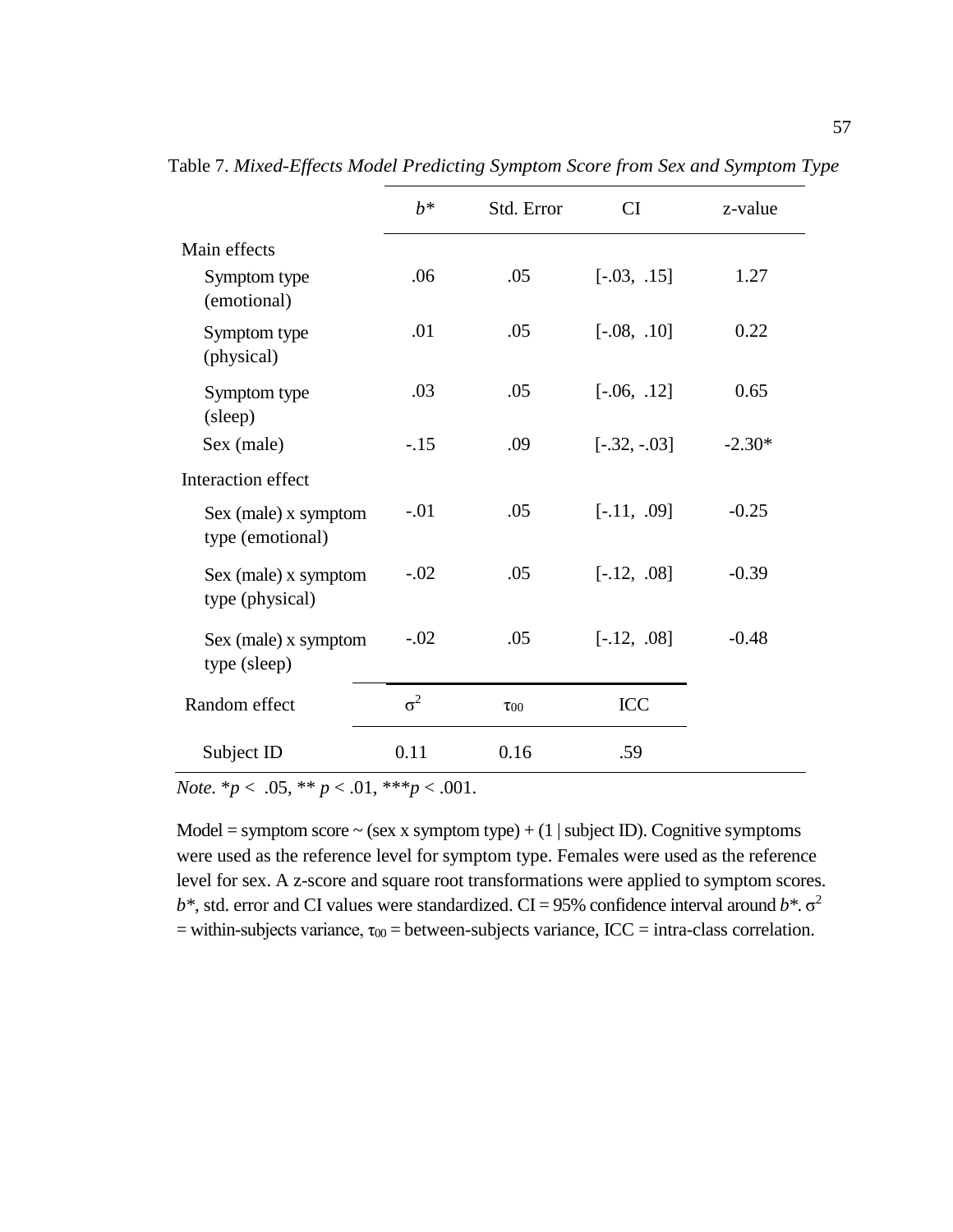

square root transformation was applied. Model = symptom score  $\sim$ (sex x symptom type)  $+ (1 | subject ID)$ . Shaded area around slope represents standard error.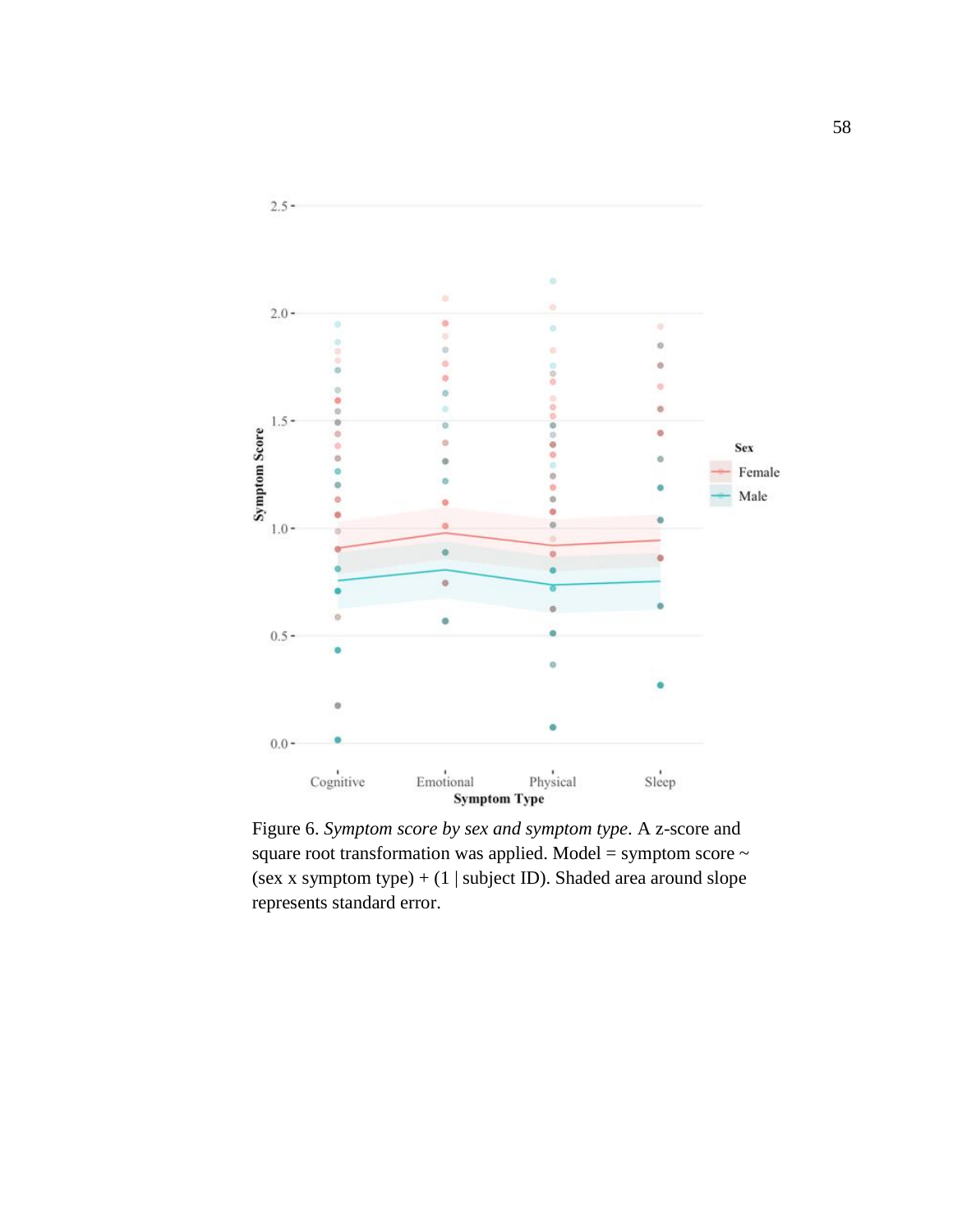**Hypothesis 2c: Main effect of symptom cluster**. Hypothesis 2c held that a main effect of symptom cluster would be present, so that symptom cluster scores would be high for cognitive symptoms than for somatic/migraine, emotional and sleep symptoms. No significant differences in symptom scores for somatic/migraine, emotional and sleep symptoms were expected. The results of the likelihood ratio comparison tests suggested that the addition of cluster type as a predictor variable did not influence symptom cluster scores. In addition, the mixed-effect model which included an interaction between sex and symptom cluster suggested no main effect for symptom cluster (see Table 7). Thus, Hypothesis 2c was not supported.

**Sex and symptom cluster assumptions**. Symptom cluster scores were not normally distributed. The dependent variable for hypotheses 2, 2b and 2c displayed a skewness of 1.08, 99% CI [0.87, 1.35] and a kurtosis of 0.45, 99% CI [-0.18, 1.50]. Square root, log and inverse transformations were applied to the symptom cluster scores, but no transformations normalized the variable. However, a square root transformation improved the variable's positive skewness. When a square root transformation was applied to symptom cluster scores, the variable displayed a skewness of 0.22, 99% CI [0.70, 0.41] and a kurtosis of -0.08, 99% CI [-0.06, 0.59].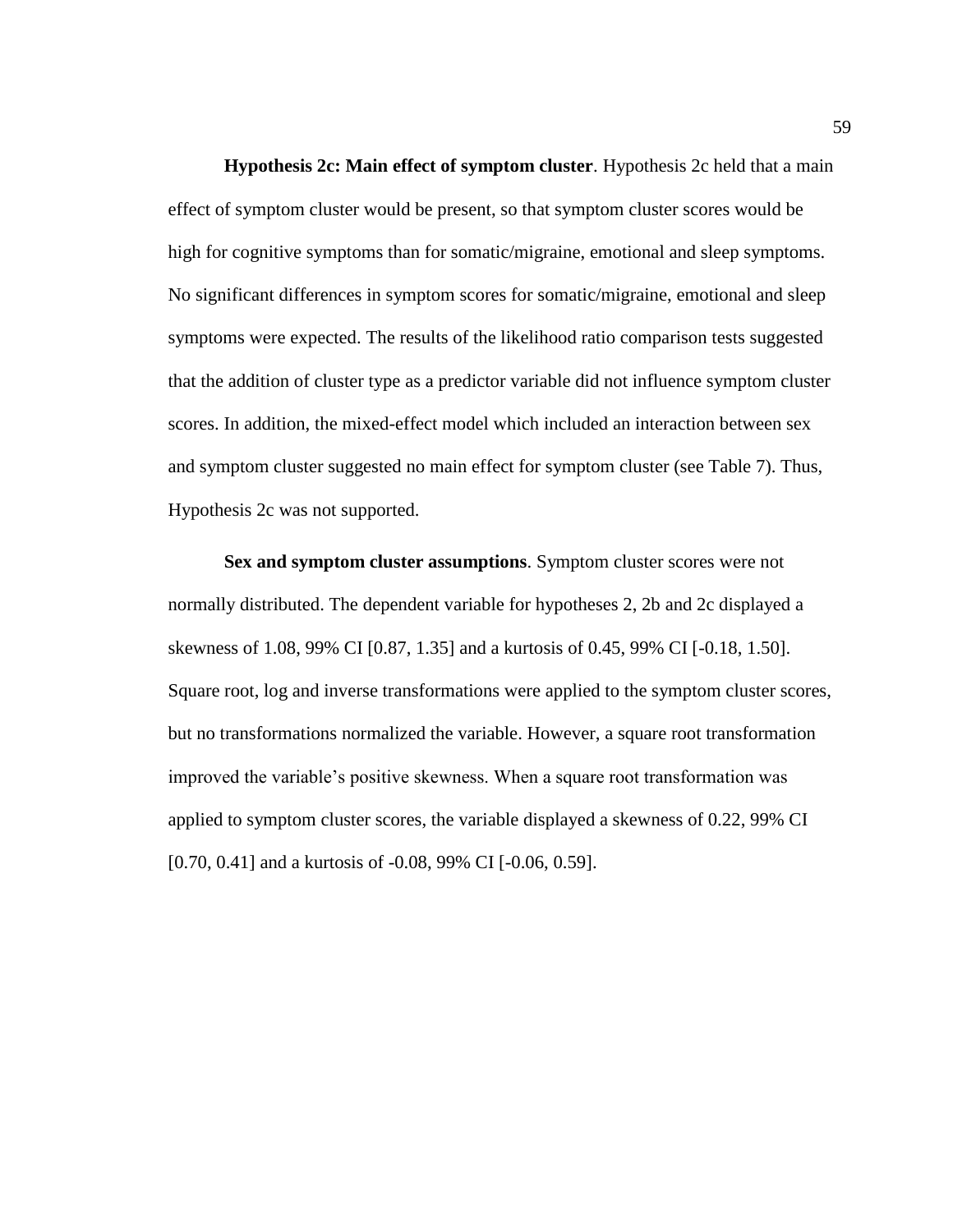### **Discussion**

Reserve and symptomatology are both crucial components of everyday functioning that are affected by a brain injury, including a single concussion. The current study aimed to explore the role of baseline reserve and symptomatology in determining outcome following a single SRC. Baseline reserve was compared to post-SRC reserve in order to identify how baseline reserve influenced post-SRC outcome. Symptomatology following a single SRC was examined by analyzing somatic/migraine, cognitive, emotional and sleep symptoms and their relationship with participant's sex. The ImPACT test battery was used as an estimate of reserve, and the PCSS was used to examine symptomatology. The results of the current study suggest a counterintuitive and nuanced relationship between baseline reserve and post-SRC reserve. Results also suggested that sex contributes to symptomatology following a single SRC, however, no distinction in the types of symptoms reported amongst participants was found.

### **Hypothesis 1: Baseline and Post-Concussion Reserve**

The first hypothesis explored the role of baseline reserve on post-SRC reserve following a single SRC. Total ImPACT scores were used as proxies for reserve. It was hypothesized that individuals with high baseline reserve would demonstrate less change in reserve compared to those with low baseline reserve, but this hypothesis was not supported. Results indicated that those with low baseline reserve demonstrated significantly less change in reserve scores following a single SRC compared to those with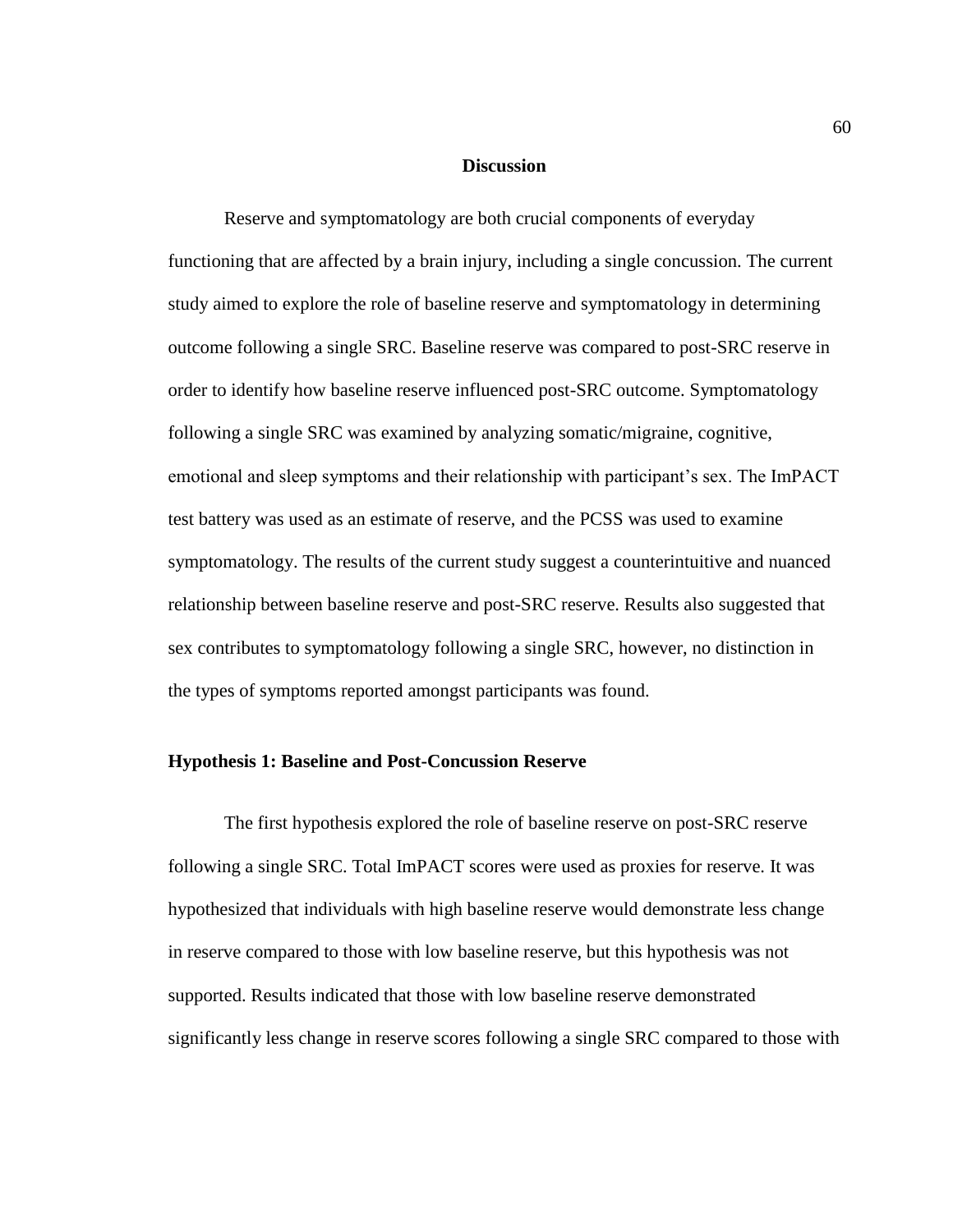high baseline reserve scores, which was the opposite of what was predicted. This relationship persisted amongst verbal and visual memory scores. However, those with high and low baseline reserve did not differ in visual motor speed and reaction time scores following a single SRC. In addition, when reserve was classified by participants who scored in the first and third quartiles as having low and high reserve, respectively, this relationship persisted.

**High reserve and rates of decline**. While these findings were not consistent with the reserve theory as a whole, some research supports the notion that high premorbid reserve is linked to poor clinical outcome following the onset of neurodegeneration. Stern & Tang (1995) found that individuals with high reserve prior to the onset of Alzheimer's demonstrated a more rapid decline and a higher mortality rate compared to those with low reserve. Stern & Tang (1995) suggested that those with high premorbid reserve may be more sensitive to changes in reserve following the onset of neurodegeneration compared to those with low premorbid reserve. This finding was echoed in similar studies (Scarmeas, Albert, Manly, & Stern, 2005; Stern, Albert, Tang, & Tsai, 1999; Teri, Mccurry, Edland, Kukull, & Larson, 1995). A subsequent study also found that, in addition to high premorbid reserve, participation in leisure activities contributed the onset of neurodegeneration (Helzner, Scarmeas, Cosentino, Portet, & Stern, 2007). Two of these studies found that those with high premorbid reserve displayed a rapid decline in reserve prior to a diagnosis of Alzheimer's disease, suggesting that those with high premorbid reserve are susceptible to a sudden decrease in reserve when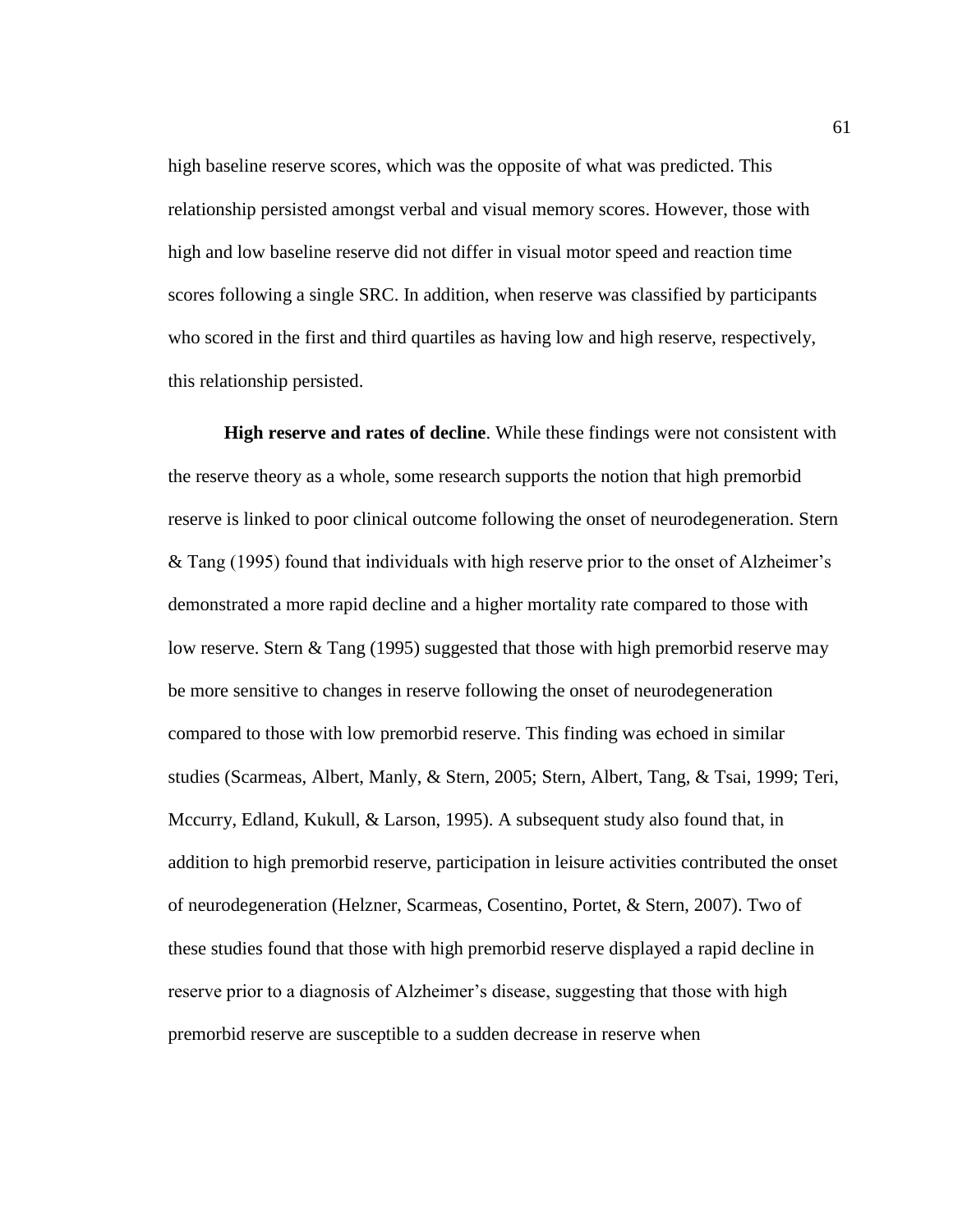neurodegeneration is present. In contrast, those with low premorbid reserve displayed a steady decline in reserve before the clinical threshold for Alzheimer's disease was met (Helzner et al., 2007; Scarmeas et al., 2005).

**High reserve and PCS**. It has been suggested that those with high premorbid reserve are more likely to be diagnosed with post concussion syndrome (PCS) following a TBI (Meares et al., 2008). PCS is associated with fatigue, memory problems, and difficulty concentrating (World Health Organization, 1992). These types of symptoms are noted in the cognitive cluster of the PCSS. Although the current study found that those with low baseline reserve reported less cognitive symptoms than those with high baseline reserve following a single brain injury, these results were not significant. However, the legitimacy of PCS as a diagnosis is controversial. The definition of PCS is broadly defined, and there is no universally accepted clinical tool used to diagnose PCS (McCrea, 2008; Snell, Macleod, & Anderson, 2016). Though PCS was recognised in the fourth revision of the Diagnostic and Statistical Manual of Mental Disorders (DSM), it was removed in the fifth revision (American Psychiatric Association, 1994; American Psychiatric Association, 2013). Despite these issues, it has been argued that PCS is a complex but legitimate diagnosis that may be influenced by multiple personal factors (Broshek, Marco, & Freeman, 2014). Those with high reserve may be more sensitive to the clinical manifestations of symptoms following a brain injury, and thus better equipped to report them to a clinician. It has been shown that individuals who report more symptoms are more likely to perform poorly on neurocognitive tests following a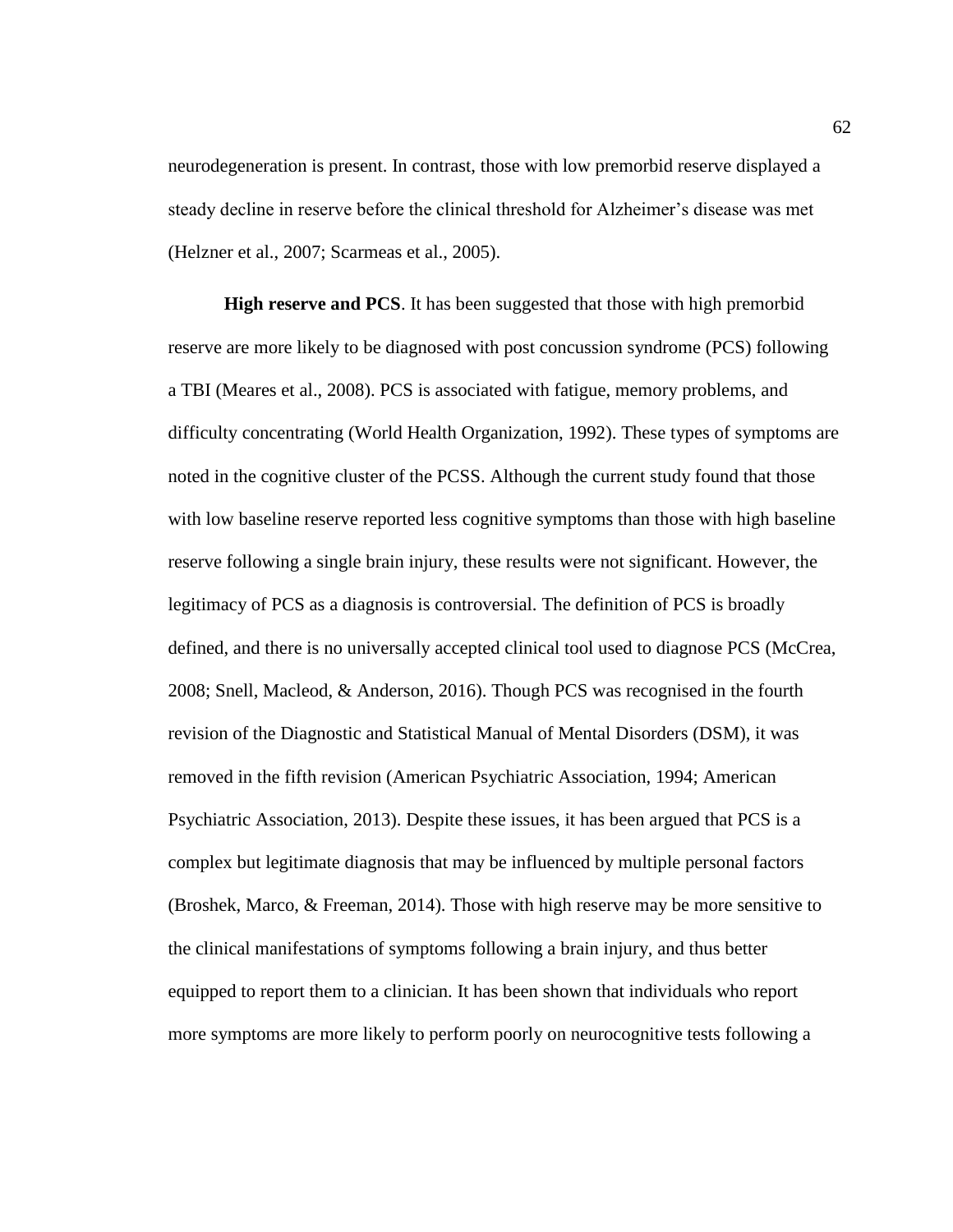brain injury (Fazio, Lovell, Pardini, & Collins, 2007). Although no relationship between reserve and PCSS scores were examined in the current study, the PCSS may lack the sensitivity to detect PCS. No prior research has used the PCSS as a tool for diagnosing PCS.

**ImPACT sensitivity**. Floor and ceiling effects may have contributed to the finding that those with high baseline reserve demonstrated a larger drop in reserve scores compared to those with low baseline reserve. The ImPACT may have high test ceilings than other clinical measures. High test ceilings permit those with high baseline reserve to display greater changes on the measure used to estimate reserve (Stern, 2013). If the ImPACT has a higher ceiling than other proxies of reserve, then the ImPACT should show greater sensitivity in detecting reserve change for high-reserve individuals. The ImPACT may be unable to adequately detect reserve changes in those with low reserve.

Those with low baseline reserve may have required a lower test ceiling in order to detect changes in their reserve scores. Those with low baseline reserve scored at the bottom threshold of the ImPACT during both pre and post-testing. Those with low reserve would be unable to penetrate this bottom threshold further following an SRC in the presence of a high test ceiling, and results would indicate a lack of change in reserve as a result (Giza & Choe, 2015). In contrast, those with high baseline reserve scored far above the bottom threshold than their counterparts, allowing room for a decrease in ImPACT scores that appear substantial in the presence of a high test ceiling. Results indicated that despite displaying a greater change in ImPACT scores, the mean post-SRC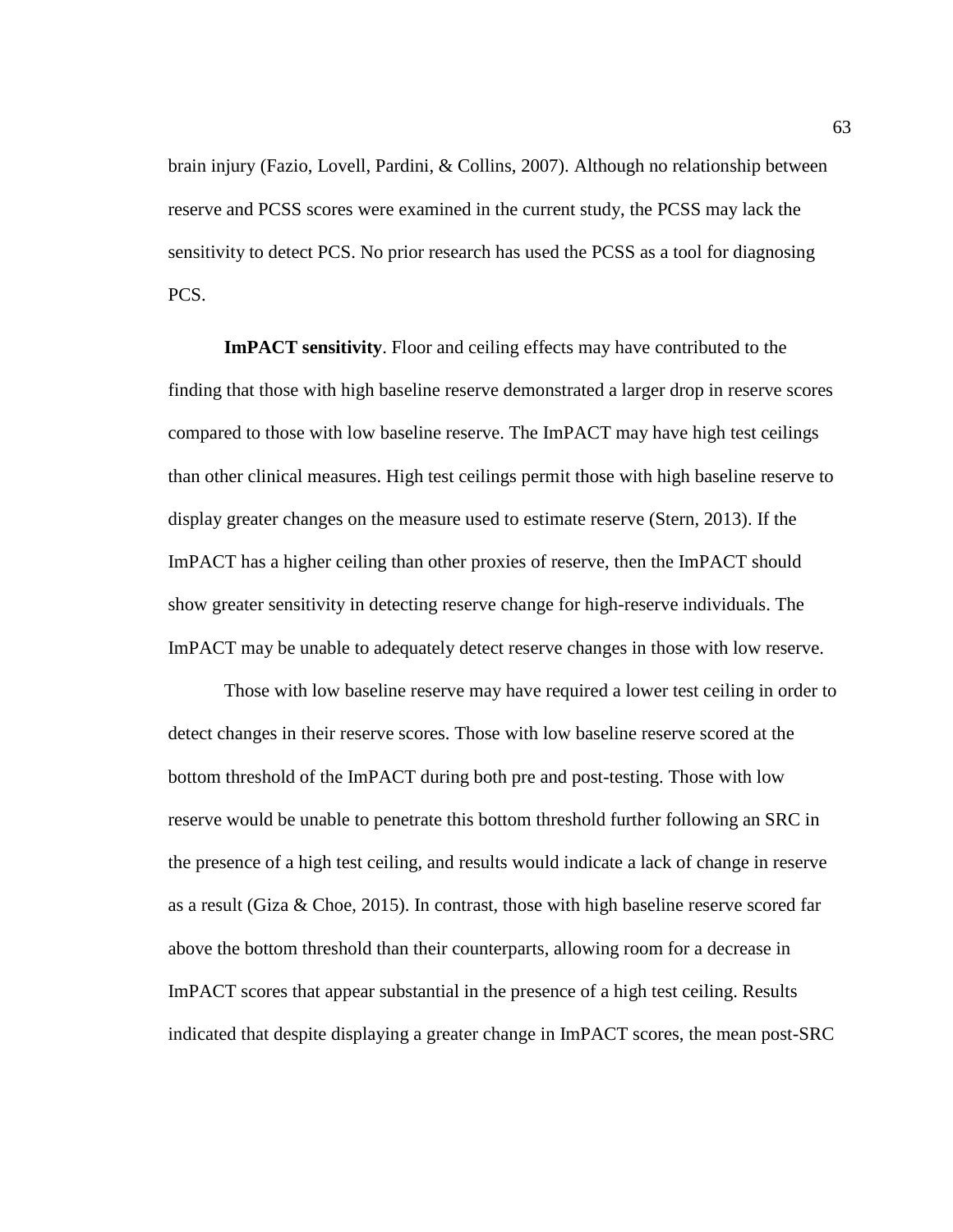scores of individuals with high reserve would still classified them as possessing high reserve according to the criteria used. Although those with low baseline reserve showed less change in reserve following a single SRC, their post-SRC scores still classified them as possessing low reserve. However, administrators of the ImPACT interpret impairment relativistically.

**Follow-up analyses**. Follow-up analyses examined the relationship between baseline reserve and change in the four composite scores which make up total ImPACT scores. Results suggested that those with high baseline reserve demonstrated a greater decline in verbal and visual memory composite scores following a single SRC compared to those with low baseline reserve. Those with high and low baseline reserve did not differ in their rates of decline for visual motor speed and reaction time composite scores. For all participants, scores on verbal memory, visual memory and reaction time decreased following a single SRC. However, visual motor speed scores did not significantly decrease following a single SRC.

*Crystallized and fluid intelligence*. The follow-up analyses suggested that verbal and visual memory composite scores drove the significant decrease in total reserve scores for those with high baseline reserve found in Hypothesis 1. Verbal and visual memory both represent components of crystallized intelligence (i.e., knowledge acquisition), while visual motor speed and reaction time are components of fluid intelligence (i.e., problem solving abilities). The differences in crystallized and fluid intelligences and their relation to reserve may help explain the current study's findings.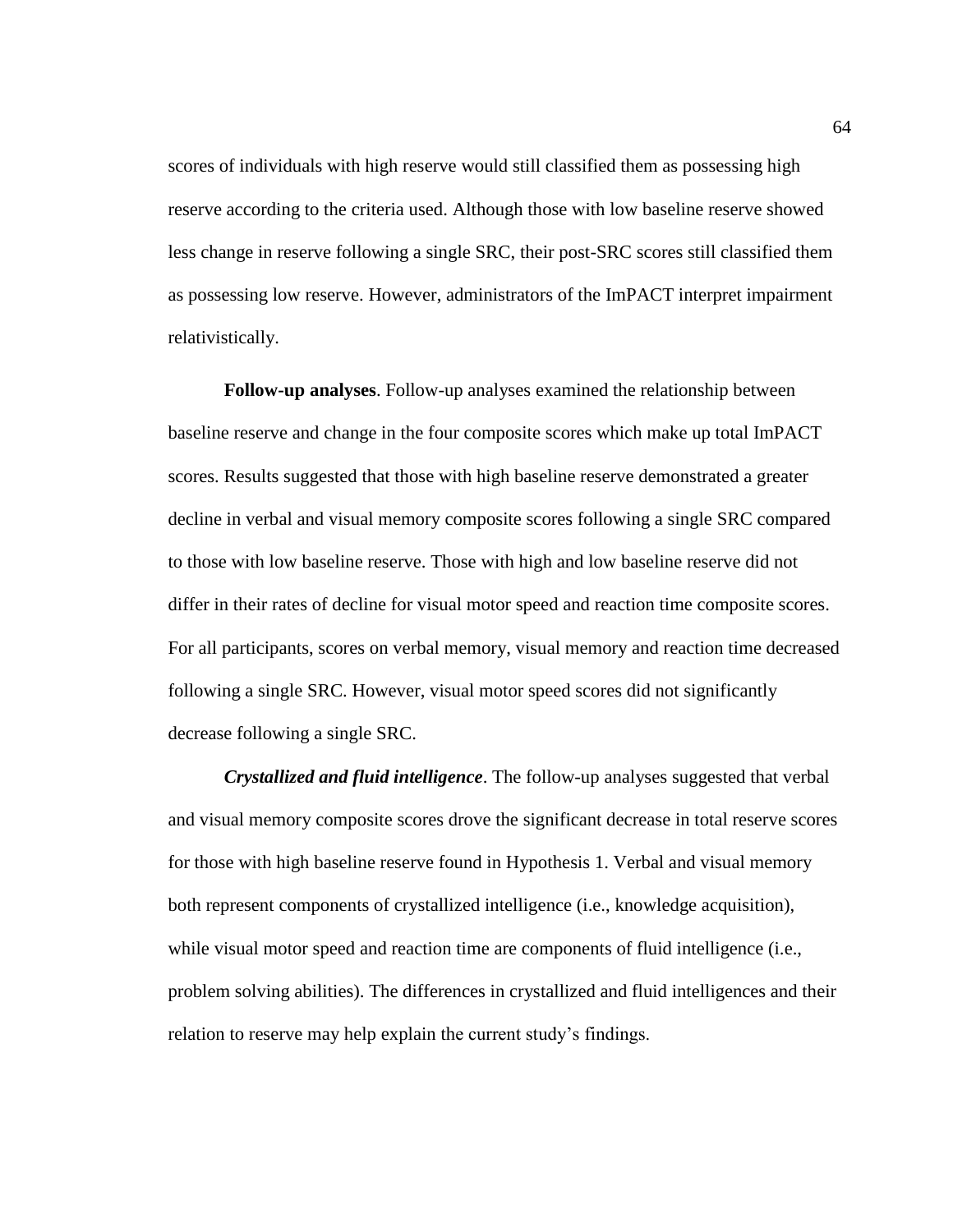The cognitive investment model suggests that crystallized and fluid intelligence are closely related (Cattell, 1987; Kvist & Gustafsson, 2008; Sheppard & Vernon, 2008). It has been suggested that those with high fluid intelligences tend to acquire high rates of crystallized intelligence, as those with high fluid intelligences are able to attain more factual knowledge as a result of faster processing speeds (Ackerman, 1996). Adhering to this view, it can be speculated that crystallized intelligence is a residual outcome of fluid intelligence. Thus, the cognitive investment model supports the notion that measures fluid intelligence are more appropriate proxies for reserve. The cognitive investment model partially conflicts with the findings of the current study. If high fluid intelligence leads to increases in crystallized intelligence, then it would be expected that those with high baseline reserve would demonstrate a decrease in fluid intelligence analogous to the decrease in crystallized intelligence found in the current study. However, these results could be explained by the possibility of a high test ceiling present in the ImPACT test.

Prior studies have demonstrated the presence of high test ceilings in neurocognitive tests which evaluate crystallized intelligence (Busch et al., 2005; Cardenas et al., 1994; Light & Zelinski, 1983; Williams et al., 1998). Tasks which evaluate crystalized intelligence, including verbal and visual memory, may be more prone to ceiling and floor effects due the nature of their construction. The verbal and visual memory composites assess accuracy while the visual motor speed and reaction time composites depend on measures of time (e.g., duration and latency). Tests of memory accuracy (e.g., crystallized intelligence) can vary greatly in difficulty based on their construction. If the items used to evaluate memory accuracy are too difficult and the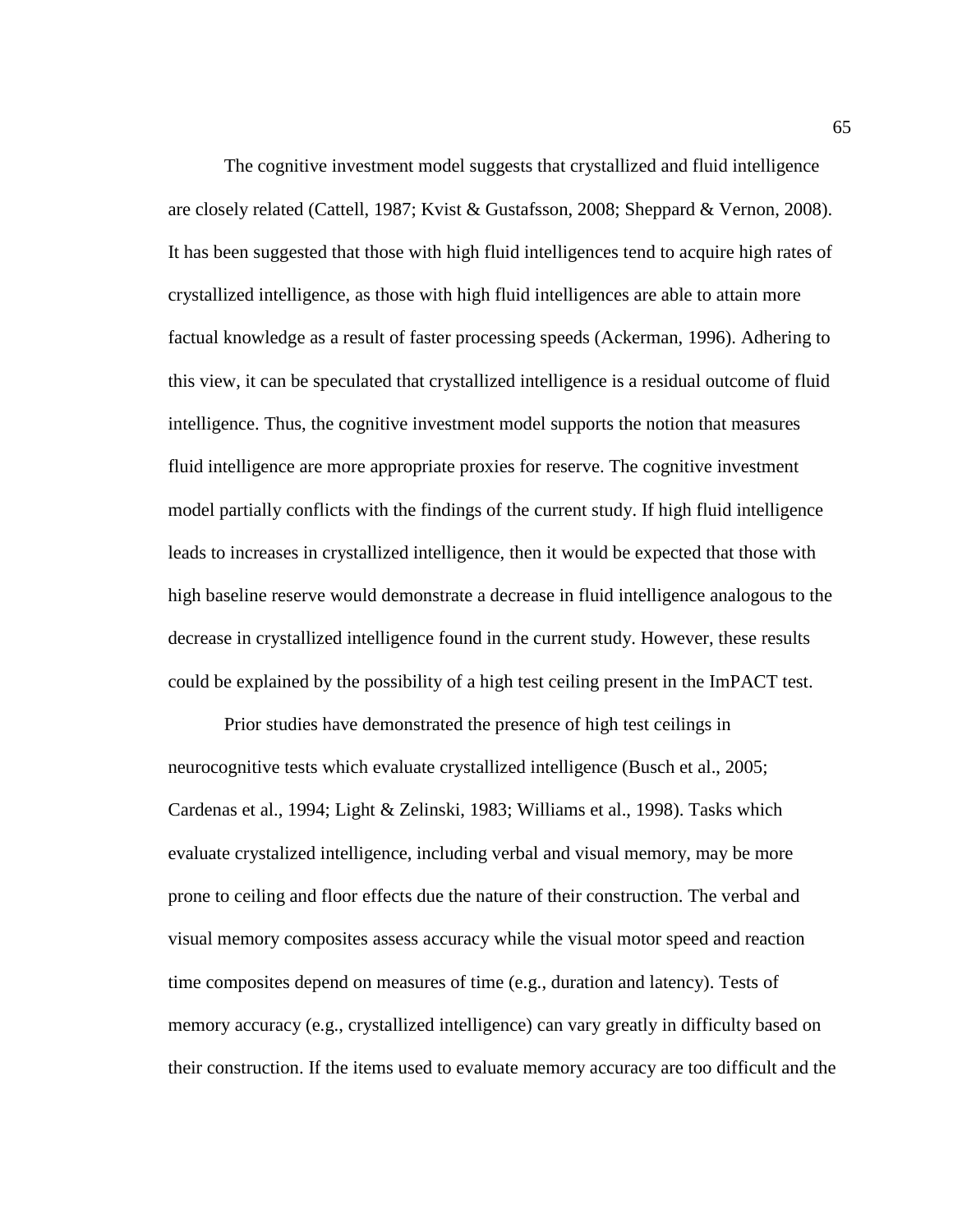distractor tasks separating the presentation and recall stages of the subtests are too long, then a high test ceiling may be present. However, tests of visual motor speed (i.e., processing speed) and reaction time, which depend on measures of time, may be less prone to manipulation by the creators of the test. Hypothesis 1's findings may be due to artifacts of a high test ceiling in the construction of the verbal and visual memory subtests. If the visual motor speed and reaction time composite scores (i.e., measures of fluid intelligence) are less prone to ceiling and floor effects, they may provide an accurate estimation of reserve change. Previous studies have demonstrated that fluid intelligence is a more appropriate proxy for reserve compared to crystallized intelligence (Barbey et al., 2014; Gray & Thompson, 2004; Habeck et al., 2018; Habeck et al., 2003; Stern, 2009). Prior research has shown no relationship between baseline scores of fluid intelligence and post-injury outcome following a TBI (Green et al., 2008; Greiffenstein & Baker, 2003). When isolating the composite scores of the ImPACT test which measure fluid intelligence, it appears that those with high and low reserve do not differ in their loss of reserve following a single SRC.

# **Hypotheses 2, 2b & 2c: Sex and Symptom Cluster**

Hypothesis 2 predicted that participant's scores on the PCSS would reveal an interaction between sex and post-SRC symptom clusters. It was proposed that females would score higher on symptoms belonging to cognitive and emotional clusters compared to males, while no difference between sexes were expected on somatic/migraine and sleep cluster scores. However, no significant interaction between sex and symptom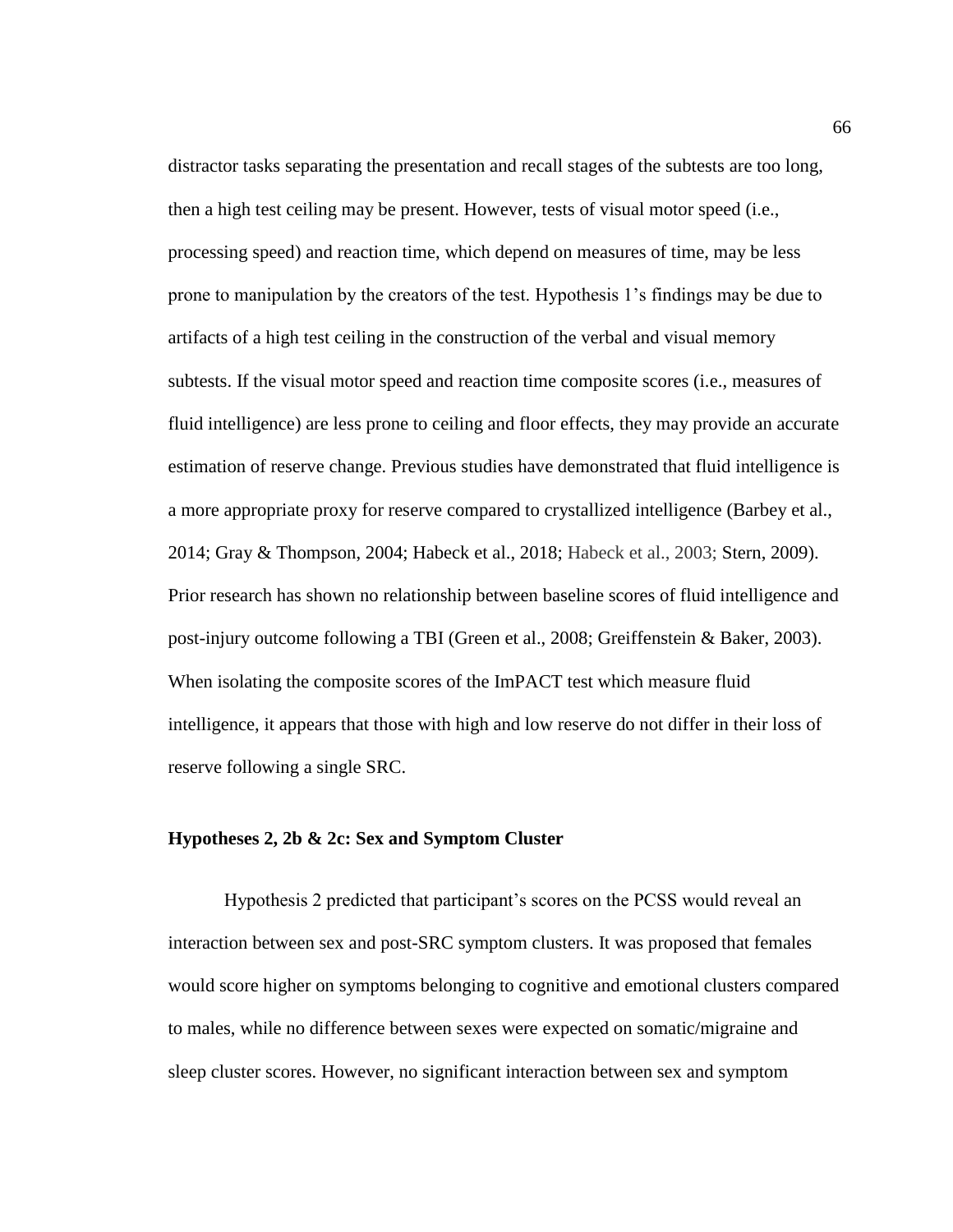cluster was found. Hypothesis 2b posited a main effect for sex, so that females would report more post-concussion symptoms compared to males. Results of the current study supported Hypothesis 2b. Hypothesis 2c stated that a main effect of symptom cluster would be present, so that participants would report more cognitive symptoms than emotional, sleep or somatic/migraine symptoms. Results of the current study did not support Hypothesis 2c, and suggested that all symptom clusters were reported equally amongst participants.

Few studies have examined the method of clustering symptoms by type on the PCSS. Prior studies have all demonstrated a significant interaction between sex and symptom cluster, but the current study did not. Similarly, the absence of a main effect for symptom cluster type cannot be accounted for. The current study found that symptom clusters are reported similarly among participants, while prior studies suggested that symptom clusters are reported differently amongst participants. However, several of these studies, which used the same method of clustering symptoms as the current study, did not examine the normality of symptom scores (Covassin et al., 2012; Lau et al., 2009). In one such study, it was unclear if summed cluster scores were converted to z-scores in order to allow for objective comparison (Lau et al., 2011). Lau et al., 2011 found that somatic/migraine symptoms were reported more than other symptoms, but this result may be inflated due to the amount of items belonging to the somatic/migraine cluster (see Table 1). In addition, Kontos et al., 2012 found that several items on the PCSS were equally represented by multiple clusters, and dropped five items for their analysis. Given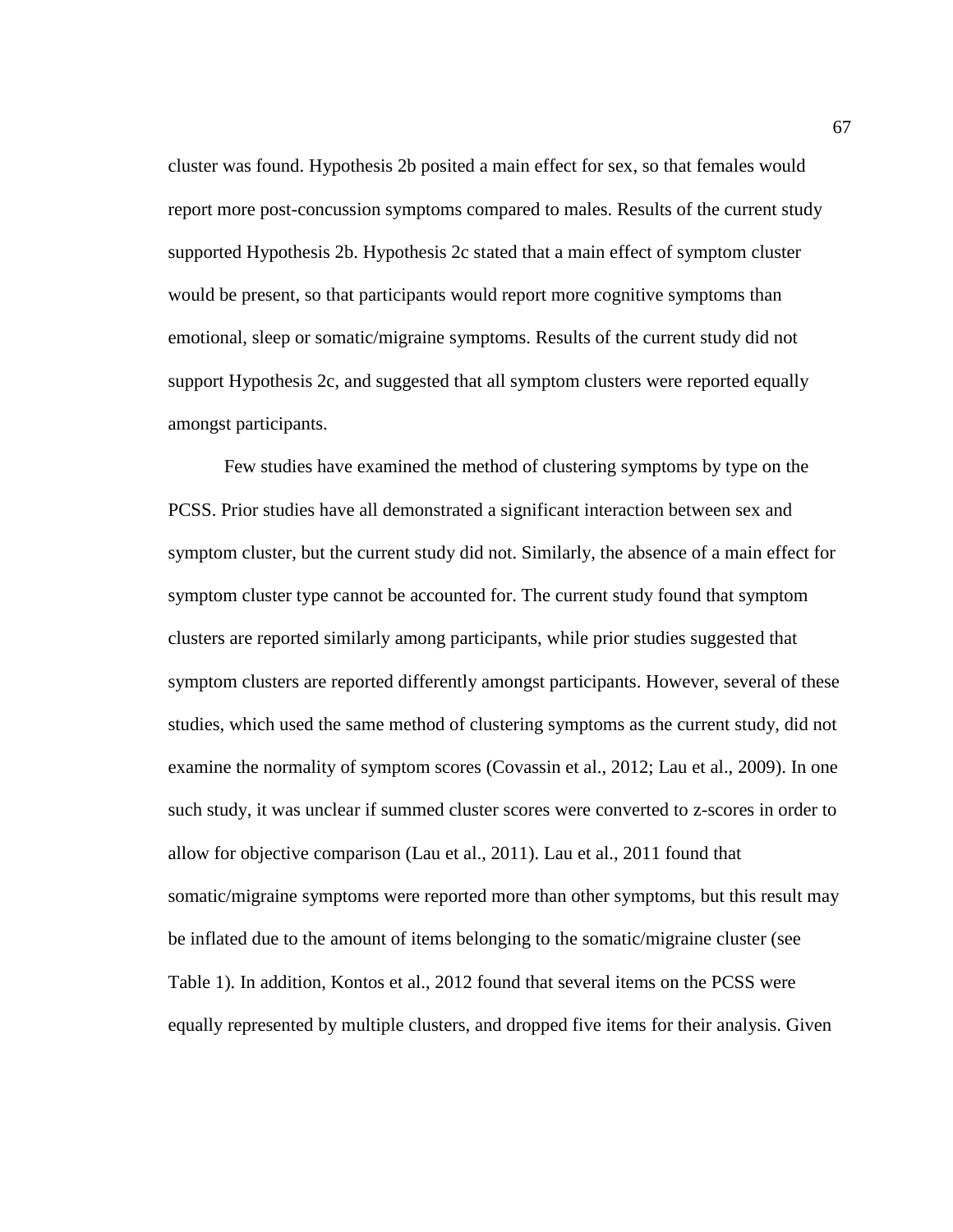this, examining the PCSS as a whole may be more appropriate than examining the PCSS by cluster.

Previous studies support the finding that females reported more symptoms compared to males (Covassin et al., 2012; Frommer et al., 2011; Gessel et al., 2007; Kontos et al., 2012). Biological differences as well as sociocultural differences may account for the differences in symptom reporting between males and females. From the biological perspective, sex influences symptom reporting differences between males and females. From the sociocultural perspective, gender influences symptom reporting differences between males and females.

Biological differences between sexes contributes in part to differences in symptom reporting. For example, neck strength tends to differ between males and females. Biomechanical forces may impact those with weaker necks (i.e. females) more than those with stronger necks (i.e. males) (Tierney et al., 2008; Gessel et al., 2007; Barnes et al., 1998). This may be why females have been observed to sustain high rates of concussion compared to males in sports like soccer, where participation is relatively equal amongst sexes (Gessel et al., 2007). Hormones may also influence how symptoms are reported. Females who sustained a concussion during their menstrual cycles reported more symptoms compared to females who were not menstruating or taking contraceptives (Brown et al., 2015; Wunderle, Hoeger, Wasserman, & Bazarian, 2014).

Sociocultural influences may also affect how symptoms are reported between sexes. Sociocultural influences, like sports participation and disclosure, may lead to differences in symptom reporting between genders. Males tend to participate more often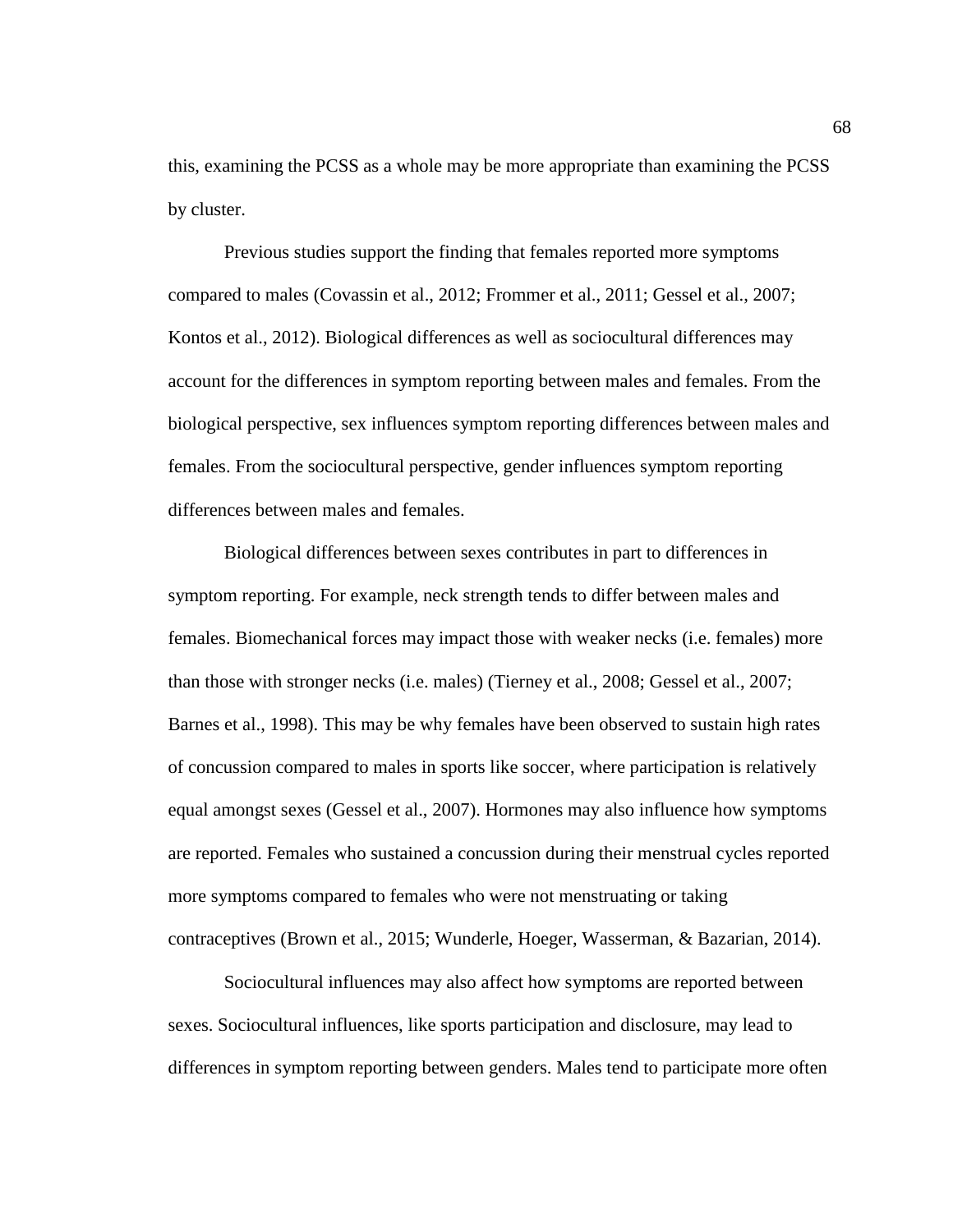in football, which has the highest incidence rate of concussion in high school and collegiate sports alike (Frommer et al., 2011; Gessel et al., 2007). The culture surrounding high-collision sports like football and the normalization of injury may lead males to underreport symptoms following an SRC (Benson, 2017; Jones, 2011). Similarly, males have been shown to participate in more risk-taking behaviors which lead to brain injury compared to females (Finch, McIntosh, & McCrory, 2001; Love, Tepas, Wludyka, & Masnita-Iusan, 2009; Mollayeva et al., 2018). In addition, females may be more likely to express vulnerability compared to males, which could result in females being more likely to report symptoms following an SRC (Kroshus, Baugh, Stein, Austin, & Calzo, 2017; Mollayeva et al., 2018). From the sociocultural perspective, it is gender rather than sex that contributes to differences in symptom reporting. However, biological and sociocultural factors cannot be separated. Both sex and gender likely contribute to differences in symptom reporting between sexes.

#### **Implications**

**Hypothesis 1: Baseline and post-concussion reserve**. Pre and post-SRC scores on the ImPACT test are used to inform return-to-play time. Athletes whose ImPACT scores return to baseline following an SRC and who report no symptoms on the PCSS may be recommended to gradually return-to-play. However, the NCPP also utilizes semistructured interviews in order to inform return-to-play decisions. Although different recommendations for informing return-to-play decisions based on ImPACT scores have been proposed, the return-to-baseline method remains dominant (Schatz et al., 2006). If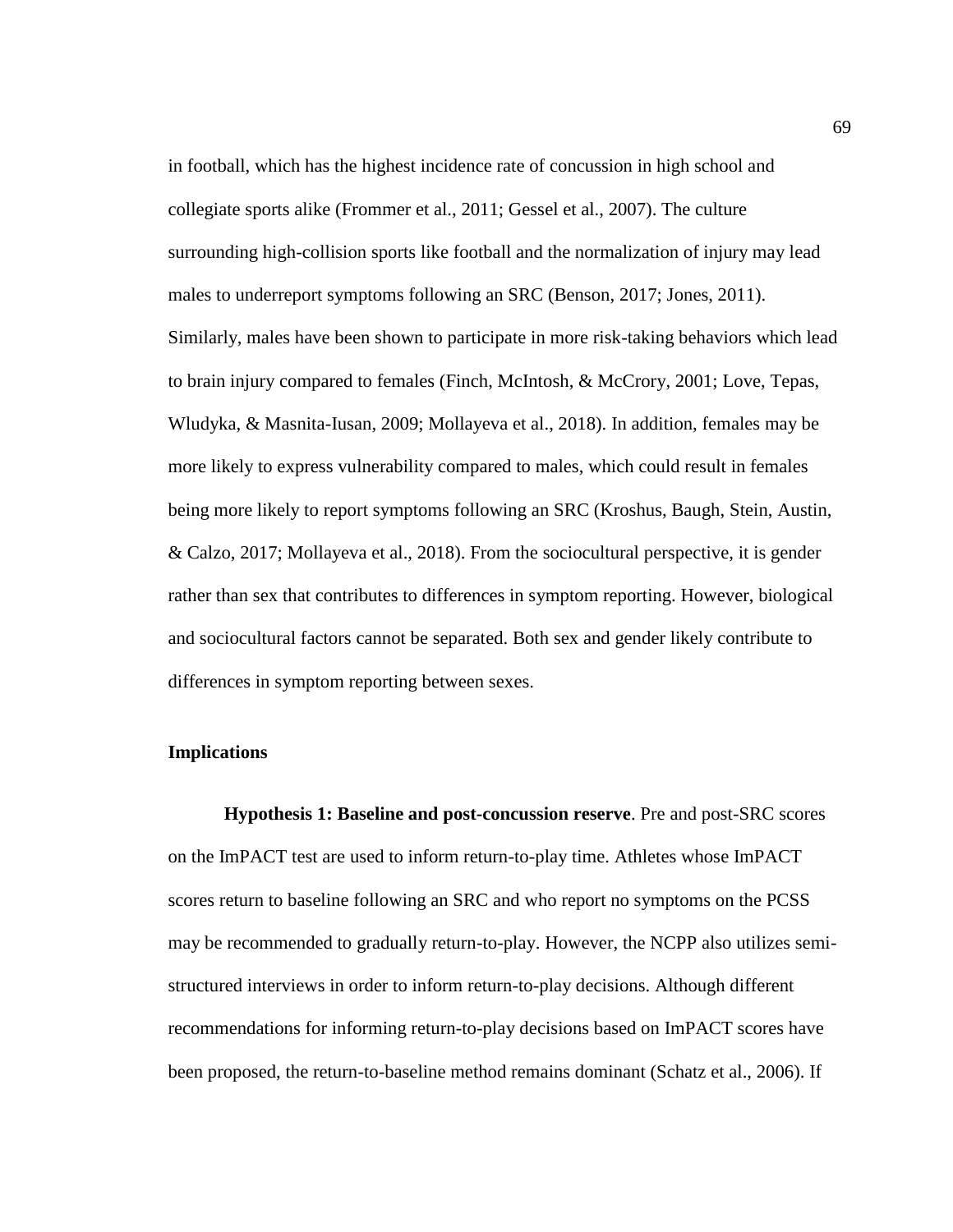those with low baseline reserve are unable to demonstrate change in their reserve following an injury due to the presence of a high test ceiling in the ImPACT, then these individuals may be prematurely returned to play. Conversely, those with high baseline reserve scores may be required to refrain from activity longer than needed. The change in reserve scores demonstrated by those with high baseline reserve could more accurately represent the actual change in reserve of the sample as a whole. While the ImPACT is not a replacement for clinical diagnosis and administrators are instructed to err on the side of caution, many traumatic brain injuries that appear mild may not raise sufficient alarm if ImPACT results appear satisfactory. The consequence of low-reserve individuals prematurely returning to play following an SRC are potentially devastating. This is especially true when considering the theory of reserve, which holds that those with low baseline reserve are more likely to experience deleterious effects following injury than their high baseline reserve counterparts.

Although several studies suggest that those with high baseline reserve may exhibit more immediate cognitive declines, these studies were conducted on those with Alzheimer's disease (Helzner et al., 2007; Scarmeas et al., 2005). While Alzheimer's disease has a similar neurophysiological and clinical profile than that of traumatic brain injury, their etiologies are distinct, and reserve theory can account for these findings. The onset of Alzheimer's disease is gradual and cannot be linked to specific event, unlike traumatic brain injury. Therefore, an individual may display the neurophysiological markers of the disease before they reach the clinical threshold which diagnoses them with Alzheimer's. In individuals with low reserve, these neurophysiological markers would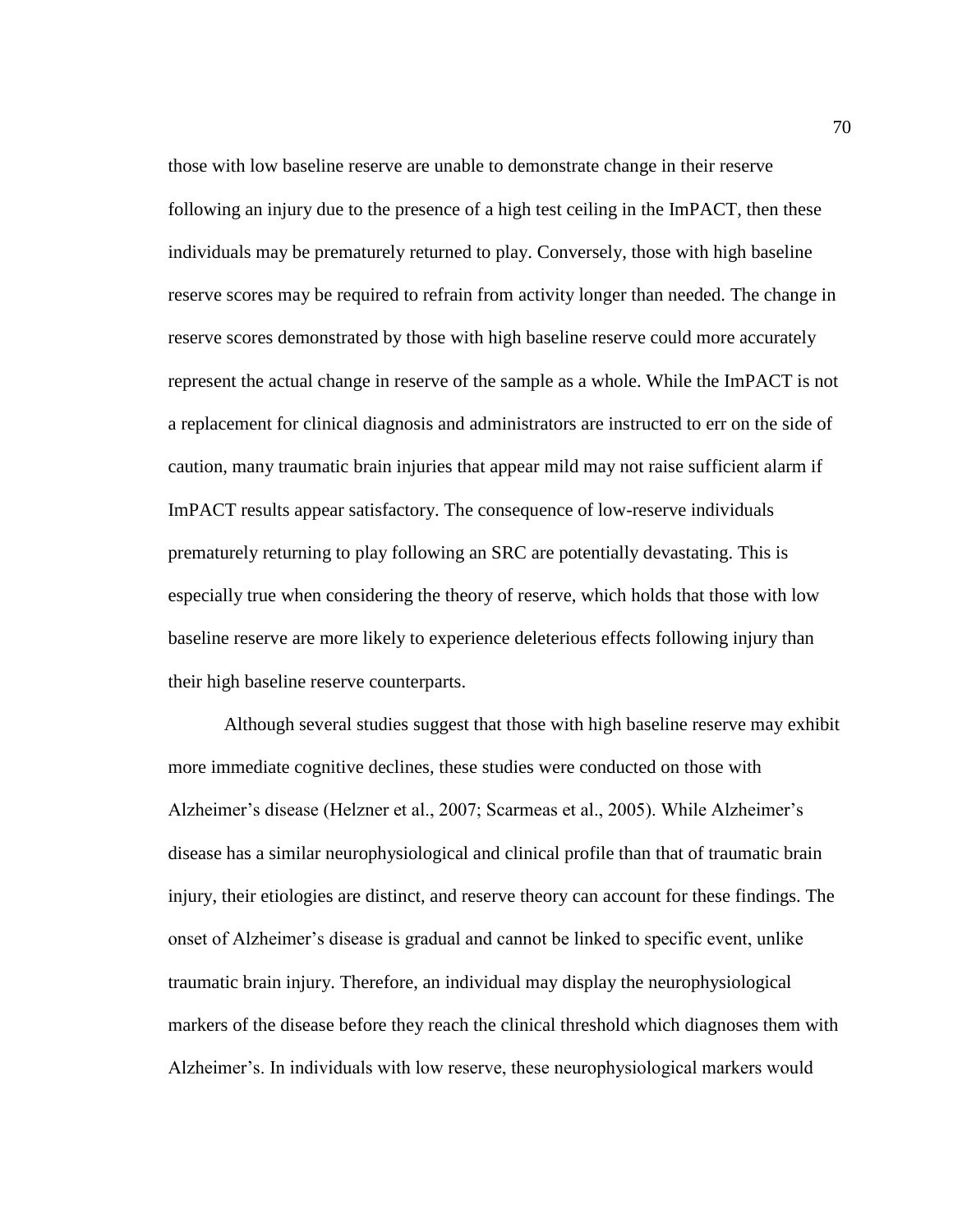manifest themselves into the gradual onset of clinical symptoms until the threshold for a diagnosis of Alzheimer's disease is reached. In individuals with high reserve, these neurophysiological markers would worsen while the individual continues to show no clinical symptoms until a threshold is reached, at which point the neurophysiological markers give way to what appears to be a sudden decline (Scarmeas et al., 2005; Stern, Tang, Denaro, & Mayeux, 1995). In a single traumatic brain injury, neurophysiological markers of disruption occur immediately following injury, and clinical symptoms have been shown to arise 24-72 hours following injury and improve over time (McCrory et al., 2017). When accounting for the relatively acute display of clinical symptoms following a brain injury and the notion that clinical testing is administered in close temporal proximity to a known event, the results of the current study go unexplained.

Only a handful of studies have demonstrated the absence of a relationship between baseline reserve and post-injury outcome (Fuentes, Mckay, & Hay, 2010; Johnstone, Hexum, & Ashkanazi, 1995). No studies to date, aside from the current study, have suggested that high baseline reserve could be detrimental to post-injury reserve changes following a brain injury. Additionally, no studies to date, aside from the current study, have used the ImPACT as a proxy for reserve. If the reserve theory holds true and the findings of reserve changes in the current study are due to the design of the ImPACT, then premature return-to-play decisions based on low-reserve individuals' results would be a major cause for concern.

*Follow-up analyses*. The follow-up analyses conducted for Hypothesis 1 suggested that measures of fluid intelligence such as visual motor speed (i.e., processing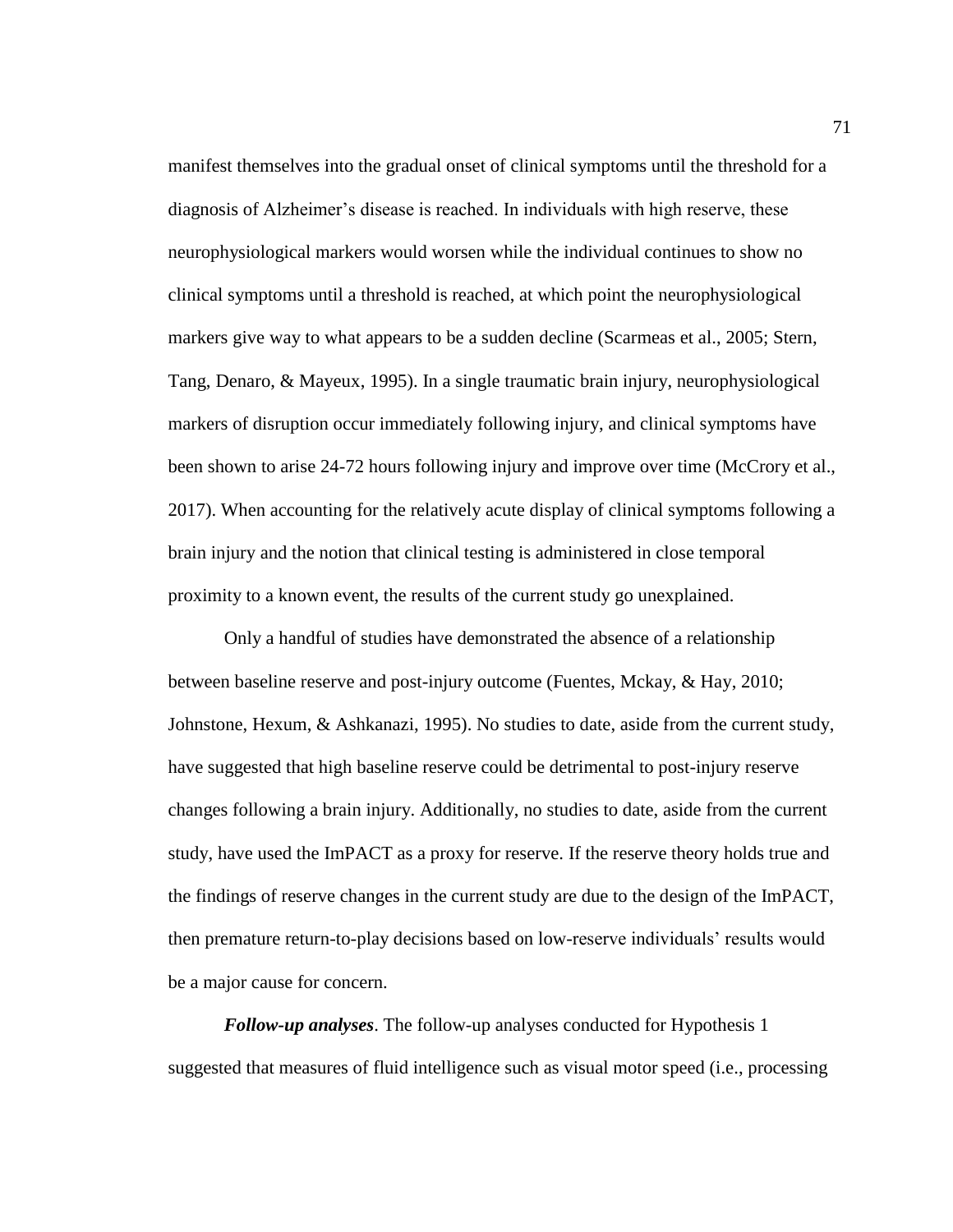speed) and reaction time may be less susceptible to floor and ceiling effects. High test ceilings on verbal and visual memory composites may be a product of test construction. These high test ceilings could be avoided by evaluating item difficulty and varying the inclusion of each item based on difficulty. Ho  $&Yu(2014)$  suggest that item-level analyses could assist in item selection, which would result in tests producing normalized distributions and quell the presence of ceiling and floor effects. Item-level analysis consists of examining the distribution of scores obtained on a single item, ideally across a variety of populations. The majority of items included in a measure should show a normal distribution, while an even number items showing a positively or negatively skewed distribution should be added if needed. This practice may assist in bolstering the validity of measures of crystallized intelligence such as those which contribute to the verbal and visual memory composite scores in the ImPACT.

In addition, measures of fluid intelligence have been shown to be more valid proxies of reserve compared to measures of crystallized intelligence (Barbey et al., 2014; Gray & Thompson, 2004; Habeck et al., 2018; Habeck et al., 2003; Stern, 2009). The cognitive investment model suggests that measures of crystallized intelligence may be indirect measures of fluid intelligence, as knowledge acquisition results from the ability to apply faster processing speeds (Ackerman, 1996). Given these findings, neurocognitive tests like the ImPACT may benefit from adding additional measures which assess fluid intelligence.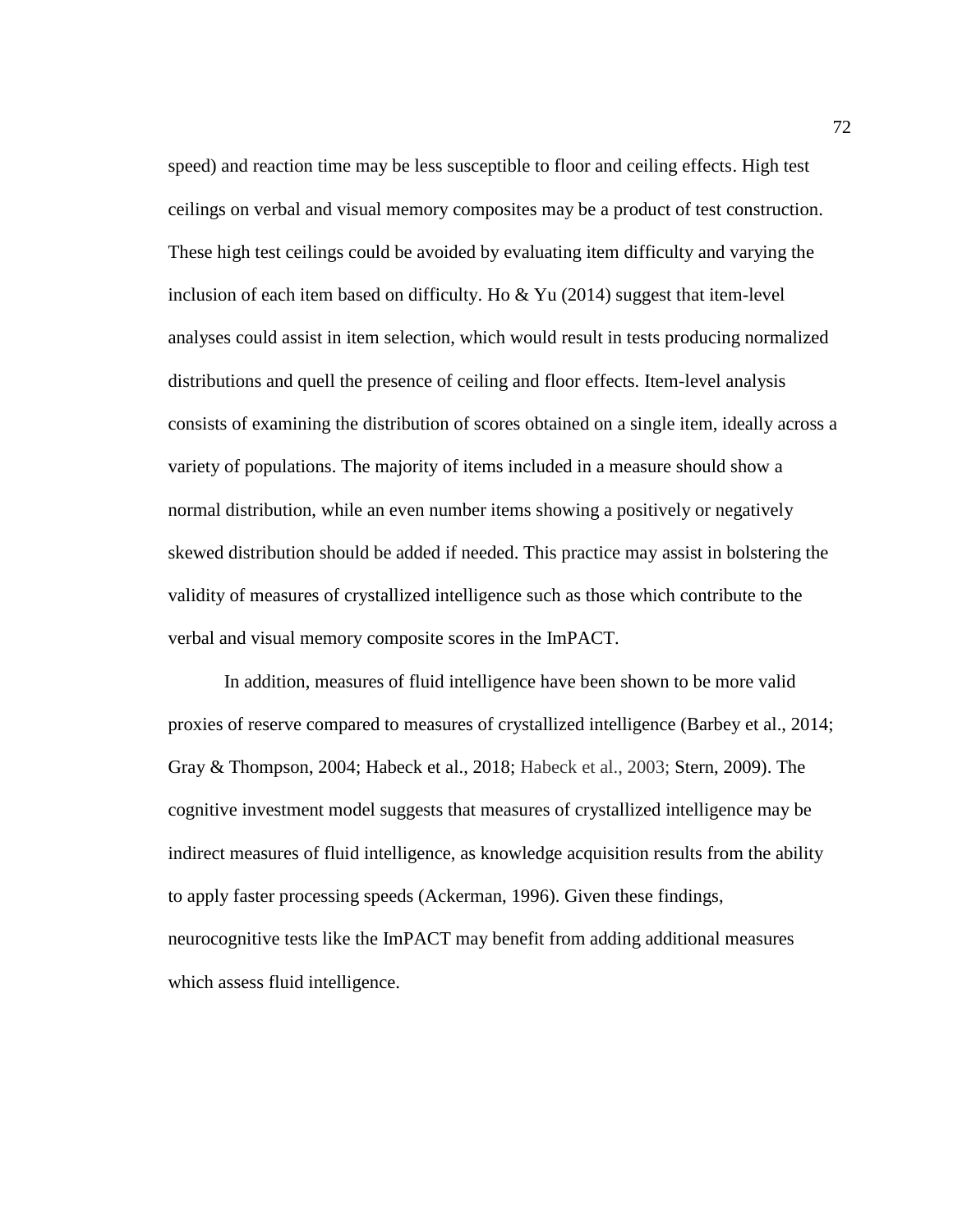**Hypothesis 2, 2b & 2c: Sex and symptom cluster**. The current study found that symptom cluster type did not differ between sexes, nor did scores on each symptom cluster significantly differ from one another amongst all participants. However, this finding may be due to the lack of item representation amongst symptom clusters. For example, nine items contribute to the somatic/migraine cluster, while only three items contribute to the sleep cluster (see Table 1). If an equal number of items belonging to each cluster were included in the PCSS, a significant interaction or main effect for symptom cluster may have been found. The method of clustering scores on the PCSS was done post-hoc, i.e., the PCSS was not constructed in order to evaluate symptom scores by cluster. The PCSS may benefit from including an equal number of items belonging to each cluster based on post-hoc analyses.

The finding that females report more symptoms than males following a single SRC has mixed implications. Inherent sex-related bias in symptom reporting following an SRC has been widely reported. However, highlighting sex differences in symptom reporting may result in further bias from test administrators and clinicians. Symptomatology is highly individualized, and administrators and clinicians should be encouraged to prioritize within-group factors (e.g., prior symptomatology) rather than between-group factors (e.g., sex/gender). The contribution of biological factors which contribute to differential symptomatology, such as neck strength and time of menstrual cycle in females, should be evaluated on a case-by-case basis. If gender is salient as a factor which influences symptom reporting, then administrators and clinicians may be prone to make decisions for an individual based on group trends. The belief that females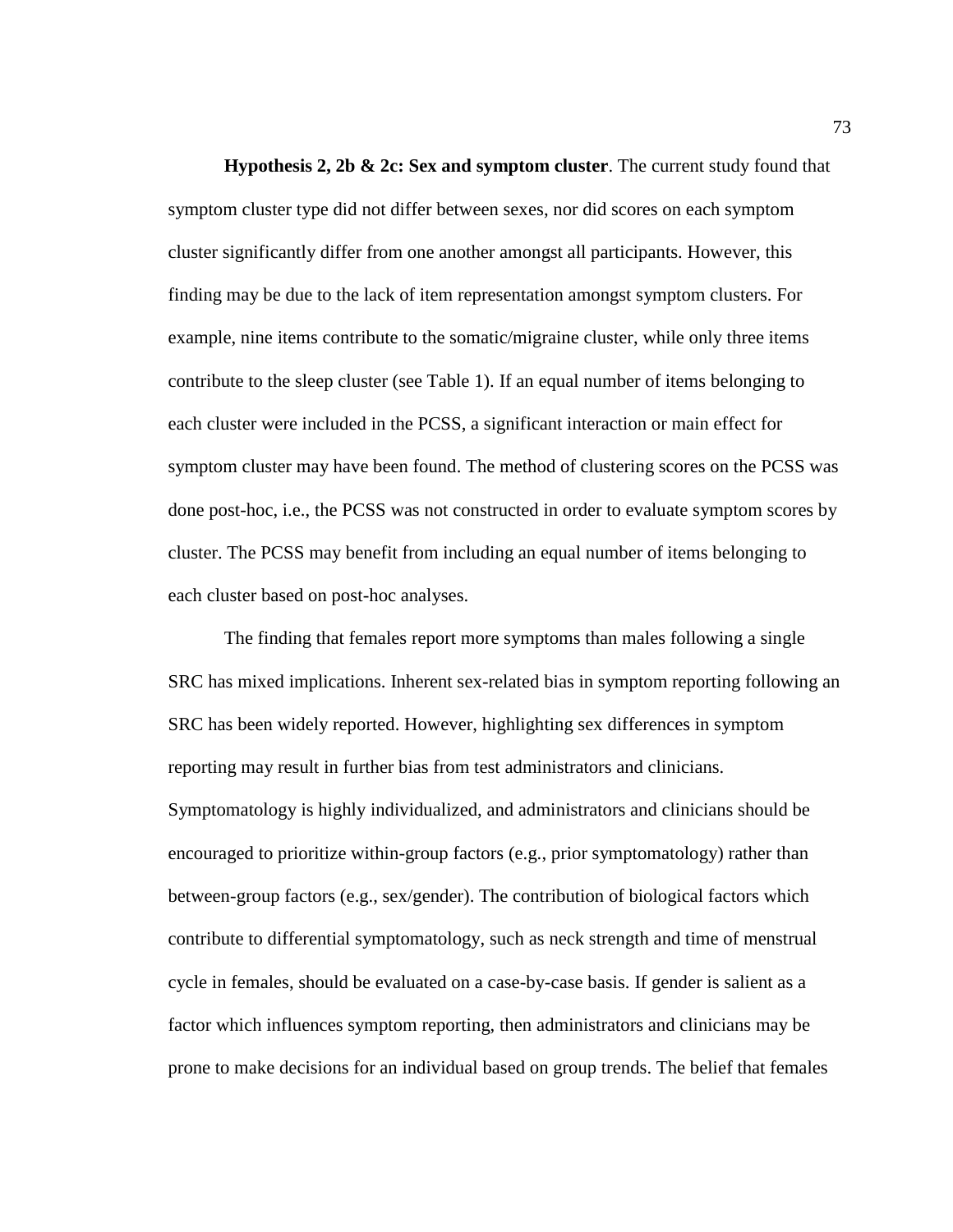are falsely reporting more symptoms or that males are falsely reporting less symptoms could potentially lead to an underestimation of symptom severity in females and an overestimation of symptom severity in males. This could contribute to return-to-play decisions, so that females may be prematurely returned-to-play while males may be held from play for longer than needed. The individualized nature of symptomatology should be prioritized over the sex/gender of the individual.

# **Limitations**

**Hypothesis 1: Baseline and post-concussion reserve**. The current study presented several limitations in terms of the relationship between baseline and postconcussion reserve following a single SRC. Firstly, participants' concussion history was self-reported. Prior research has demonstrated that SRCs often go unreported (Kroshus, Garnett, Hawrilenko, Baugh, & Calzo, 2015; Llewellyn, Burdette, Joyner, & Buckley, 2014). Llewellyn et al. (2014) examined participants who reported symptoms of concussion and their likelihood of acknowledging the presence of a concussion. The researchers found that 11.8% of participants with possible concussions did not acknowledge the presence of a concussion due to pressure from teammates and/or coaches. Kroshus et al. (2015) and Llewellyn et al. (2014) suggested that the prospect of being pulled out of play and letting teammates/coaches down contributed to the social pressure which influences concussion under-reporting. Llewellyn et al. (2014) also found that 26.1% of participants with possible concussions did not recognize that their symptoms were indicative of a concussion. In addition, there is no consensus regarding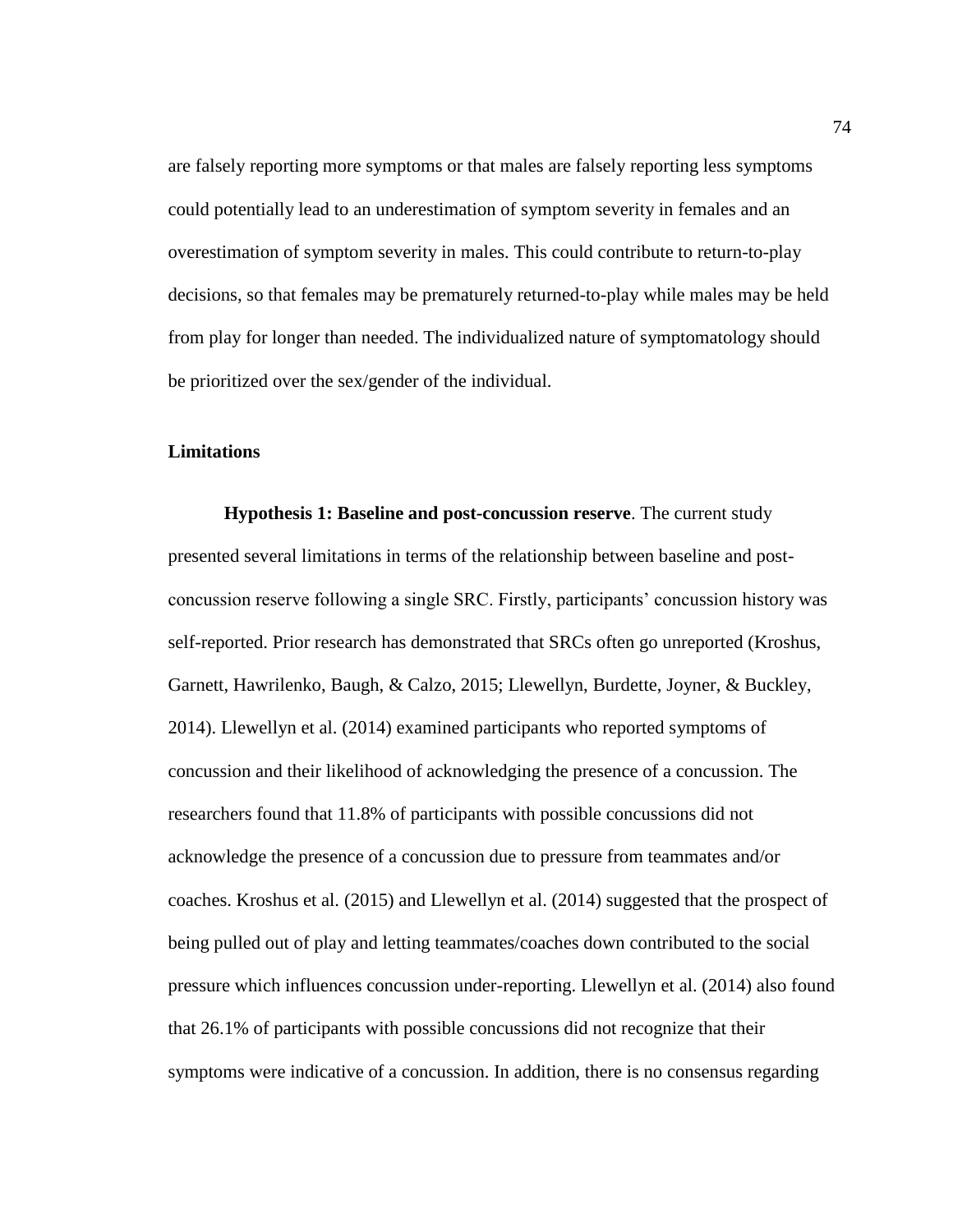the diagnosis of concussion (McCrory et al., 2013; Patricios et al., 2017). The lack of consensus on how concussions are diagnosed may also contribute to unrecognized concussions. Although pre-season ImPACT testing may make athletes at HSU more cognizant of the symptoms of concussion, unreported and unrecognized concussions pose a threat to the validity of current study. Given this, the findings presented in the current study may not accurately reflect baseline reserve's influence on participants who have sustained a single concussion.

In addition, the ImPACT test may not be a valid proxy for reserve. No prior studies have used the ImPACT as a proxy for reserve, and the findings regarding reserve change following a single SRC may not be valid based on the method used. If the ImPACT test has a high test ceiling, then the ImPACT test would be unable to adequately measure change in reserve following concussion. Although the ImPACT test displays good convergent validity with other established measures of reserve such as the WAIS-IV (Thoma et al., 2018), a high test ceiling would influence the ImPACT's ability to detect reserve changes in individuals with low baseline reserve.

Finally, the age of the sample used in the current study may not accurately depict the age at which reserve is solidified. The age of the current sample ranged from 18 - 27  $(M = 19.80, SD = 1.67)$ . Prior research has demonstrated that the neurophysiological characteristics of the brain may not fully mature until age 22 (Dosenbach et al., 2010). Tamnes et al., 2009 found that some areas of the brian had not reached maturity by age 30. If the neurophysiological architecture of the brain was continuing to mature while the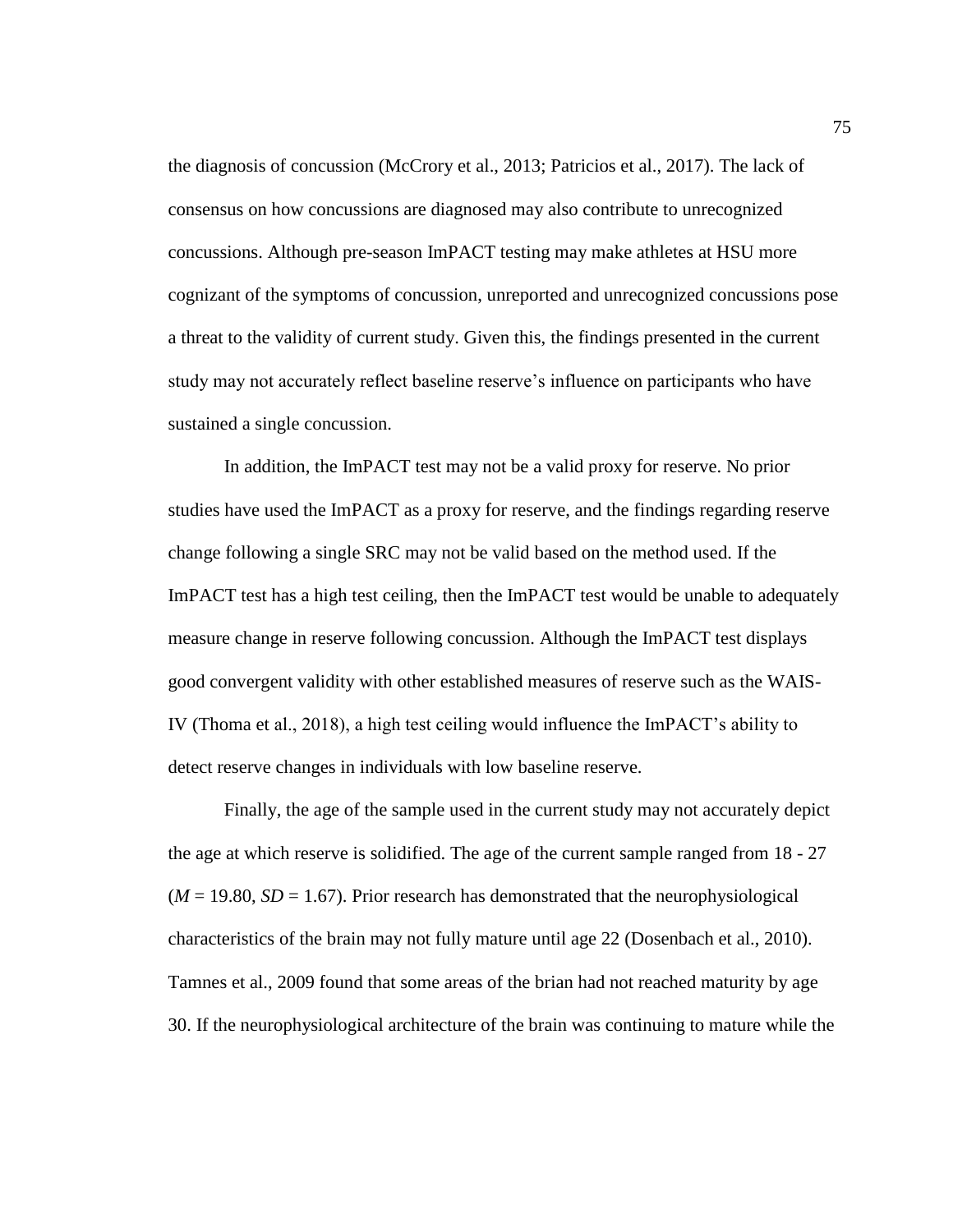sample's change in reserve was being evaluated, then changes in reserve cannot be attributed to concussion alone.

**Hypotheses 2, 2b & 2c: Sex and symptom cluster**. Several limitations may have influenced the findings in Hypotheses 2, 2b & 2c. In one study, a structured interview was used to evaluate the prevalence of symptoms following an SRC similar to those targeted on the PCSS. Scores on these interviews were compared to scores on the PCSS. Results suggested that participants reported more symptoms during the structured interview than on the PCSS (Meier et al., 2015b). These findings suggest that participants in the current study may have under-reported post-concussion symptoms, as the PCSS was used to evaluate symptomatology. In addition, the PCSS does not have a method of detecting meandering like that found in the ImPACT test. Given this, the PCSS may not be an accurate measure of symptomatology following a single SRC.

The method of evaluating symptoms by cluster may have also limited the validity of the current study's findings. As stated previously, the number of items belonging to each cluster varied. Clusters with less items may have lacked sensitivity and specificity. Similarly, the separation of the PCSS by cluster was based on post-hoc analyses. Therefore, items on the PCSS were not constructed in order to fit into a clustered model. Some items may not be adequately described by a single cluster, and could have demonstrated significant overlap as found by Kontos et al., 2015. This overlap could have also threatened the sensitivity and specificity of cluster scores.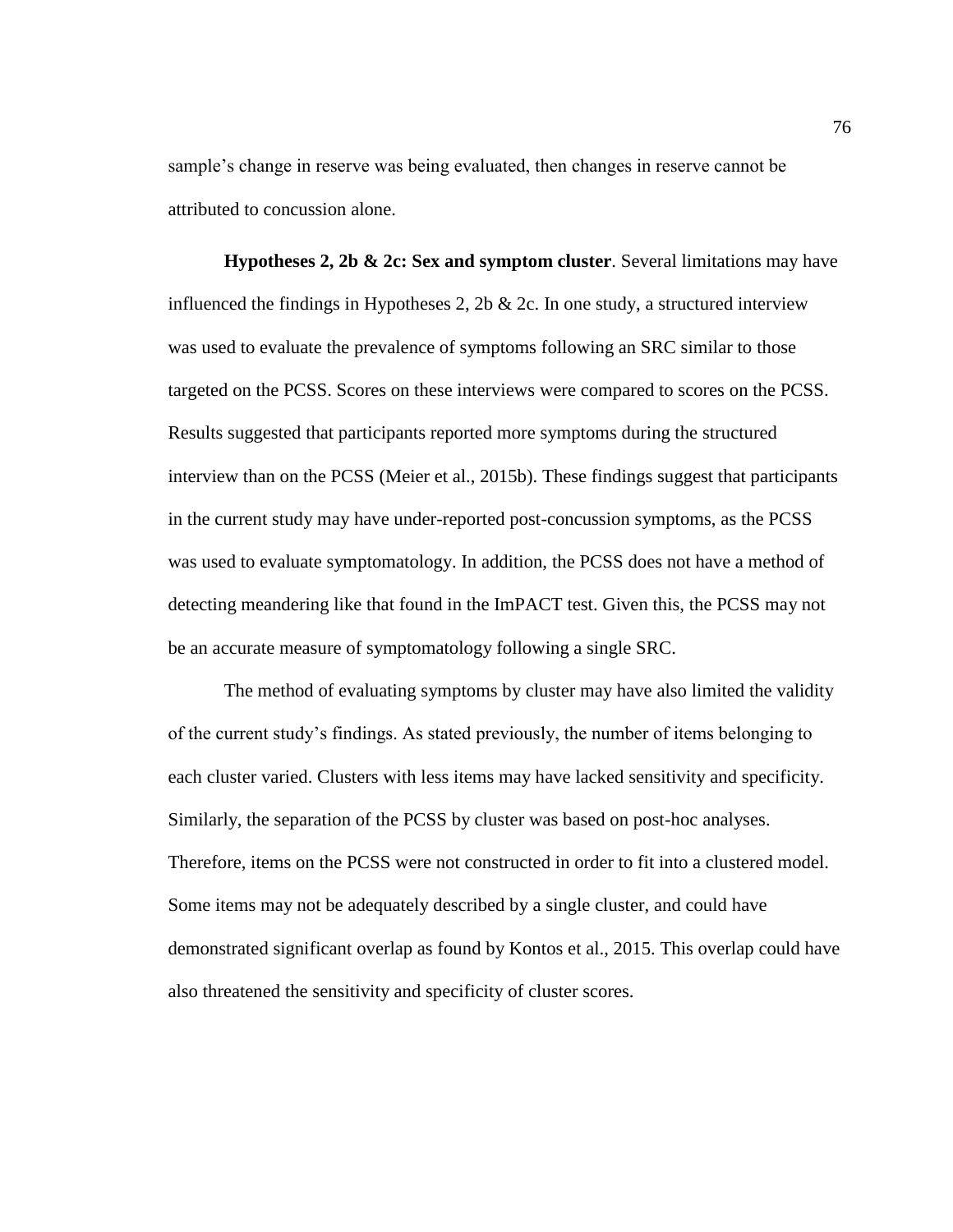# **Future Directions**

**Hypothesis 1: Baseline and post-concussion reserve**. The finding that those with high baseline reserve demonstrated a greater decrease in reserve scores following a single SRC compared to those with low baseline reserve suggests a need for further research. No prior studies have examined the role of reserve in protecting and/or compensating for neurophysiological decline following a single SRC. In addition, no prior studies have used the ImPACT test as a proxy for reserve. Both of these factors need to be further explored in order to draw conclusions regarding reserve's influence on a single concussion or the validity of the ImPACT test as a proxy for reserve. Namely, prior research has not demonstrated that high reserve may play a deleterious role in outcome following a single concussion. Other proxies for reserve should be used in order to further examine the relationship between baseline reserve and outcome following a single concussion. In addition, other methods of advising return-to-play decisions based on ImPACT scores should be explored. Administrators of the ImPACT test may be able to make more informed decisions regarding return-to-play by examining betweensubjects factors, such as where an individual's scores fall in relation to a normative sample, in addition to within-subjects factors, such as how an individual's post-injury scores compare to their baseline score.

The validity of the ImPACT test for informing return-to-play decisions based on between-subjects factors also needs to be studied further. The current findings suggest that the ImPACT test may have a high test ceiling, especially on subtests which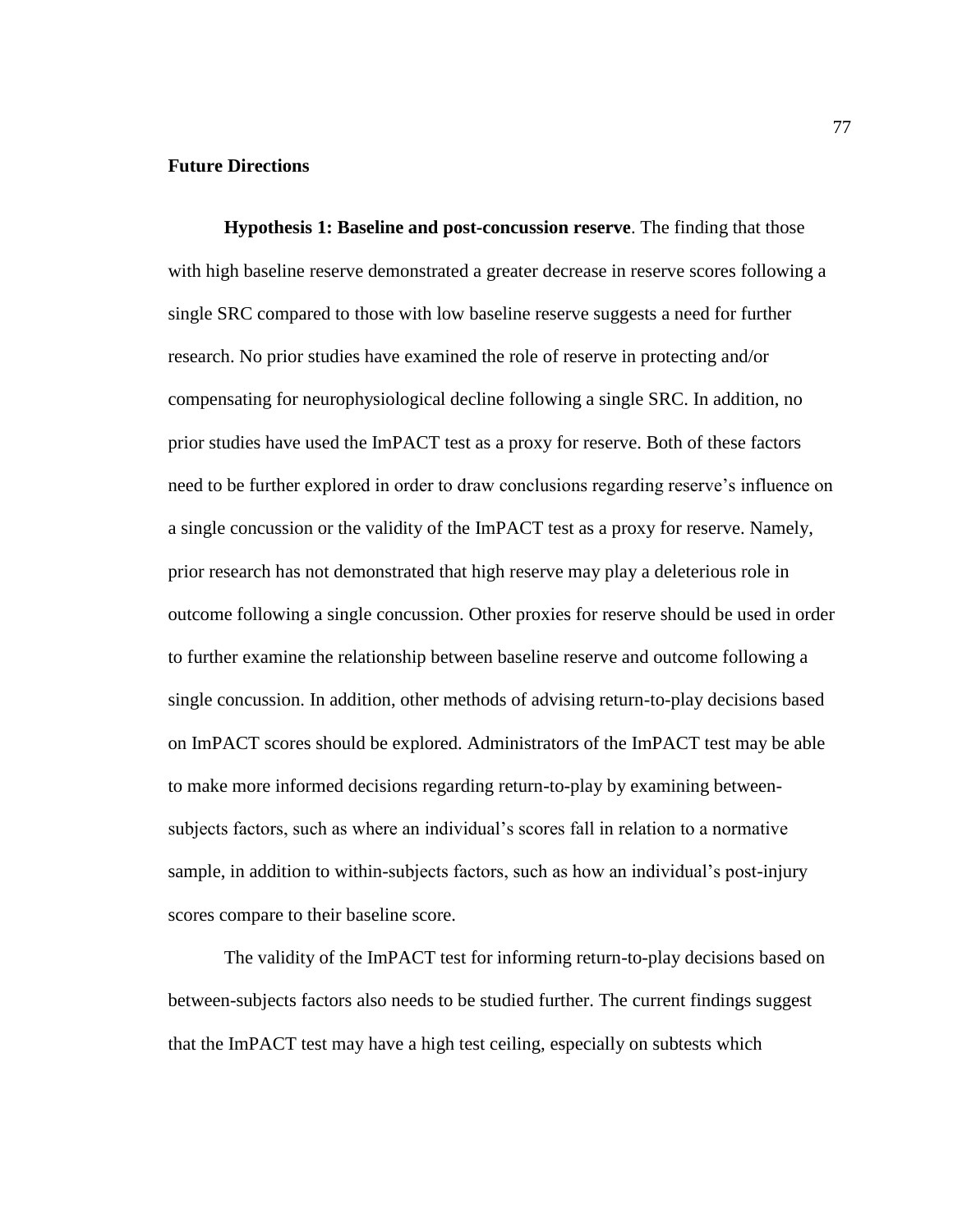contribute to verbal and visual memory composite scores. This may contribute to premature return-to-play decisions for individuals with low baseline reserve. By administering the ImPACT test alongside other proxies for reserve, floor and ceiling effects in the ImPACT could be examined and corrected. It was also suggested that measures of fluid intelligence, such as visual motor speed and reaction time, may be better proxies for reserve. Additional proxies for reserve administered alongside the ImPACT should be targeted toward either crystallized or fluid intelligence in order to determine if more subtests which target fluid intelligence should be included in the ImPACT.

**Hypothesis 2, 2b & 2c: Sex and symptom cluster**. Future research should also focus on sex and symptom cluster's influence on symptom reporting following concussion. Current research on symptomatology following an SRC is largely focused on between-subjects factors, such as sex. Within-subject factors, such as baseline symptomatology, should be emphasized in future studies. In addition, administrator and clinician bias based on sex when informing return-to-play decisions should also be examined. However, further research on the biological and sociocultural influences which may underlie differential symptom reporting by sex and gender would assist unbiased administrators and practitioners in making return-to-play decisions. The separation of biological and sociocultural influences is a major hurdle in current research. Crosscultural studies may assist in determining the how sociocultural influences alter symptom reporting between genders.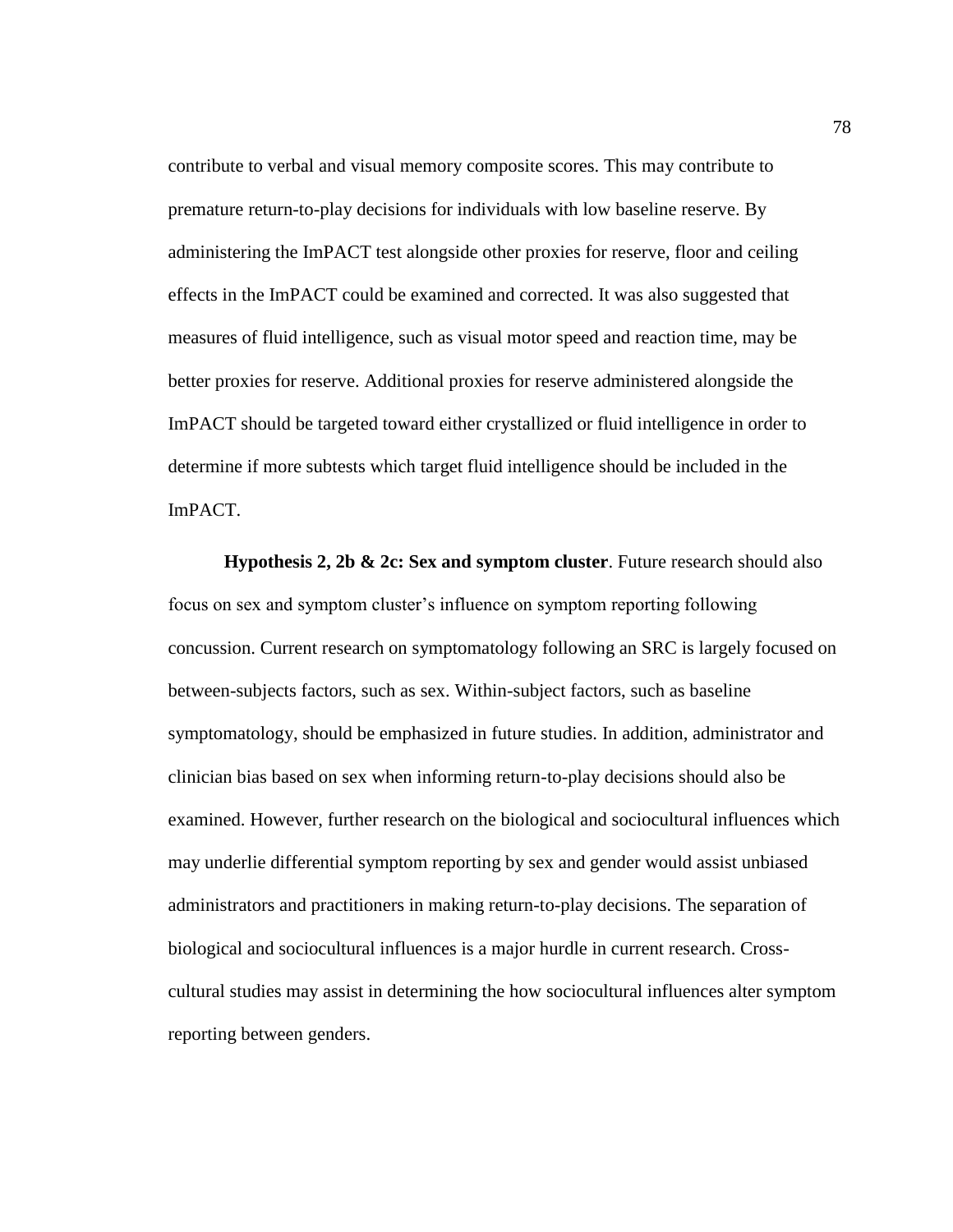In terms of symptom clustering, a modified version of the PCSS which includes an equal number of items relating to each symptom cluster would assist in examining the validity of the clustering method. Clustering symptoms on the PCSS by type may help administrators and clinicians target certain types of symptoms in order to expedite recovery following concussion. However, the current method of clustering items on the PCSS based on symptom type may not be sensitive nor specific enough for administrators and clinicians to target certain symptoms with confidence. The current method of clustering should be examined alongside a modified version of the PCSS in order to determine if clustering symptoms by type is appropriate.

# **Conclusions**

It was hypothesized that baseline reserve would affect post-SRC reserve, so that those with high baseline reserve would demonstrate less change in their reserve after a single SRC compared to those with low baseline reserve. In addition, it was hypothesized that females would report more emotional, cognitive, and total symptoms compared to males. It was also hypothesized that cognitive symptoms would be reported more frequently than other symptoms across participants. The results of the current study only partially supported these hypotheses. Results suggested an inverse relationship between baseline reserve and post-injury reserve, so that those with high baseline reserve demonstrated a greater change in their reserve following a single SRC compared to those with low baseline reserve. It was also found that females and males did not differ in the amount of somatic/migraine, cognitive, emotional or sleep symptoms, and that scores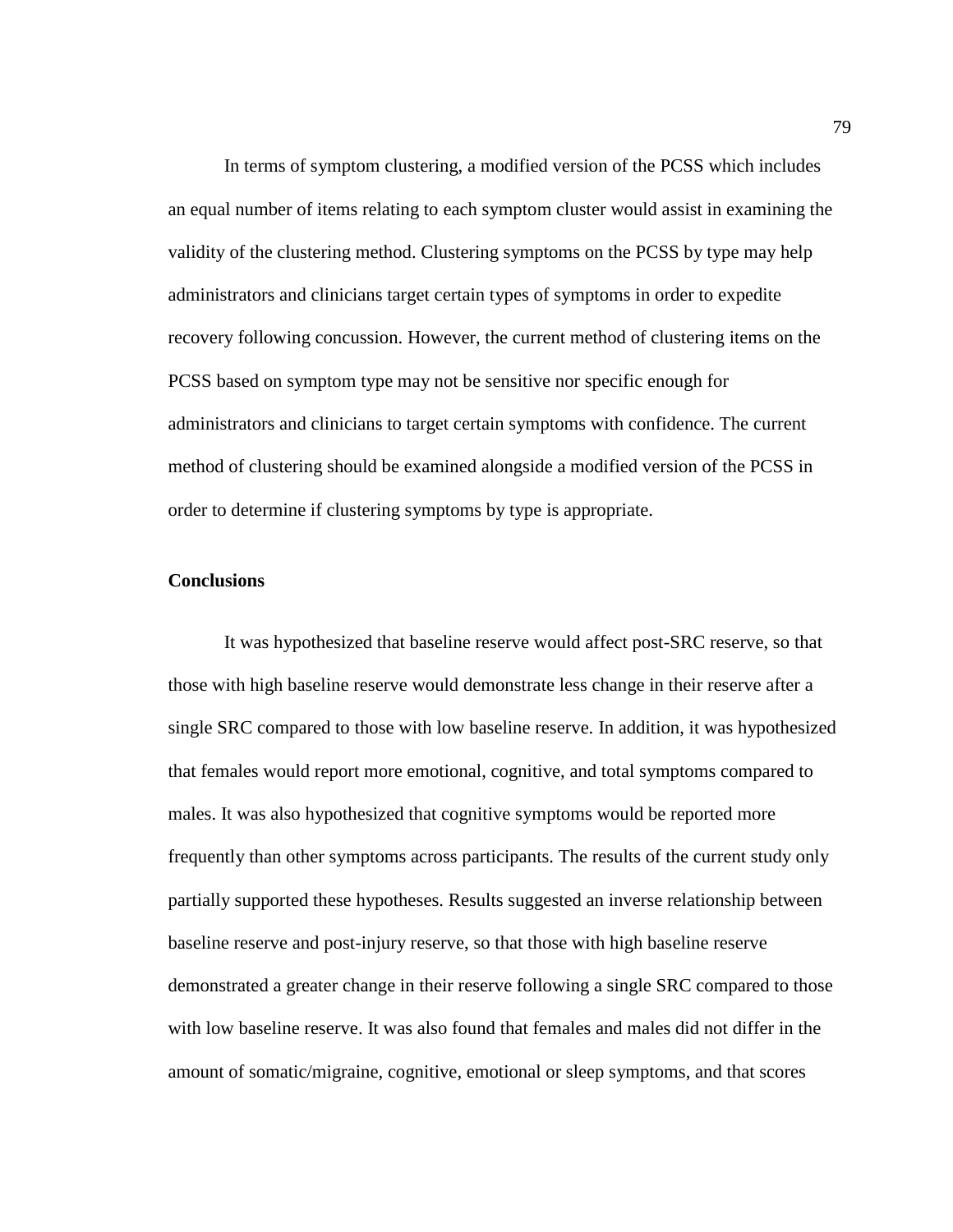belonging to each symptom cluster did not differ in the sample as a whole. However, the current study's results did suggest that females reported more symptoms overall compared to males.

Few studies have examined the relationship between baseline reserve and postinjury outcome following concussion, and no studies to date have utilized the ImPACT test as a proxy for reserve. Although some studies have found that those with high baseline reserve demonstrate better outcomes following concussion than those with low baseline reserve, the current study demonstrated the opposite effect (Fay et al., 2009; Oldenburg et al., 2015). However, these studies estimated baseline reserve retrospectively. Several studies have found that sex influences the types of symptoms reported on the PCSS (Covassin et al., 2012; Kontos et al., 2012) and that the rate at which symptoms are reported differ in all participants (Kontos et al., 2012; Lau et al., 2011). The current study did not support these significant findings. The current study does add to the existing body of literature which demonstrates that females report more overall symptoms compared to males (Frommer et al., 2011; Kontos et al., 2012; Sunderman et al., 2016). Explanations for these findings were put forth, such as the presence of floor and ceiling effects in the ImPACT test and the clustering method's lack of sensitivity and specificity. Future studies would benefit from examining these factors, and should focus on the use of additional proxies for reserve in concussion research as well as the validity of using clustering to isolate symptoms by type on the PCSS.

The current study was a novel exploratory analyses of the relationship between baseline reserve and outcome following a single SRC. In addition, the current study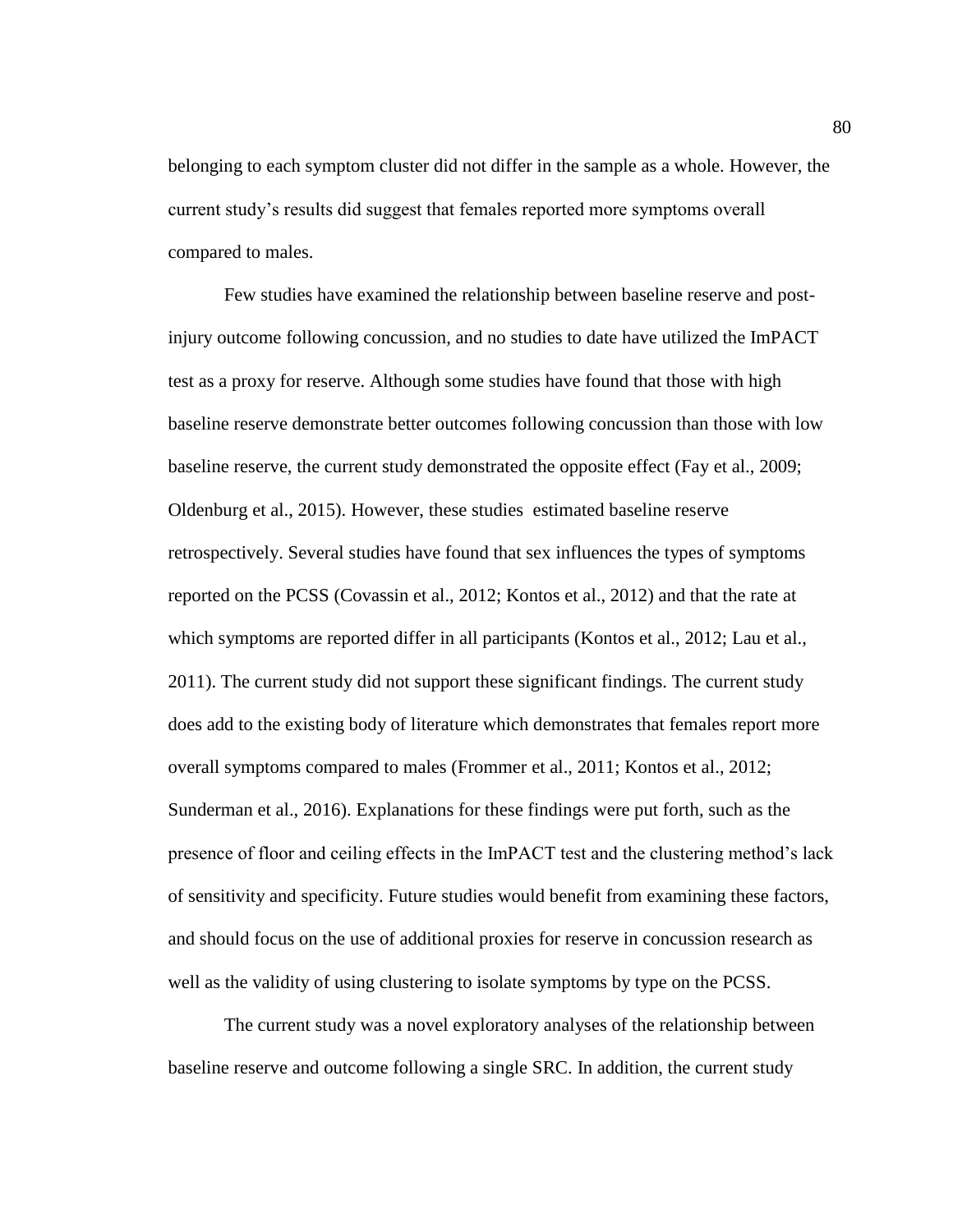added to the body of research on sex in symptom reporting following a single SRC and the clustering method of the PCSS. A single brain injury like an SRC can have detrimental effects in terms of reserve and symptomatology. SRCs are one of the most common types of brain injury (Gessel et al., 2007), and further research needs to be conducted in order to assist in the management of this public health issue.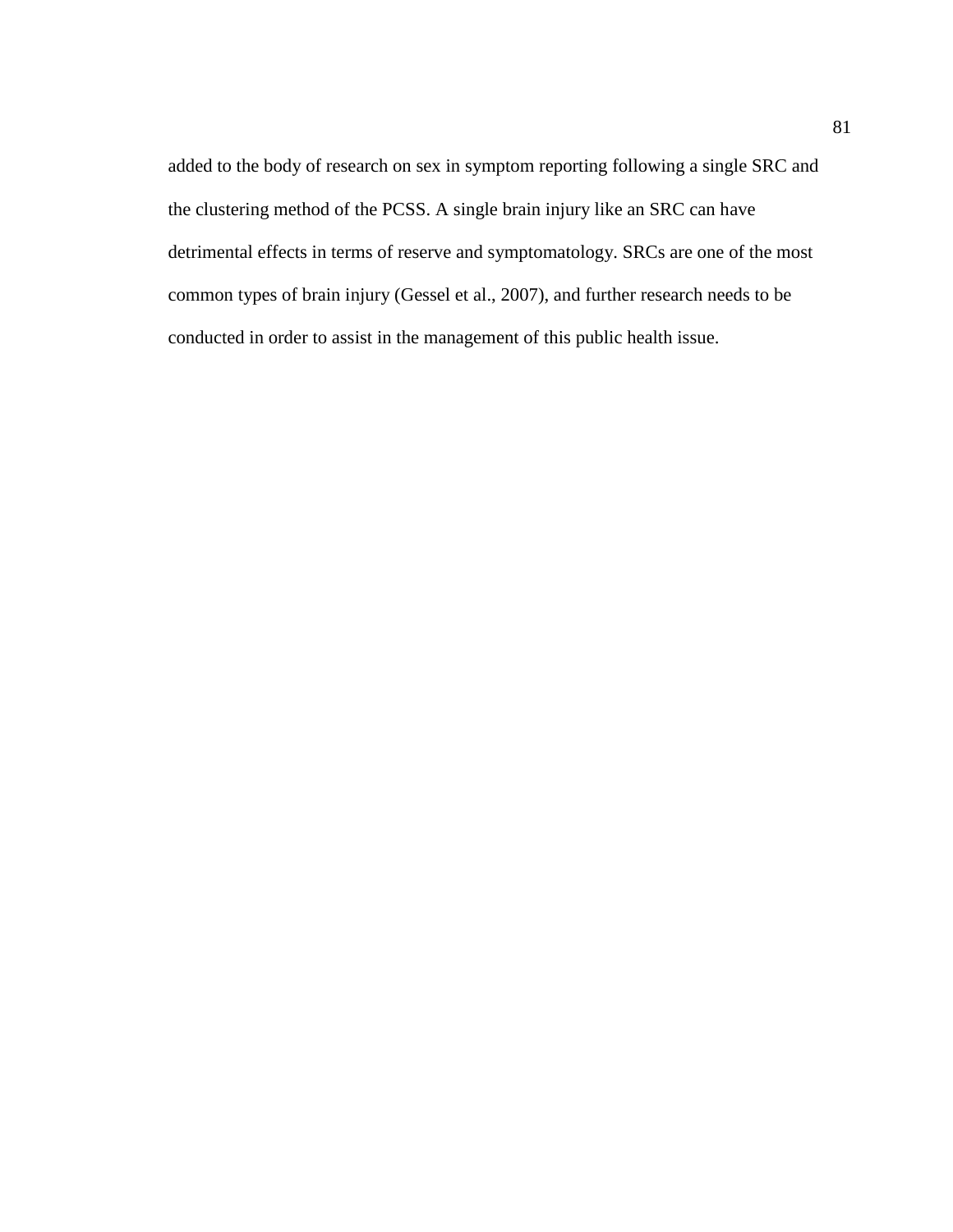# **References**

- Ackerman, P. L. (1996). A theory of adult intellectual development: Process, personality, interests, and knowledge. *Intelligence, 22,* 227-257. doi:10.1016/s0160- 2896(96)90016-1
- Alexander, G. E., Furey, M. L., Grady, C. L., Pietrini, P., Brady, D. R., Mentis, M. J., & Schapiro, M. B. (1997). Association of premorbid intellectual function with cerebral metabolism in Alzheimer's disease: Implications for the cognitive reserve hypothesis. *American Journal of Psychiatry, 154*, 165-172. doi:10.1176/ajp.154.2.165
- American Psychiatric Association. (1994). *Diagnostic and statistical manual of mental disorders* (4th ed.). Arlington, VA: American Psychiatric Publishing.
- American Psychiatric Association. (2013). *Diagnostic and statistical manual of mental disorders* (5th ed.). Arlington, VA: American Psychiatric Publishing.
- Arrieux, J. P., Cole, W. R., & Ahrens, A. P. (2017). A review of the validity of computerized neurocognitive assessment tools in mild traumatic brain injury assessment. *Concussion, 2*. doi:10.2217/cnc-2016-0021
- Arenaza-Urquijo, E. M., Landeau, B., Joie, R. L., Mevel, K., Mézenge, F., Perrotin, A., . . . Chételat, G. (2013). Relationships between years of education and gray matter volume, metabolism and functional connectivity in healthy elders. *NeuroImage, 83*, 450-457. doi:10.1016/j.neuroimage.2013.06.053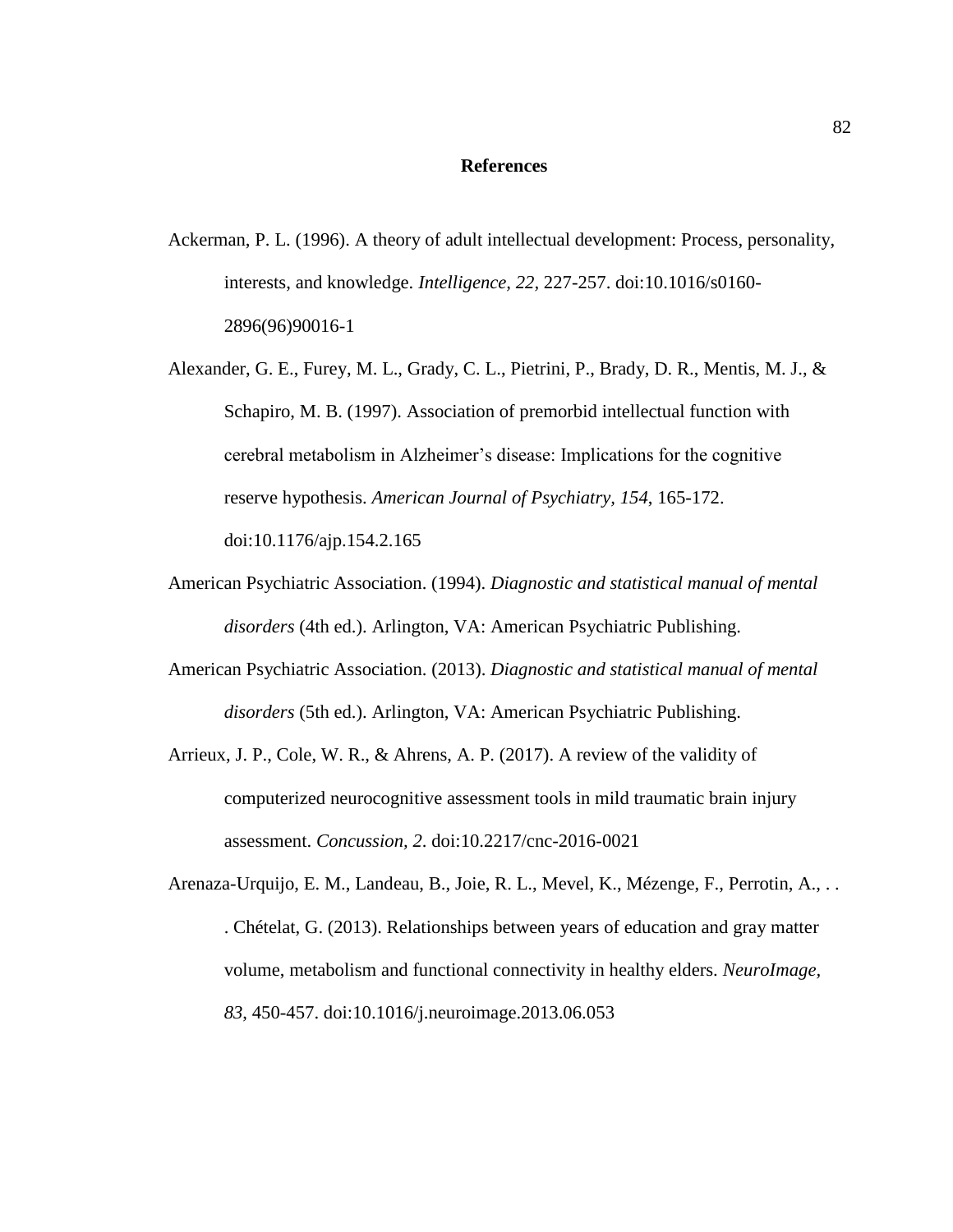- Arenaza-Urquijo, E. M., Wirth, M., & Chételat, G. (2015). Cognitive reserve and lifestyle: Moving towards preclinical Alzheimer's disease. *Frontiers in Aging Neuroscience, 7,* 1-12. doi:10.3389/fnagi.2015.00134
- Baltes, M. M., & Kühl, K. (1992). Testing for limits of cognitive reserve capacity: A promising strategy for early diagnosis of dementia? *Journal of Gerontology, 47*. doi:10.1093/geronj/47.3.p165
- Baltes, M. M., Kühl, K., Gutzmann, H., & Sowarka, D. (1995). Potential of cognitive plasticity as a diagnostic instrument: A cross-validation and extension. *Psychology and Aging, 10*, 167-172. doi:10.1037//0882-7974.10.2.167
- Barbey, A. K., Colom, R., Paul, E., Forbes, C., Krueger, F., Goldman, D., & Grafman, J. (2014). Preservation of general intelligence following traumatic brain injury: Contributions of the Met66 brain-derived neurotrophic factor. *PLoS ONE, 9*. doi:10.1371/journal.pone.0088733
- Barlow, M., Schlabach, D., Peiffer, J., & Cook, C. (2011). Differences in change scores and the predictive validity of three commonly used measures following concussion in the middle and high school aged population. *International Journal of Sports Physical Therapy, 6*, 150–157.

Barnes, B. C., Cooper, L., Kirkendall, D. T., Mcdermott, T. P., Jordan, B. D., & Garrett, W. E. (1998). Concussion history in elite male and female soccer players. *The American Journal of Sports Medicine, 26*, 433-438. doi:10.1177/03635465980260031601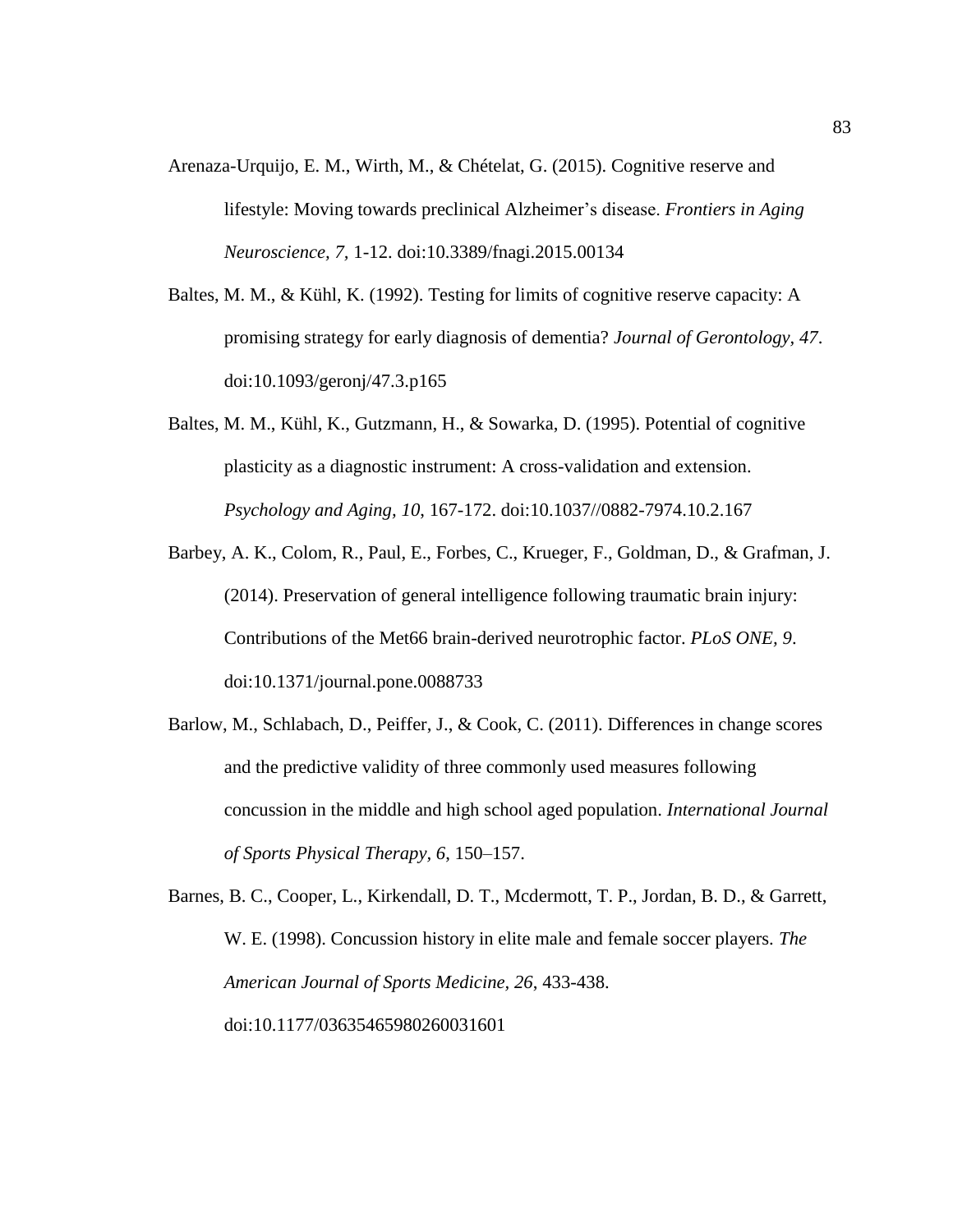- Barnett, J. H., Salmond, C. H., Jones, P. B., & Sahakian, B. J. (2006). Cognitive reserve in neuropsychiatry. *Psychological Medicine, 36*, 1053-1064. doi:10.1017/s0033291706007501
- Barulli, D., & Stern, Y. (2013). Efficiency, capacity, compensation, maintenance, plasticity: Emerging concepts in cognitive reserve. *Trends in Cognitive Sciences, 17*, 502-509. doi:10.1016/j.tics.2013.08.012
- Baumann, C. R., Bassetti, C. L., Valko, P. O., Haybaeck, J., Keller, M., Clark, E., . . . Scammell, T. E. (2009). Loss of hypocretin (orexin) neurons with traumatic brain injury. *Annals of Neurology, 66*, 555-559. doi:10.1002/ana.21836
- Baumann, C. R., Werth, E., Stocker, R., Ludwig, S., & Bassetti, C. L. (2007). Sleep-wake disturbances 6 months after traumatic brain injury: A prospective study. *Brain, 130*, 1873-1883. doi:10.1093/brain/awm109
- Benedict, R. H., Morrow, S. A., Guttman, B. W., Cookfair, D., & Schretlen, D. J. (2010). Cognitive reserve moderates decline in information processing speed in multiple sclerosis patients. *Journal of the International Neuropsychological Society, 16*, 829-835. doi:10.1017/s1355617710000688
- Benson, N., Hulac, D. M., & Kranzler, J. H. (2010). Independent examination of the Wechsler Adult Intelligence Scale—Fourth Edition (WAIS-IV): What does the WAIS-IV measure? *Psychological Assessment, 22*, 121-130. doi:10.1037/a0017767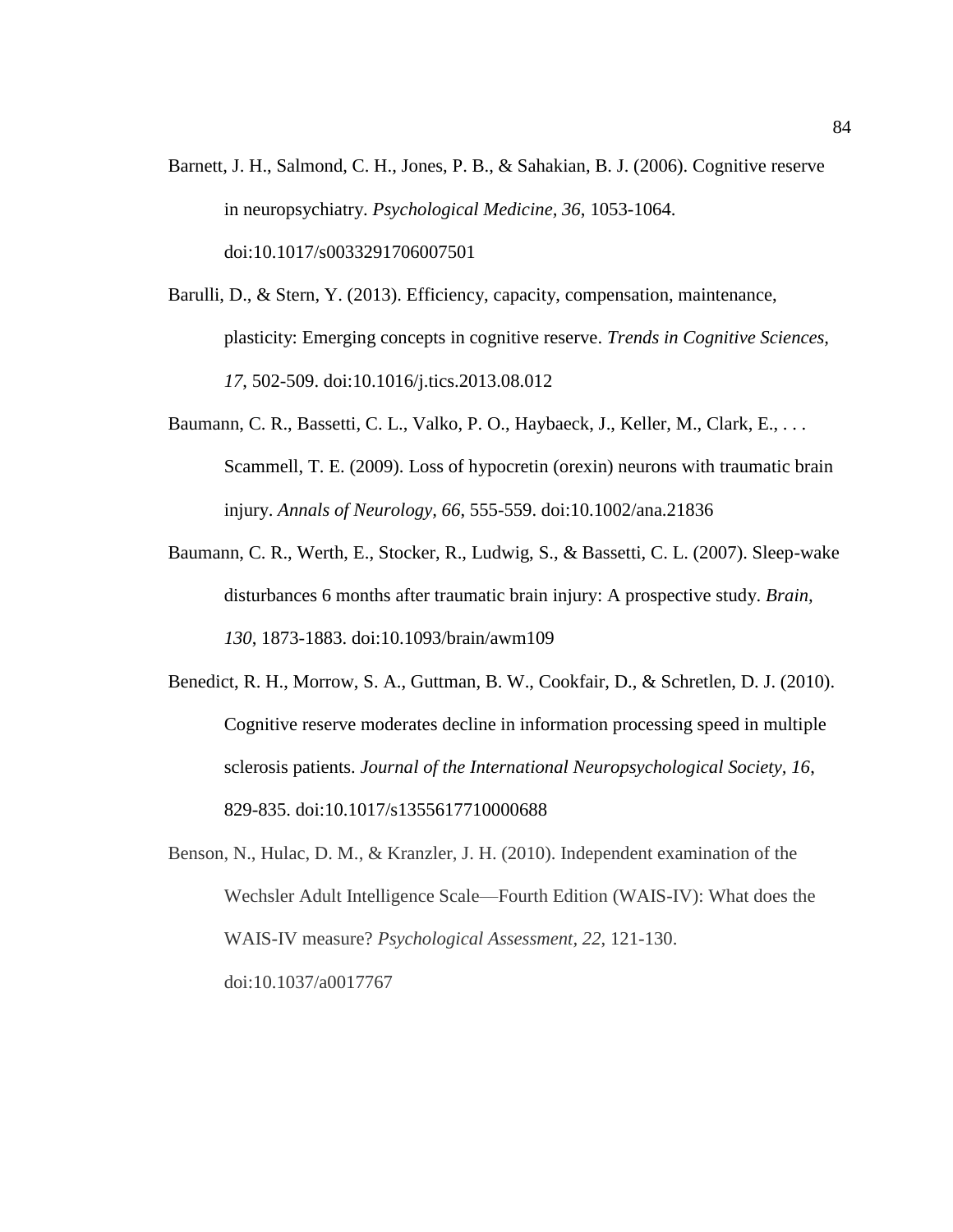- Benson, P. (2017). Big football: Corporate social responsibility and the culture and color of injury in America's most popular sport. *Journal of Sport and Social Issues, 41*, 307-334. doi:10.1177/0193723517707699
- Bigler, E. D., & Stern, Y. (2015). Traumatic brain injury and reserve. *Traumatic Brain Injury, Part II Handbook of Clinical Neurology,* 691-710. doi:10.1016/b978-0- 444-63521-1.00043-1
- Blennow, K., Hardy, J., & Zetterberg, H. (2012). The neuropathology and neurobiology of traumatic brain injury. *Neuron, 76*, 886-899. doi:10.1016/j.neuron.2012.11.021
- Bonner-Jackson, A., Long, J. D., Westervelt, H., Tremont, G., Aylward, E., & Paulsen, J. S. (2013). Cognitive reserve and brain reserve in prodromal Huntington's disease. *Journal of the International Neuropsychological Society, 19*, 739-750. doi:10.1017/s1355617713000507
- Breedlove, E. L., Robinson, M., Talavage, T. M., Morigaki, K. E., Yoruk, U., Okeefe, K., . . . Nauman, E. A. (2012). Biomechanical correlates of symptomatic and asymptomatic neurophysiological impairment in high school football. *Journal of Biomechanics, 45*, 1265-1272. doi:10.1016/j.jbiomech.2012.01.034
- Broglio, S. P., Eckner, J. T., Surma, T., & Kutcher, J. S. (2011). Post-concussion cognitive declines and symptomatology are not related to concussion biomechanics in high school football players. *Journal of Neurotrauma, 28*, 2061- 2068. doi:10.1089/neu.2011.1905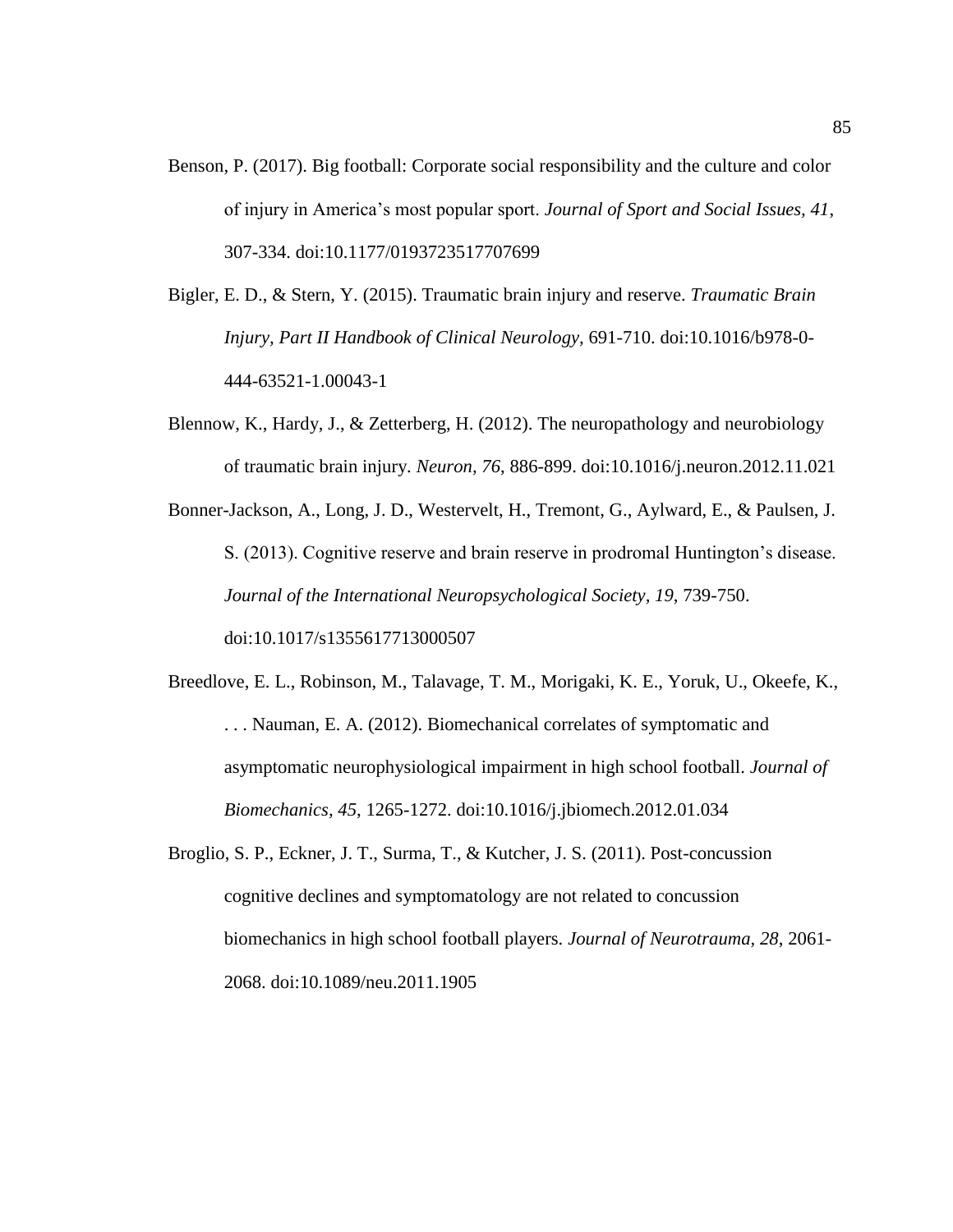- Broshek, D. K., Marco, A. P., & Freeman, J. R. (2014). A review of post-concussion syndrome and psychological factors associated with concussion. *Brain Injury, 29*, 228-237. doi:10.3109/02699052.2014.974674
- Brown, D. A., Elsass, J. A., Miller, A. J., Reed, L. E., & Reneker, J. C. (2015). Differences in symptom reporting between males and females at baseline and after a sports-related concussion: A systematic review and meta-analysis. *Sports Medicine, 45*, 1027-1040. doi:10.1007/s40279-015-0335-6
- Busch, R. M., Booth, J. E., Mcbride, A., Vanderploeg, R. D., Curtiss, G., & Duchnick, J. J. (2005). Role of executive functioning in verbal and visual memory. *Neuropsychology, 19*, 171-180. doi:10.1037/0894-4105.19.2.171
- Cardenas, D. D., Mclean, A., Farrell-Roberts, L., Baker, L., Brooke, M., & Haselkorn, J. (1994). Oral physostigmine and impaired memory in adults with brain injury. *Brain Injury, 8*, 579-587. doi:10.3109/02699059409151010
- Cattell, R. B. (1987). Intelligence: Its structure, growth, and action. Amsterdam: North-Holland.

Centers for Disease Control, National Center for Injury Prevention and Control. (2007). *Nonfatal Traumatic Brain Injuries from Sports and Recreation Activities --- United States, 2001--2005.* Retrieved from https://www.cdc.gov/mmwr/preview/mmwrhtml/mm5629a2.htm

Chen, J., Johnston, K., Frey, S., Petrides, M., Worsley, K., & Ptito, A. (2004). Functional abnormalities in symptomatic concussed athletes: An fMRI study. *NeuroImage, 22*, 68-82. doi:10.1016/j.neuroimage.2003.12.032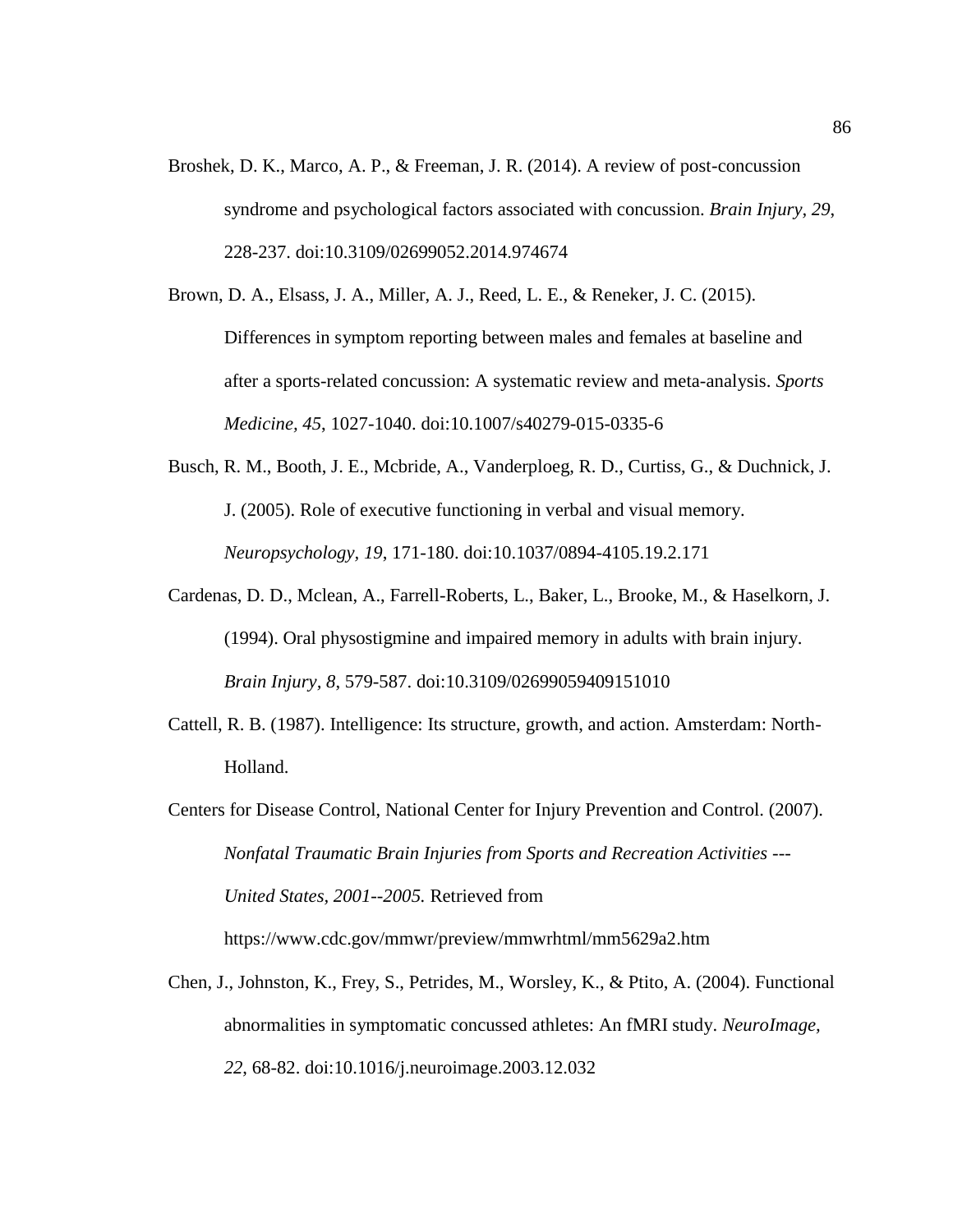Clauss, R. (2010). Neurotransmitters in coma, vegetative and minimally conscious states, pharmacological interventions. *Medical Hypotheses, 75*, 287-290. doi:10.1016/j.mehy.2010.03.005

Coleman, J. R., Bryois, J., Gaspar, H. A., Jansen, P. R., Savage, J. E., Skene, N., . . . Breen, G. (2018). Biological annotation of genetic loci associated with intelligence in a meta-analysis of 87,740 individuals. *Molecular Psychiatry.*  doi:10.1038/s41380-018-0040-6

- Covassin, T., Elbin, R. J., Larson, E., & Kontos, A. P. (2012). Sex and age differences in depression and baseline sport-related concussion neurocognitive performance and symptoms. *Clinical Journal of Sport Medicine, 22*, 98-104. doi:10.1097/jsm.0b013e31823403d2
- Covassin, T., Schatz, P., & Swanik, C. B. (2007). Sex differences in neuropsychological function and post-concussion symptoms of concussed collegiate athletes. *Neurosurgery, 61*, 345-351. doi:10.1227/01.neu.0000279972.95060.cb
- Cubon, V. A., Putukian, M., Boyer, C., & Dettwiler, A. (2011). A diffusion tensor imaging study on the white matter skeleton in individuals with sports-related concussion. *Journal of Neurotrauma, 28*, 189-201. doi:10.1089/neu.2010.1430
- Dosenbach, N. U., Nardos, B., Cohen, A. L., Fair, D. A., Power, J. D., Church, J. A., . . . Schlaggar, B. L. (2010). Prediction of individual brain maturity using fMRI. *Science, 329*, 1358-1361. doi:10.1126/science.1194144
- Eierud, C., Craddock, R. C., Fletcher, S., Aulakh, M., King-Casas, B., Kuehl, D., & Laconte, S. M. (2014). Neuroimaging after mild traumatic brain injury: Review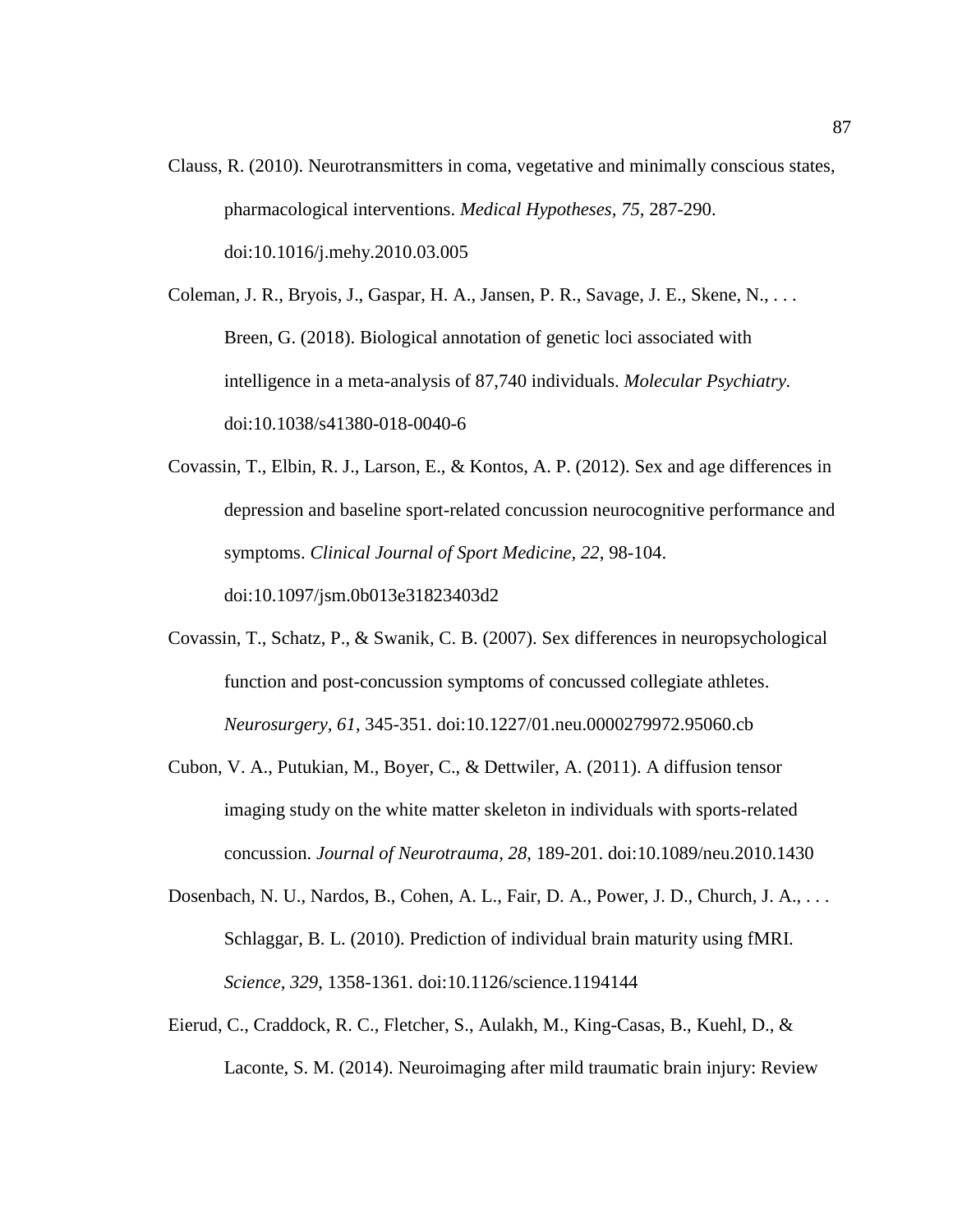and meta-analysis. *NeuroImage: Clinical, 4*, 283-294.

doi:10.1016/j.nicl.2013.12.009

- Elbin, R. J., Kontos, A. P., Kegel, N., Johnson, E., Burkhart, S., & Schatz, P. (2013). Individual and combined effects of LD and ADHD on computerized neurocognitive concussion test performance: Evidence for separate norms. *Archives of Clinical Neuropsychology, 28*, 476-484. doi:10.1093/arclin/act024
- Elston, G. N. (2003). Cortex, Cognition and the Cell: New Insights into the Pyramidal Neuron and Prefrontal Function. *Cerebral Cortex, 13*, 1124-1138. doi:10.1093/cercor/bhg093
- Emery, C. A, Kang, J., Shrier, I., Goulet, C., Hagel, B., Benson, B., . . . Meeuwisse, W. H. (2011). Risk of injury associated with bodychecking experience among youth hockey players. *Canadian Medical Association Journal, 183*, 1249-1256. doi:10.1503/cmaj.101540
- Fay, T. B., Yeates, K. O., Taylor, H. G., Bangert, B., Dietrich, A., Nuss, K. E., . . . Wright, M. (2009). Cognitive reserve as a moderator of postconcussive symptoms in children with complicated and uncomplicated mild traumatic brain injury. *Journal of the International Neuropsychological Society, 16*, 94-105. doi:10.1017/s1355617709991007
- Fazio, V.C., Lovell, M.R., Pardini, J.E., & Collins, M.W. (2007). The relation between post-concussion symptoms and neurocognitive performance in concussed athletes. *NeuroRehabilitation, 22*, 207-216.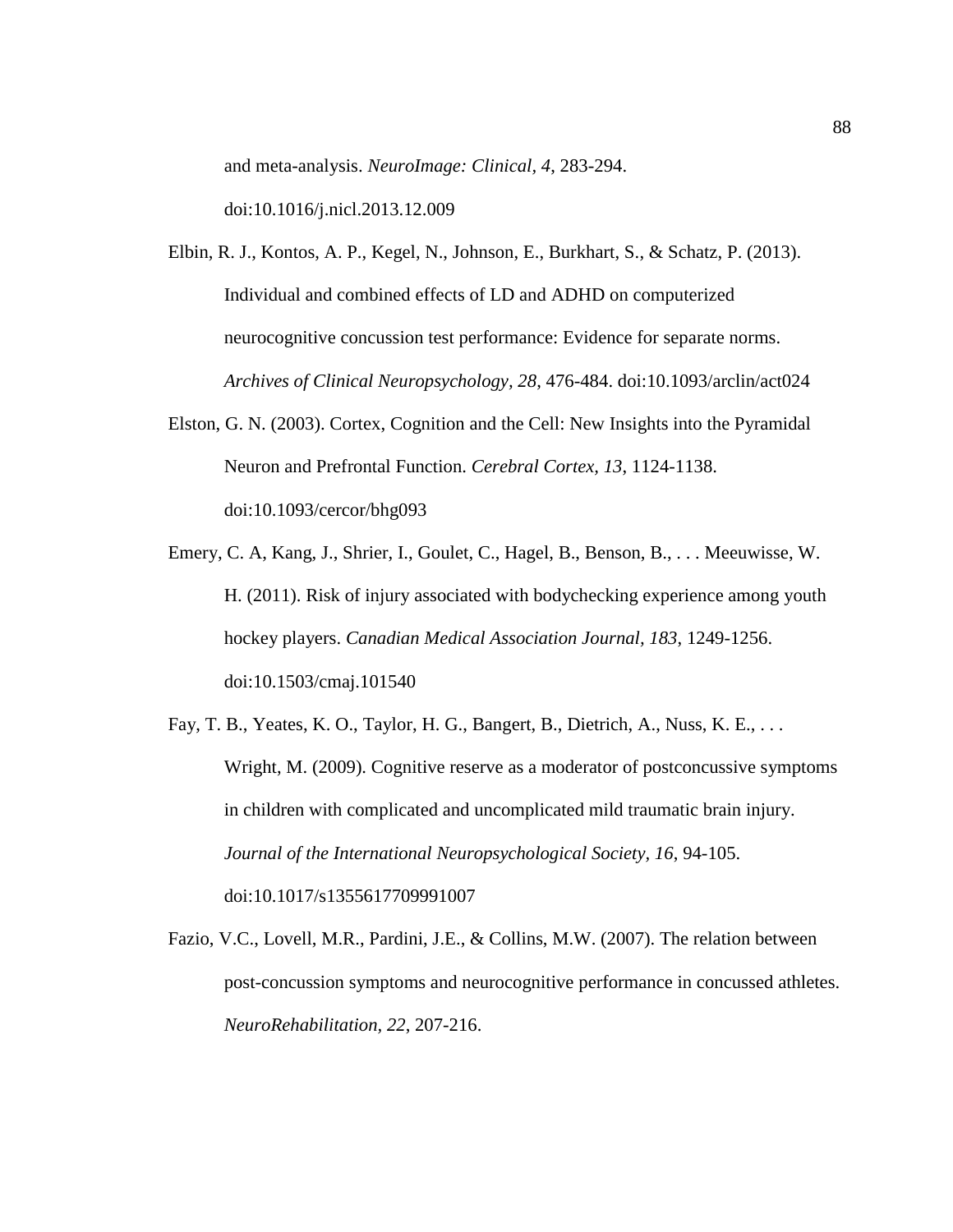- Fields, R. D. (2008). White matter in learning, cognition and psychiatric disorders. *Trends in Neurosciences, 31*, 361-370. doi:10.1016/j.tins.2008.04.001
- Finch, C. F., McIntosh, A. S., & McCrory, P. (2001). What do under 15 year old schoolboy rugby union players think about protective headgear? *British Journal of Sports Medicine, 35*, 89-94. doi:10.1136/bjsm.35.2.89
- Flanagan, D. P., & McDonough, E. M. (2018). *Contemporary intellectual assessment: Theories, tests, and issues.* New York: The Guilford Press.
- Frommer, L. J., Gurka, K. K., Cross, K. M., Ingersoll, C. D., Comstock, R. D., & Saliba, S. A. (2011). Sex differences in concussion symptoms of high school athletes. *Journal of Athletic Training, 46*, 76-84. doi:10.4085/1062-6050-46.1.76
- Fuentes, A., Mckay, C., & Hay, C. (2010). Cognitive reserve in paediatric traumatic brain injury: Relationship with neuropsychological outcome. *Brain Injury, 24*, 995- 1002. doi:10.3109/02699052.2010.489791
- Gavett, B. E., Stern, R. A., Cantu, R. C., Nowinski, C. J., & McKee, A. C. (2010). Mild traumatic brain injury: A risk factor for neurodegeneration. *Alzheimer's Research & Therapy, 2*, 18. doi:10.1186/alzrt42
- Gessel, L. M., Fields, S. K., Collins, C. L., Dick, R. W., & Comstock, R. D. (2007). Concussions among United States high school and collegiate athletes. *Journal of Athletic Training, 42*, 495–503.
- Giza, C., & Choe, M. (2015). Diagnosis and management of acute concussion. *Seminars in Neurology, 35*, 029-041. doi:10.1055/s-0035-1544243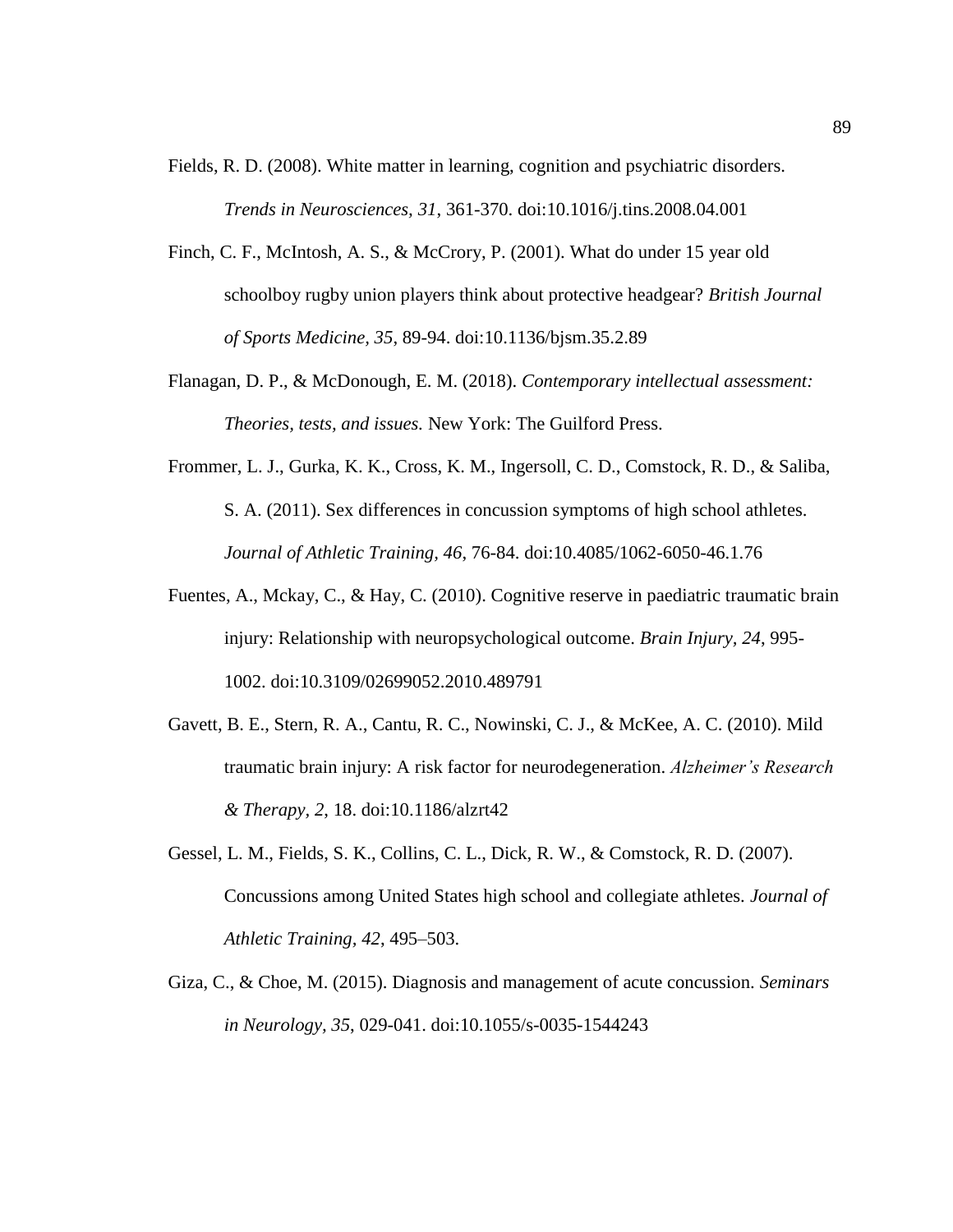- Giza, C. C., & Hovda, D. A. (2014). The new neurometabolic cascade of concussion. *Neurosurgery, 75*, S24-S33. doi:10.1227/neu.0000000000000505
- Gray, J. R., & Thompson, P. M. (2004). Neurobiology of intelligence: Science and ethics. *Nature Reviews Neuroscience, 5*, 471-482. doi:10.1038/nrn1405
- Green, R. E., Colella, B., Christensen, B., Johns, K., Frasca, D., Bayley, M., & Monette, G. (2008). Examining moderators of cognitive recovery trajectories after moderate to severe traumatic brain injury. *Archives of Physical Medicine and Rehabilitation, 89*. doi:10.1016/j.apmr.2008.09.551
- Greiffenstein, M. F., & Baker, W. J. (2003). Premorbid clues? Preinjury scholastic performance and present neuropsychological functioning in late postconcussion syndrome. *The Clinical Neuropsychologist, 17*, 561-573. doi:10.1076/clin.17.4.561.27937
- Habeck, C., Eich, T., Razlighi, R., Gazes, Y., & Stern, Y. (2018). Reference ability neural networks and behavioral performance across the adult life span. *NeuroImage, 172,* 51-63. doi:10.1016/j.neuroimage.2018.01.031
- Habeck, C., Hilton, H., Zarahn, E., Flynn, J., Moeller, J., & Stern, Y. (2003). Relation of cognitive reserve and task performance to expression of regional covariance networks in an event-related fMRI study of nonverbal memory. *NeuroImage, 20*, 1723-1733. doi:10.1016/j.neuroimage.2003.07.032
- Hanson, J. L., Adluru, N., Chung, M. K., Alexander, A. L., Davidson, R. J., & Pollak, S. D. (2013). Early neglect is associated with alterations in white matter integrity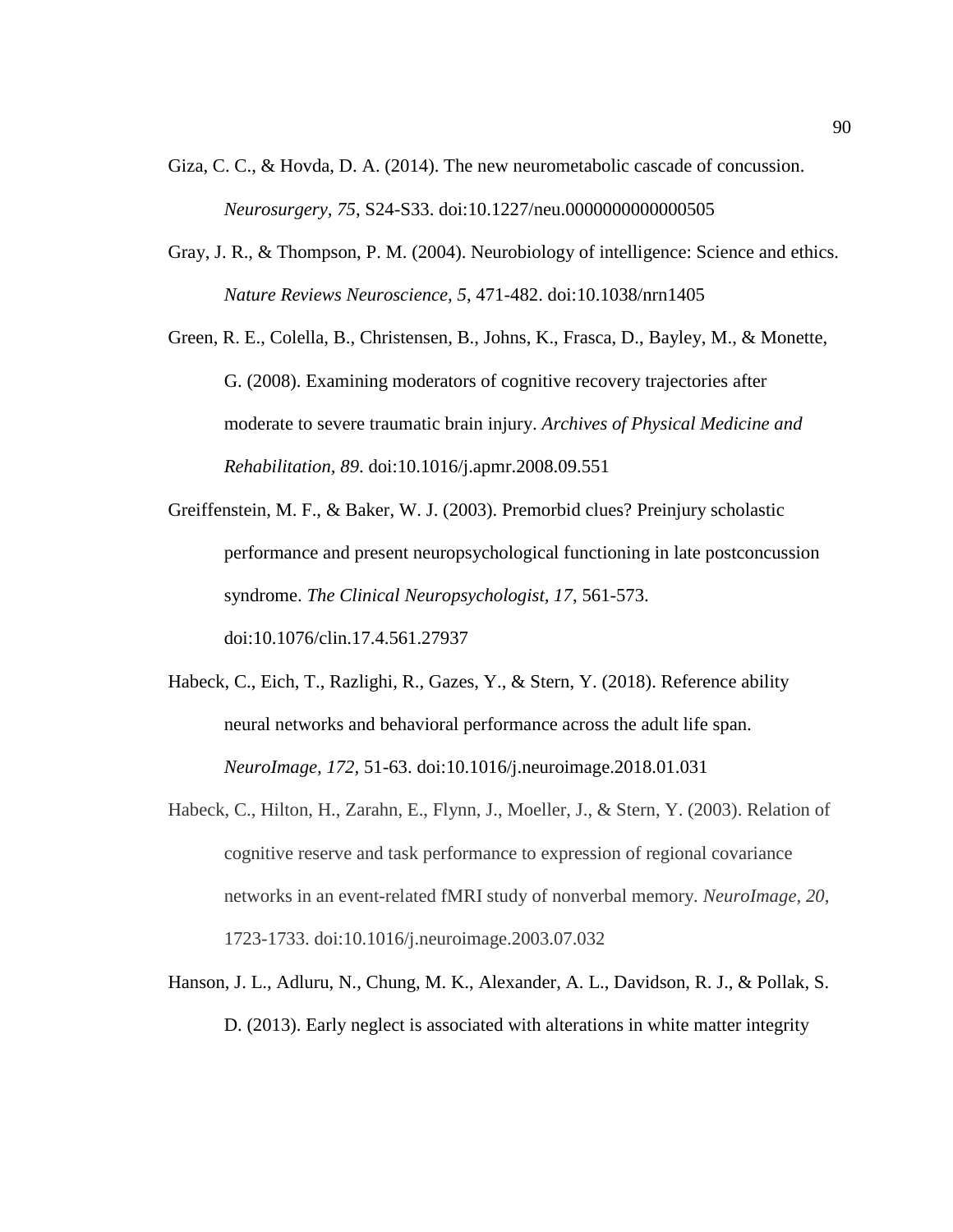and cognitive functioning*. Child Development, 84*, 1566-1578.

doi:10.1111/cdev.12069

- Hartikainen, K. M., Wäljas, M., Isoviita, T., Dastidar, P., Liimatainen, S., Solbakk, A., . . . Öhman, J. (2010). Persistent symptoms in mild to moderate traumatic brain injury associated with executive dysfunction. *Journal of Clinical and Experimental Neuropsychology, 32*, 767-774. doi:10.1080/13803390903521000
- Hashim, E., Caverzasi, E., Papinutto, N., Lewis, C. E., Jing, R., Charles, O., . . . Cusimano, M. D. (2017). Investigating microstructural abnormalities and neurocognition in sub-acute and chronic traumatic brain injury patients with normal-appearing white matter: A preliminary diffusion tensor imaging study. *Frontiers in Neurology, 8.* doi:10.3389/fneur.2017.00097
- Helzner, E. P., Scarmeas, N., Cosentino, S., Portet, F., & Stern, Y. (2007). Leisure activity and cognitive decline in incident Alzheimer Disease. *Archives of Neurology, 64*, 1749. doi:10.1001/archneur.64.12.1749
- Hinton, G. E. (1992). How neural networks learn from experience. *Scientific American, 267*, 144-151. doi:10.1038/scientificamerican0992-144
- Ho, A. D., & Yu, C. C. (2014). Descriptive statistics for modern test score distributions. *Educational and Psychological Measurement, 75*, 365-388. doi:10.1177/0013164414548576
- Holleran, L., Kim, J. H., Gangolli, M., Stein, T., Alvarez, V., McKee, A., & Brody, D. L. (2017). Axonal disruption in white matter underlying cortical sulcus tau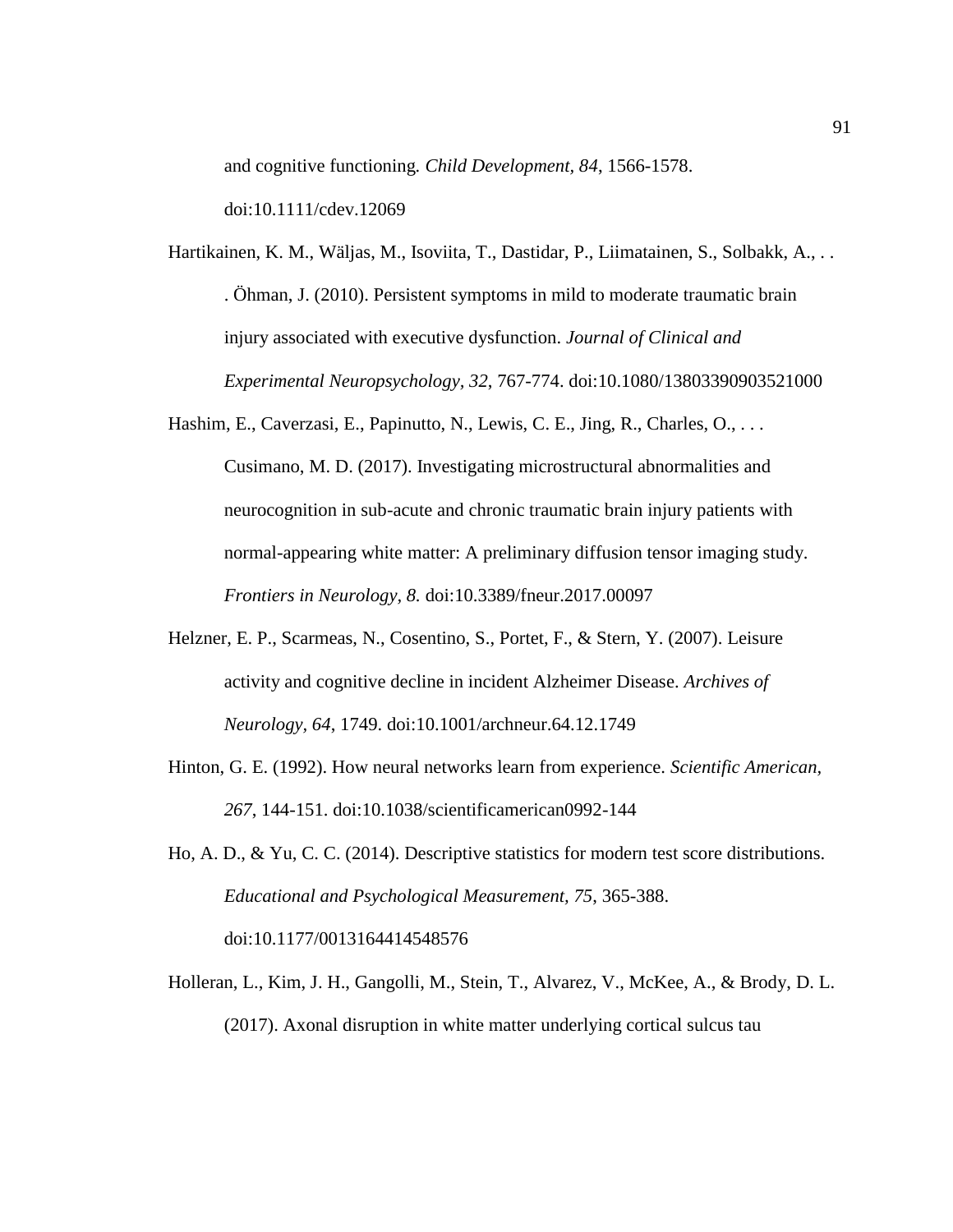pathology in chronic traumatic encephalopathy. *Acta Neuropathologica, 133*, 367-380. doi:10.1007/s00401-017-1686-x

- Huey, E. D., Lee, S., Brickman, A. M., Manoochehri, M., Griffith, E., Devanand, D., ... Grafman, J. (2015). Neuropsychiatric effects of neurodegeneration of the medial versus lateral ventral prefrontal cortex in humans. *Cortex, 73*, 1-9. doi:10.1016/j.cortex.2015.08.002
- ImPACT. (2016). ImPACT Applications, Inc. Technical Manual Online Version 2016.
- Inglese, M., Makani, S., Johnson, G., Cohen, B. A., Silver, J. A., Gonen, O., & Grossman, R. I. (2005). Diffuse axonal injury in mild traumatic brain injury: A diffusion tensor imaging study. *Journal of Neurosurgery, 103*, 298-303. doi:10.3171/jns.2005.103.2.0298
- Ivancevic, V. G. (2009). New mechanics of traumatic brain injury. *Cognitive Neurodynamics, 3*, 281-293. doi:10.1007/s11571-008-9070-0
- Iverson, G. L., Lovell, M. R., & Collins, M. W. (2005). Validity of ImPACT for measuring processing speed following sports-related concussion. *Journal of Clinical and Experimental Neuropsychology, 27*, 683-689. doi:10.1081/13803390490918435
- Jaffee, M. S., Winter, W. C., Jones, C. C., & Ling, G. (2015). Sleep disturbances in athletic concussion. *Brain Injury, 29*, 221-227. doi:10.3109/02699052.2014.983978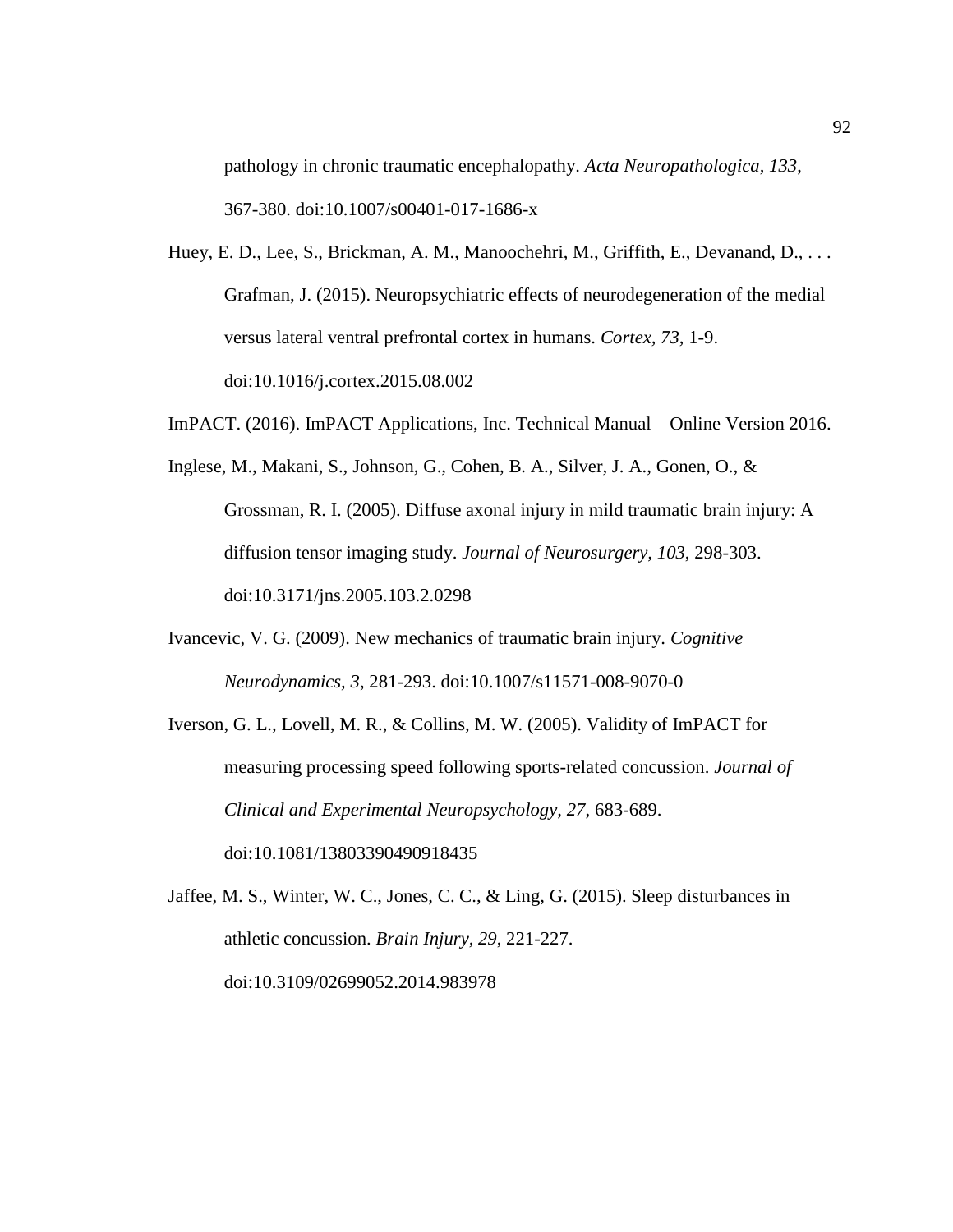- Johnson, V. E., Stewart, W., & Smith, D. H. (2012). Widespread tau and amyloid-beta pathology many years after a single traumatic brain injury in humans. *Brain Pathology, 22*, 142-149. doi:10.1111/j.1750-3639.2011.00513.x
- Johnstone, B., Hexum, C. L., & Ashkanazi, G. (1995). Extent of cognitive decline in traumatic brain injury based on estimates of premorbid intelligence. *Brain Injury, 9*, 377-384. doi:10.3109/02699059509005777
- Jones, T. (2011). Tackled- the immersion of social work profession into the realm of high collison sports. *International Journal of Social Sciences and Humanity Studies, 3*, 467-478. Retrieved from http://dergipark.gov.tr/ijsshs/issue/26222/276213
- Kantarci, K., & Jack, C. R. (2003). Neuroimaging in Alzheimer's disease: An evidencebased review. *Neuroimaging Clinics of North America, 13*, 197-209. doi:10.1016/s1052-5149(03)00025-x
- Kapitein, L., & Hoogenraad, C. (2015). Building the neuronal microtubule cytoskeleton. *Neuron, 87*, 492-506. doi:10.1016/j.neuron.2015.05.046
- Katzman, R. (1993). Education and the prevalence of dementia and Alzheimer's disease. *Neurology, 43*, 13-20. doi:10.1212/wnl.43.1\_part\_1.13
- Katzman, R., Terry, R., Deteresa, R., Brown, T., Davies, P., Fuld, P., . . . Peck, A. (1988). Clinical, pathological, and neurochemical changes in dementia: A subgroup with preserved mental status and numerous neocortical plaques. *Annals of Neurology, 23*, 138-144. doi:10.1002/ana.410230206
- Kesler, S. R., Adams, H. F., Blasey, C. M., & Bigler, E. D. (2003). Premorbid intellectual functioning, education, and brain size in traumatic brain injury: An investigation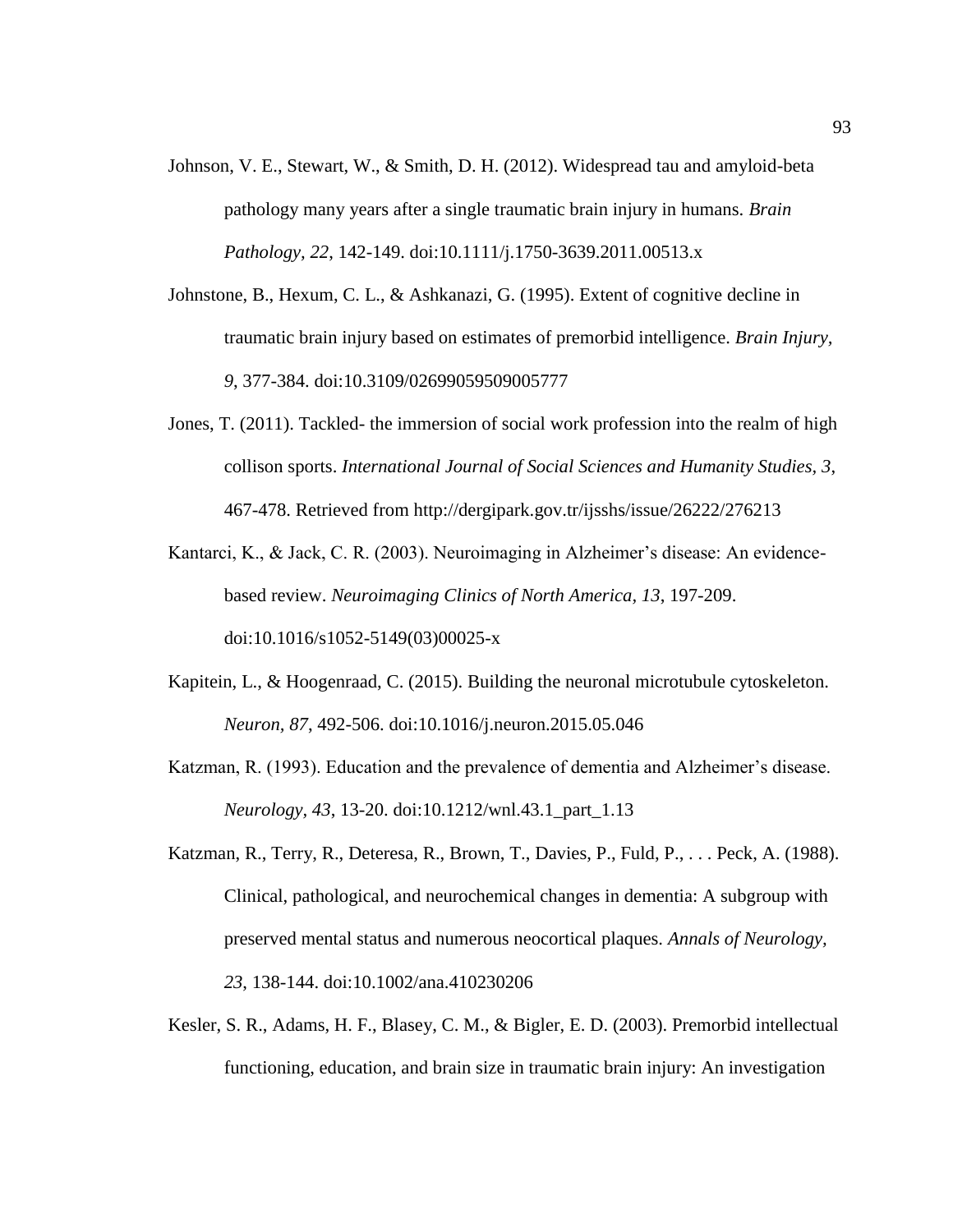of the cognitive reserve hypothesis. *Applied Neuropsychology, 10*, 153-162. doi:10.1207/s15324826an1003\_04

- Kliegl, R., Smith, J., & Baltes, P. B. (1989). Testing-the-limits and the study of adult age differences in cognitive plasticity of a mnemonic skill. *Developmental Psychology, 25*, 247-256. doi:10.1037/0012-1649.25.2.247
- Kline, R. B. (2005). *Principle and practice of structural equation modeling.* New York: Guilford.
- Koerts, J., Tucha, L., Lange, K. W., & Tucha, O. (2012). The influence of cognitive reserve on cognition in Parkinson's disease. *Journal of Neural Transmission, 120*, 593-596. doi:10.1007/s00702-012-0916-6
- Kontos, A. P., Elbin, R., Schatz, P., Covassin, T., Henry, L., Pardini, J., & Collins, M. W. (2012). A revised factor structure for the post-concussion symptom scale. *The American Journal of Sports Medicine, 40*, 2375-2384. doi:10.1177/0363546512455400
- Kopeikina, K. J., Carlson, G. A., Pitstick, R., Ludvigson, A. E., Peters, A., Luebke, J. I., . . . Spires-Jones, T. L. (2011). Tau accumulation causes mitochondrial distribution deficits in neurons in a mouse model of tauopathy and in human Alzheimer's disease brain. *The American Journal of Pathology, 179*, 2071-2082. doi:10.1016/j.ajpath.2011.07.004
- Kroshus, E., Baugh, C. M., Stein, C. J., Austin, S. B., & Calzo, J. P. (2017). Concussion reporting, sex, and conformity to traditional gender norms in young adults. *Journal of Adolescence, 54*, 110-119. doi:10.1016/j.adolescence.2016.11.002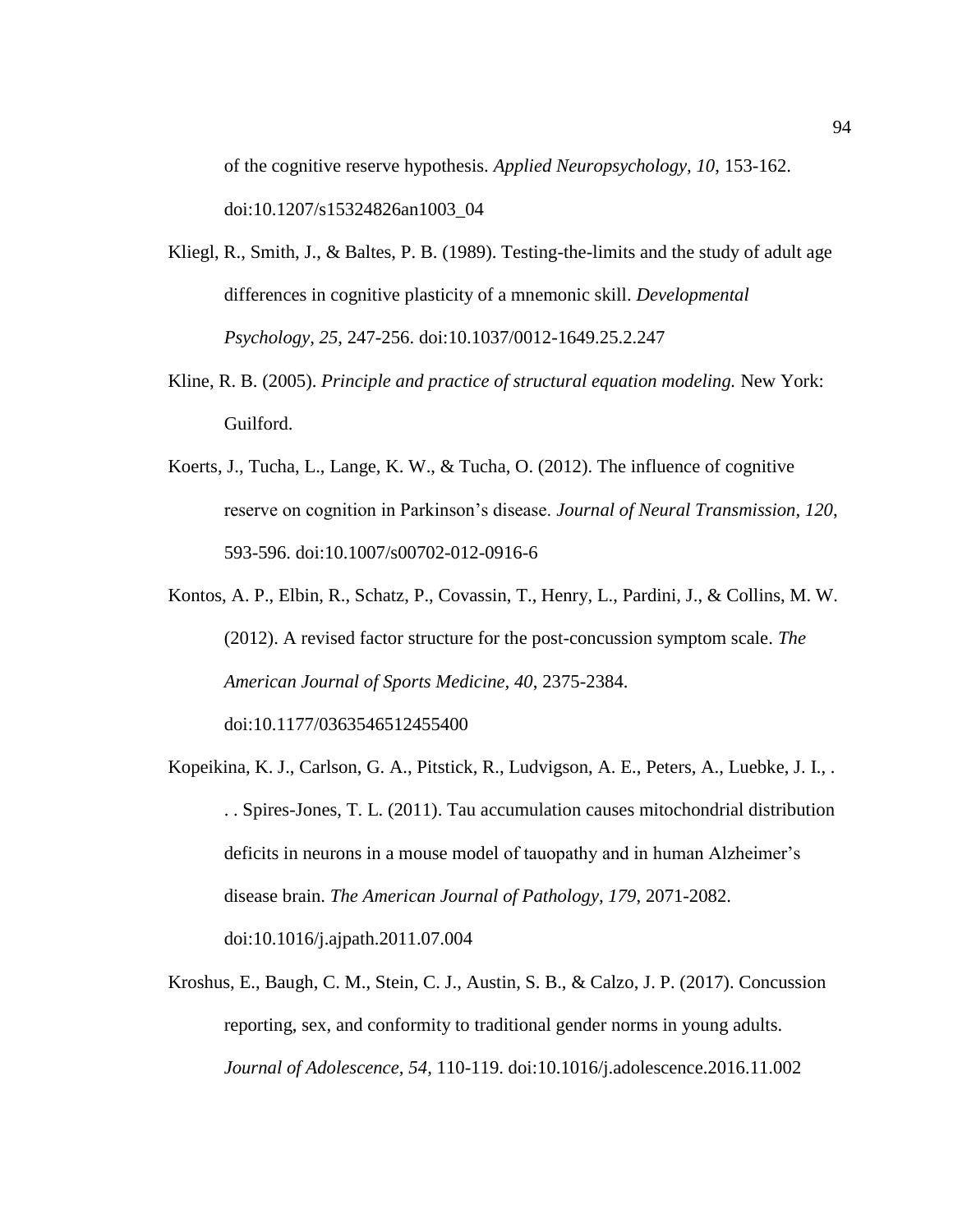- Kroshus, E., Garnett, B., Hawrilenko, M., Baugh, C. M., & Calzo, J. P. (2015). Concussion under-reporting and pressure from coaches, teammates, fans, and parents. S*ocial Science & Medicine, 134,* 66-75. doi:10.1016/j.socscimed.2015.04.011
- Kvist, A. V., & Gustafsson, J. (2008). The relation between fluid intelligence and the general factor as a function of cultural background: A test of Cattell's Investment theory. *Intelligence, 36*, 422-436. doi:10.1016/j.intell.2007.08.004
- Lancaster, M. A., Olson, D. V., Mccrea, M. A., Nelson, L. D., Laroche, A. A., & Muftuler, L. T. (2016). Acute white matter changes following sport-related concussion: A serial diffusion tensor and diffusion kurtosis tensor imaging study. *Human Brain Mapping, 37*, 3821-3834. doi:10.1002/hbm.23278
- Langlois, J. A., Rutland-Brown, W., & Wald, M. M. (2006). The epidemiology and impact of traumatic brain injury. *Journal of Head Trauma Rehabilitation, 21*, 375-378. doi:10.1097/00001199-200609000-00001
- Lau, B. C., Collins, M. W., & Lovell, M. R. (2011). Sensitivity and specificity of subacute computerized neurocognitive testing and symptom evaluation in predicting outcomes after sports-related concussion. *The American Journal of Sports Medicine, 39*, 1209-1216. doi:10.1177/0363546510392016
- Lau, B., Lovell, M. R., Collins, M. W., & Pardini, J. (2009). Neurocognitive and symptom predictors of recovery in high school athletes. *Clinical Journal of Sport Medicine, 19*, 216-221. doi:10.1097/jsm.0b013e31819d6edb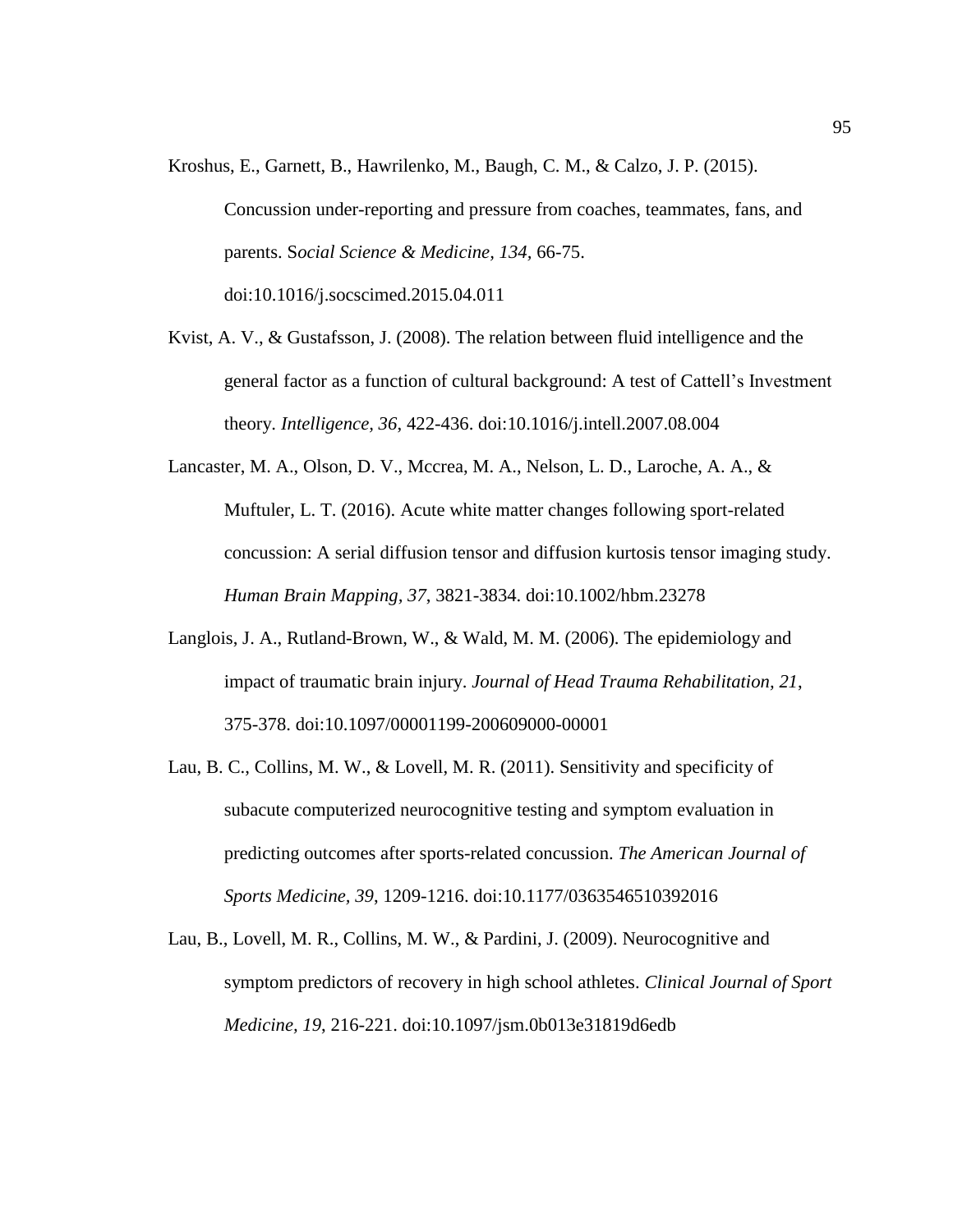- Lavigne, G., Khoury, S., Chauny, J., & Desautels, A. (2015). Pain and sleep in postconcussion/mild traumatic brain injury. *Pain, 156*, S75-S85. doi:10.1097/j.pain.0000000000000111
- Le Carret, N., Auriacombe, S., Letenneur, L., Bergua, V., Dartigues, J., & Fabrigoule, C. (2005). Influence of education on the pattern of cognitive deterioration in AD patients: The cognitive reserve hypothesis. *Brain and Cognition, 57*, 120-126. doi:10.1016/j.bandc.2004.08.031
- Lee, D., & Seo, H. (2016). Neural basis of strategic decision making. *Trends in Neurosciences, 39*, 40-48. doi:10.1016/j.tins.2015.11.002
- Liberati, G., Raffone, A., & Belardinelli, M. O. (2011). Cognitive reserve and its implications for rehabilitation and Alzheimer's disease. *Cognitive Processing, 13*, 1-12. doi:10.1007/s10339-011-0410-3
- Light, L. L., & Zelinski, E. M. (1983). Memory for spatial information in young and old adults. *Developmental Psychology, 19*, 901-906. doi:10.1037/0012-1649.19.6.901
- Lipton, M. L., Kim, N., Zimmerman, M. E., Kim, M., Stewart, W. F., Branch, C. A., & Lipton, R. B. (2013). Soccer heading is associated with white matter microstructural and cognitive abnormalities. *Radiology, 268*, 850-857. doi:10.1148/radiol.13130545
- Llewellyn, T., Burdette, G. T., Joyner, A. B., & Buckley, T. A. (2014). Concussion reporting rates at the conclusion of an intercollegiate athletic career. *Clinical Journal of Sport Medicine, 24*, 76-79. doi:10.1097/01.jsm.0000432853.77520.3d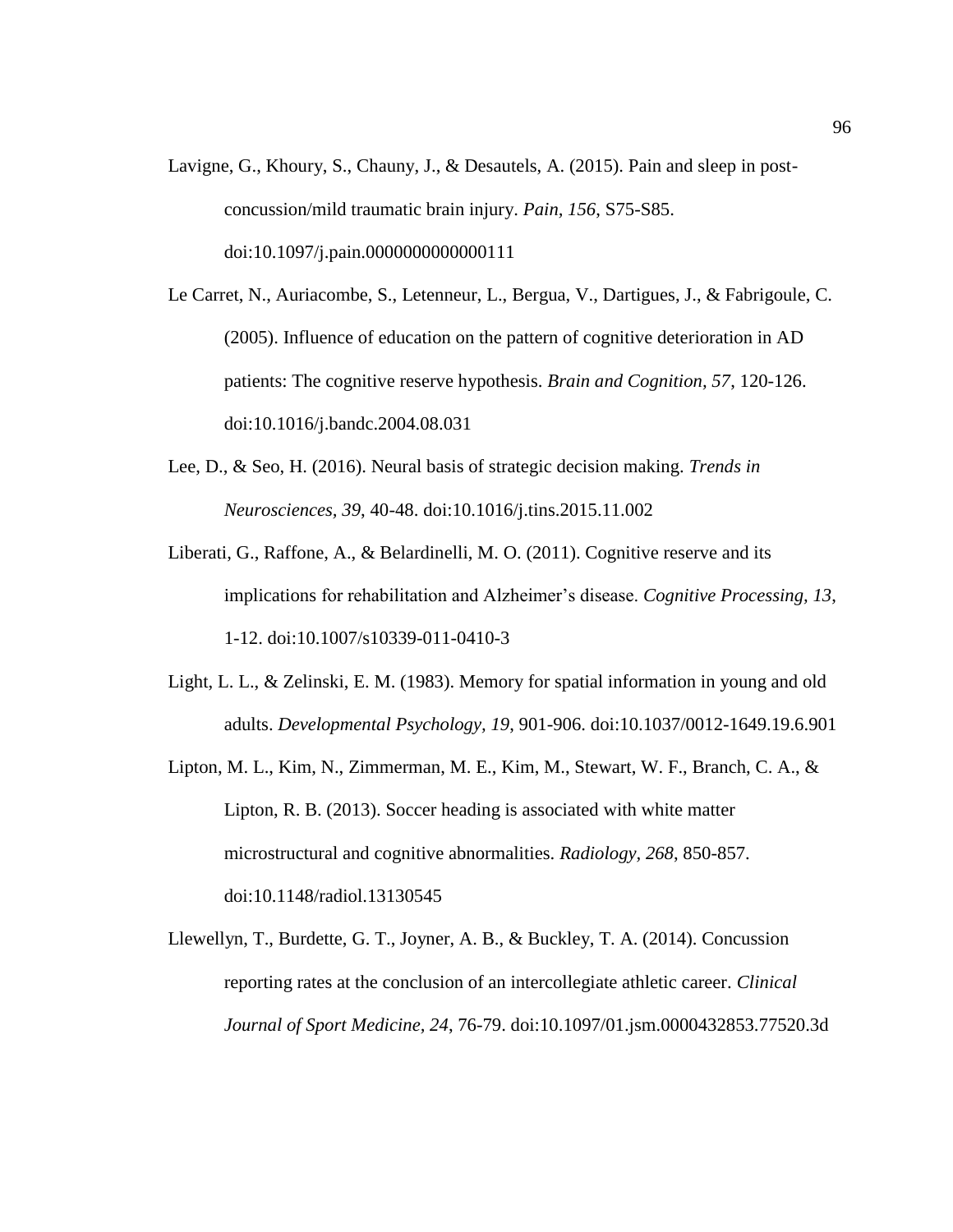Logue, E., Scarisbrick, D. M., Thaler, N. S., Mahoney, J. J., Block, C. K., Adams, R., & Scott, J. (2015). Criterion validity of the WAIS-IV Cognitive Proficiency Index (CPI). *The Clinical Neuropsychologist, 29*, 777-787. doi:10.1080/13854046.2015.1101490

Macera, C. A., Aralis, H. J., Rauh, M. J., & Macgregor, A. J. (2013). Do sleep problems mediate the relationship between traumatic brain injury and development of mental health symptoms after deployment? *Sleep, 36*, 83-90. doi:10.5665/sleep.2306

MacKenzie, J. D., Siddiqi, F., Babb, J. S., Bagley, L. J., Mannon, L. J., Sinson, G. P. & Grossman, R. I. (2002). Brain atrophy in mild or moderate traumatic brain injury: A longitudinal quantitative analysis. *American Journal of Neuroradiology, 23,*  1509–1515.

Mahncke, H. W., Connor, B. B., Appelman, J., Ahsanuddin, O. N., Hardy, J. L., Wood, R. A., . . . Merzenich, M. M. (2006). Memory enhancement in healthy older adults using a brain plasticity-based training program: A randomized, controlled study. *Proceedings of the National Academy of Sciences, 103*, 12523-12528. doi:10.1073/pnas.0605194103

Maruyama, M., Shimada, H., Suhara, T., Shinotoh, H., Ji, B., Maeda, J., . . . Higuchi, M. (2013). Imaging of tau pathology in a tauopathy mouse model and in Alzheimer's patients compared to normal controls. *Neuron, 79*, 1094-1108. doi:10.1016/j.neuron.2013.07.037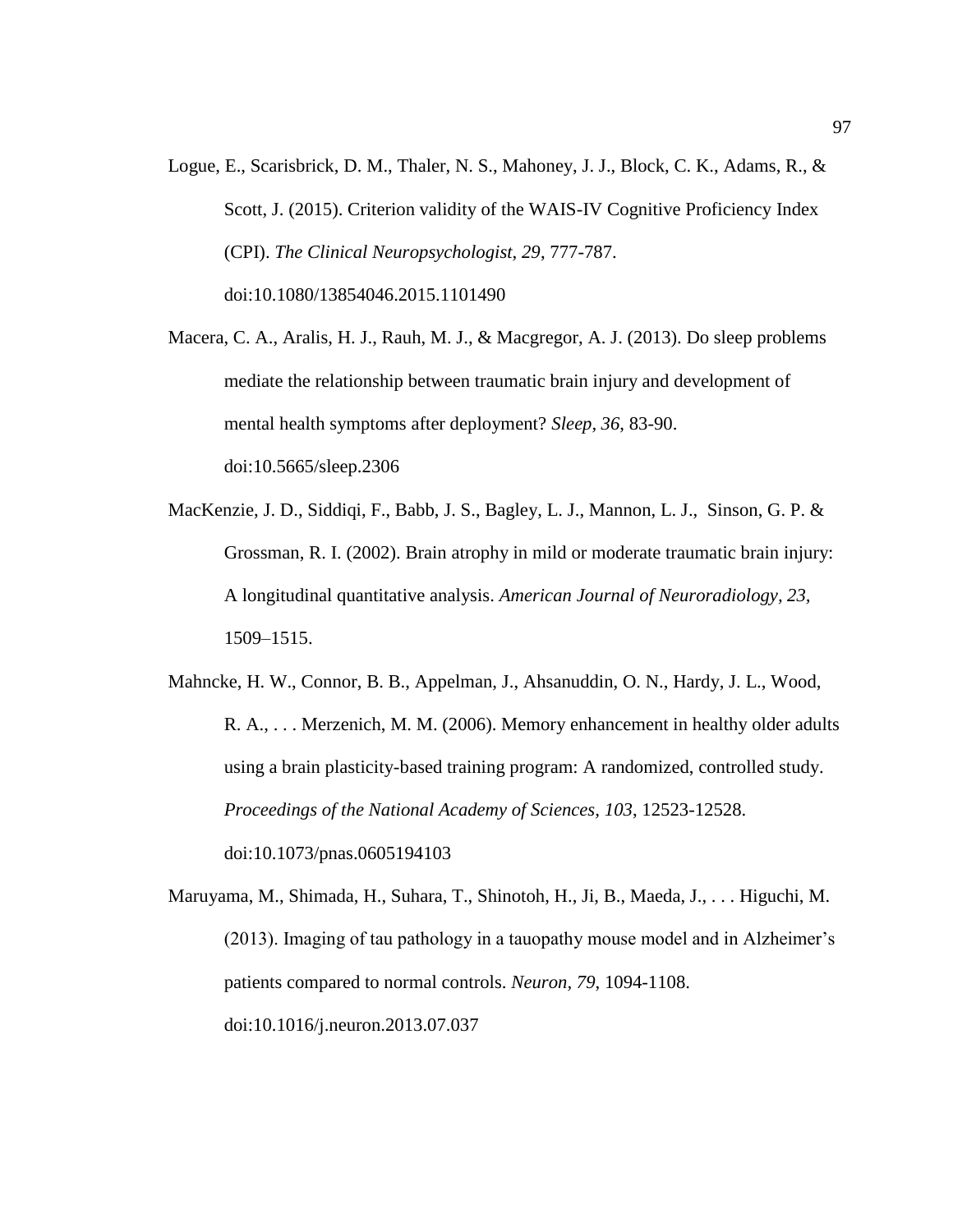Mason, E. J., Hussey, E. P., Molitor, R. J., Ko, P. C., Donahue, M. J., & Ally, B. A. (2017). Family history of Alzheimer's disease is associated with impaired perceptual discrimination of novel objects. *Journal of Alzheimer's Disease, 57*, 735-745. doi:10.3233/jad-160772

Mathias, J. L., & Wheaton, P. (2015). Contribution of brain or biological reserve and cognitive or neural reserve to outcome after TBI: A meta-analysis (prior to 2015). *Neuroscience & Biobehavioral Reviews, 55,* 573-593. doi:10.1016/j.neubiorev.2015.06.001

- Maxwell, W. L., Mackinnon, M., Stewart, J. E., & Graham, D. I. (2010). Stereology of cerebral cortex after traumatic brain injury matched to the Glasgow Outcome Score. *Brain, 133*, 139-160. doi:10.1093/brain/awp264
- McCrea, M. (2008). *Mild traumatic brain injury and postconcussion syndrome: The new evidence base for diagnosis and treatment.* New York: Oxford University Press.
- McCrea, M., Guskiewicz, K. M., Marshall, S. W., Barr, W., Randolph, C., Cantu, R. C., . . . Kelly, J. P. (2003). Acute effects and recovery time following concussion in collegiate football players. *JAMA, 290*, 2556-2563. doi:10.1001/jama.290.19.2556
- McCrea, M., Hammeke, T., Olsen, G., Leo, P., & Guskiewicz, K. (2004). Unreported concussion in high school football players. *Clinical Journal of Sport Medicine, 14*, 13-17. doi:10.1097/00042752-200401000-00003
- McCrory, P., Meeuwisse, W., Dvorak, J., Aubry, M., Bailes, J., Broglio, S., . . . Vos, P. E. (2017). Consensus statement on concussion in sport—the 5th international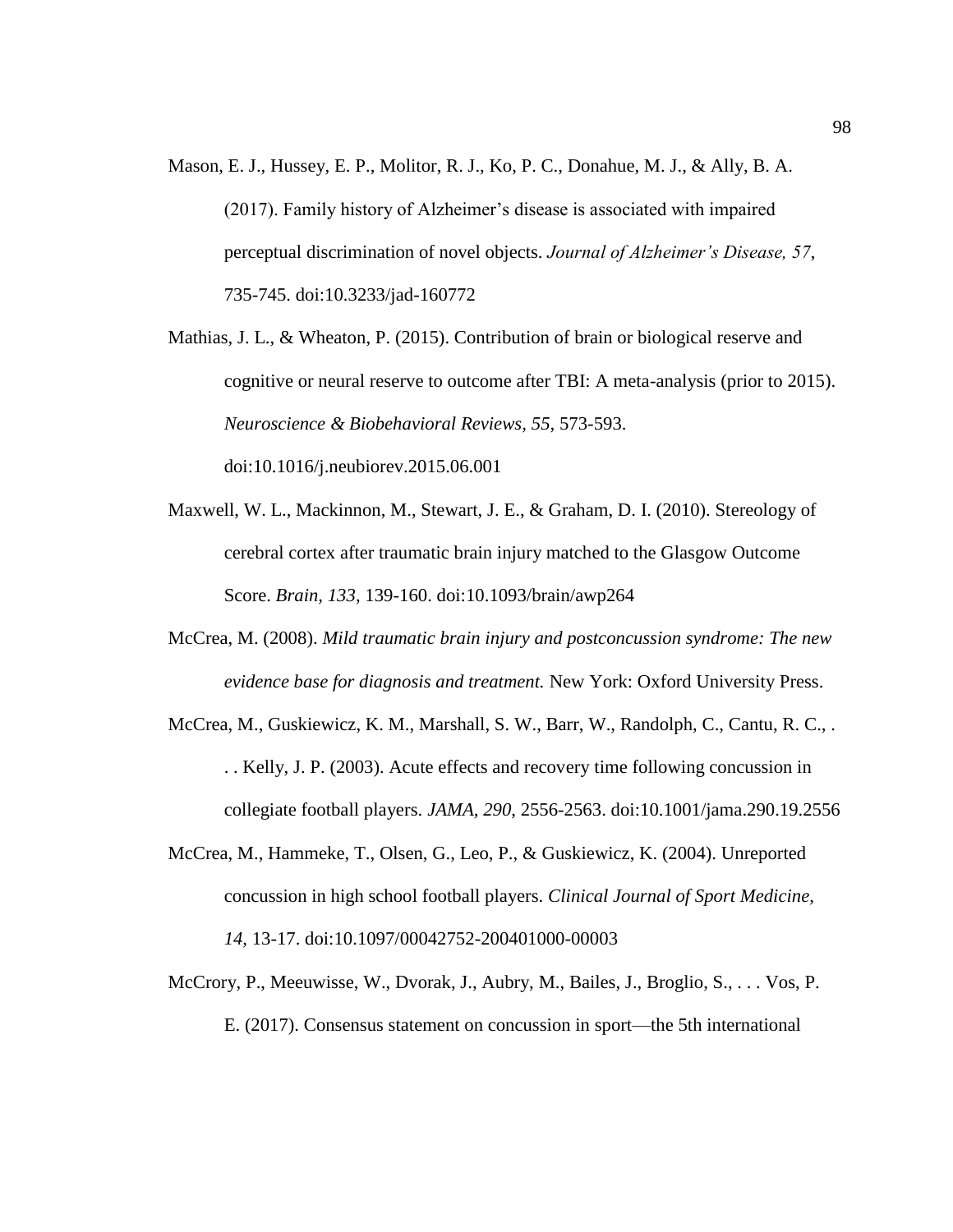conference on concussion in sport held in Berlin, October 2016. *British Journal of Sports Medicine.* doi:10.1136/bjsports-2017-097699

- McCrory, P., Meeuwisse, W. H., Echemendia, R. J., Iverson, G. L., Dvořák, J., & Kutcher, J. S. (2013). What is the lowest threshold to make a diagnosis of concussion? *British Journal of Sports Medicine, 47*, 268-271. doi:10.1136/bjsports-2013-092247
- McKee, A. C., Cantu, R. C., Nowinski, C. J., Hedley-Whyte, E. T., Gavett, B. E., Budson, A. E., . . . Stern, R. A. (2009). Chronic traumatic encephalopathy in athletes: Progressive tauopathy after repetitive head injury. *Journal of Neuropathology & Experimental Neurology, 68*, 709-735. doi:10.1097/nen.0b013e3181a9d503
- McKee, A. C., Stein, T. D., Nowinski, C. J., Stern, R. A., Daneshvar, D. H., Alvarez, V. E., . . . Cantu, R. C. (2012). The spectrum of disease in chronic traumatic encephalopathy. *Brain, 136*, 43-64. doi:10.1093/brain/aws307
- Meaney, D. F., & Smith, D. H. (2011). Biomechanics of concussion. *Clinics in Sports Medicine, 30*, 19-31. doi:10.1016/j.csm.2010.08.009
- Meares, S., Shores, E. A., Taylor, A. J., Batchelor, J., Bryant, R. A., Baguley, I. J., ... Marosszeky, J. E. (2008). Mild traumatic brain injury does not predict acute postconcussion syndrome. *Journal of Neurology, Neurosurgery & Psychiatry, 79*, 300-306. doi:10.1136/jnnp.2007.126565
- Meier, T. B., Bergamino, M., Bellgowan, P. S., Teague, T. K., Ling, J. M., Jeromin, A., & Mayer, A. R. (2015a). Longitudinal assessment of white matter abnormalities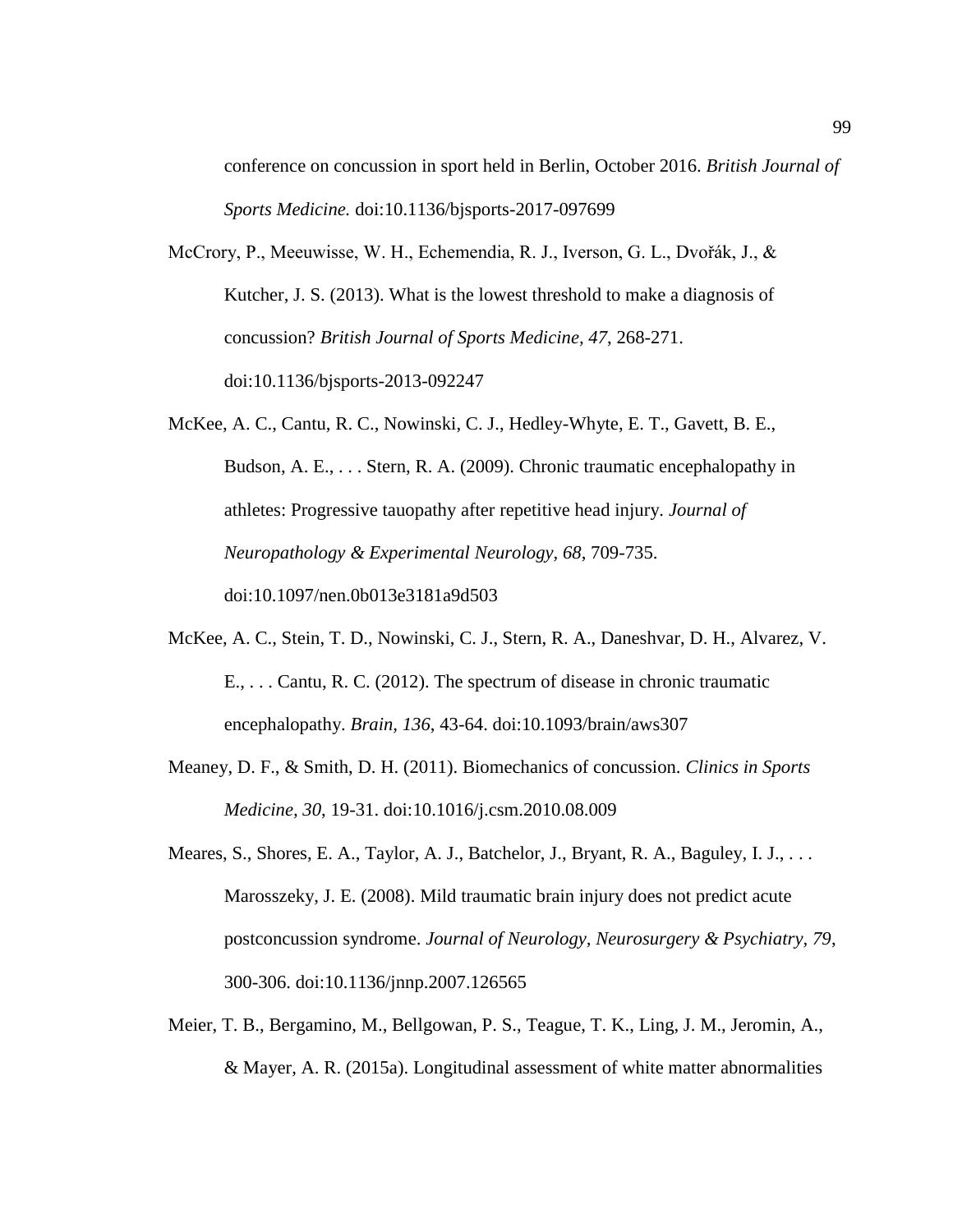following sports-related concussion. *Human Brain Mapping, 37*, 833-845. doi:10.1002/hbm.23072

- Meier, T. B., Brummel, B. J., Singh, R., Nerio, C. J., Polanski, D. W., & Bellgowan, P. S. (2015b). The underreporting of self-reported symptoms following sports-related concussion. *Journal of Science and Medicine in Sport, 18*, 507-511. doi:10.1016/j.jsams.2014.07.008
- Meiran, N., & Shahar, N. (2018). Working memory involvement in reaction time and its contribution to fluid intelligence: An examination of individual differences in reaction-time distributions. *Intelligence, 69*, 176-185. doi:10.1016/j.intell.2018.06.004
- Mez, J., Daneshvar, D. H., Kiernan, P. T., Abdolmohammadi, B., Alvarez, V. E., Huber, B. R., . . . McKee, A. C. (2017). Clinicopathological evaluation of chronic traumatic encephalopathy in players of american football. *JAMA, 318*, 1-21. doi:10.1001/jama.2017.8334
- Mollayeva, T., El-Khechen-Richandi, G., & Colantonio, A. (2018). Sex & gender considerations in concussion research. *Concussion, 3*. doi:10.2217/cnc-2017-0015
- Nagy, Z., Westerberg, H., & Klingberg, T. (2004). Maturation of white matter is associated with the development of cognitive functions during childhood. *Journal of Cognitive Neuroscience, 16*, 1227-1233. doi:10.1162/0898929041920441
- Nakatomi, H., Kuriu, T., Okabe, S., Yamamoto, S., Hatano, O., Kawahara, N., . . . Nakafuku, M. (2002). Regeneration of hippocampal pyramidal neurons after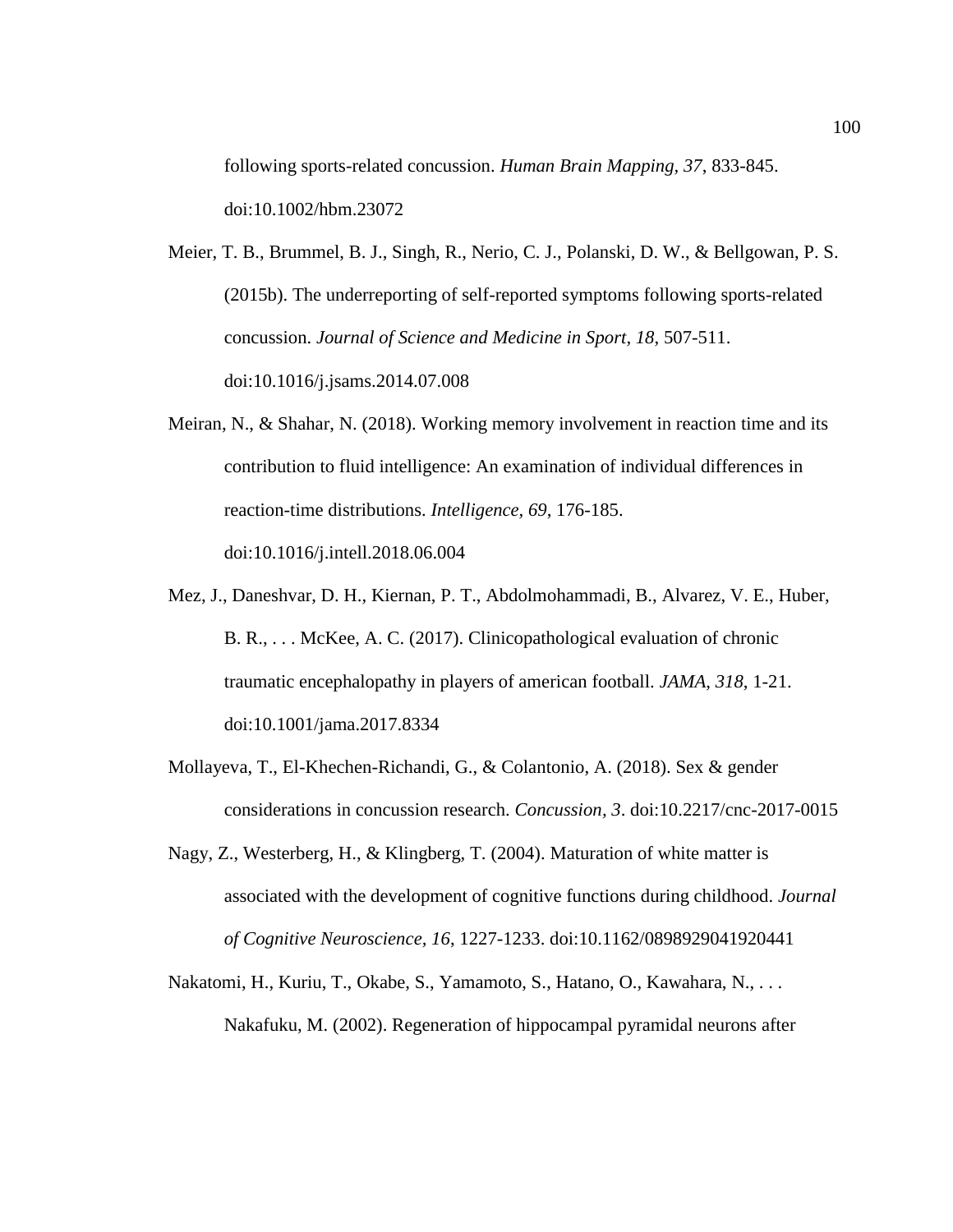ischemic brain injury by recruitment of endogenous neural progenitors. *Cell, 110*, 429-441. doi:10.1016/s0092-8674(02)00862-0

- Narr, K. L., Woods, R. P., Thompson, P. M., Szeszko, P., Robinson, D., Dimtcheva, T., . . . Bilder, R. M. (2006). Relationships between IQ and regional cortical gray matter thickness in healthy adults. *Cerebral Cortex, 17*, 2163-2171. doi:10.1093/cercor/bhl125
- Nebes, R. D., Buysse, D. J., Halligan, E. M., Houck, P. R., & Monk, T. H. (2009). Selfreported sleep quality predicts poor cognitive performance in healthy older adults. *The Journals of Gerontology Series B: Psychological Sciences and Social Sciences, 64B*, 180-187. doi:10.1093/geronb/gbn037
- Nelson, L. D., Laroche, A. A., Pfaller, A. Y., Lerner, E. B., Hammeke, T. A., Randolph, C., . . . Mccrea, M. A. (2016). Prospective, head-to-head study of three Computerized Neurocognitive Assessment Tools (CNTs): Reliability and validity for the assessment of sport-related concussion. *Journal of the International Neuropsychological Society, 22*, 24-37. doi:10.1017/s1355617715001101
- Nilsson, J., Thomas, A. J., Obrien, J. T., & Gallagher, P. (2014). White matter and cognitive decline in aging: A focus on processing speed and variability. *Journal of the International Neuropsychological Society, 20*, 262-267. doi:10.1017/s1355617713001458
- Niogi, S., Mukherjee, P., Ghajar, J., Johnson, C., Kolster, R., Sarkar, R., . . . Mccandliss, B. (2008). Extent of microstructural white matter injury in postconcussive syndrome correlates with impaired cognitive reaction time: A 3T diffusion tensor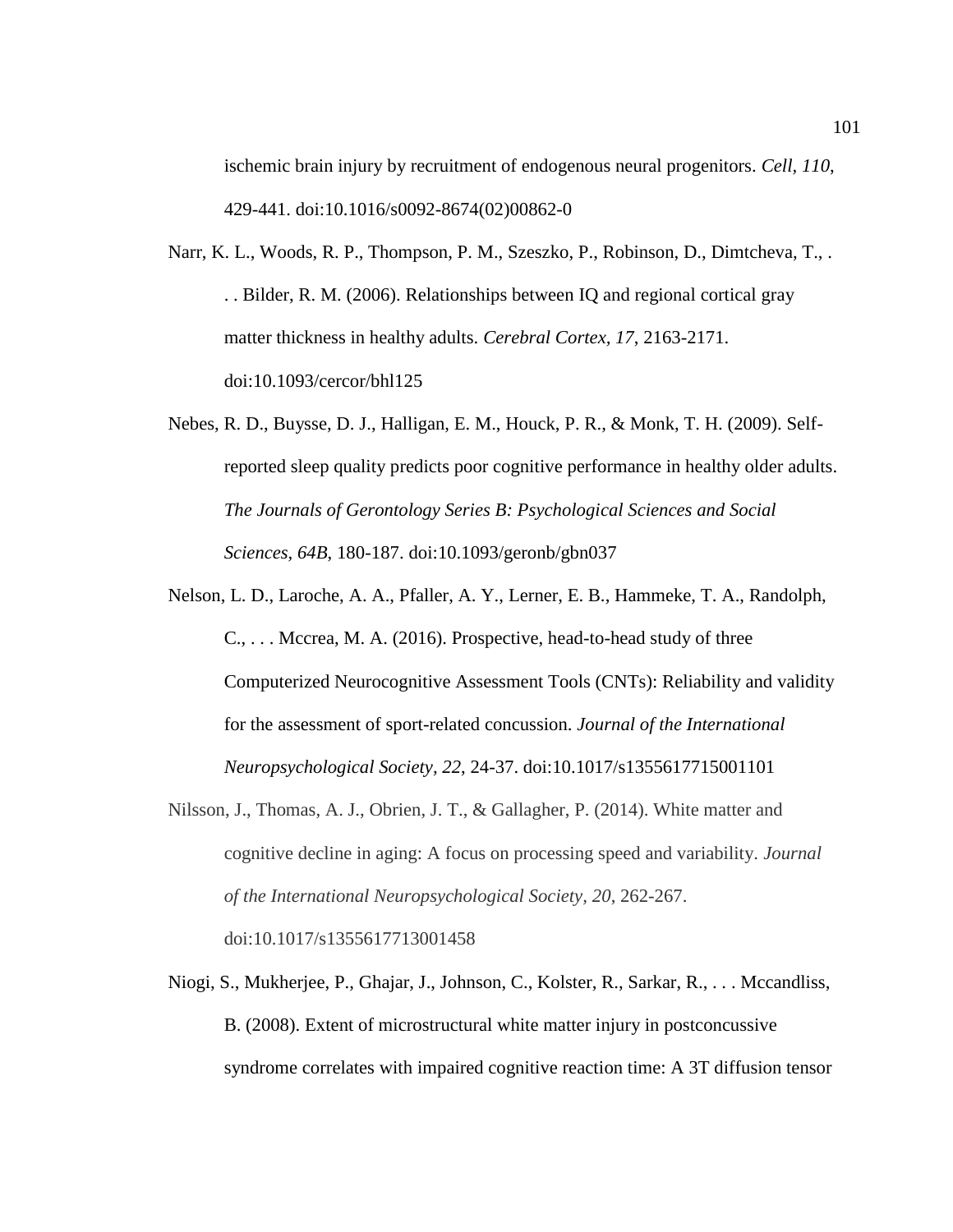imaging study of Mild traumatic brain injury. *American Journal of* 

*Neuroradiology, 29*, 967-973. doi:10.3174/ajnr.a0970

- Nithianantharajah, J. (2004). Environmental enrichment results in cortical and subcortical changes in levels of synaptophysin and PSD-95 proteins. *Neurobiology of Learning and Memory, 81*, 200-210. doi:10.1016/j.nlm.2004.02.002
- Oh, H., Razlighi, Q. R., & Stern, Y. (2017). Multiple pathways of reserve simultaneously present in cognitively normal older adults. *Neurology, 90*. doi:10.1212/wnl.0000000000004829
- Oldenburg, C., Lundin, A., Edman, G., Boussard, C. N., & Bartfai, A. (2015). Cognitive reserve and persistent post-concussion symptoms: A prospective mild traumatic brain injury (mTBI) cohort study. *Brain Injury, 30*, 146-155. doi:10.3109/02699052.2015.1089598
- Omalu, B. I., Dekosky, S. T., Minster, R. L., Kamboh, M. I., Hamilton, R. L., & Wecht, C. H. (2005). Chronic traumatic encephalopathy in a National Football League player. *Neurosurgery, 57*, 128-134. doi:10.1227/01.neu.0000163407.92769.ed
- Parker, R. S., & Rosenblum, A. (1996). IQ loss and emotional dysfunctions after mild head injury incurred in a motor vehicle accident. *Journal of Clinical Psychology, 52*, 32-43. doi:10.1002/(sici)1097-4679(199601)52:1<32::aid-jclp5>3.3.co;2-1
- Patricios, J., Fuller, G. W., Ellenbogen, R., Herring, S., Kutcher, J. S., Loosemore, M., .. . Schneider, K. J. (2017). What are the critical elements of sideline screening that can be used to establish the diagnosis of concussion? A systematic review. *British Journal of Sports Medicine.* doi:10.1136/bjsports-2016-097441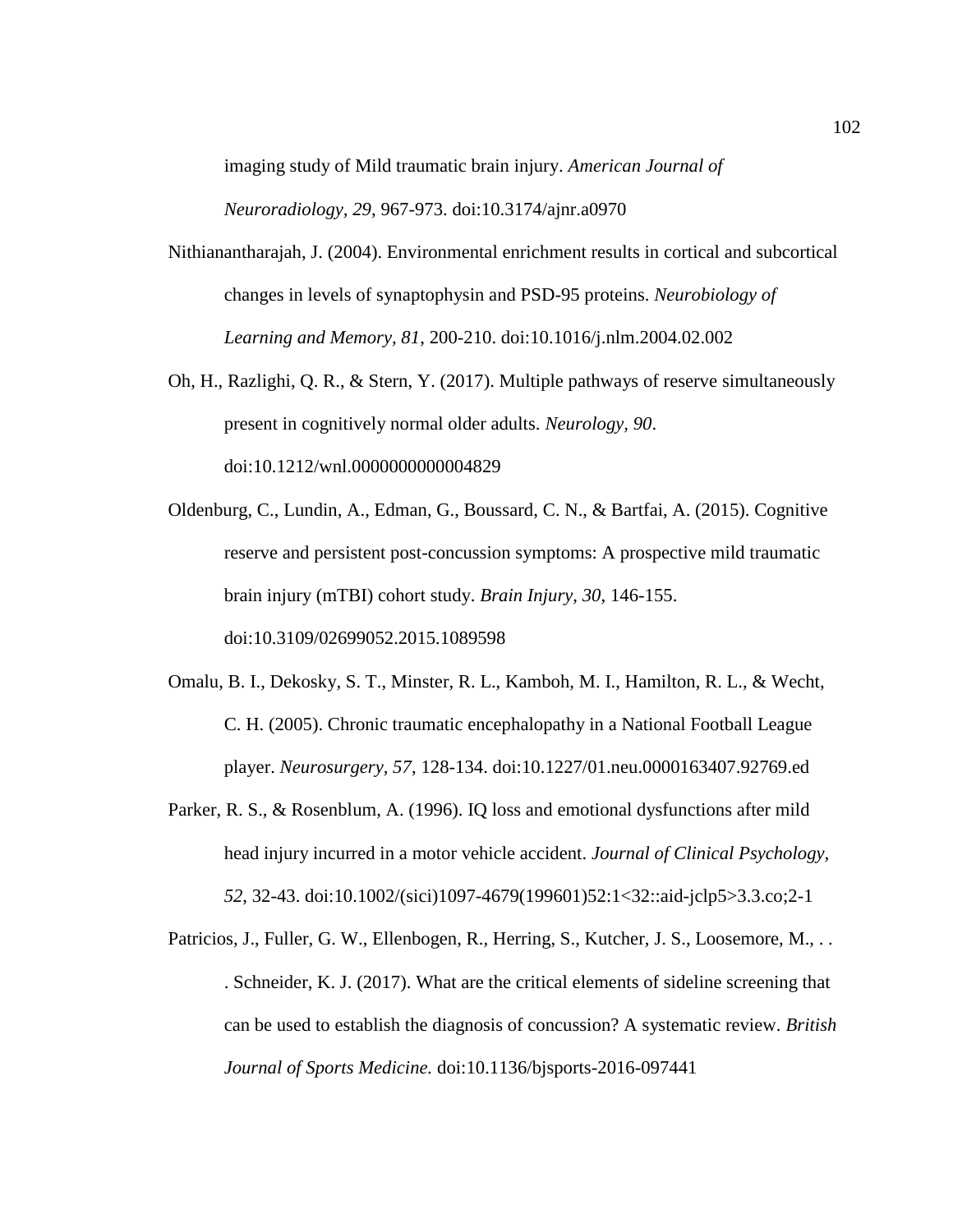- Paus, T., Pesaresi, M., & French, L. (2014). White matter as a transport system. *Neuroscience, 276,* 117-125. doi:10.1016/j.neuroscience.2014.01.055
- Pellman, E. J., Viano, D. C., Casson, I. R., Arfken, C., & Feuer, H. (2005). Concussion in professional football: Players returning to the same game—Part 7. *Neurosurgery, 56*, 79-92. doi:10.1227/01.neu.0000150180.16552.8d
- Poletti, M., Emre, M., & Bonuccelli, U. (2011). Mild cognitive impairment and cognitive reserve in Parkinson's disease. *Parkinsonism & Related Disorders, 17*, 579-586. doi:10.1016/j.parkreldis.2011.03.013
- Prins, M., Hales, A., Reger, M., Giza, C., & Hovda, D. (2010). Repeat traumatic brain injury in the juvenile rat is associated with increased axonal injury and cognitive impairments. *Developmental Neuroscience, 32,* 510-518. doi:10.1159/000316800
- R Core Team (2018). *R: A language and environment for statistical computing.* R Foundation for Statistical Computing, Vienna, Austria. Retrieved from https://www.R-project.org/.
- Rabbitt, P., Ibrahim, S., Lunn, M., Scott, M., Thacker, N., Hutchinson, C., . . . Jackson, A. (2008). Age-associated losses of brain volume predict longitudinal cognitive declines over 8 to 20 years. *Neuropsychology, 22*, 3-9. doi:10.1037/0894- 4105.22.1.3
- Roca, M., Parr, A., Thompson, R., Woolgar, A., Torralva, T., Antoun, N., . . . Duncan, J. (2010). Executive function and fluid intelligence after frontal lobe lesions. *Brain, 133*, 234-247. doi:10.1093/brain/awp269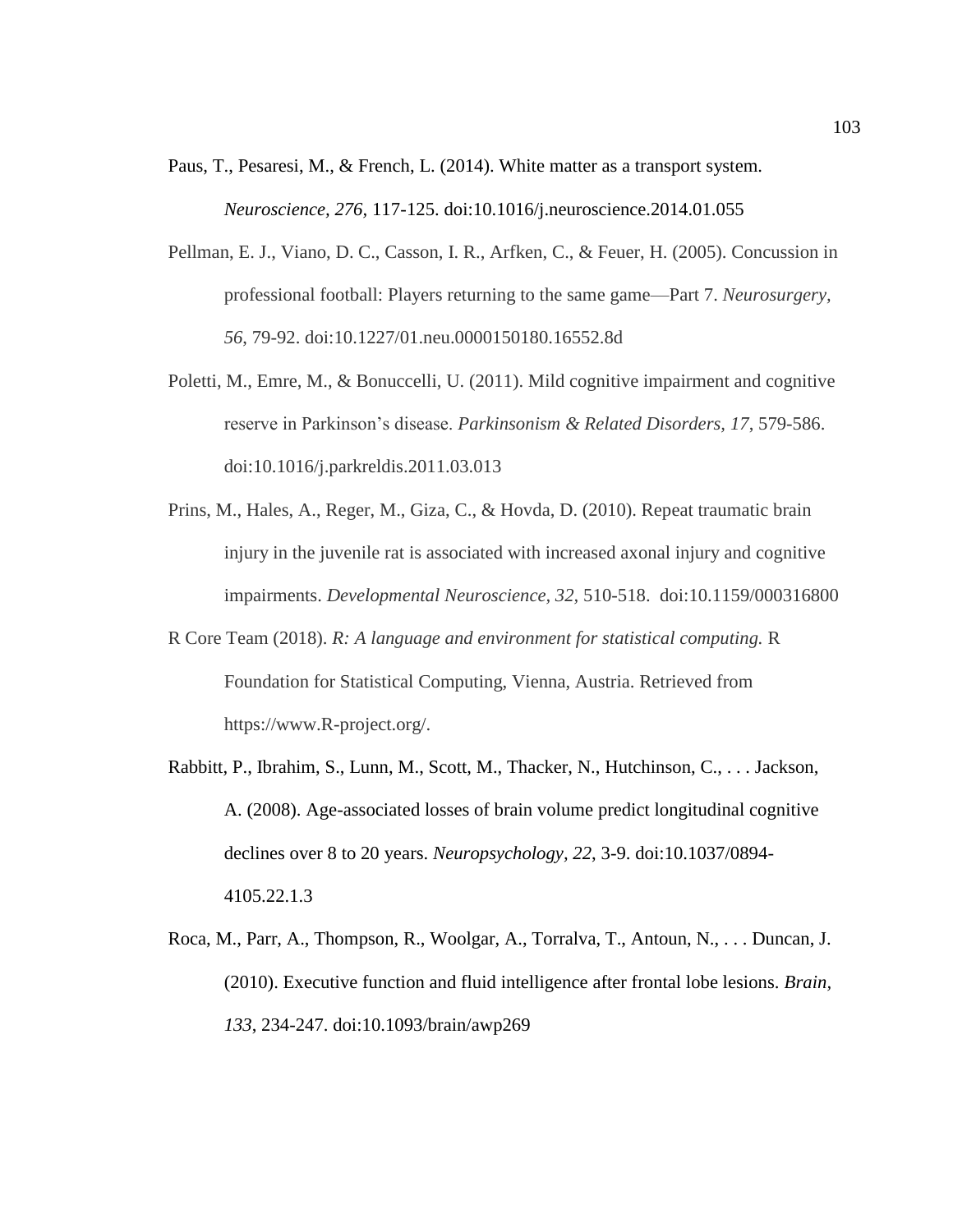- Roldán-Tapia, L., García, J., Cánovas, R., & León, I. (2012). Cognitive reserve, rge, and their relation to attentional and executive functions. *Applied Neuropsychology, 19*, 2-8. doi:10.1080/09084282.2011.595458
- Ropacki, M. T., & Elias, J. W. (2003). Preliminary examination of cognitive reserve theory in closed head injury. *Archives of Clinical Neuropsychology, 18*, 643-654. doi:10.1016/s0887-6177(02)00153-1
- Ross, D. E., Ochs, A. L., Seabaugh, J. M., Demark, M. F., Shrader, C. R., Marwitz, J. H., & Havranek, M. D. (2012). Progressive brain atrophy in patients with chronic neuropsychiatric symptoms after mild traumatic brain injury: A preliminary study. *Brain Injury, 26*, 1500-1509. doi:10.3109/02699052.2012.694570
- Rouillard, M., Audiffren, M., Albinet, C., Bahri, M. A., Garraux, G., & Collette, F. (2016). Contribution of four lifelong factors of cognitive reserve on late cognition in normal aging and Parkinson's disease. *Journal of Clinical and Experimental Neuropsychology, 39*, 142-162. doi:10.1080/13803395.2016.1207755
- Saklofske, D. H., & Schoenberg, M. R. (2011). Wechsler Adult Intelligence Scale (All Versions). *Encyclopedia of Clinical Neuropsychology,* 2675-2680. doi:10.1007/978-0-387-79948-3\_1073
- Satz, P. (1993). Brain reserve capacity on symptom onset after brain injury: A formulation and review of evidence for threshold theory. *Neuropsychology, 7*, 273-295. doi:10.1037/0894-4105.7.3.273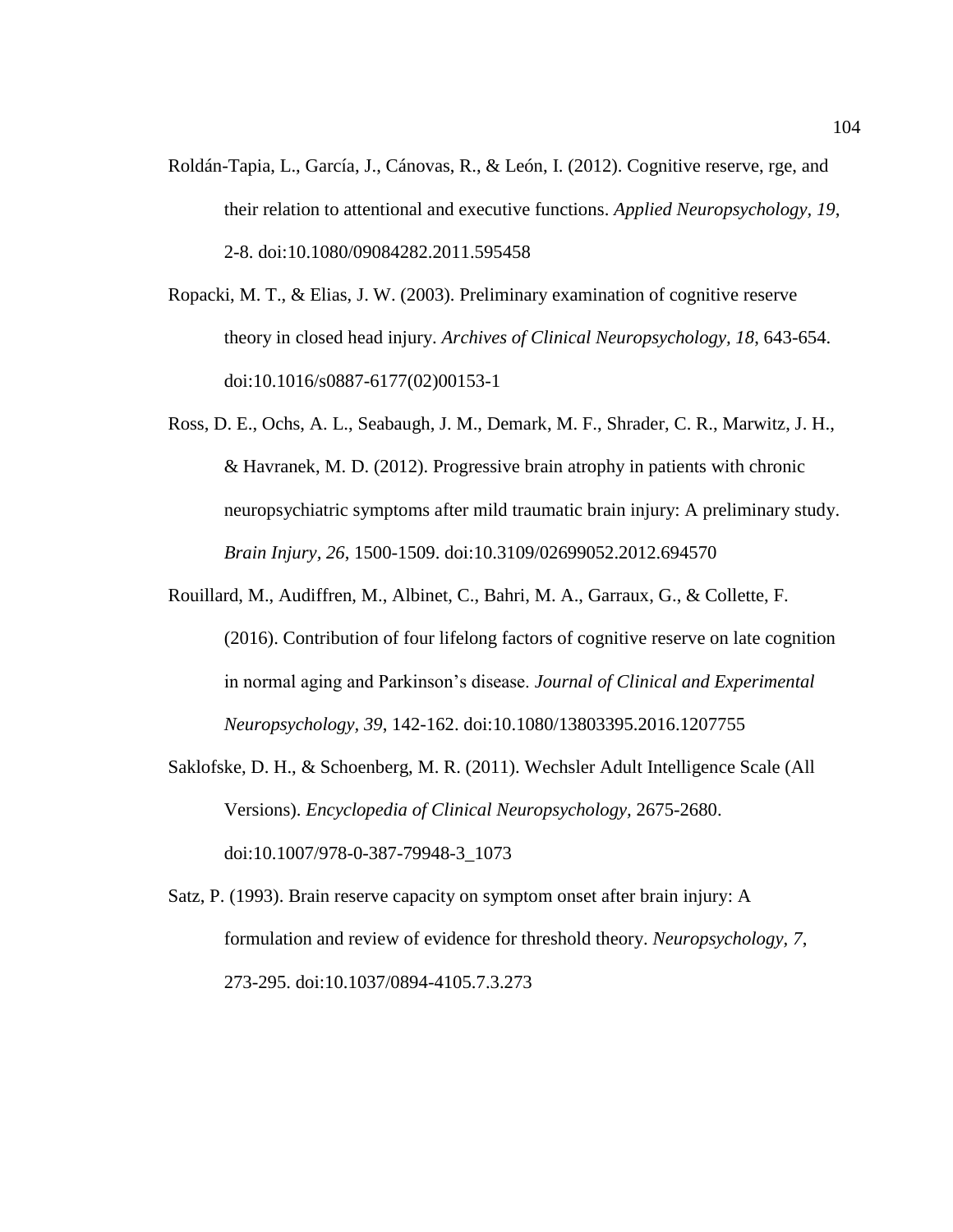- Scarmeas, N., Albert, S. M., Manly, J. J., & Stern, Y., (2005). Education and rates of cognitive decline in incident Alzheimer's disease. *Journal of Neurology, Neurosurgery & Psychiatry, 77*, 308-316. doi:10.1136/jnnp.2005.072306
- Schatz, P., Pardini, J., Lovell, M., Collins, M., & Podell, K. (2006). Sensitivity and specificity of the ImPACT Test Battery for concussion in athletes. *Archives of Clinical Neuropsychology, 21*, 91-99. doi:10.1016/j.acn.2005.08.001
- Smits, M., Houston, G. C., Dippel, D. W., Wielopolski, P. A., Vernooij, M. W., Koudstaal, P. J., . . . Lugt, A. V. (2010). Microstructural brain injury in postconcussion syndrome after minor head injury. *Neuroradiology, 53*, 553-563. doi:10.1007/s00234-010-0774-6
- Smith, D. H., Meaney, D. F., & Shull, W. H. (2003). Diffuse axonal injury in head trauma. *Journal of Head Trauma Rehabilitation, 18*, 307-31. doi:10.1097/00001199-200307000-00003
- Snell, D. L., Macleod, A. D., & Anderson, T. (2016). Post-concussion syndrome after a mild traumatic brain injury: A minefield for clinical practice. *Journal of Behavioral and Brain Science, 6*, 227-232. doi:10.4236/jbbs.2016.66023
- Sobral, M., Pestana, M. H., & Paúl, C. (2015). The impact of cognitive reserve on neuropsychological and functional abilities in Alzheimer's disease patients. *Psychology & Neuroscience, 8*, 39-55. doi:10.1037/h0101022
- Soloveva, M. V., Jamadar, S. D., Poudel, G., & Georgiou-Karistianis, N. (2018). A critical review of brain and cognitive reserve in Huntington's disease.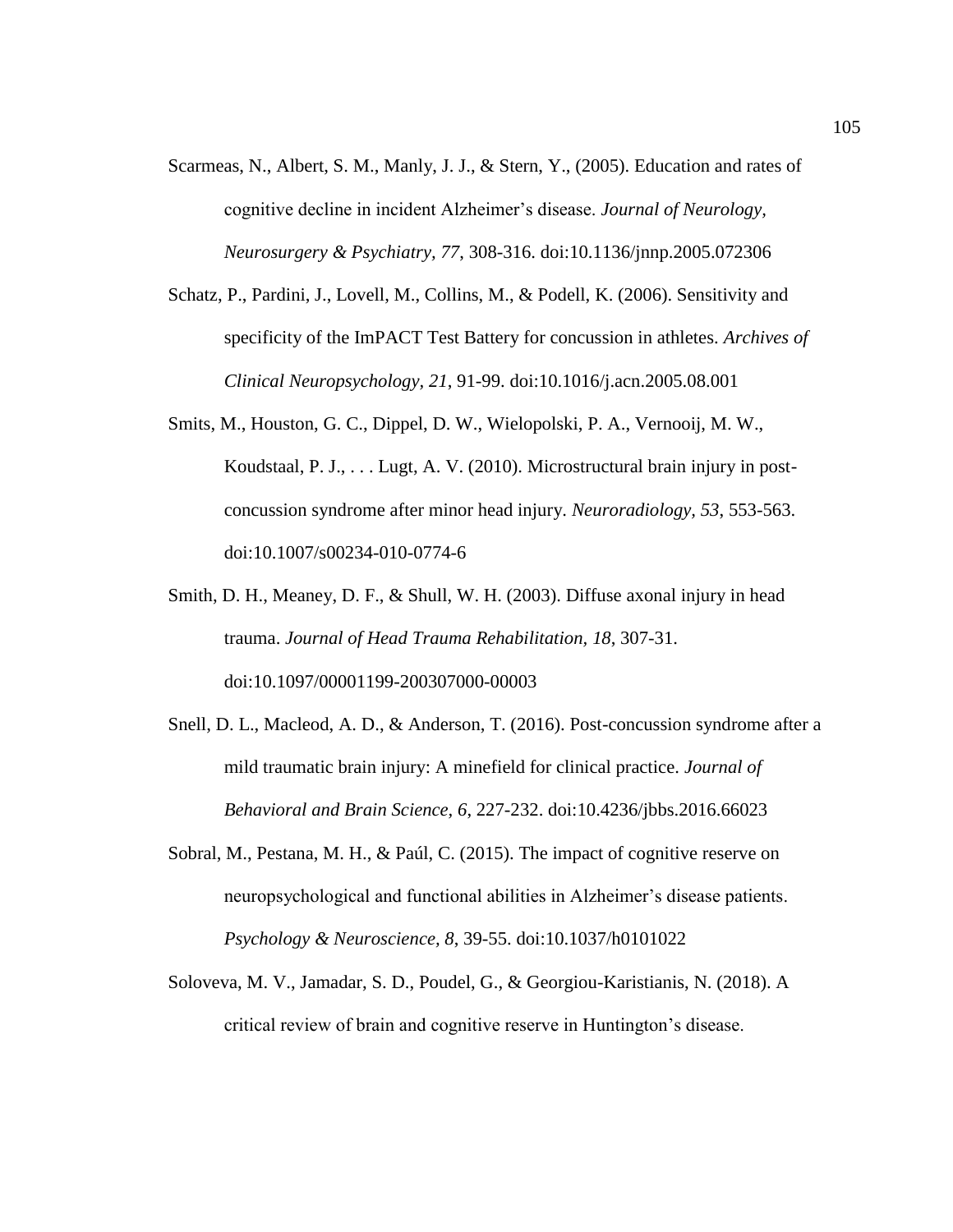*Neuroscience & Biobehavioral Reviews, 88,* 155-169.

doi:10.1016/j.neubiorev.2018.03.003

- Sosin, J. E., Sniezek, D. J. T. (1996). Incidence of mild and moderate brain injury in the United States, 1991. *Brain Injury, 10*, 47-54. doi:10.1080/026990596124719
- Stern, R. A., Riley, D. O., Daneshvar, D. H., Nowinski, C. J., Cantu, R. C., & McKee, A. C. (2011). Long-term consequences of repetitive brain trauma: Chronic traumatic encephalopathy. *PM&R, 3*, S460-S467. doi:10.1016/j.pmrj.2011.08.008
- Stern, Y. (2002). What is cognitive reserve? Theory and research application of the reserve concept. *Journal of the International Neuropsychological Society, 8*, 448- 460. doi:10.1017/s1355617702813248
- Stern, Y. (2013). Cognitive reserve: Implications for assessment and intervention. *Folia Phoniatrica Et Logopaedica, 65*, 49-54. doi:10.1159/000353443
- Stern, Y., Albert, S., Tang, M., & Tsai, W. (1999). Rate of memory decline in AD is related to education and occupation: Cognitive reserve? *Neurology, 53*, 1942- 1942. doi:10.1212/wnl.53.9.1942
- Stern, Y., Gazes, Y., Razlighi, Q., Steffener, J., & Habeck, C. (2018). A task-invariant cognitive reserve network. *NeuroImage, 178*, 36-45. doi:10.1016/j.neuroimage.2018.05.033
- Stern, Y., Gurland, B., Tatemichi, T. K., Tang, M. X., Wilder, D., & Mayeux, R. (1994). Influence of education and occupation on the incidence of Alzheimer's disease. *JAMA, 271*, 1004-1010. doi:10.1001/jama.1994.03510370056032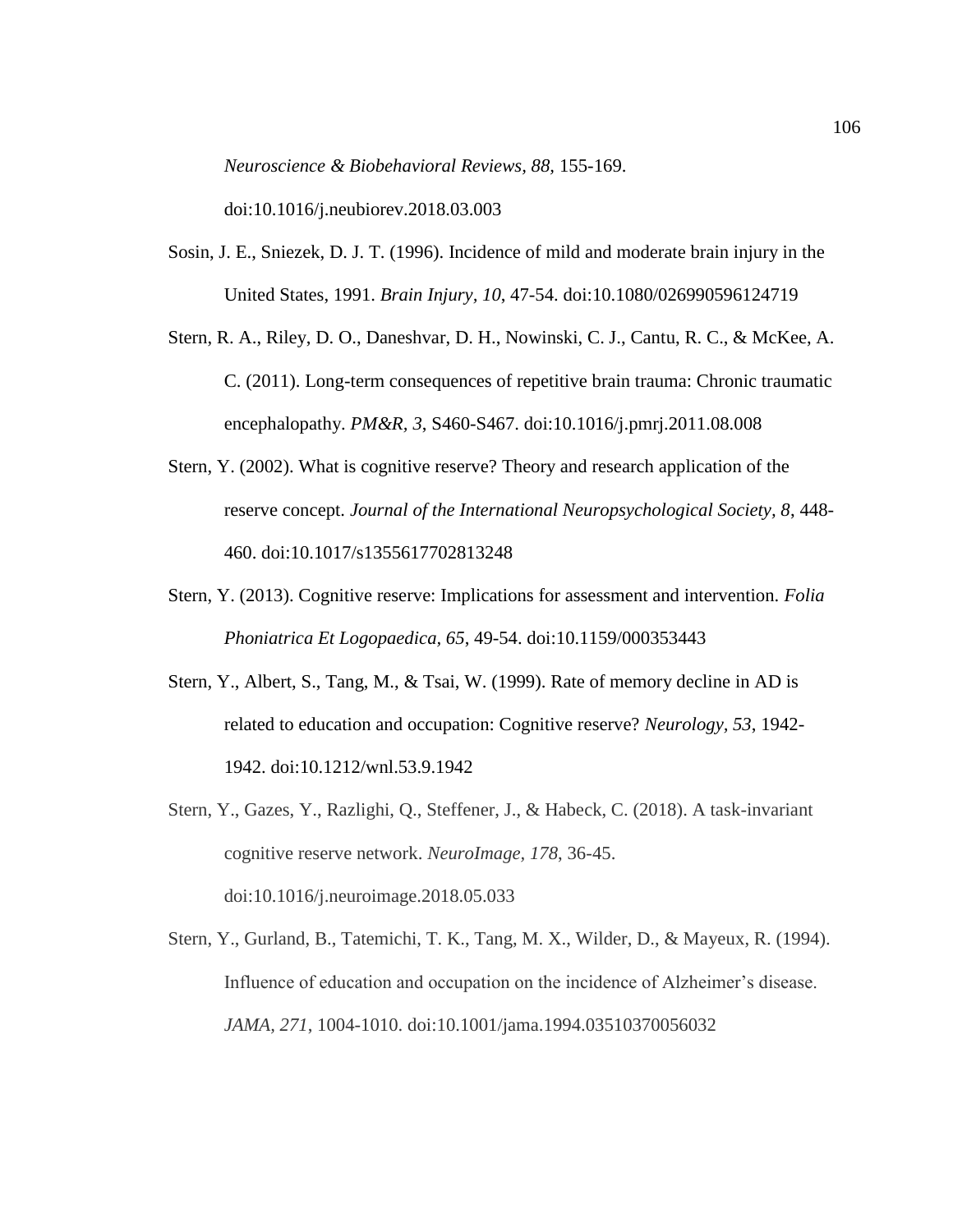- Stern, Y., & Habeck, C. (2018). Deriving and testing the validity of cognitive reserve candidates. In R. Perneczky (Ed.), *Biomarkers for Preclinical Alzheimer's Disease* (pp. 63-71). Munich, Germany: Humana Press. doi:10.1007/978-1-4939- 7674-4
- Stern, Y., Tang, M. X., Denaro, J., & Mayeux, R. (1995). *Increased risk of mortality in Alzheimer's disease patients with more advanced educational and occupational attainment. Annals of Neurology, 37*, 590-595. doi:10.1002/ana.410370508
- Stern, Y., Zarahn, E., Hilton, H. J., Flynn, J., Delapaz, R., & Rakitin, B. (2003). Exploring the neural basis of cognitive reserve. *Journal of Clinical and Experimental Neuropsychology (Neuropsychology, Development and Cognition: Section A), 25*, 691-701. doi:10.1076/jcen.25.5.691.14573
- Stroop, J. R. (1935). Studies of interference in serial verbal reactions. *Journal of Experimental Psychology, 18*, 643-662. doi:10.1037/h0054651
- Sundman, M. H., & Hall, E. E. (2014). Examining the relationship between head trauma and neurodegenerative disease: A review of epidemiology, pathology and neuroimaging techniques. *Journal of Alzheimer's Disease & Parkisnsonism, 4*, 1- 47. doi:10.4172/2161-0460.1000137
- Tagge, C. A., Fisher, A. M., Minaeva, O., Gaudreau, A., Moncaster, J. A., Zhang, X., . . . Goldstein, L. E. (2017). Concussion, microvascular injury, and early tauopathy in young athletes after impact head injury and an impact concussion mouse model. *Alzheimer's & Dementia, 13*, 422-458. doi:10.1016/j.jalz.2017.06.1338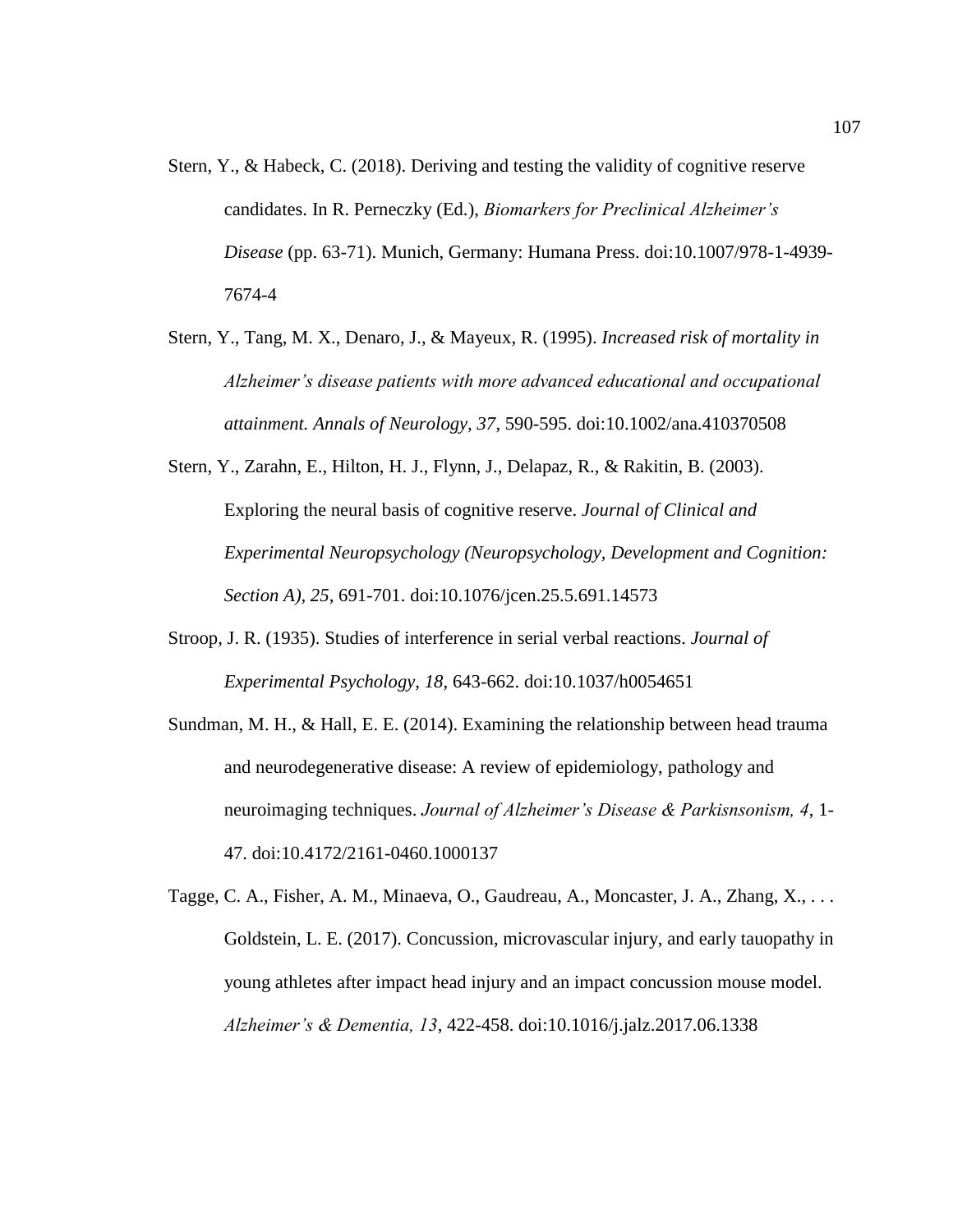- Tamnes, C. K., Østby, Y., Fjell, A. M., Westlye, L. T., Due-Tønnessen, P., & Walhovd, K. B. (2009). Brain maturation in adolescence and young adulthood: Regional age-related changes in cortical thickness and white matter volume and microstructure. *Cerebral Cortex, 20*, 534-548. doi:10.1093/cercor/bhp118
- Teri, L., Mccurry, S. M., Edland, S. D., Kukull, W. A., & Larson, E. B. (1995). Cognitive decline in Alzheimer's disease: A longitudinal investigation of risk factors for accelerated decline. *The Journals of Gerontology Series A: Biological Sciences and Medical Sciences, 50*A. doi:10.1093/gerona/50a.1.m49
- Thoma, R. J., Cook, J. A., Mcgrew, C., King, J. H., Pulsipher, D. T., Yeo, R. A., . . . Campbell, R. A. (2018). Convergent and discriminant validity of the ImPACT with traditional neuropsychological measures. *Cogent Psychology, 5*, 1-16. doi:10.1080/23311908.2018.1430199
- Tierney, R. T., Higgins, M., Caswell, S. V., Brady, J., McHardy, K., Driban, J. B., & Darvish, K. (2008). Sex differences in head acceleration during heading while wearing soccer headgear. *Journal of Athletic Training, 43*, 578-584. doi:10.4085/1062-6050-43.6.578
- Tomassy, G. S., Berger, D. R., Chen, H., Kasthuri, N., Hayworth, K. J., Vercelli, A., . . . Arlotta, P. (2014). Distinct profiles of myelin distribution along single axons of pyramidal neurons in the neocortex. *Science, 344*, 319-324. doi:10.1126/science.1249766
- Tucker, A. M., & Stern, Y. (2011). Cognitive reserve in aging. *Current Alzheimer Research, 8*, 354-360. doi:10.1002/9781118730676.ch5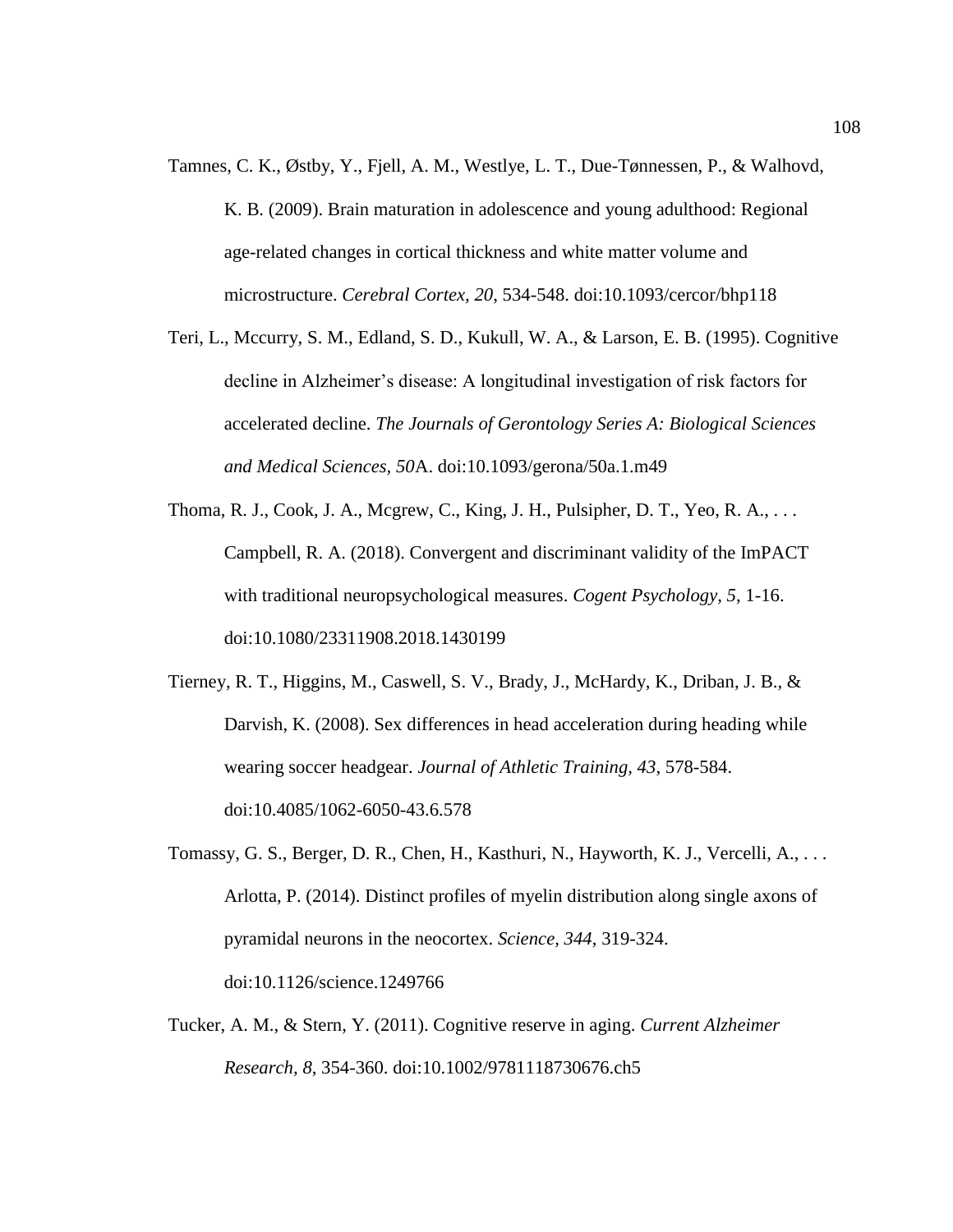- Tuokko, H., Garrett, D. D., McDowell, I., Silverberg, N., Kristjansson., B. (2003). Cognitive decline in high-functioning older adults: Reserve or ascertainment bias? *Aging & Mental Health, 7*, 259-270. doi:10.1080/1360786031000120750
- U.S. Food and Drug Administration, 2016.

https://www.fda.gov/newsevents/newsroom/pressannouncements/ucm517526.htm

- Wallin, A., & Sjögren, M. (2001). Cerebrospinal fluid cytoskeleton proteins in patients with subcortical white-matter dementia*. Mechanisms of Ageing and Development, 122*, 1937-1949. doi:10.1016/s0047-6374(01)00306-2
- Williams, M. A., Rich, M. A., Reed, L. K., Jackson, W. T., Lamarche, J. A., & Boll, T. J. (1998). Visual reproduction subtest of the Wechsler Memory Scale-Revised: Analysis of construct validity. *Journal of Clinical Psychology, 54*, 963-971. doi:10.1002/(sici)1097-4679(199811)54:73.0.co;2-i
- Wolfe, M. S. (2012). The role of tau in neurodegenerative diseases and its potential as a therapeutic target. *Scientifica,* 2012, 1-20. doi:10.6064/2012/796024
- World Health Organization. (1992). *The ICD-10 classification of mental and behavioural disorders: Clinical descriptions and diagnostic guidelines.* Geneva: World Health Organization.

Wright, M. J., Woo, E., Birath, J. B., Siders, C. A., Kelly, D. F., Wang, C., . . . Guskiewicz, K. (2016). An index predictive of cognitive outcome in retired professional American Football players with a history of sports concussion. *Journal of Clinical and Experimental Neuropsychology, 38*, 561-571. doi:10.1080/13803395.2016.1139057